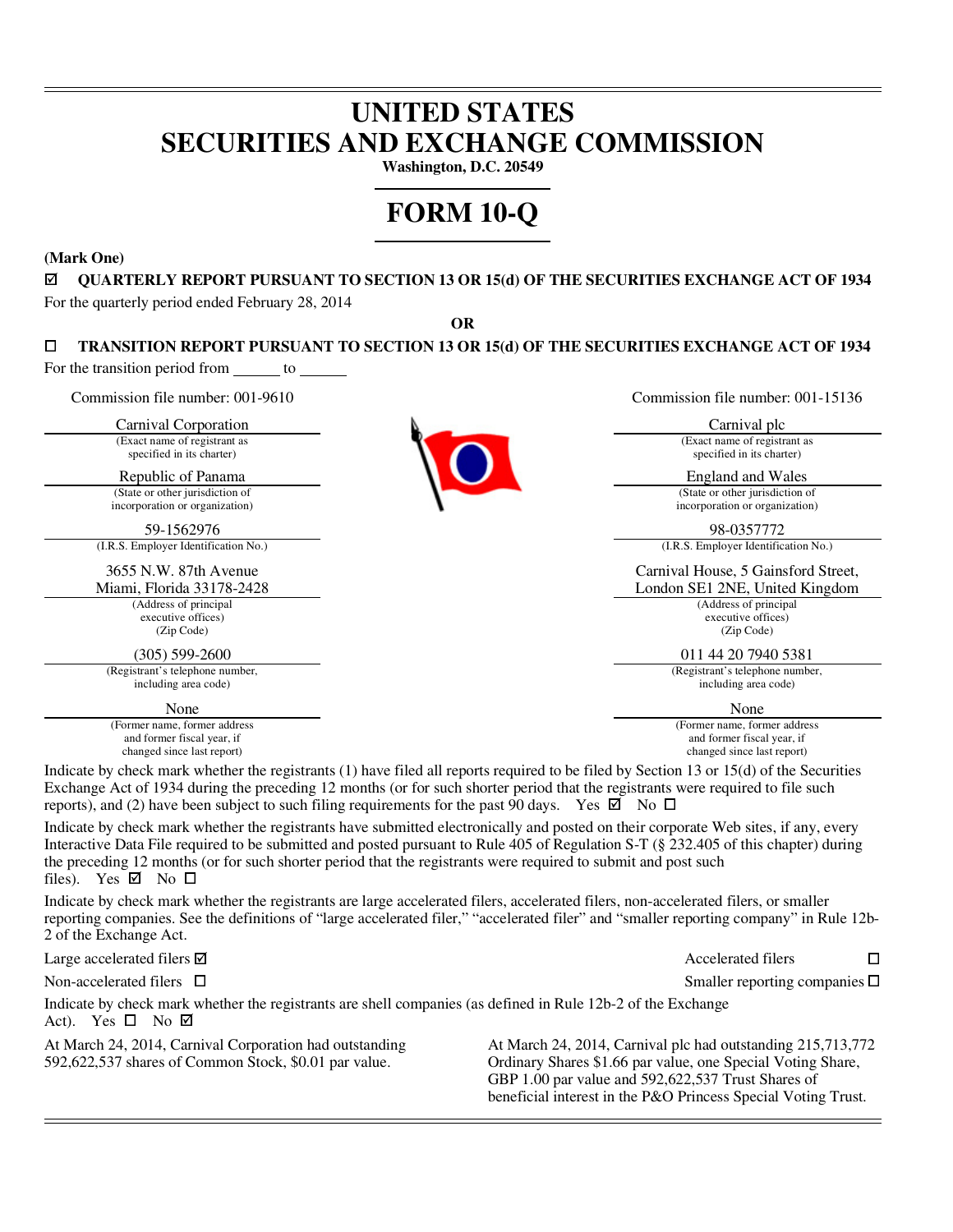### **CARNIVAL CORPORATION & PLC**

### **TABLE OF CONTENTS**

|                   | PART I - FINANCIAL INFORMATION                                                         | Page |
|-------------------|----------------------------------------------------------------------------------------|------|
| Item 1.           | <b>Financial Statements.</b>                                                           | 3    |
| Item 2.           | Management's Discussion and Analysis of Financial Condition and Results of Operations. | 18   |
| Item 3.           | Quantitative and Qualitative Disclosures About Market Risk.                            | 26   |
| Item 4.           | Controls and Procedures.                                                               | 26   |
|                   | PART II - OTHER INFORMATION                                                            |      |
| Item 1.           | <b>Legal Proceedings.</b>                                                              | 26   |
| Item 1A.          | Risk Factors.                                                                          | 26   |
| Item 2.           | Unregistered Sales of Equity Securities and Use of Proceeds.                           | 27   |
| Item 5.           | Other Information.                                                                     | 27   |
| Item 6.           | Exhibits.                                                                              | 28   |
| <b>SIGNATURES</b> |                                                                                        | 30   |
|                   |                                                                                        |      |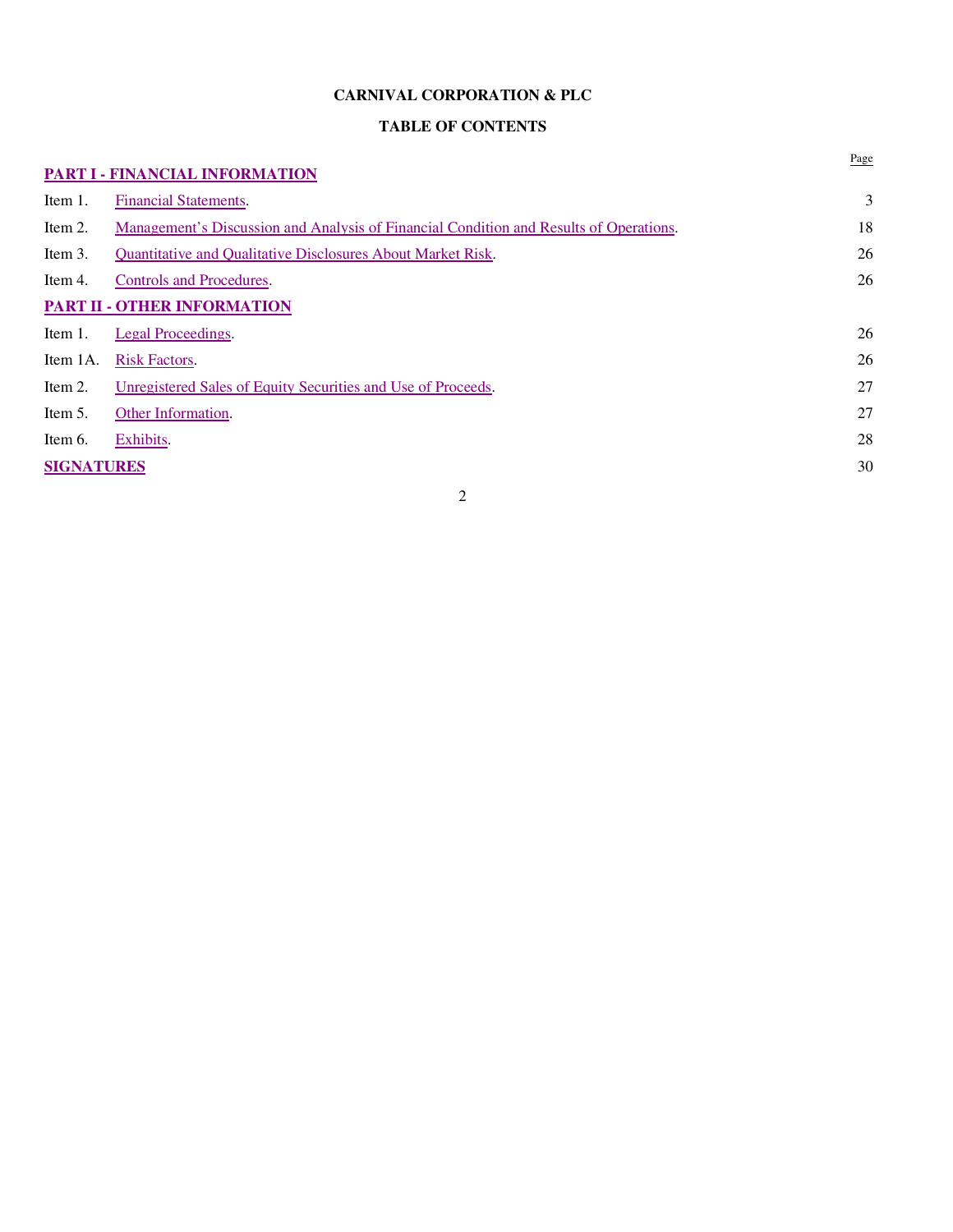#### **PART I – FINANCIAL INFORMATION**

#### Item 1. **Financial Statements.**

### **CARNIVAL CORPORATION & PLC CONSOLIDATED STATEMENTS OF OPERATIONS (UNAUDITED)**

(in millions, except per share data)

|                                               |                | <b>Three Months Ended</b><br>February 28, |
|-----------------------------------------------|----------------|-------------------------------------------|
|                                               | 2014           | 2013                                      |
| <b>Revenues</b>                               |                |                                           |
| Cruise                                        |                |                                           |
| Passenger tickets                             | \$2,727        | \$2,740                                   |
| Onboard and other                             | 850            | 844                                       |
| Tour and other                                | 8              | 9                                         |
|                                               | 3,585          | 3,593                                     |
| <b>Operating Costs and Expenses</b>           |                |                                           |
| Cruise                                        |                |                                           |
| Commissions, transportation and other         | 620            | 617                                       |
| Onboard and other                             | 114            | 127                                       |
| Fuel                                          | 523            | 559                                       |
| Payroll and related                           | 481            | 460                                       |
| Food                                          | 245            | 243                                       |
| Other ship operating                          | 590            | 579                                       |
| Tour and other                                | 15             | 14                                        |
|                                               | 2,588          | 2,599                                     |
| Selling and administrative                    | 521            | 460                                       |
| Depreciation and amortization                 | 404            | 389                                       |
|                                               | 3,513          | 3,448                                     |
| <b>Operating Income</b>                       | 72             | 145                                       |
| <b>Nonoperating (Expense) Income</b>          |                |                                           |
| Interest income                               | $\overline{2}$ | 2                                         |
| Interest expense, net of capitalized interest | (72)           | (83)                                      |
| Losses on fuel derivatives, net               | (16)           | (28)                                      |
| Other income, net                             | $\equiv$       | $\overline{3}$                            |
|                                               | (86)           | (106)                                     |
| (Loss) Income Before Income Taxes             | (14)           | 39                                        |
| <b>Income Tax Expense, Net</b>                | (1)            | (2)                                       |
| <b>Net (Loss) Income</b>                      | \$<br>(15)     | 37<br>$\$\,$                              |
| (Loss) Earnings Per Share                     |                |                                           |
| <b>Basic</b>                                  | \$ (0.02)      | \$<br>0.05                                |
| Diluted                                       | \$ (0.02)      | \$<br>0.05                                |
| <b>Dividends Declared Per Share</b>           | \$<br>0.25     | \$<br>0.25                                |
|                                               |                |                                           |

The accompanying notes are an integral part of these consolidated financial statements.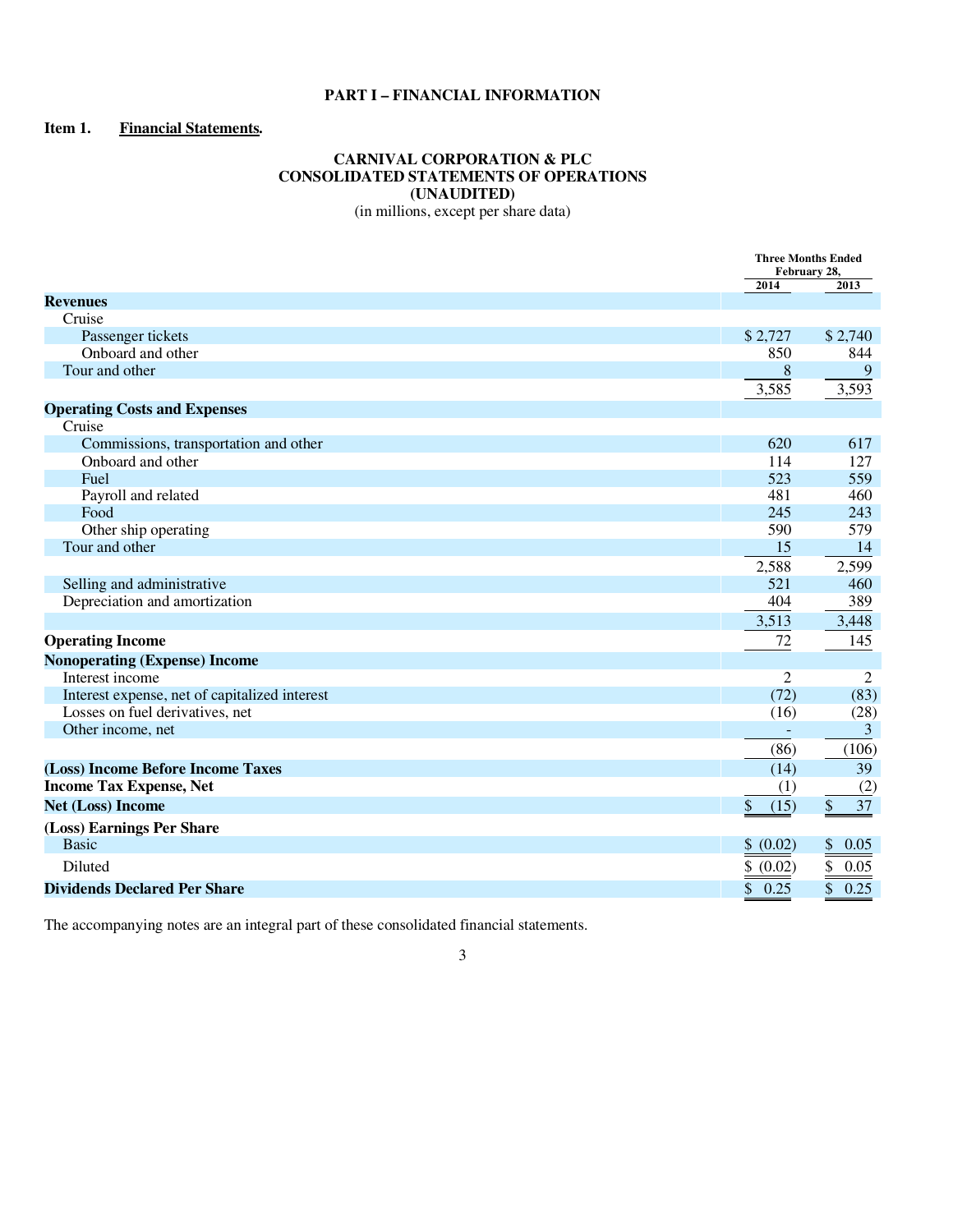#### **CARNIVAL CORPORATION & PLC CONSOLIDATED STATEMENTS OF COMPREHENSIVE INCOME (LOSS) (UNAUDITED)**

(in millions)

|                                                     |      | <b>Three Months Ended</b><br>February 28, |
|-----------------------------------------------------|------|-------------------------------------------|
|                                                     | 2014 | 2013                                      |
| <b>Net (Loss) Income</b>                            | 15   |                                           |
| Items Included in Other Comprehensive Income (Loss) |      |                                           |
| Change in foreign currency translation adjustment   | 116  | (208)                                     |
| Other                                               | (4)  | 16                                        |
| <b>Other Comprehensive Income (Loss)</b>            | 112  | (192)                                     |
| <b>Total Comprehensive Income (Loss)</b>            | 97   | (155)                                     |

4

The accompanying notes are an integral part of these consolidated financial statements.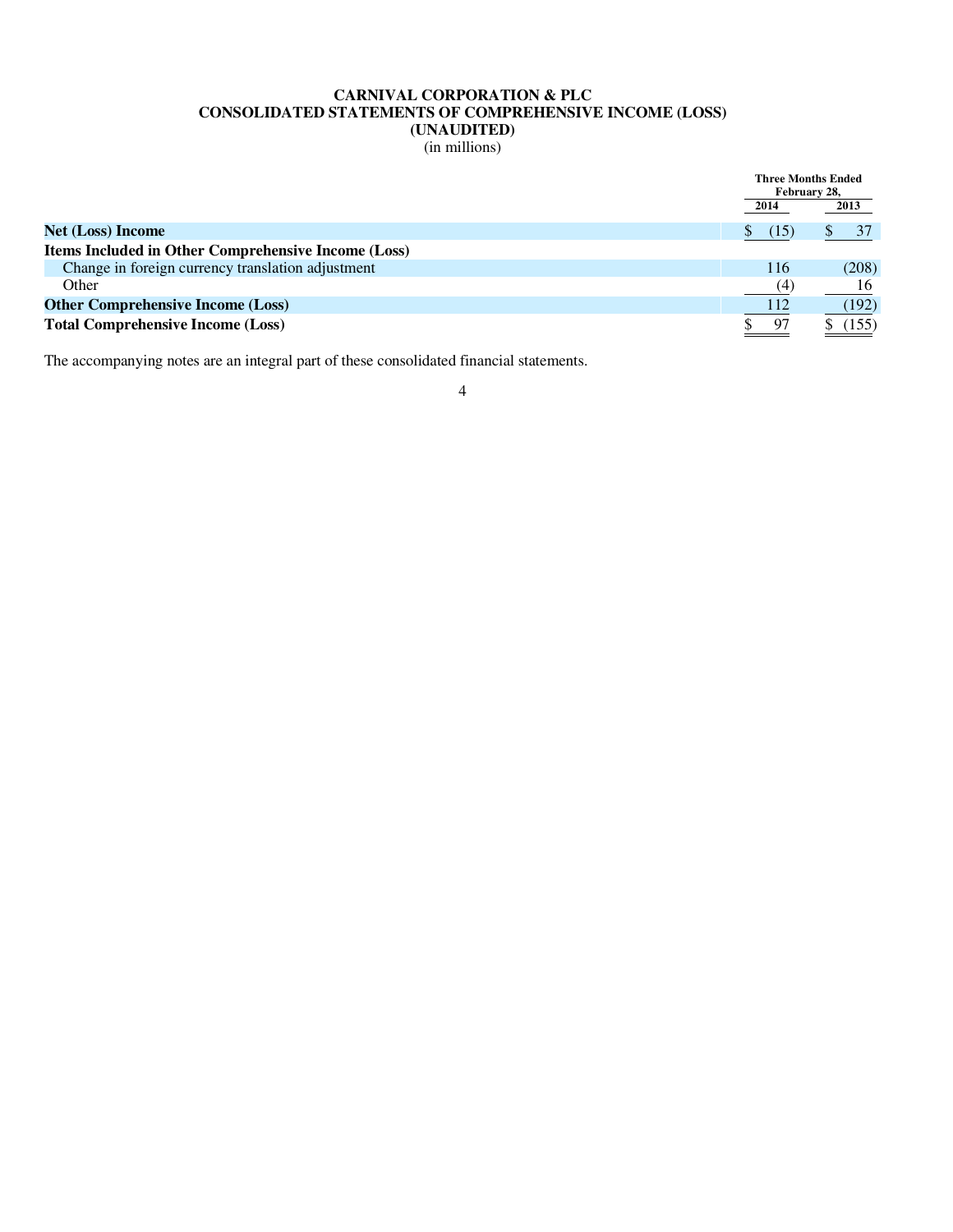### **CARNIVAL CORPORATION & PLC CONSOLIDATED BALANCE SHEETS (UNAUDITED)**

(in millions, except par values)

|                                                                                                                               |              | February 28,<br>2014 | November 30,<br>2013 |         |  |
|-------------------------------------------------------------------------------------------------------------------------------|--------------|----------------------|----------------------|---------|--|
| <b>ASSETS</b>                                                                                                                 |              |                      |                      |         |  |
| <b>Current Assets</b>                                                                                                         |              |                      |                      |         |  |
| Cash and cash equivalents                                                                                                     | $\mathbb{S}$ | 421                  | \$                   | 462     |  |
| Trade and other receivables, net                                                                                              |              | 258                  |                      | 405     |  |
| Insurance recoverables                                                                                                        |              | 269                  |                      | 381     |  |
| Inventories                                                                                                                   |              | 381                  |                      | 374     |  |
| Prepaid expenses and other                                                                                                    |              | 316                  |                      | 315     |  |
| Total current assets                                                                                                          |              | 1,645                |                      | 1,937   |  |
| <b>Property and Equipment, Net</b>                                                                                            |              | 32,991               |                      | 32,905  |  |
| Goodwill                                                                                                                      |              | 3,226                |                      | 3,210   |  |
| <b>Other Intangibles</b>                                                                                                      |              | 1,296                |                      | 1,292   |  |
| <b>Other Assets</b>                                                                                                           |              | 747                  |                      | 760     |  |
|                                                                                                                               | $\mathbb{S}$ | 39,905               | $\mathbb{S}$         | 40,104  |  |
| <b>LIABILITIES AND SHAREHOLDERS' EQUITY</b>                                                                                   |              |                      |                      |         |  |
| <b>Current Liabilities</b>                                                                                                    |              |                      |                      |         |  |
| Short-term borrowings                                                                                                         | \$           | 406                  | \$                   | 60      |  |
| Current portion of long-term debt                                                                                             |              | 1,212                |                      | 1,408   |  |
| Accounts payable                                                                                                              |              | 554                  |                      | 639     |  |
| Claims reserve                                                                                                                |              | 352                  |                      | 456     |  |
| Accrued liabilities and other                                                                                                 |              | 1,084                |                      | 1,126   |  |
| Customer deposits                                                                                                             |              | 3,080                |                      | 3,031   |  |
| Total current liabilities                                                                                                     |              | 6,688                |                      | 6,720   |  |
| <b>Long-Term Debt</b>                                                                                                         |              | 7,992                |                      | 8,092   |  |
| <b>Other Long-Term Liabilities</b>                                                                                            |              | 755                  |                      | 736     |  |
| <b>Contingencies</b>                                                                                                          |              |                      |                      |         |  |
| <b>Shareholders' Equity</b>                                                                                                   |              |                      |                      |         |  |
| Common stock of Carnival Corporation, \$0.01 par value; 1,960 shares authorized; 652 shares                                   |              |                      |                      |         |  |
| at 2014 and 651 shares at 2013 issued                                                                                         |              | 7                    |                      | 7       |  |
| Ordinary shares of Carnival plc, \$1.66 par value; 216 shares at 2014 and 2013 issued                                         |              | 358                  |                      | 358     |  |
| Additional paid-in capital                                                                                                    |              | 8,333                |                      | 8,325   |  |
| Retained earnings                                                                                                             |              | 18,573               |                      | 18,782  |  |
| Accumulated other comprehensive income                                                                                        |              | 273                  |                      | 161     |  |
| Treasury stock, 59 shares at 2014 and 2013 of Carnival Corporation and 32 shares at 2014 and<br>2013 of Carnival plc, at cost |              | (3,074)              |                      | (3,077) |  |
| Total shareholders' equity                                                                                                    |              | 24,470               |                      | 24,556  |  |
|                                                                                                                               | \$           | 39,905               | \$                   | 40,104  |  |

The accompanying notes are an integral part of these consolidated financial statements.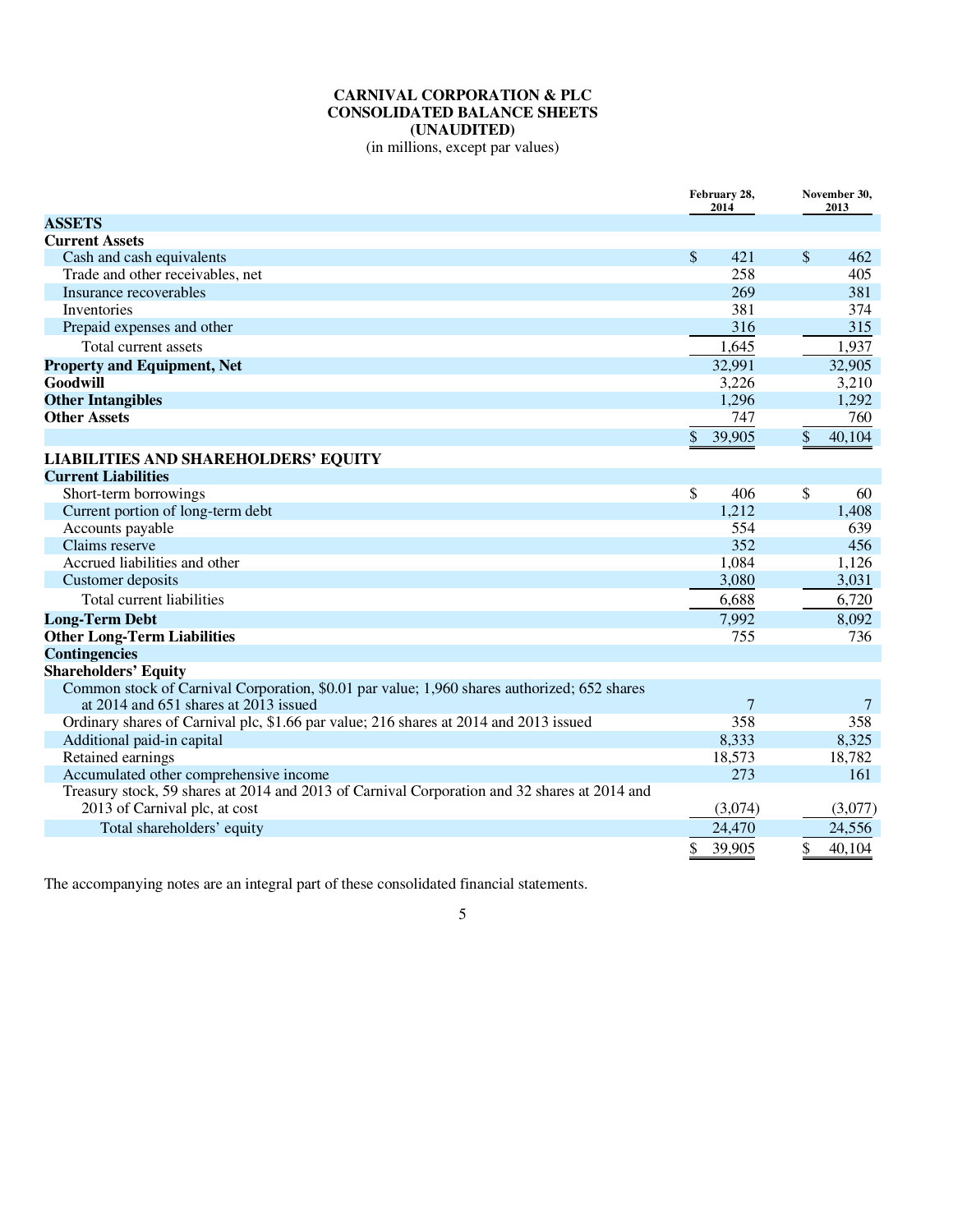#### **CARNIVAL CORPORATION & PLC CONSOLIDATED STATEMENTS OF CASH FLOWS (UNAUDITED)**  (in millions)

|                                                                                         | <b>Three Months Ended</b><br>February 28, |       |    |                |
|-----------------------------------------------------------------------------------------|-------------------------------------------|-------|----|----------------|
|                                                                                         |                                           | 2014  |    | 2013           |
| <b>OPERATING ACTIVITIES</b>                                                             |                                           |       |    |                |
| Net (loss) income                                                                       | \$                                        | (15)  | \$ | 37             |
| Adjustments to reconcile net (loss) income to net cash provided by operating activities |                                           |       |    |                |
| Depreciation and amortization                                                           |                                           | 404   |    | 389            |
| Losses on fuel derivatives, net                                                         |                                           | 16    |    | 28             |
| Share-based compensation                                                                |                                           | 13    |    | 18             |
| Other, net                                                                              |                                           | 5     |    | 19             |
| Changes in operating assets and liabilities                                             |                                           |       |    |                |
| Receivables                                                                             |                                           | 146   |    | (134)          |
| <b>Inventories</b>                                                                      |                                           | (5)   |    | 5              |
| Insurance recoverables, prepaid expenses and other                                      |                                           | 103   |    | 76             |
| Accounts payable                                                                        |                                           | (88)  |    | 23             |
| Claims reserves and accrued and other liabilities                                       |                                           | (125) |    | (23)           |
| Customer deposits                                                                       |                                           | 23    |    | (39)           |
| Net cash provided by operating activities                                               |                                           | 477   |    | 399            |
| <b>INVESTING ACTIVITIES</b>                                                             |                                           |       |    |                |
| Additions to property and equipment                                                     |                                           | (353) |    | (241)          |
| Proceeds from sale of ships                                                             |                                           |       |    | 70             |
| Other, net                                                                              |                                           | 4     |    | $\overline{4}$ |
| Net cash used in investing activities                                                   |                                           | (349) |    | (167)          |
| <b>FINANCING ACTIVITIES</b>                                                             |                                           |       |    |                |
| Proceeds from short-term borrowings, net                                                |                                           | 344   |    | 67             |
| Principal repayments of long-term debt                                                  |                                           | (312) |    | (612)          |
| Proceeds from issuance of long-term debt                                                |                                           |       |    | 1,000          |
| Dividends paid                                                                          |                                           | (194) |    | (582)          |
| Purchases of treasury stock                                                             |                                           |       |    | (113)          |
| Sales of treasury stock                                                                 |                                           |       |    | 35             |
| Other, net                                                                              |                                           |       |    | $\overline{c}$ |
| Net cash used in financing activities                                                   |                                           | (162) |    | (203)          |
| Effect of exchange rate changes on cash and cash equivalents                            |                                           | (7)   |    | (18)           |
| Net (decrease) increase in cash and cash equivalents                                    |                                           | (41)  |    | 11             |
| Cash and cash equivalents at beginning of period                                        |                                           | 462   |    | 465            |
| Cash and cash equivalents at end of period                                              | \$                                        | 421   | \$ | 476            |

The accompanying notes are an integral part of these consolidated financial statements.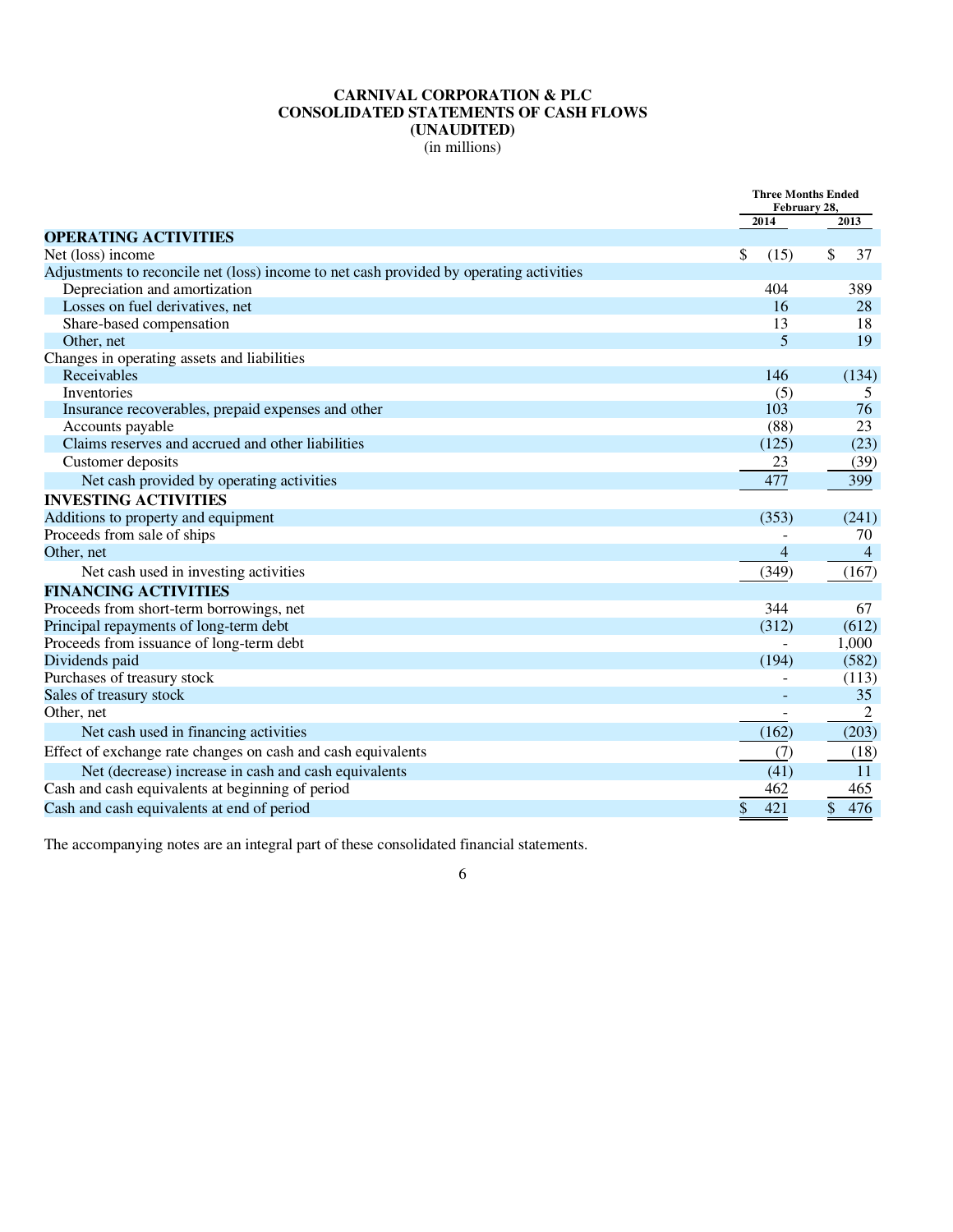#### **CARNIVAL CORPORATION & PLC NOTES TO CONSOLIDATED FINANCIAL STATEMENTS (UNAUDITED)**

#### **NOTE 1 – General**

The consolidated financial statements include the accounts of Carnival Corporation and Carnival plc and their respective subsidiaries. Together with their consolidated subsidiaries, they are referred to collectively in these consolidated financial statements and elsewhere in this joint Quarterly Report on Form 10-Q as "Carnival Corporation & plc," "our," "us" and "we."

The Consolidated Balance Sheet at February 28, 2014 and the Consolidated Statements of Operations, the Consolidated Statements of Comprehensive Income (Loss) and the Consolidated Statements of Cash Flows for the three months ended February 28, 2014 and 2013 are unaudited and, in the opinion of our management, contain all adjustments, consisting of only normal recurring adjustments, necessary for a fair presentation. Our interim consolidated financial statements should be read in conjunction with the audited consolidated financial statements and the related notes included in the Carnival Corporation & plc 2013 joint Annual Report on Form 10-K ("Form 10-K"). Our operations are seasonal and results for interim periods are not necessarily indicative of the results for the entire year. Certain prior period amounts have been reclassified in the Consolidated Balance Sheets to conform to the current period presentation.

Cruise passenger ticket revenues include fees, taxes and charges collected by us from our guests. The portion of these fees, taxes and charges included in passenger ticket revenues and commissions, transportation and other costs were \$137 million and \$139 million for the three months ended February 28, 2014 and 2013, respectively.

During the three months ended February 28, 2014 and 2013, repairs and maintenance expenses, including minor improvement costs and dry-dock expenses, were \$248 million and \$225 million, respectively, and are substantially all included in other ship operating expenses.

#### **NOTE 2 – Unsecured Debt**

At February 28, 2014, substantially all of our short-term borrowings consisted of euro-denominated commercial paper with an aggregate weighted average interest rate of 0.4%.

In December 2013, we entered into a five-year \$150 million floating rate bank loan due five years after the draw date. We plan to draw under this loan by September 2014 and use the proceeds for general corporate purposes.

In January 2014, we repaid \$200 million of a floating rate bank loan prior to its October 2014 maturity date.

In March 2014, we repaid \$139 million of a floating rate euro-denominated bank loan prior to its September 2014 maturity date.

#### **NOTE 3 – Contingencies**

#### **Litigation**

As a result of the January 2012 *Costa Concordia* incident, litigation claims, enforcement actions, regulatory actions and investigations, including, but not limited to, those arising from personal injury, loss of life, loss of or damage to personal property, business interruption losses or environmental damage to any affected coastal waters and the surrounding areas, have been and may be asserted or brought against various parties, including us. The existing assertions are ongoing and there are significant jurisdictional uncertainties. The ultimate outcome of these matters cannot be determined at this time. However, we do not expect these matters to have a significant impact on our results of operations because we have insurance coverage for these types of third-party claims.

Additionally, in the normal course of our business, various claims and lawsuits have been filed or are pending against us. Most of these claims and lawsuits are covered by insurance and, accordingly, the maximum amount of our liability, net of any insurance recoverables, is typically limited to our self-insurance retention levels. Management believes the ultimate outcome of these claims and lawsuits will not have a material adverse impact on our consolidated financial statements.

#### **Contingent Obligations – Lease Out and Lease Back Type ("LILO") Transactions**

At February 28, 2014, Carnival Corporation had estimated contingent obligations totaling \$389 million, excluding termination payments as discussed below, to participants in LILO transactions for two of its ships. At the inception of these leases, the aggregate of the net present value of these obligations was paid by Carnival Corporation to a group of major financial institutions, who agreed to act as payment undertakers and directly pay these obligations. As a result, these contingent obligations are considered extinguished and neither the funds nor the contingent obligations have been included in our Consolidated Balance Sheets.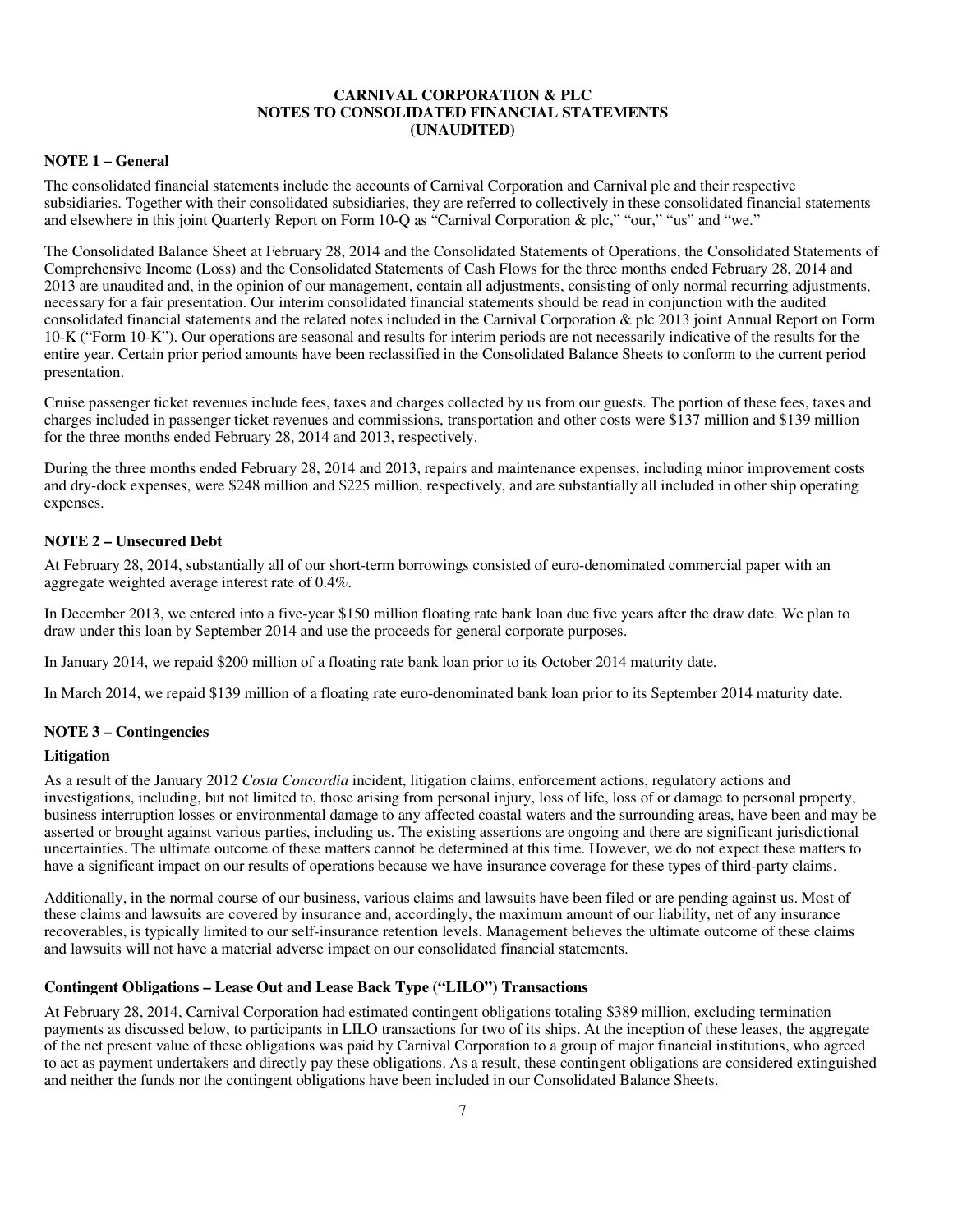In the event that Carnival Corporation were to default on its contingent obligations and assuming performance by all other participants, we estimate that it would, as of February 28, 2014, be responsible for a termination payment of \$30 million. In 2017, Carnival Corporation has the right to exercise options that would terminate these LILO transactions at no cost to it.

In certain cases, if the credit ratings of the financial institutions who are directly paying the contingent obligations fall below AA-, then Carnival Corporation will be required to replace these financial institutions with other financial institutions whose credit ratings are at least AA or meet other specified credit requirements. In such circumstances, it would incur additional costs, although we estimate that they would not be material to our consolidated financial statements. For the two financial institution payment undertakers subject to this AA- credit rating threshold, one has a credit rating of AA and the other has a credit rating of AA-. If Carnival Corporation's credit rating, which is BBB+, falls below BBB, it will be required to provide a standby letter of credit for \$34 million, or, alternatively, provide mortgages for this aggregate amount on these two ships.

#### **Contingent Obligations – Indemnifications**

Some of the debt contracts that we enter into include indemnification provisions that obligate us to make payments to the counterparty if certain events occur. These contingencies generally relate to changes in taxes and changes in laws that increase lender capital costs and other similar costs. The indemnification clauses are often standard contractual terms and were entered into in the normal course of business. There are no stated or notional amounts included in the indemnification clauses, and we are not able to estimate the maximum potential amount of future payments, if any, under these indemnification clauses. We have not been required to make any material payments under such indemnification clauses in the past and, under current circumstances, we do not believe a request for material future indemnification payments is probable.

#### **NOTE 4 – Fair Value Measurements, Derivative Instruments and Hedging Activities**

#### **Fair Value Measurements**

U.S. accounting standards establish a fair value hierarchy that prioritizes the inputs used to measure fair value. The hierarchy gives the highest priority to unadjusted quoted prices in active markets for identical assets or liabilities (Level 1 measurement) and the lowest priority to unobservable inputs (Level 3 measurement). This hierarchy requires entities to maximize the use of observable inputs and minimize the use of unobservable inputs. The three levels of inputs used to measure fair value are as follows:

- Level 1 measurements are based on unadjusted quoted prices in active markets for identical assets or liabilities that we have the ability to access. Valuation of these items does not entail a significant amount of judgment.
- • Level 2 measurements are based on quoted prices for similar assets or liabilities in active markets, quoted prices for identical or similar assets or liabilities in markets that are not active or market data other than quoted prices that are observable for the assets or liabilities.
- • Level 3 measurements are based on unobservable data that are supported by little or no market activity and are significant to the fair value of the assets or liabilities.

Fair value is the price that would be received to sell an asset or paid to transfer a liability in an orderly transaction between independent and knowledgeable market participants at the measurement date. Therefore, even when market assumptions are not readily available, our own assumptions are set to reflect those that we believe market participants would use in pricing the asset or liability at the measurement date.

The fair value measurement of a financial asset or financial liability must reflect the nonperformance risk of the counterparty and us. Therefore, the impact of our counterparty's creditworthiness was considered when in an asset position, and our creditworthiness was considered when in a liability position in the fair value measurement of our financial instruments. Creditworthiness did not have a significant impact on the fair values of our financial instruments at February 28, 2014 and November 30, 2013. Both the counterparties and we are expected to continue to perform under the contractual terms of the instruments. Considerable judgment may be required in interpreting market data used to develop the estimates of fair value. Accordingly, certain estimates of fair values presented herein are not necessarily indicative of the amounts that could be realized in a current or future market exchange.

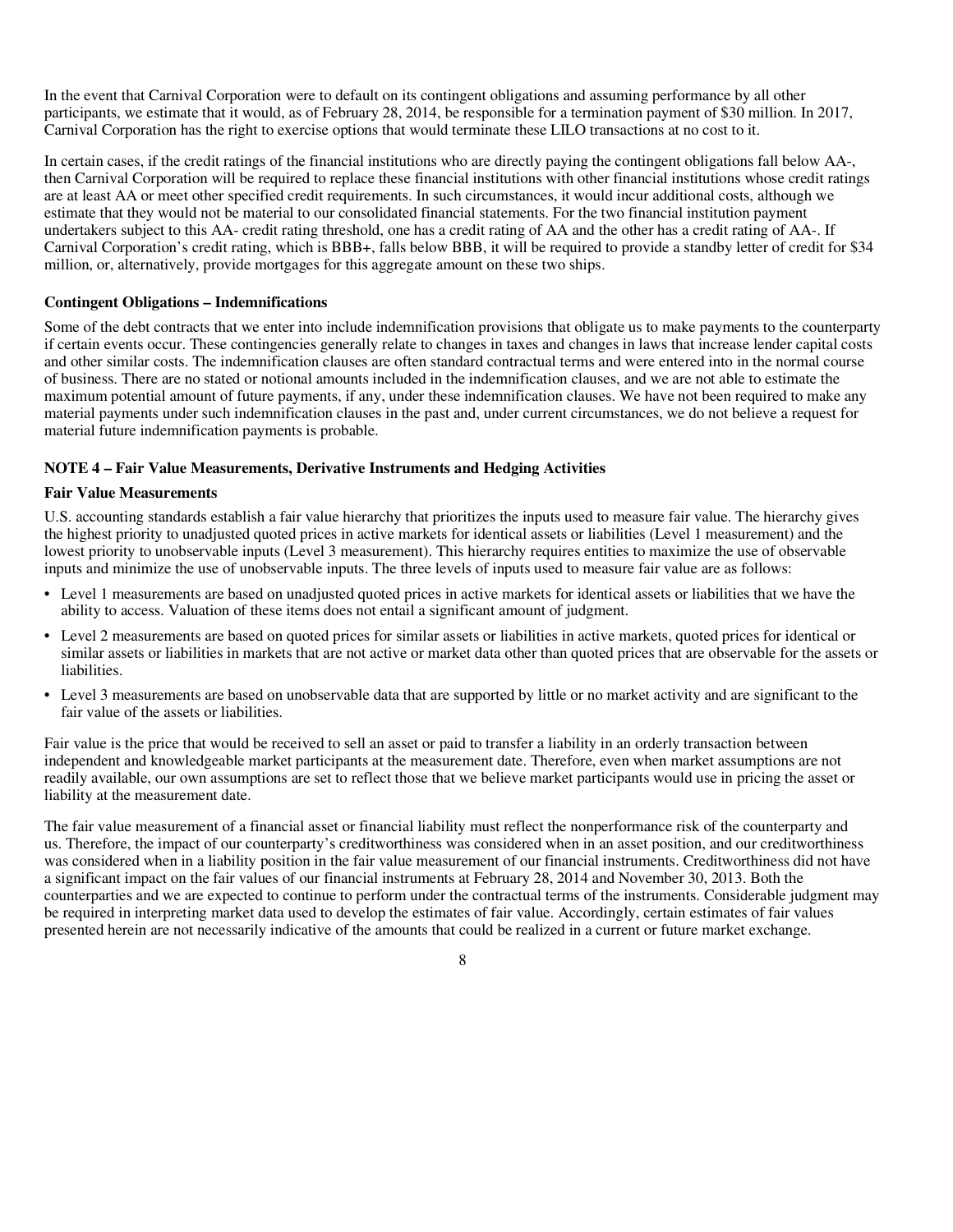#### **Financial Instruments that are not Measured at Fair Value on a Recurring Basis**

The estimated carrying and fair values and basis of valuation of our financial instrument assets and liabilities that are not measured at fair value on a recurring basis were as follows (in millions):

|                               | <b>February 28, 2014</b> |    |         |                   |         |    | <b>November 30, 2013</b> |          |       |                   |                          |    |                          |               |         |
|-------------------------------|--------------------------|----|---------|-------------------|---------|----|--------------------------|----------|-------|-------------------|--------------------------|----|--------------------------|---------------|---------|
|                               | Carrying                 |    |         | <b>Fair Value</b> |         |    |                          | Carrying |       | <b>Fair Value</b> |                          |    |                          |               |         |
|                               | Value                    |    | Level 1 |                   | Level 2 |    | Level 3                  |          | Value |                   | Level 1                  |    | Level 2                  |               | Level 3 |
| Assets                        |                          |    |         |                   |         |    |                          |          |       |                   |                          |    |                          |               |         |
| Cash and cash equivalents (a) | \$<br>233                | S  | 233     | \$                |         | \$ | ۰                        | S        | 349   | \$                | 349                      | \$ | $\overline{\phantom{a}}$ | -S            |         |
| Long-term other assets (b)    | 114                      |    |         |                   | 56      |    | 52                       |          | 110   |                   |                          |    | 58                       |               | 50      |
| Total                         | 347                      |    | 234     |                   | 56      |    | 52                       |          | 459   |                   | 350                      |    | 58                       |               | 50      |
| Liabilities                   |                          |    |         |                   |         |    |                          |          |       |                   |                          |    |                          |               |         |
| Fixed rate debt (c)           | 5,508                    | \$ |         |                   | 5.901   | S  |                          |          | 5,574 | S                 | $\sim$                   | \$ | 5,941                    | <sup>\$</sup> |         |
| Floating rate debt (c)        | 4,102                    |    |         |                   | 4,086   |    |                          |          | 3,986 |                   | $\overline{\phantom{0}}$ |    | 3,997                    |               |         |
| Total                         | 9,610                    |    |         |                   | 9,987   |    |                          |          | 9,560 |                   | $\sim$                   |    | 9,938                    |               |         |

(a) Cash and cash equivalents are comprised of cash on hand, and at November 30, 2013, also include time deposits and, due to their short maturities, the carrying values approximate their fair values.

(b) At February 28, 2014 and November 30, 2013, substantially all of our long-term other assets were comprised of notes and other receivables. The fair values of our Level 1 and Level 2 notes and other receivables were based on estimated future cash flows discounted at appropriate market interest rates. The fair values of our Level 3 notes receivable were estimated using riskadjusted discount rates.

(c) The net difference between the fair value of our fixed rate debt and its carrying value was due to the market interest rates in existence at February 28, 2014 and November 30, 2013 being lower than the fixed interest rates on these debt obligations, including the impact of any changes in our credit ratings. At February 28, 2014 and November 30, 2013, the net difference between the fair value of our floating rate debt and its carrying value was due to the market interest rates in existence at February 28, 2014 and November 30, 2013, being higher and slightly lower, respectively, than the floating interest rates on these debt obligations, including the impact of any changes in our credit ratings. The fair values of our publicly-traded notes were based on their unadjusted quoted market prices in markets that are not sufficiently active to be Level 1. The fair values of our other debt were estimated based on appropriate market interest rates being applied to this debt.

#### **Financial Instruments that are Measured at Fair Value on a Recurring Basis**

The estimated fair value and basis of valuation of our financial instrument assets and liabilities that are measured at fair value on a recurring basis were as follows (in millions):

|                                                | <b>February 28, 2014</b> |                          |         |                          |         |                          | <b>November 30, 2013</b> |                          |          |                          |         |  |
|------------------------------------------------|--------------------------|--------------------------|---------|--------------------------|---------|--------------------------|--------------------------|--------------------------|----------|--------------------------|---------|--|
|                                                | Level 1                  |                          | Level 2 |                          | Level 3 |                          | Level 1                  |                          | Level 2  |                          | Level 3 |  |
| Assets                                         |                          |                          |         |                          |         |                          |                          |                          |          |                          |         |  |
| Cash equivalents (a)                           |                          | 188                      | \$.     | $\overline{\phantom{a}}$ |         | $\overline{\phantom{a}}$ | <b>S</b>                 | 113                      | <b>S</b> | $\overline{\phantom{0}}$ |         |  |
| Restricted cash (b)                            |                          | 29                       |         |                          |         |                          |                          | 28                       |          |                          |         |  |
| Marketable securities held in rabbi trusts (c) |                          | 112                      |         | 10                       |         |                          |                          | 113                      |          | 10                       |         |  |
| Derivative financial instruments (d)           |                          |                          |         | 37                       |         |                          |                          |                          |          | 60                       |         |  |
| Long-term other assets (e)                     |                          |                          |         |                          |         | 20                       |                          |                          |          |                          |         |  |
| Total                                          |                          | 329                      |         | 47                       |         | 20                       |                          | 254                      |          | 70                       |         |  |
| Liabilities                                    |                          |                          |         |                          |         |                          |                          |                          |          |                          |         |  |
| Derivative financial instruments (d)           |                          | $\overline{\phantom{a}}$ |         | 31                       |         | $\overline{\phantom{a}}$ |                          | $\overline{\phantom{0}}$ |          | 31                       | \$      |  |
| Total                                          |                          |                          |         | 31                       |         |                          |                          |                          |          | 31                       |         |  |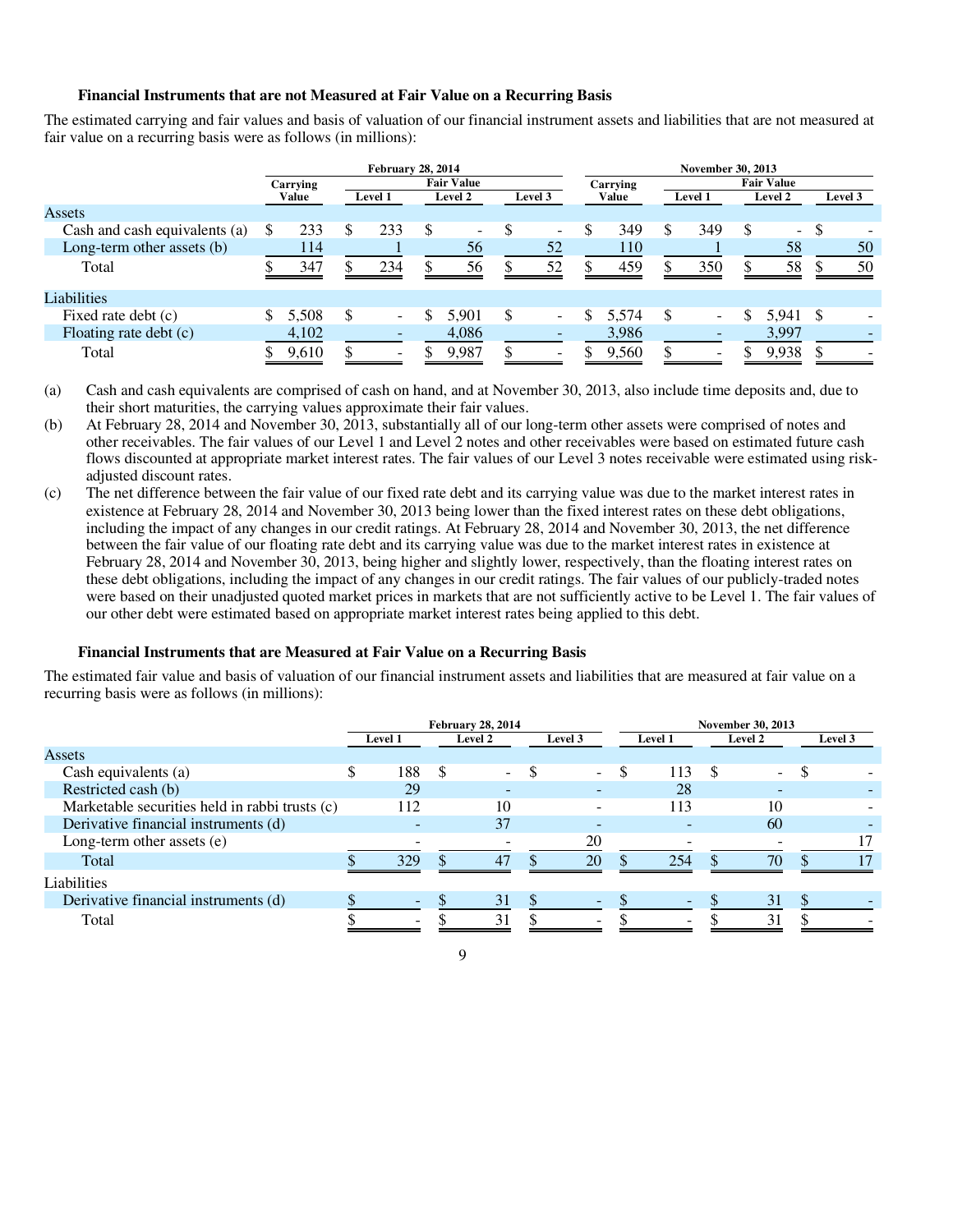- (a) Cash equivalents are comprised of money market funds.
- (b) Restricted cash is primarily comprised of money market funds.
- (c) At February 28, 2014, marketable securities held in rabbi trusts were substantially comprised of Level 1 bonds and frequentlypriced mutual funds invested in common stocks and Level 2 other investments. At November 30, 2013, marketable securities held in rabbi trusts were principally comprised of Level 1 frequently-priced mutual funds invested in common stocks and Level 2 other investments. Their use is restricted to funding certain deferred compensation and non-qualified U.S. pension plans.
- (d) See "Derivative Instruments and Hedging Activities" section below for detailed information regarding our derivative financial instruments.
- (e) Long-term other assets are comprised of an auction-rate security. The fair value was based on a broker quote in an inactive market, which is considered a Level 3 input. During the three months ended February 28, 2014, there were no purchases or sales pertaining to this auction-rate security and, accordingly, the change in its fair value was based solely on the strengthening of the underlying credit.

We measure our derivatives using valuations that are calibrated to the initial trade prices. Subsequent valuations are based on observable inputs and other variables included in the valuation models such as interest rate, yield and commodity price curves, forward currency exchange rates, credit spreads, maturity dates, volatilities and netting arrangements. We use the income approach to value derivatives for foreign currency options and forwards, interest rate swaps and fuel derivatives using observable market data for all significant inputs and standard valuation techniques to convert future amounts to a single present value amount, assuming that participants are motivated, but not compelled to transact. We also corroborate our fair value estimates using valuations provided by our counterparties.

#### **Nonfinancial Instruments that are Measured at Fair Value on a Nonrecurring Basis**

#### **Valuation of Goodwill and Other Intangibles**

The reconciliation of the changes in the carrying amounts of our goodwill, which goodwill has been allocated to our North America and Europe, Australia & Asia ("EAA") cruise brands, was as follows (in millions):

|                                         | North America<br><b>Cruise Brands</b> | EAA<br>C <b>ruise Brands</b> | <b>Total</b> |
|-----------------------------------------|---------------------------------------|------------------------------|--------------|
| Balance at November 30, 2013            | .898                                  | 1.312                        | .210         |
| Foreign currency translation adjustment | $\overline{\phantom{0}}$              |                              | 16           |
| Balance at February 28, 2014            | .898                                  | 4,328                        | 2.226        |

At July 31, 2013, all of our cruise brands carried goodwill, except for Ibero Cruises ("Ibero") and Seabourn. As of that date, we performed our annual goodwill impairment reviews and no goodwill was impaired. At February 28, 2014, accumulated goodwill impairment charges were \$153 million.

The reconciliation of the changes in the carrying amounts of our intangible assets not subject to amortization, which represent trademarks that have been allocated to our North America and EAA cruise brands, was as follows (in millions):

|                                         | <b>North America</b><br><b>Cruise Brands</b> |     | EAA<br>C <b>ruise Brands</b> |     | <b>Total</b> |
|-----------------------------------------|----------------------------------------------|-----|------------------------------|-----|--------------|
| Balance at November 30, 2013            |                                              | 927 |                              | 359 | 1.286        |
| Foreign currency translation adjustment |                                              |     |                              |     |              |
| Balance at February 28, 2014            |                                              | 927 |                              | 363 | 1.290        |

As of July 31, 2013, we also performed our annual trademark impairment reviews for our cruise brands that have significant trademarks recorded, which are AIDA Cruises ("AIDA"), P&O Cruises (Australia), P&O Cruises (UK) and Princess Cruises ("Princess"). No trademarks were considered to be impaired at that time.

At February 28, 2014 and November 30, 2013, our intangible assets subject to amortization are not significant to our consolidated financial statements.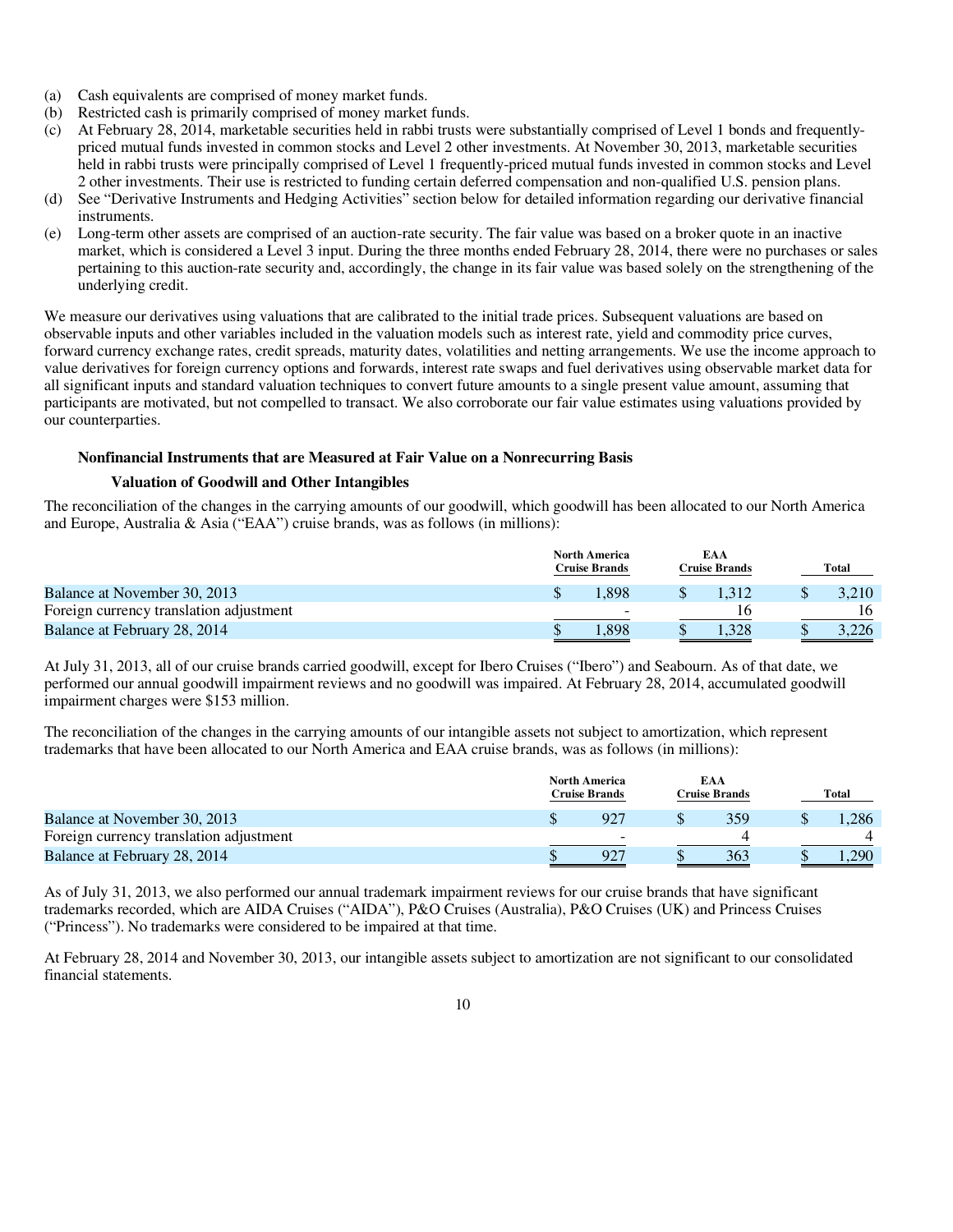The determination of our cruise brand, cruise ship and trademark fair values includes numerous assumptions that are subject to various risks and uncertainties. We believe that we have made reasonable estimates and judgments in determining whether our goodwill, cruise ships and trademarks have been impaired. However, if there is a change in assumptions used or if there is a change in the conditions or circumstances influencing fair values in the future, then we may need to recognize an impairment charge.

There have not been any events or circumstances subsequent to July 31, 2013, which we believe would require us to perform an interim goodwill or trademark impairment test.

#### **Derivative Instruments and Hedging Activities**

We utilize derivative and nonderivative financial instruments, such as foreign currency forwards, options and swaps, foreign currency debt obligations and foreign currency cash balances, to manage our exposure to fluctuations in certain foreign currency exchange rates, and interest rate swaps to manage our interest rate exposure in order to achieve a desired proportion of fixed and floating rate debt. In addition, we utilize our fuel derivatives program to mitigate a portion of the risk to our future cash flows attributable to potential fuel price increases, which we define as our "economic risk." Our policy is to not use any financial instruments for trading or other speculative purposes.

All derivatives are recorded at fair value. The changes in fair value are recognized currently in earnings if the derivatives do not qualify as effective hedges, or if we do not seek to qualify for hedge accounting treatment, such as for our fuel derivatives. If a derivative is designated as a fair value hedge, then changes in the fair value of the derivative are offset against the changes in the fair value of the underlying hedged item. If a derivative is designated as a cash flow hedge, then the effective portion of the changes in the fair value of the derivative is recognized as a component of accumulated other comprehensive income ("AOCI") until the underlying hedged item is recognized in earnings or the forecasted transaction is no longer probable. If a derivative or a nonderivative financial instrument is designated as a hedge of our net investment in a foreign operation, then changes in the fair value of the financial instrument are recognized as a component of AOCI to offset a portion of the change in the translated value of the net investment being hedged, until the investment is sold or liquidated. We formally document hedging relationships for all derivative and nonderivative hedges and the underlying hedged items, as well as our risk management objectives and strategies for undertaking the hedge transactions.

We classify the fair values of all our derivative contracts as either current or long-term, depending on whether the maturity date of the derivative contract is within or beyond one year from the balance sheet date. The cash flows from derivatives treated as hedges are classified in our Consolidated Statements of Cash Flows in the same category as the item being hedged. Our cash flows related to fuel derivatives are classified within investing activities.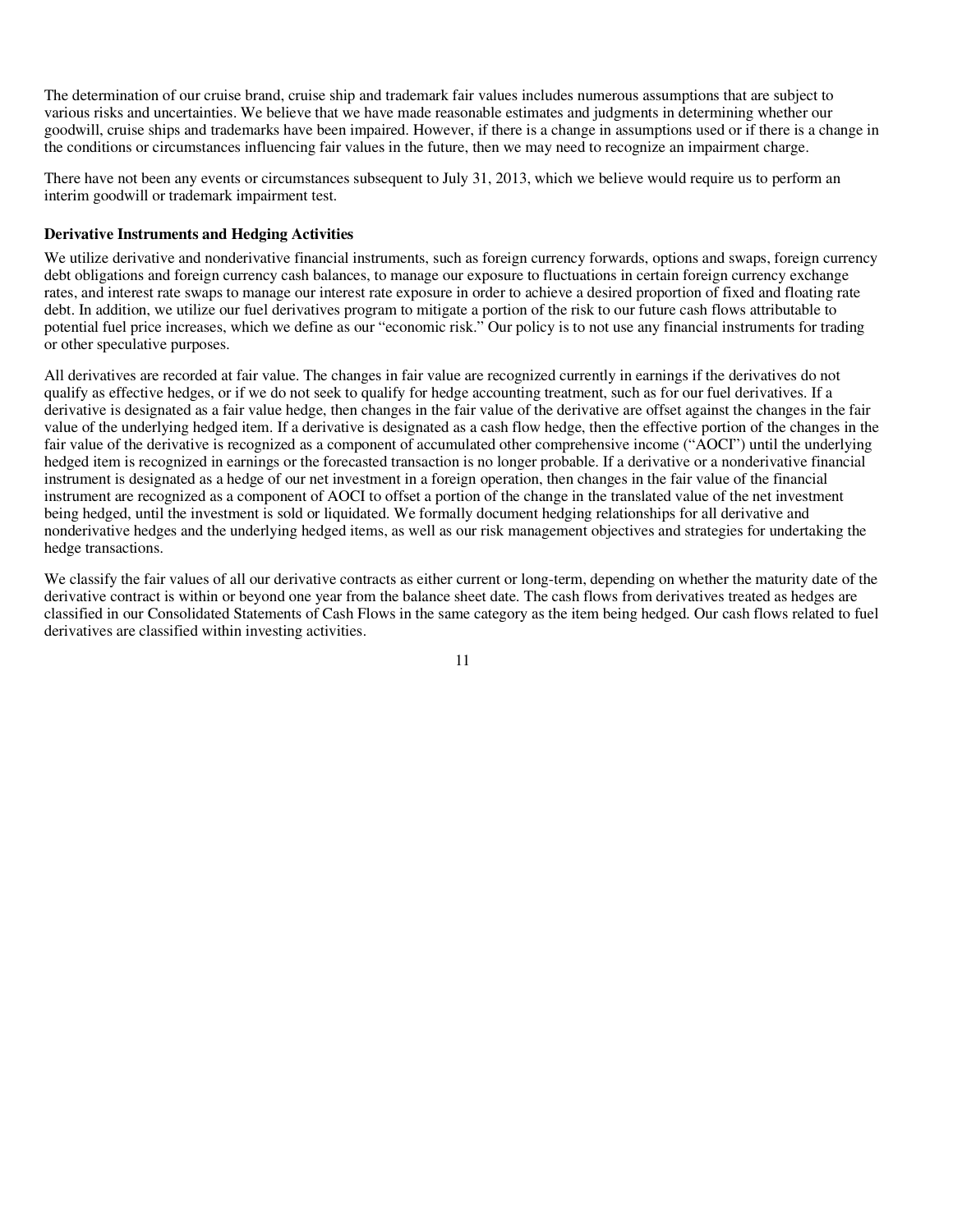The estimated fair values of our derivative financial instruments and their location on the Consolidated Balance Sheets were as follows (in millions):

|                                                   | <b>Balance Sheet Location</b> |               | February 28,<br>2014 | November 30,<br>2013 |
|---------------------------------------------------|-------------------------------|---------------|----------------------|----------------------|
| <b>Derivative assets</b>                          |                               |               |                      |                      |
| Derivatives designated as hedging instruments     |                               |               |                      |                      |
| Net investment hedges (a)                         | Other assets $-$ long-term    | $\mathcal{S}$ |                      | \$                   |
| Foreign currency zero cost collars (b)            | Prepaid expenses and other    |               | 6                    |                      |
|                                                   | Other assets – long-term      |               |                      | 8                    |
| Interest rate swaps (c)                           | Prepaid expenses and other    |               |                      |                      |
|                                                   | Other assets – long-term      |               |                      |                      |
|                                                   |                               |               | 8                    | 16                   |
| Derivatives not designated as hedging instruments |                               |               |                      |                      |
| Fuel $(d)$                                        | Prepaid expenses and other    |               | 10                   | 14                   |
|                                                   | Other assets – long-term      |               | 19                   | 30                   |
|                                                   |                               |               | 29                   | 44                   |
| Total derivative assets                           |                               |               | 37                   | 60                   |
| <b>Derivative liabilities</b>                     |                               |               |                      |                      |
| Derivatives designated as hedging instruments     |                               |               |                      |                      |
| Net investment hedges (a)                         | Accrued liabilities and other | \$            |                      | \$                   |
| Interest rate swaps (c)                           | Accrued liabilities and other |               | 14                   | 13                   |
|                                                   | Other long-term liabilities   |               | 15                   | 13                   |
|                                                   |                               |               | 29                   | 30                   |
| Derivatives not designated as hedging instruments |                               |               |                      |                      |
| Fuel $(d)$                                        | Other long-term liabilities   |               |                      |                      |
|                                                   |                               |               | $\overline{c}$       |                      |
| Total derivative liabilities                      |                               |               | 31                   | 31                   |

- (a) At February 28, 2014 and November 30, 2013, we had foreign currency forwards totaling \$103 million and \$578 million, respectively, that are designated as hedges of our net investments in foreign operations, which have a euro-denominated functional currency. At February 28, 2014, these outstanding foreign currency forwards mature through July 2017.
- (b) At February 28, 2014 and November 30, 2013, we had foreign currency derivatives consisting of foreign currency zero cost collars that are designated as foreign currency cash flow hedges for a portion of our euro-denominated shipbuilding payments. See "Newbuild Currency Risks" below for additional information regarding these derivatives.
- (c) We have euro interest rate swaps designated as cash flow hedges whereby we receive floating interest rate payments in exchange for making fixed interest rate payments. At February 28, 2014 and November 30, 2013, these interest rate swap agreements effectively changed \$900 million and \$909 million, respectively, of EURIBOR-based floating rate euro debt to fixed rate euro debt. These interest rate swaps settle through March 2025. In addition, at February 28, 2014 and November 30, 2013 we had U.S. dollar interest rate swaps designated as fair value hedges whereby we receive fixed interest rate payments in exchange for making floating interest rate payments. These interest rate swap agreements effectively changed \$500 million of fixed rate debt to U.S. dollar LIBOR-based floating rate debt. These interest rate swaps settle through February 2016.
- (d) At February 28, 2014, we had fuel derivatives consisting of zero cost collars on Brent crude oil ("Brent") to cover a portion of our estimated fuel consumption through 2018. See "Fuel Price Risks" below for additional information regarding these fuel derivatives. At November 30, 2013, we had fuel derivatives consisting of zero cost collars on Brent to cover a portion of our estimated fuel consumption through 2017.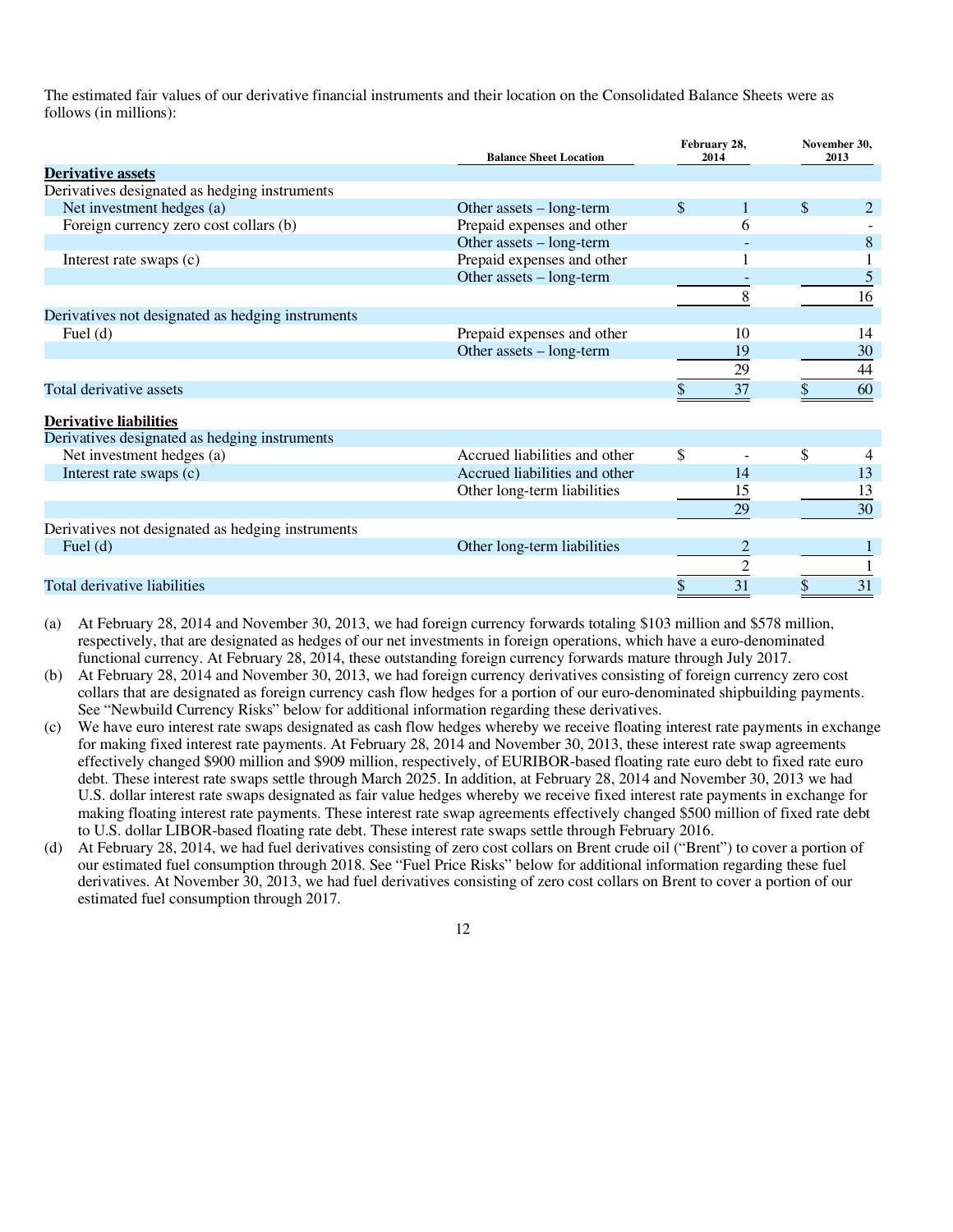Our derivative contracts include rights of offset with our counterparties. We have elected to net certain of our derivative assets and liabilities within counterparties. The amounts recognized within assets and liabilities were as follows (in millions):

|             |     |                      |                                                               |                                                               |    | <b>February 28, 2014</b>                                                       |    |                                                                   |                    |                    |  |
|-------------|-----|----------------------|---------------------------------------------------------------|---------------------------------------------------------------|----|--------------------------------------------------------------------------------|----|-------------------------------------------------------------------|--------------------|--------------------|--|
|             |     | <b>Gross Amounts</b> | <b>Gross Amounts</b><br>Offset in the<br><b>Balance Sheet</b> |                                                               |    | <b>Total Net</b><br><b>Amounts</b><br>Presented in the<br><b>Balance Sheet</b> |    | <b>Gross Amounts</b><br>not Offset in the<br><b>Balance Sheet</b> | <b>Net Amounts</b> |                    |  |
| Assets      | \$  | 110                  | \$                                                            | (73)                                                          | \$ | 37                                                                             | \$ | (3)                                                               | \$                 | 34                 |  |
| Liabilities | \$  | 104                  | \$                                                            | (73)                                                          | \$ | 31                                                                             | \$ | (3)                                                               | Φ                  | 28                 |  |
|             |     |                      |                                                               |                                                               |    | <b>November 30, 2013</b>                                                       |    |                                                                   |                    |                    |  |
|             |     | <b>Gross Amounts</b> |                                                               | <b>Gross Amounts</b><br>Offset in the<br><b>Balance Sheet</b> |    | <b>Total Net</b><br>Amounts<br>Presented in the<br><b>Balance Sheet</b>        |    | <b>Gross Amounts</b><br>not Offset in the<br><b>Balance Sheet</b> |                    | <b>Net Amounts</b> |  |
| Assets      | Эħ. | 137                  | \$                                                            | (77)                                                          | \$ | 60                                                                             | \$ | (7)                                                               | \$                 | 53                 |  |
| Liabilities | ъ   | 108                  | \$                                                            | (77)                                                          | J  | 31                                                                             | Ф  |                                                                   | D                  | 24                 |  |

The effective portions of our derivatives qualifying and designated as hedging instruments recognized in other comprehensive income (loss) were as follows (in millions):

|                                                       |      | <b>Three Months Ended</b><br>February 28, |      |
|-------------------------------------------------------|------|-------------------------------------------|------|
|                                                       | 2014 |                                           | 2013 |
| Net investment hedges                                 |      |                                           | (3)  |
| Foreign currency zero cost collars – cash flow hedges |      |                                           |      |
| Interest rate swaps – cash flow hedges                | (4)  |                                           |      |

There are no credit risk related contingent features in our derivative agreements, except for bilateral credit provisions within our fuel derivative counterparty agreements. These provisions require interest-bearing, non-restricted cash to be posted or received as collateral to the extent the fuel derivative fair value payable to or receivable from an individual counterparty, respectively, exceeds \$100 million. At February 28, 2014 and November 30, 2013, no collateral was required to be posted to or received from our fuel derivative counterparties.

The amount of estimated cash flow hedges' unrealized gains and losses that are expected to be reclassified to earnings in the next twelve months is not significant. We have not provided additional disclosures of the impact that derivative instruments and hedging activities have on our consolidated financial statements as of February 28, 2014 and November 30, 2013 and for the three months ended February 28, 2014 and 2013 where such impacts were not significant.

#### **Foreign Currency Exchange Rate Risks**

#### **Overall Strategy**

We manage our exposure to fluctuations in foreign currency exchange rates through our normal operating and financing activities, including netting certain exposures to take advantage of any natural offsets and, when considered appropriate, through the use of derivative and nonderivative financial instruments. Our primary focus is to manage the economic foreign currency exchange risks faced by our operations, which are the ultimate foreign currency exchange risks that would be realized by us if we exchanged one currency for another, and not accounting risks. Accordingly, we do not currently hedge foreign currency exchange accounting risks with derivative financial instruments. The financial impacts of the hedging instruments we do employ generally offset the changes in the underlying exposures being hedged.

#### **Operational and Investment Currency Risks**

Our European and Australian cruise brands subject us to foreign currency translation risk related to the euro, sterling and Australian dollar because these brands generate significant revenues and incur significant expenses in euro, sterling or the Australian dollar. Accordingly, exchange rate fluctuations of the euro, sterling and Australian dollar against the U.S. dollar will affect our reported financial results since the reporting currency for our consolidated financial statements is the U.S. dollar. Any strengthening of the U.S. dollar against these foreign currencies has the financial statement effect of decreasing the U.S. dollar values reported for cruise revenues and expenses. Any weakening of the U.S. dollar has the opposite effect.

Most of our brands also have non-functional currency risk related to their international sales operations, which has become an increasingly larger part of most of their businesses over time, and primarily includes the euro, sterling and Australian, Canadian and U.S. dollars. In addition, all of our brands have non-functional currency expenses for a portion of their operating expenses. Accordingly, these brands' revenues and expenses in non-functional currencies create some degree of natural offset for recognized transactional currency gains and losses due to currency exchange movements.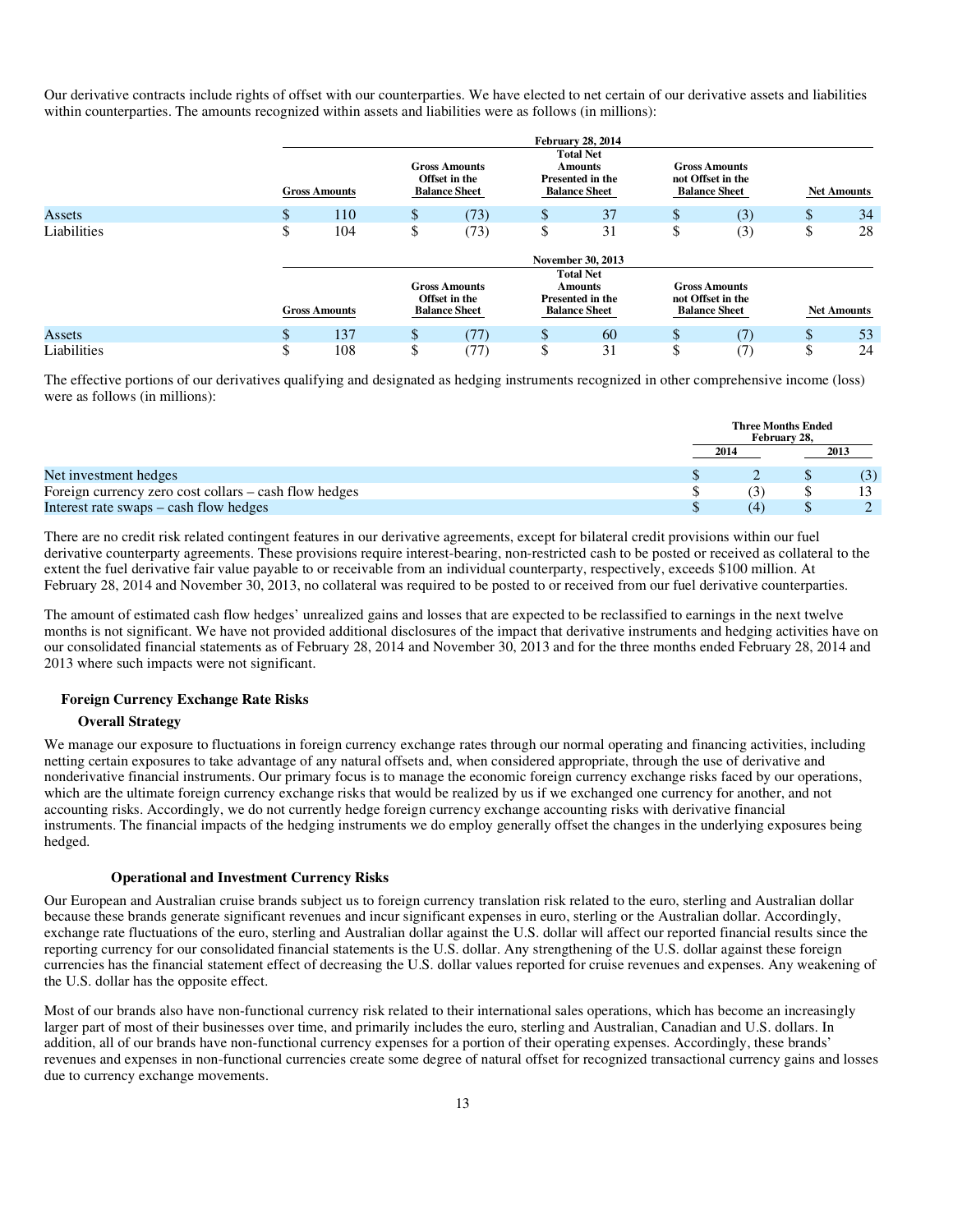We consider our investments in foreign operations to be denominated in relatively stable currencies and of a long-term nature. We partially mitigate our net investment currency exposures by denominating a portion of our foreign currency intercompany payables in our foreign operations' functional currencies, principally sterling. As of February 28, 2014 and November 30, 2013, we have designated \$2.2 billion of our foreign currency intercompany payables as nonderivative hedges of our net investments in foreign operations. Accordingly, we have included \$194 million and \$234 million of cumulative foreign currency transaction nonderivative gains in the cumulative translation adjustment component of AOCI at February 28, 2014 and November 30, 2013, respectively, which offsets a portion of the losses recorded in AOCI upon translating our foreign operations' net assets into U.S. dollars. During the three months ended February 28, 2014 and 2013, we recognized foreign currency nonderivative transaction (losses) gains of \$(40) million and \$89 million, respectively, in the cumulative translation adjustment component of AOCI.

#### **Newbuild Currency Risks**

Our shipbuilding contracts are typically denominated in euros. Our decisions regarding whether or not to hedge a non-functional currency ship commitment for our cruise brands are made on a case-by-case basis, taking into consideration the amount and duration of the exposure, market volatility, currency exchange rate correlation, economic trends, our overall expected net cash flows by currency and other offsetting risks. We use foreign currency derivative contracts and have used nonderivative financial instruments to manage foreign currency exchange rate risk for some of our ship construction payments.

In July 2012, we entered into foreign currency zero cost collars that are designated as cash flow hedges for a portion of P&O Cruises (UK) *Britannia*'s euro-denominated shipyard payments. These collars mature in February 2015 at a weighted-average ceiling rate of £0.83 to the euro, or \$306 million and a weighted-average floor rate of £0.77 to the euro, or \$284 million. If the spot rate is between these two rates on the date of maturity, then we would not owe or receive any payments under these collars.

At February 28, 2014, substantially all of our remaining newbuild currency exchange rate risk relates to euro-denominated newbuild construction payments for *Regal Princess,* the Seabourn newbuild, and a portion of *Britannia*, which represent a total commitment of \$1.3 billion.

The cost of shipbuilding orders that we may place in the future that is denominated in a different currency than our cruise brands' or the shipyards' functional currency is expected to be affected by foreign currency exchange rate fluctuations. These foreign currency exchange rate fluctuations may affect our desire to order new cruise ships.

#### **Interest Rate Risks**

We manage our exposure to fluctuations in interest rates through our investment and debt portfolio management strategies. These strategies include purchasing high quality short-term investments with floating interest rates, and evaluating our debt portfolio as to whether to make periodic adjustments to the mix of fixed and floating rate debt through the use of interest rate swaps and the issuance of new debt or the early retirement of existing debt. At February 28, 2014, 62% and 38% (59% and 41% at November 30, 2013) of our debt bore fixed and floating interest rates, respectively, including the effect of interest rate swaps.

#### **Fuel Price Risks**

Our exposure to market risk for changes in fuel prices substantially all relate to the consumption of fuel on our ships. We use our fuel derivatives program to mitigate a portion of our economic risk attributable to potential fuel price increases. We designed our fuel derivatives program to maximize operational flexibility by utilizing derivative markets with significant trading liquidity and our program currently consists of zero cost collars on Brent.

All of our derivatives are based on Brent prices whereas the actual fuel used on our ships is marine fuel. Changes in the Brent prices may not show a high degree of correlation with changes in our underlying marine fuel prices. We will not realize any economic gain or loss upon the monthly maturities of our zero cost collars unless the average monthly price of Brent is above the ceiling price or below the floor price. We believe that these derivatives will act as economic hedges, however hedge accounting is not applied. As part of our fuel derivatives program, we will continue to evaluate various derivative products and strategies.

At February 28, 2014, our outstanding fuel derivatives consisted of zero cost collars on Brent to cover a portion of our estimated fuel consumption as follows: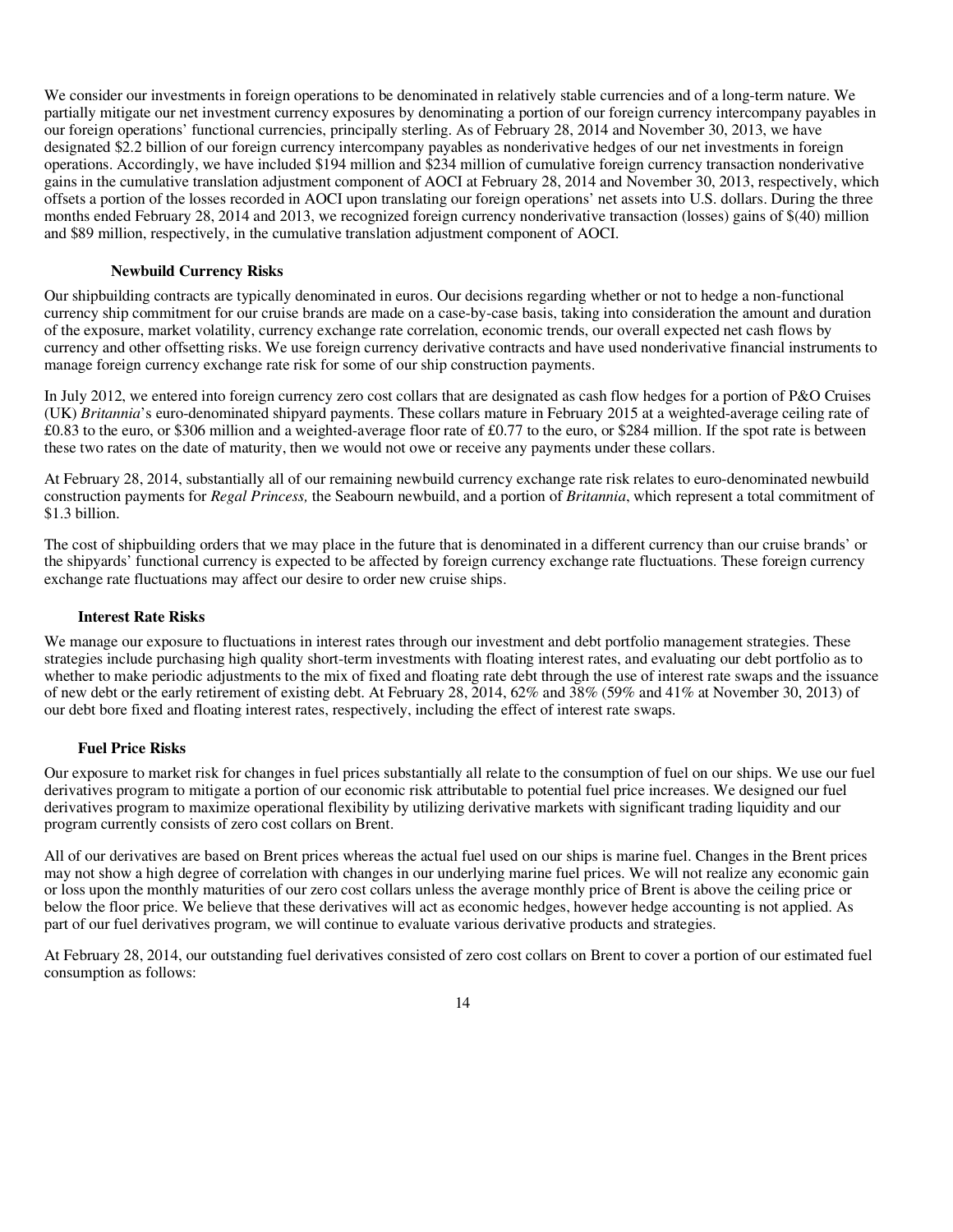| Maturities <sup>(a)</sup> | <b>Transaction</b><br><b>Dates</b> | <b>Barrels</b><br>(in thousands) | Weighted-<br>Average<br><b>Floor Prices</b> |    | Weighted-<br>Average<br><b>Ceiling Prices</b> |     | <b>Percent of Estimated</b><br><b>Fuel Consumption</b><br>Covered |  |
|---------------------------|------------------------------------|----------------------------------|---------------------------------------------|----|-----------------------------------------------|-----|-------------------------------------------------------------------|--|
| Fiscal 2014 (Q2-Q4)       |                                    |                                  |                                             |    |                                               |     |                                                                   |  |
|                           | November 2011                      | 1,584                            | \$                                          | 85 | \$                                            | 114 |                                                                   |  |
|                           | February 2012                      | 1,584                            | $\boldsymbol{\$}$                           | 88 | \$                                            | 125 |                                                                   |  |
|                           | June 2012                          | 1,782                            | \$                                          | 71 | \$                                            | 116 |                                                                   |  |
|                           | May 2013                           | 1,296                            | \$                                          | 85 | \$                                            | 108 |                                                                   |  |
|                           |                                    | 6,246                            |                                             |    |                                               |     | 46%                                                               |  |
| Fiscal 2015               |                                    |                                  |                                             |    |                                               |     |                                                                   |  |
|                           | November 2011                      | 2,160                            | \$                                          | 80 | \$                                            | 114 |                                                                   |  |
|                           | February 2012                      | 2,160                            | $\boldsymbol{\$}$                           | 80 | \$                                            | 125 |                                                                   |  |
|                           | June 2012                          | 1,236                            | \$                                          | 74 | \$                                            | 110 |                                                                   |  |
|                           | April 2013                         | 1,044                            | $\$\,$                                      | 80 | \$                                            | 111 |                                                                   |  |
|                           | May 2013                           | 1,884                            | \$                                          | 80 | \$                                            | 110 |                                                                   |  |
|                           |                                    | 8,484                            |                                             |    |                                               |     | 46%                                                               |  |
| Fiscal 2016               |                                    |                                  |                                             |    |                                               |     |                                                                   |  |
|                           | June 2012                          | 3,564                            | $\boldsymbol{\$}$                           | 75 | \$                                            | 108 |                                                                   |  |
|                           | February 2013                      | 2,160                            | \$                                          | 80 | \$                                            | 120 |                                                                   |  |
|                           | April 2013                         | 3,000                            | \$                                          | 75 | \$                                            | 115 |                                                                   |  |
|                           |                                    | 8,724                            |                                             |    |                                               |     | 47%                                                               |  |
| Fiscal 2017               |                                    |                                  |                                             |    |                                               |     |                                                                   |  |
|                           | February 2013                      | 3,276                            | \$                                          | 80 | \$                                            | 115 |                                                                   |  |
|                           | April 2013                         | 2,028                            |                                             | 75 | \$                                            | 110 |                                                                   |  |
|                           | January 2014                       | 1,800                            | \$                                          | 75 | \$                                            | 114 |                                                                   |  |
|                           |                                    | 7,104                            |                                             |    |                                               |     | 38%                                                               |  |
| Fiscal 2018               |                                    |                                  |                                             |    |                                               |     |                                                                   |  |
|                           | January 2014                       | 2,700                            | \$                                          | 75 | \$                                            | 110 | 15%                                                               |  |
|                           |                                    |                                  | $\$\,$                                      |    |                                               |     |                                                                   |  |

(a) Fuel derivatives mature evenly over each month within the above fiscal periods.

#### **Concentrations of Credit Risk**

As part of our ongoing control procedures, we monitor concentrations of credit risk associated with financial and other institutions with which we conduct significant business. Our maximum exposure under foreign currency and fuel derivative contracts and interest rate swap agreements that are in-the-money, which were not material at February 28, 2014, is the replacement cost, net of any collateral received or contractually allowed offset, in the event of nonperformance by the counterparties to the contracts, all of which are currently our lending banks. We seek to minimize credit risk exposure, including counterparty nonperformance primarily associated with our cash equivalents, investments, committed financing facilities, contingent obligations, derivative instruments, insurance contracts and new ship progress payment guarantees, by normally conducting business with large, well-established financial institutions, insurance companies and export credit agencies, and by diversifying our counterparties. In addition, we have guidelines regarding credit ratings and investment maturities that we follow to help safeguard liquidity and minimize risk. We normally do require collateral and/or guarantees to support notes receivable on significant asset sales, long-term ship charters and new ship progress payments to shipyards. We currently believe the risk of nonperformance by any of our significant counterparties is remote.

We also monitor the creditworthiness of travel agencies and tour operators in Europe and credit card providers to which we extend credit in the normal course of our business. Our credit exposure includes contingent obligations related to cash payments received directly by travel agents and tour operators for cash collected by them on cruise sales in most of Europe where we are obligated to extend credit in a like amount to these guests even if we do not receive payment from the travel agents and tour operators. Concentrations of credit risk associated with these receivables and contingent obligations are not considered to be material, primarily due to the large number of unrelated accounts within our customer base, the amount of these contingent obligations and their short maturities. We have experienced only minimal credit losses on our trade receivables and related contingent obligations. We do not normally require collateral or other security to support normal credit sales.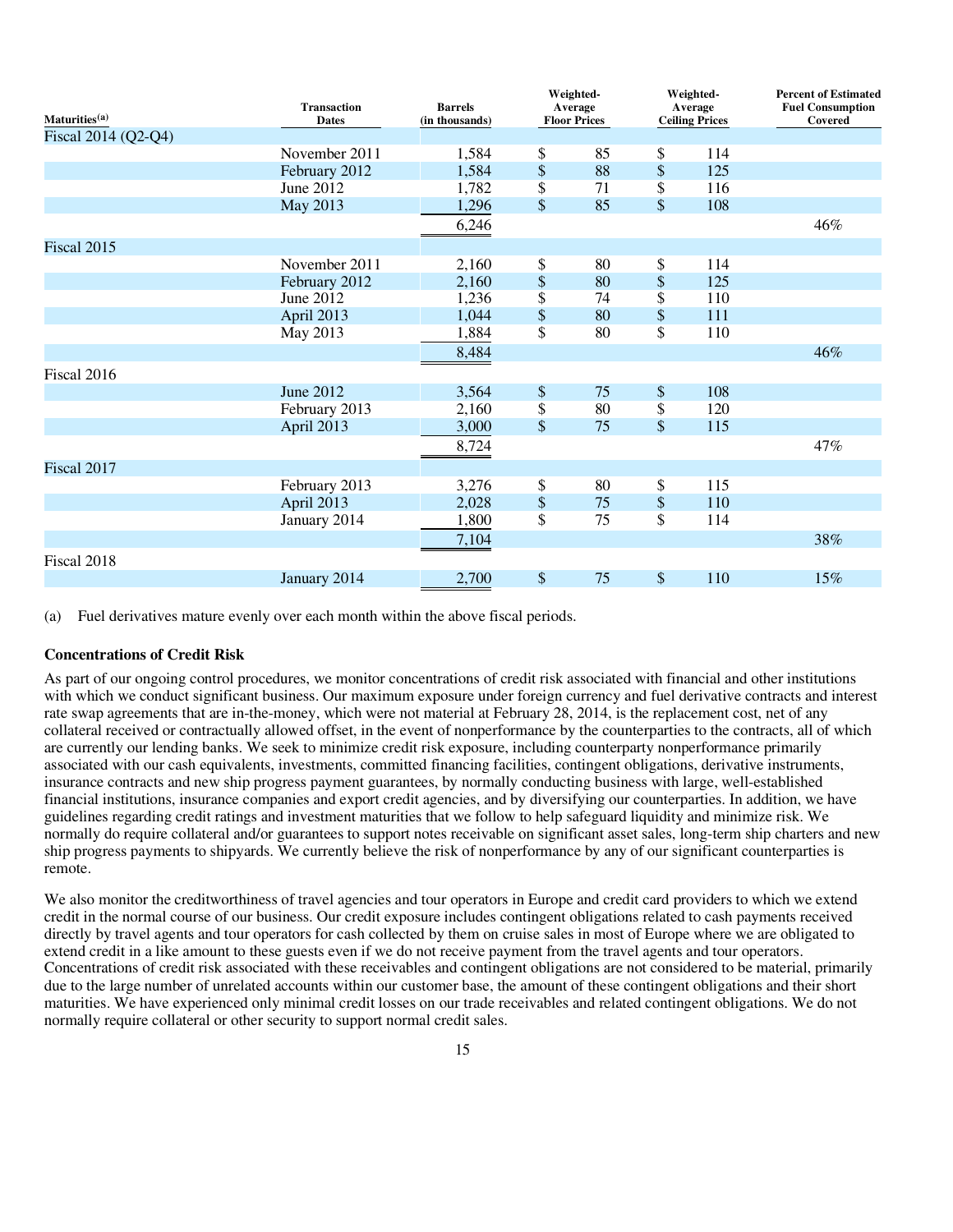#### **NOTE 5 – Segment Information**

We have three reportable cruise segments that are comprised of our (1) North America cruise brands, (2) EAA cruise brands and (3) Cruise Support. In addition, we have a Tour and Other segment. Our segments are reported on the same basis as the internally reported information that is provided to our chief operating decision maker ("CODM"), who is the President and Chief Executive Officer of Carnival Corporation and Carnival plc. Decisions to allocate resources and assess performance for Carnival Corporation & plc are made by the CODM upon review of the segment results across all of our cruise brands and other segments.

Our North America cruise segment includes Carnival Cruise Lines, Holland America Line, Princess and Seabourn. Our EAA cruise segment includes AIDA, Costa Cruises, Cunard, Ibero, P&O Cruises (Australia) and P&O Cruises (UK). These individual cruise brand operating segments have been aggregated into two reportable segments based on the similarity of their economic and other characteristics, including types of customers, regulatory environment, maintenance requirements, supporting systems and processes and products and services they provide. Our Cruise Support segment represents certain of our port and related facilities and other corporate-wide services that are provided for the benefit of our cruise brands. Our Tour and Other segment represents the hotel and transportation operations of Holland America Princess Alaska Tours. During the three months ended February 28, 2013, our Tour and Other segment also included two ships that we chartered to an unaffiliated entity. In April 2013, we sold one of these two ships and, accordingly, subsequent to this 2013 sale our Tour and Other segment includes only one ship.

Selected information for our segments was as follows (in millions):

|                             |                 |                       | Three months ended February 28,         |    |                                            |                                   |
|-----------------------------|-----------------|-----------------------|-----------------------------------------|----|--------------------------------------------|-----------------------------------|
|                             | <b>Revenues</b> | Operating<br>expenses | <b>Selling</b><br>and<br>administrative |    | <b>Depreciation</b><br>and<br>amortization | <b>Operating</b><br>income (loss) |
| 2014                        |                 |                       |                                         |    |                                            |                                   |
| North America Cruise Brands | \$<br>2,119     | \$<br>1,533           | \$<br>297                               | \$ | 235                                        | \$<br>54                          |
| <b>EAA Cruise Brands</b>    | 1,433           | 1,039                 | 187                                     |    | 152                                        | 55                                |
| Cruise Support              | 25              |                       | 35                                      |    | Q                                          | (20)                              |
| Tour and Other              | 8               | 15                    |                                         |    | 8                                          | (17)                              |
|                             | 3,585           | 2,588                 | 521                                     |    | 404                                        | 72                                |
| 2013                        |                 |                       |                                         |    |                                            |                                   |
| North America Cruise Brands | \$<br>2,124     | \$<br>1,530           | \$<br>261                               | \$ | 228                                        | \$<br>105                         |
| <b>EAA Cruise Brands</b>    | 1,434           | 1,052                 | 164                                     |    | 146                                        | 72                                |
| Cruise Support              | 26              |                       | 33                                      |    |                                            | (15)                              |
| Tour and Other              | Q               | 14                    |                                         |    | 10                                         | (17)                              |
|                             | 3,593           | 2,599                 | 460                                     | ¢  | 389                                        | \$<br>145                         |

### **NOTE 6 – (Loss) Earnings Per Share**

Our basic and diluted (loss) earnings per share were computed as follows (in millions, except per share data):

|                                                                                          | <b>Three Months Ended</b><br>February 28, |      |
|------------------------------------------------------------------------------------------|-------------------------------------------|------|
|                                                                                          | 2014                                      | 2013 |
| Net (loss) income for basic and diluted (loss) earnings per share                        | 15                                        |      |
| Weighted-average common and ordinary shares outstanding                                  | 776                                       | 776  |
| Dilutive effect of equity plans                                                          |                                           |      |
| Diluted weighted-average shares outstanding                                              | 776                                       | 778  |
| Basic and diluted (loss) earnings per share                                              | (0.02)                                    | 0.05 |
| Anti-dilutive equity awards excluded from diluted (loss) earnings per share computations |                                           |      |

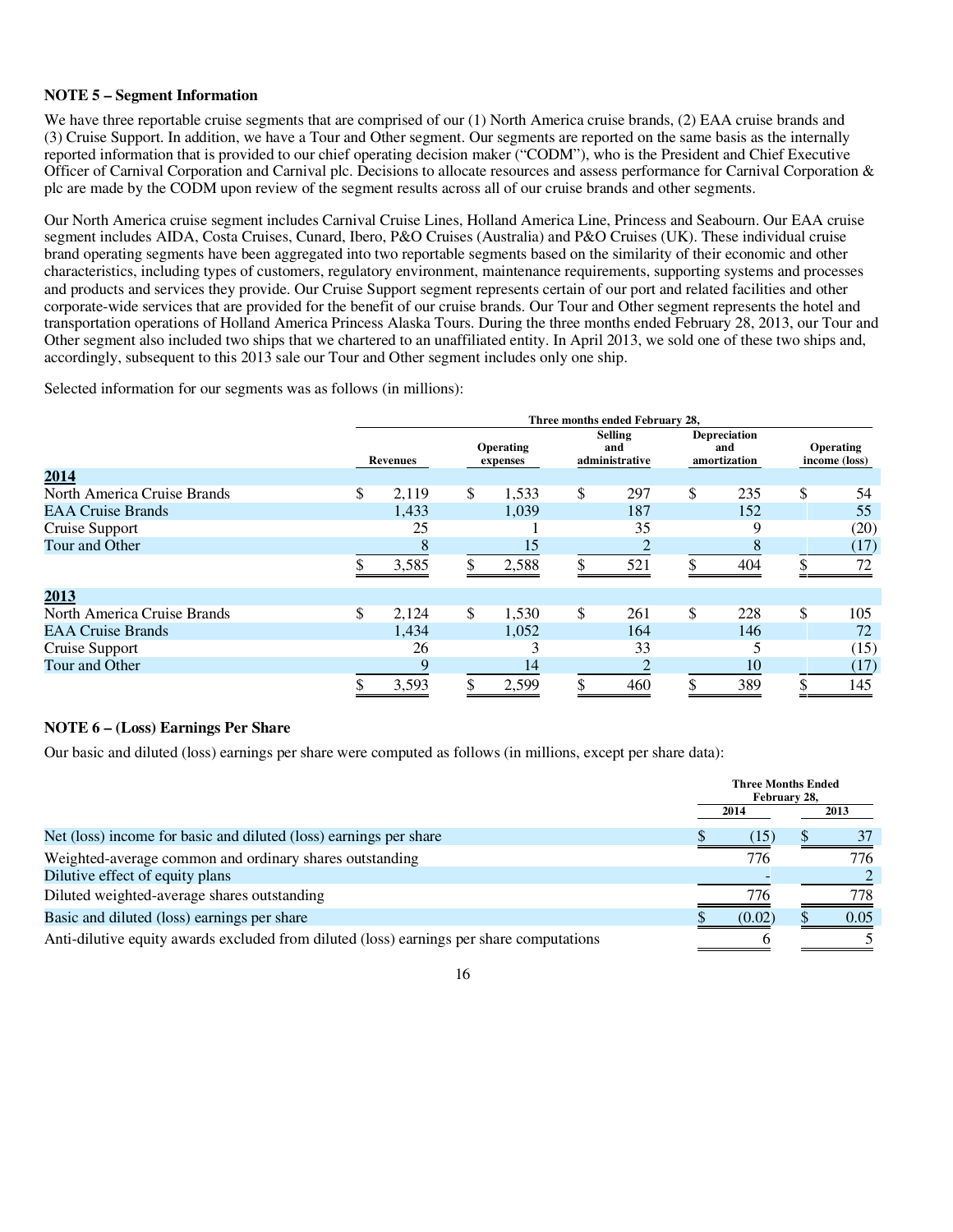### **NOTE 7 – Subsequent Event**

In March 2014, we sold *Costa Voyager* and will recognize a \$37 million gain as a reduction of other ship operating expenses during the second quarter of 2014. In July 2013, we recognized a \$73 million impairment charge related to this ship, and in November 2013 it was taken out of service.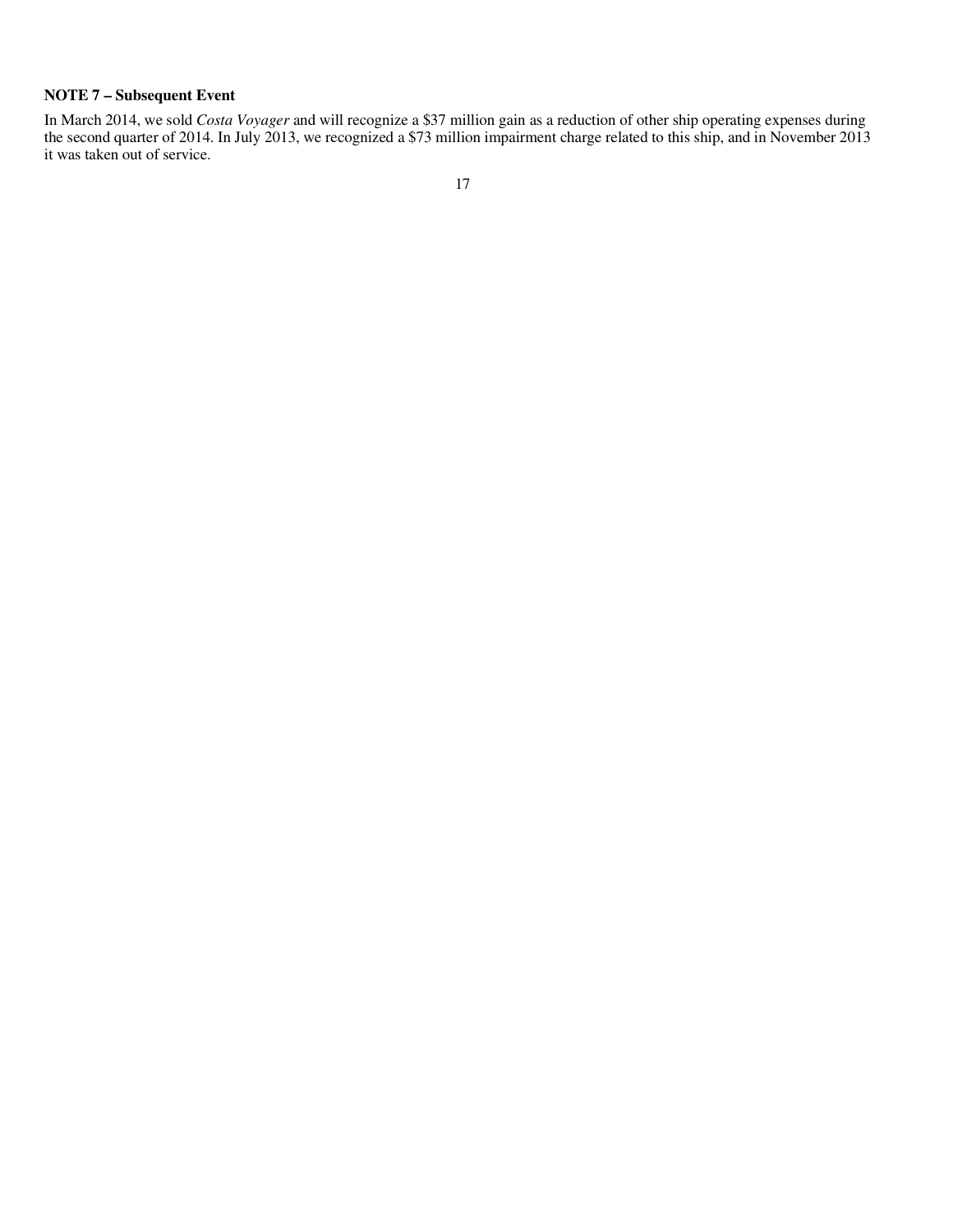### **Item 2. Management's Discussion and Analysis of Financial Condition and Results of Operations.**

#### **Cautionary Note Concerning Factors That May Affect Future Results**

Some of the statements, estimates or projections contained in this joint Quarterly Report on Form 10-Q are "forward-looking statements" that involve risks, uncertainties and assumptions with respect to us, including some statements concerning future results, outlooks, plans, goals and other events which have not yet occurred. These statements are intended to qualify for the safe harbors from liability provided by Section 27A of the Securities Act of 1933 and Section 21E of the Securities Exchange Act of 1934. All statements other than statements of historical facts are statements that could be deemed forward-looking statements. These statements are based on current expectations, estimates, forecasts and projections about our business and the industry in which we operate and the beliefs and assumptions of our management. We have tried, whenever possible, to identify these statements by using words like "will," "may," "could," "should," "would," "believe," "depends," "expect," "goal," "anticipate," "forecast," "project," "future," "intend," "plan," "estimate," "target," "indicate" and similar expressions of future intent or the negative of such terms.

Forward-looking statements include those statements that may impact, among other things, the forecasting of our non-GAAP earnings per share; net revenue yields; booking levels; pricing; occupancy; operating, financing and tax costs, including fuel expenses; net cruise costs per available lower berth day; estimates of ship depreciable lives and residual values; liquidity; goodwill and trademark fair values and outlook. Because forward-looking statements involve risks and uncertainties, there are many factors that could cause our actual results, performance or achievements to differ materially from those expressed or implied in this joint Quarterly Report on Form 10-Q. These factors include, but are not limited to, the following:

- general economic and business conditions;
- increases in fuel prices;
- incidents, the spread of contagious diseases and threats thereof, adverse weather conditions or other natural disasters and other incidents affecting the health, safety, security and satisfaction of guests and crew;
- the international political climate, armed conflicts, terrorist and pirate attacks, vessel seizures, and threats thereof, and other world events affecting the safety and security of travel;
- negative publicity concerning the cruise industry in general or us in particular, including any adverse environmental impacts of cruising;
- litigation, enforcement actions, fines or penalties;
- economic, market and political factors that are beyond our control, which could increase our operating, financing and other costs;
- changes in and compliance with laws and regulations relating to the protection of persons with disabilities, employment,
- environment, health, safety, security, tax and other regulations under which we operate;
- our inability to implement our shipbuilding programs and ship repairs, maintenance and refurbishments on terms that are favorable or consistent with our expectations;
- increases to our repairs and maintenance expenses and refurbishment costs as our fleet ages;
- lack of continuing availability of attractive, convenient and safe port destinations on terms that are favorable or consistent with our expectations;
- continuing financial viability of our travel agent distribution system, air service providers and other key vendors in our supply chain and reductions in the availability of, and increases in the prices for, the services and products provided by these vendors;
- disruptions and other damages to our information technology and other networks and operations, and breaches in data security;
- failure to keep pace with developments in technology;
- competition from and overcapacity in the cruise ship and land-based vacation industry;
- loss of key personnel or our ability to recruit or retain qualified personnel;
- union disputes and other employee relation issues;
- disruptions in the global financial markets or other events may negatively affect the ability of our counterparties and others to perform their obligations to us;
- the continued strength of our cruise brands and our ability to implement our brand strategies;
- our international operations are subject to additional risks not generally applicable to our U.S. operations;
- geographic regions in which we try to expand our business may be slow to develop and ultimately not develop how we expect;
- our decisions to self-insure against various risks or our inability to obtain insurance for certain risks at reasonable rates;
- fluctuations in foreign currency exchange rates;
- whether our future operating cash flow will be sufficient to fund future obligations and whether we will be able to obtain financing, if necessary, in sufficient amounts and on terms that are favorable or consistent with our expectations;
- risks associated with the dual listed company arrangement and
- uncertainties of a foreign legal system as Carnival Corporation and Carnival plc are not U.S. corporations.

Forward-looking statements should not be relied upon as a prediction of actual results. Subject to any continuing obligations under applicable law or any relevant stock exchange rules, we expressly disclaim any obligation to disseminate, after the date of this joint Quarterly Report on Form 10-Q, any updates or revisions to any such forward-looking statements to reflect any change in expectations or events, conditions or circumstances on which any such statements are based.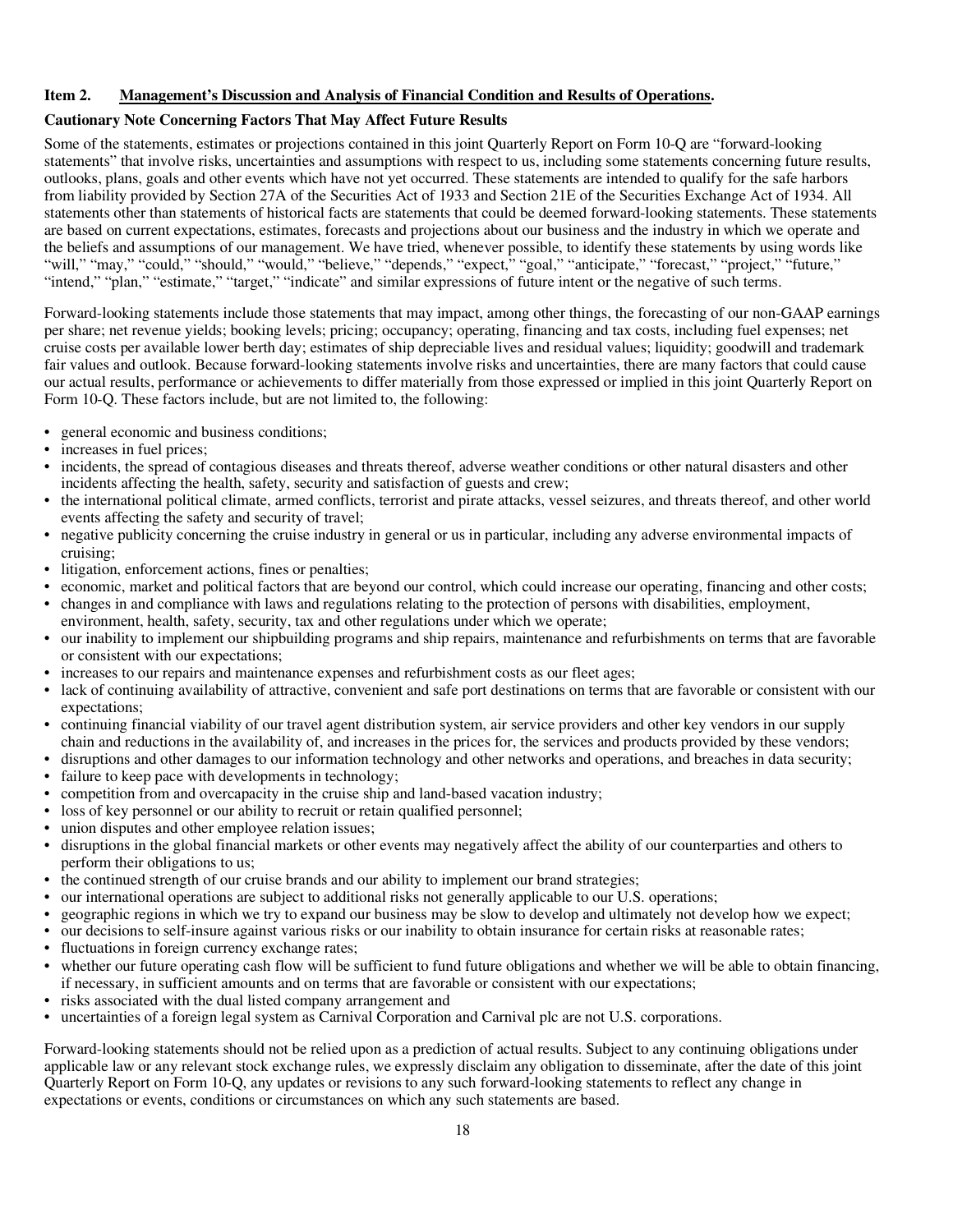#### **Outlook**

On March 25, 2014, we said that we expected our non-GAAP diluted earnings (loss) per share for the 2014 second quarter and full year would be in the ranges of  $\$(0.02)$  to  $\$0.02$  and  $\$1.50$  to  $\$1.70$ , respectively (see "Key Performance Non-GAAP Financial Indicators"). Our 2014 second quarter and full year guidance was based on fuel prices of \$649 per metric ton and \$653 per metric ton, respectively. In addition, our guidance was based on 2014 second quarter and full year currency rates of \$1.39 and \$1.38 to the euro, \$0.91 and \$0.90 to the Australian dollar, respectively, and \$1.67 to sterling. The fuel and currency assumptions used in our guidance change daily and, accordingly, our forecasts change daily based on the changes in these assumptions.

We believe it is more meaningful to evaluate our earnings performance by excluding, among other things, the impact of unrealized gains and losses on fuel derivatives from non-GAAP diluted earnings per share. Therefore, we do not include any future estimates of unrealized gains and losses on fuel derivatives in our non-GAAP earnings per share guidance. However, we do forecast realized gains and losses on fuel derivatives by applying current Brent prices to the derivatives that settle in the forecast period.

The above forward-looking statements involve risks, uncertainties and assumptions with respect to us. There are many factors that could cause our actual results to differ materially from those expressed above including, but not limited to, general economic and business conditions, increases in fuel prices, incidents, spread of contagious diseases, adverse weather conditions, geo-political events, negative publicity and other factors that could adversely impact our revenues, costs and expenses. You should read the above forward-looking statement together with the discussion of these and other risks under "Cautionary Note Concerning Factors That May Affect Future Results."

#### **Critical Accounting Estimates**

For a discussion of our critical accounting estimates, see "Management's Discussion and Analysis of Financial Condition and Results of Operations" that is included in the 2013 Form 10-K.

#### **Seasonality**

Our revenues from the sale of passenger tickets are seasonal. Historically, demand for cruises has been greatest during our third quarter, which includes the Northern Hemisphere summer months. This higher demand during the third quarter results in higher ticket prices and occupancy levels and, accordingly, the largest share of our operating income is earned during this period. The seasonality of our results also increases due to ships being taken out of service for maintenance, which we schedule during non-peak demand periods. In addition, substantially all of Holland America Princess Alaska Tours' revenue and net income is generated from May through September in conjunction with the Alaska cruise season.

#### **Statistical Information**

|                                                             |   | <b>Three Months Ended</b><br>February 28, |    |        |
|-------------------------------------------------------------|---|-------------------------------------------|----|--------|
|                                                             |   | 2014                                      |    | 2013   |
| Available lower berth days ("ALBDs") (in thousands) (a) (b) |   | 18.286                                    |    | 17,979 |
| Occupancy percentage (c)                                    |   | 102.9%                                    |    | 104.0% |
| Passengers carried (in thousands)                           |   | 2,408                                     |    | 2,305  |
| Fuel consumption in metric tons (in thousands)              |   | 800                                       |    | 827    |
| Fuel consumption in metric tons per ALBD                    |   | 0.044                                     |    | 0.046  |
| Fuel cost per metric ton consumed                           | ¢ | 654                                       | S  | 677    |
| <b>Currencies</b>                                           |   |                                           |    |        |
| U.S. dollar to $\epsilon$ 1                                 | ¢ | 1.37                                      | \$ | 1.33   |
| U.S. dollar to $£1$                                         |   | 1.65                                      | \$ | 1.58   |
| U.S. dollar to Australian dollar                            | Φ | 0.89                                      | \$ | 1.04   |

(a) ALBD is a standard measure of passenger capacity for the period, which we use to perform rate and capacity variance analyses to determine the main non-capacity driven factors that cause our cruise revenues and expenses to vary. ALBDs assume that each cabin we offer for sale accommodates two passengers and is computed by multiplying passenger capacity by revenue-producing ship operating days in the period.

- (b) For the three months ended February 28, 2014, we had a 1.7% capacity increase in ALBDs compared to the three months ended February 28, 2013 comprised of a 2.9% capacity increase in our North America brands, partially offset by a slight capacity decrease in our EAA brands. Our North America brands' capacity increase was caused by the full quarter impact from one Princess 3,560 passenger capacity ship delivered in 2013. Our EAA brands' capacity decrease was caused by more ship dry-dock days in 2014 compared to 2013 and the full quarter impact from the removal from service of *Costa Voyager* in 2013, partially offset by the full quarter impact from one AIDA 2,194-passenger capacity ship delivered in 2013.
- (c) In accordance with cruise industry practice, occupancy is calculated using a denominator of ALBDs, which assumes two passengers per cabin even though some cabins can accommodate three or more passengers. Percentages in excess of 100% indicate that on average more than two passengers occupied some cabins.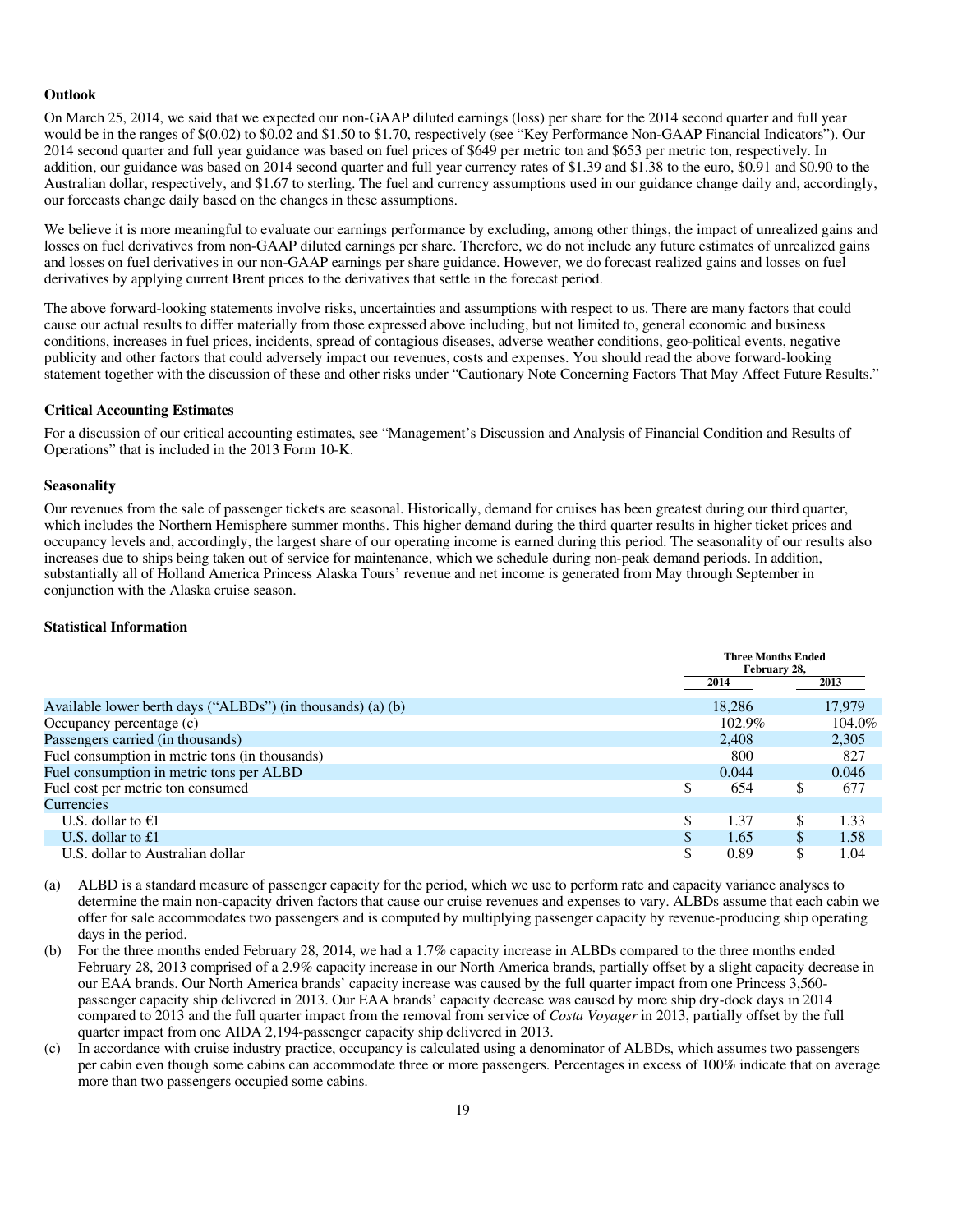#### **Three Months Ended February 28, 2014 ("2014") Compared to Three Months Ended February 28, 2013 ("2013")**

#### **Revenues**

#### **Consolidated**

Cruise passenger ticket revenues made up 76% of our 2014 total revenues. Cruise passenger ticket revenues decreased slightly by \$13 million and remained at \$2.7 billion in both 2014 and 2013.

This decrease was caused by:

- \$71 million decrease in cruise ticket pricing and
- \$29 million 1.1 percentage point decrease in occupancy.

These decreases were partially offset by:

- \$47 million 1.7% capacity increase in ALBDs;
- \$24 million translation impact from a weaker U.S. dollar against the euro and sterling, net of a stronger U.S. dollar against the Australian dollar ("net currency impact") and
- \$19 million increase in air transportation revenues from guests who purchased their tickets from us.

The remaining 24% of 2014 total revenues were substantially all comprised of onboard and other cruise revenues, which increased slightly by \$6 million to \$850 million in 2014 from \$844 million in 2013. This increase was caused by our 1.7% capacity increase in ALBDs, which accounted for \$14 million, partially offset by a 1.1 percentage point decrease in occupancy, which accounted for \$9 million. Onboard and other revenues included concession revenues of \$241 million in 2014 and \$249 million in 2013.

#### **North America Brands**

Cruise passenger ticket revenues made up 73% of our 2014 total revenues. Cruise passenger ticket revenues decreased slightly by \$12 million and remained at \$1.6 billion in both 2014 and 2013. This decrease was caused by a decrease in cruise ticket pricing, which accounted for \$27 million, and a 1.8 percentage point decrease in occupancy, which accounted for \$26 million, partially offset by our 2.9% capacity increase in ALBDs, which accounted for \$46 million.

The remaining 27% of 2014 total revenues were comprised of onboard and other cruise revenues, which increased by \$7 million, or 1.2%, to \$568 million in 2014 from \$561 million in 2013. This increase was caused by our 2.9% capacity increase in ALBDs, which accounted for \$16 million, offset by a 1.8 percentage point decrease in occupancy, which accounted for \$9 million. Onboard and other revenues included concession revenues of \$158 million in 2014 and \$163 million in 2013.

#### **EAA Brands**

Cruise passenger ticket revenues made up 82% of our 2014 total revenues. Cruise passenger ticket revenues of \$1.2 billion in 2014 were essentially flat compared to 2013. Cruise passenger ticket revenues decreased due to a decrease in cruise ticket pricing, which accounted for \$44 million, offset by increases in net currency impact, which accounted for \$24 million, and air transportation revenues from guests who purchased their tickets from us, which accounted for \$20 million.

The remaining 18% of 2014 total revenues were comprised of \$256 million of onboard and other cruise revenues in 2014, which were essentially flat compared to 2013. Onboard and other revenues included concession revenues of \$83 million in 2014 and \$86 million in 2013.

#### **Costs and Expenses**

#### **Consolidated**

Operating costs and expenses decreased slightly by \$11 million and remained at \$2.6 billion in both 2014 and 2013.

This decrease was caused by:

- \$27 million lower fuel consumption per ALBD;
- \$18 million lower fuel prices;
- \$11 million 1.1 percentage point decrease in occupancy and
- \$16 million various other operating expenses, net.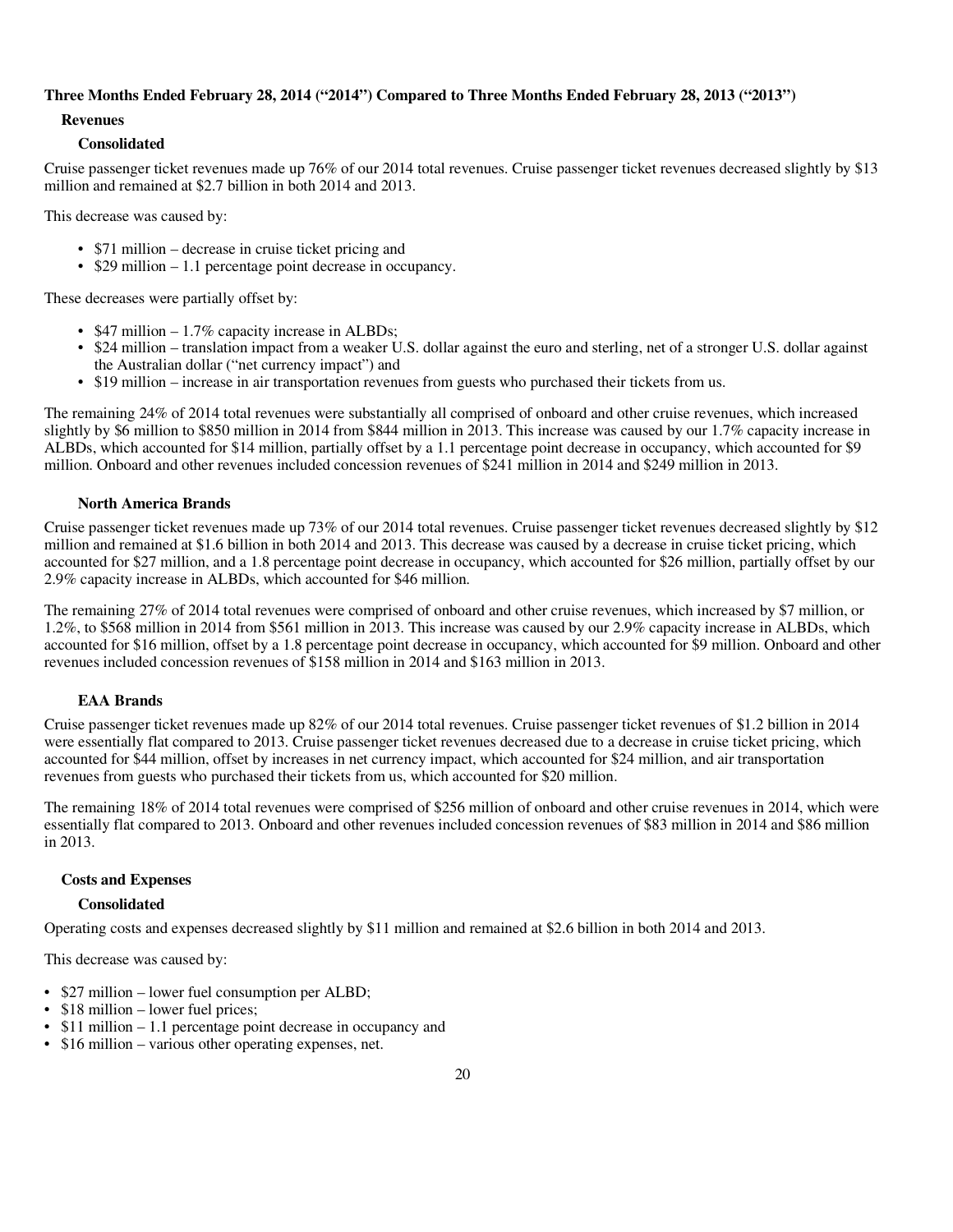These decreases were partially offset by:

- \$44 million 1.7% capacity increase in ALBDs and
- \$17 million net currency impact.

Selling and administrative expenses increased \$61 million, or 13%, to \$521 million in 2014 from \$460 million in 2013. The increase was principally due to higher advertising spend, which accounted for \$41 million, and our 1.7% capacity increase in ALBDs, which accounted for \$8 million.

Depreciation and amortization expenses increased \$15 million, or 3.8%, to \$404 million in 2014 from \$389 million in 2013.

Our total costs and expenses as a percentage of revenues increased to 98% in 2014 from 96% in 2013.

#### **North America Brands**

Operating costs and expenses of \$1.5 billion in 2014 were essentially flat compared to 2013.

There was an increase caused by:

• \$45 million – 2.9% capacity increase in ALBDs.

This increase was mainly offset by:

- \$16 million lower fuel consumption per ALBD;
- \$12 million lower fuel prices and
- \$11 million nonrecurrence in 2014 of additional costs and expenses related to the 2013 voyage disruptions.

Selling and administrative expenses increased \$36 million, or 14%, to \$297 million in 2014 from \$261 million in 2013. The increase was substantially due to higher advertising spend, which accounted for \$27 million, and our 2.9% capacity increase in ALBDs, which accounted for \$8 million.

Our total costs and expenses as a percentage of revenues increased to 97% in 2014 from 95% in 2013.

#### **EAA Brands**

Operating costs and expenses decreased by \$13 million, or 1.2%, to \$1.0 billion in 2014 from \$1.1 billion in 2013.

This decrease was caused by:

- \$12 million lower fuel consumption per ALBD;
- \$6 million lower fuel prices and
- \$12 million various other operating expenses, net.

These decreases were partially offset by:

• \$17 million – net currency impact.

Selling and administrative expenses increased \$23 million, or 14%, to \$187 million in 2014 from \$164 million in 2013. The increase was driven by higher advertising spend, which accounted for \$14 million.

Our total costs and expenses as a percentage of revenues increased to 96% in 2014 from 95% in 2013.

#### **Operating Income**

Our consolidated operating income decreased \$73 million, or 50%, to \$72 million in 2014 from \$145 million in 2013. Our North America brands' operating income decreased \$51 million, or 49%, to \$54 million in 2014 from \$105 million in 2013, and our EAA brands' operating income decreased \$17 million, or 24%, to \$55 million in 2014 from \$72 million in 2013. These changes were primarily due to the reasons discussed above.

#### **Nonoperating Expense**

Net interest expense decreased \$11 million, or 13%, to \$72 million in 2014 from \$83 million in 2013. Net losses on fuel derivatives decreased \$12 million, or 43%, to \$16 million in 2014 from \$28 million in 2013.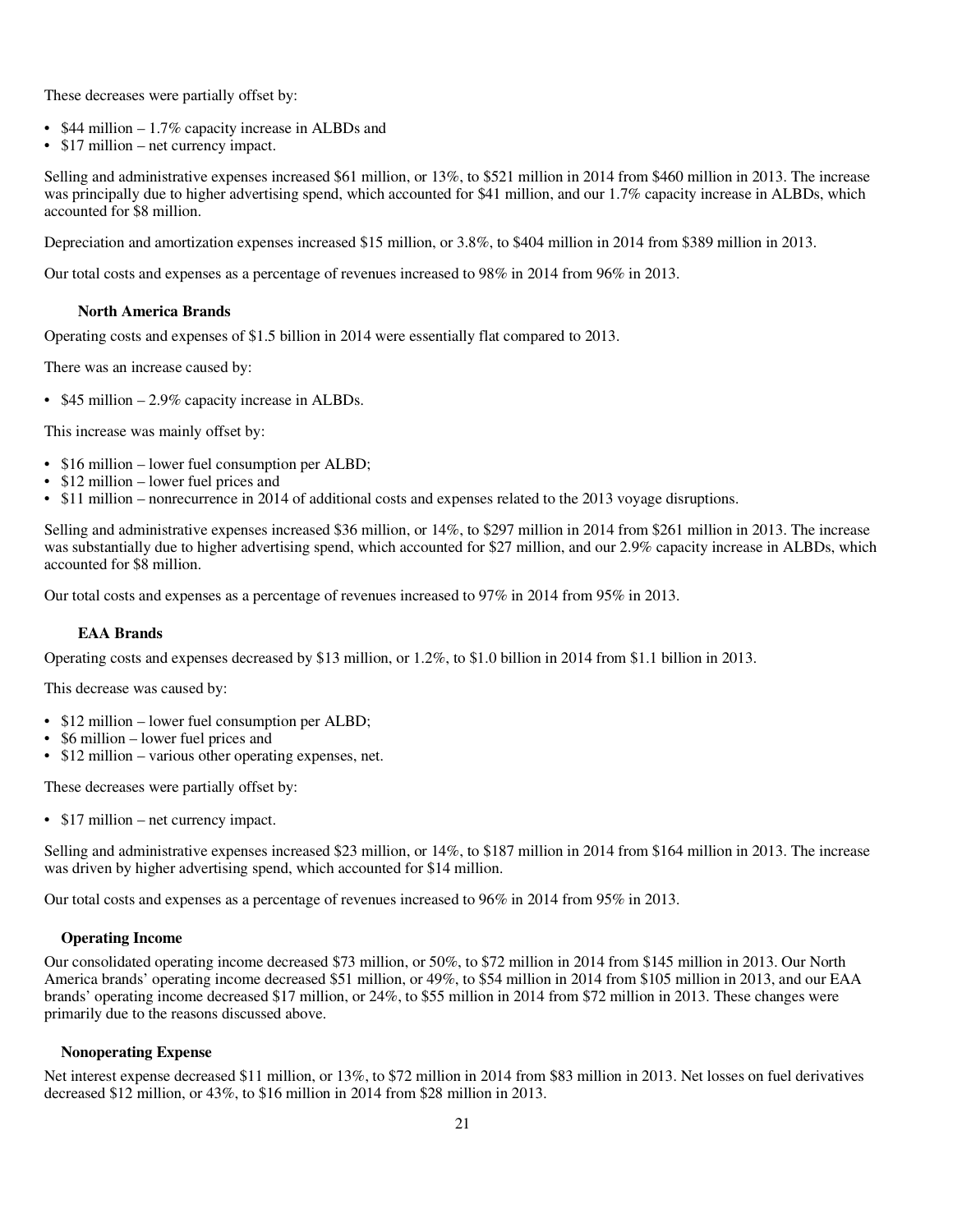#### **Key Performance Non-GAAP Financial Indicators**

We use net cruise revenues per ALBD ("net revenue yields"), net cruise costs per ALBD and net cruise costs excluding fuel per ALBD as significant non-GAAP financial measures of our cruise segment financial performance. These measures enable us to separate the impact of predictable capacity changes from the more unpredictable rate changes that affect our business and gains and losses on ship sales including impairments, net that are not part of our core operating business. We believe these non-GAAP measures provide useful information to investors and expanded insight to measure our revenue and cost performance as a supplement to our U.S. generally accepted accounting principles ("U.S. GAAP") consolidated financial statements.

Net revenue yields are commonly used in the cruise industry to measure a company's cruise segment revenue performance and for revenue management purposes. We use "net cruise revenues" rather than "gross cruise revenues" to calculate net revenue yields. We believe that net cruise revenues is a more meaningful measure in determining revenue yield than gross cruise revenues because it reflects the cruise revenues earned net of our most significant variable costs, which are travel agent commissions, cost of air and other transportation, certain other costs that are directly associated with onboard and other revenues and credit card fees. Substantially all of our remaining cruise costs are largely fixed, except for the impact of changing prices and food expenses, once our ship capacity levels have been determined.

Net passenger ticket revenues reflect gross cruise revenues, net of (1) onboard and other revenues and (2) commissions, transportation and other costs. Net onboard and other revenues reflect gross cruise revenues, net of (1) passenger ticket revenues and (2) onboard and other cruise costs. Net passenger ticket revenue yields and net onboard and other revenue yields are computed by dividing net passenger ticket revenues and net onboard and other revenues by ALBDs.

Net cruise costs per ALBD and net cruise costs excluding fuel per ALBD are the most significant measures we use to monitor our ability to control our cruise segment costs rather than gross cruise costs per ALBD. We exclude the same variable costs that are included in the calculation of net cruise revenues to calculate net cruise costs with and without fuel to avoid duplicating these variable costs in our non-GAAP financial measures. In addition, we exclude gains and losses on ship sales including impairments, net from our calculation of net cruise costs with and without fuel as they are not considered part of our core operating business and, therefore, are not an indication of our future earnings performance. As such, we also believe it is more meaningful for gains and losses on ship sales including impairments, net to be excluded from our net income and earnings per share and, accordingly, we present non-GAAP net income and non-GAAP earnings per share excluding these items. Accordingly, we have changed our previously reported net cruise costs per ALBD and net cruise costs excluding fuel per ALBD for the three months ended February 28, 2013 from \$127.85 to \$127.74 and \$96.73 to \$96.63, respectively, to exclude losses on ship sales, net. In addition, we have changed our previously reported non-GAAP net income for the three months ended February 28, 2013 from \$65 million to \$67 million to exclude losses on ship sales, net. We have made these changes in order to be consistent with our treatment of these types of charges.

In addition, because our EAA cruise brands utilize the euro, sterling and Australian dollar to measure their results and financial condition, the translation of those operations to our U.S. dollar reporting currency results in decreases in reported U.S. dollar revenues and expenses if the U.S. dollar strengthens against these foreign currencies and increases in reported U.S. dollar revenues and expenses if the U.S. dollar weakens against these foreign currencies. Accordingly, we also monitor and report these non-GAAP financial measures assuming the 2014 period currency exchange rates have remained constant with the 2013 period rates, or on a "constant dollar basis," in order to remove the impact of changes in exchange rates on the translation of our EAA brands. We believe that this is a useful measure since it facilitates a comparative view of the changes in our business in a fluctuating currency exchange rate environment.

Under U.S. GAAP, the realized and unrealized gains and losses on fuel derivatives not qualifying as fuel hedges are recognized currently in earnings. We believe that unrealized gains and losses on fuel derivatives are not an indication of our earnings performance since they relate to future periods and may not ultimately be realized in our future earnings. Therefore, we believe it is more meaningful for the unrealized gains and losses on fuel derivatives to be excluded from our net income and earnings per share and, accordingly, we present non-GAAP net income and non-GAAP earnings per share excluding these unrealized gains and losses. For the three months ended February 28, 2014, non-GAAP diluted weighted-average shares outstanding were 777 million, which include the dilutive effect of equity plans.

We have not included in our earnings guidance the impact of unrealized gains and losses on fuel derivatives because these unrealized amounts involve a significant amount of uncertainty, and we do not believe they are an indication of our future earnings performance. Accordingly, our earnings guidance is presented on a non-GAAP basis only. As a result, we did not present a reconciliation between forecasted non-GAAP diluted earnings per share guidance and forecasted U.S. GAAP diluted earnings per share guidance, since we do not believe that the reconciliation information would be meaningful.

Our consolidated financial statements are prepared in accordance with U.S. GAAP. The presentation of our non-GAAP financial information is not intended to be considered in isolation or as substitute for, or superior to, the financial information prepared in accordance with U.S. GAAP. There are no specific rules for determining our non-GAAP current and constant dollar financial measures and, accordingly, they are susceptible to varying calculations, and it is possible that they may not be exactly comparable to the like-kind information presented by other companies, which is a potential risk associated with using these measures to compare us to other companies.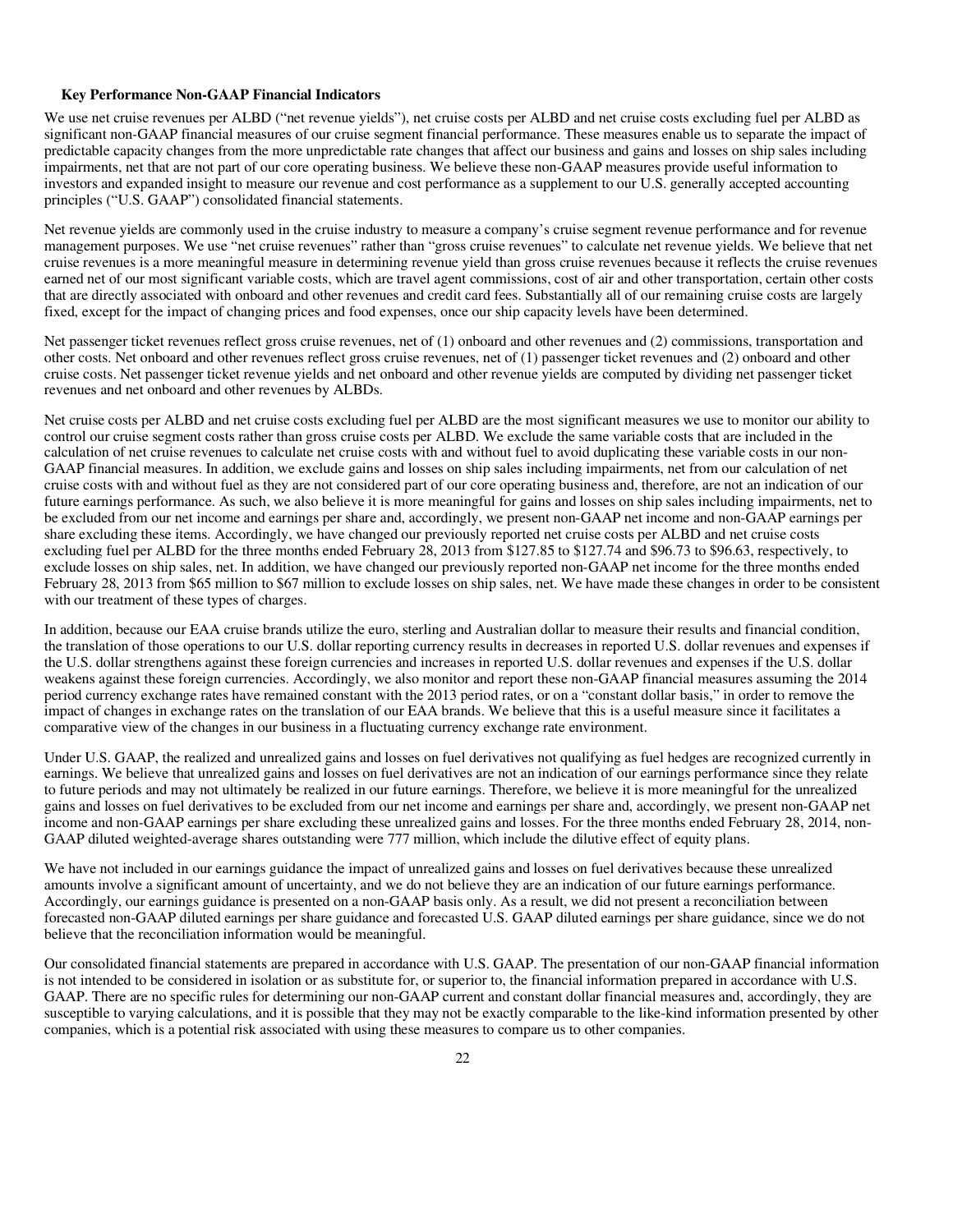Consolidated gross and net revenue yields were computed by dividing the gross and net cruise revenues, without rounding, by ALBDs as follows (dollars in millions, except yields):

|                                       | Three Months Ended February 28, |    |               |     |            |  |  |  |
|---------------------------------------|---------------------------------|----|---------------|-----|------------|--|--|--|
|                                       | 2014<br>Constant                |    |               |     |            |  |  |  |
|                                       | 2014                            |    | <b>Dollar</b> |     | 2013       |  |  |  |
| Passenger ticket revenues             | \$<br>2,727                     | \$ | 2,703         | \$. | 2,740      |  |  |  |
| Onboard and other revenues            | 850                             |    | 848           |     | 844        |  |  |  |
| <b>Gross cruise revenues</b>          | 3,577                           |    | 3,551         |     | 3,584      |  |  |  |
| Less cruise costs                     |                                 |    |               |     |            |  |  |  |
| Commissions, transportation and other | (620)                           |    | (611)         |     | (617)      |  |  |  |
| Onboard and other                     | (114)                           |    | (113)         |     | (127)      |  |  |  |
|                                       | (734)                           |    | (724)         |     | (744)      |  |  |  |
| Net passenger ticket revenues         | 2,107                           |    | 2,092         |     | 2,123      |  |  |  |
| Net onboard and other revenues        | 736                             |    | 735           |     | 717        |  |  |  |
| Net cruise revenues                   | 2,843                           | \$ | 2,827         |     | 2,840      |  |  |  |
| <b>ALBDs</b>                          | 18,286,305                      |    | 18,286,305    |     | 17,979,235 |  |  |  |
| Gross revenue yields                  | \$<br>195.61                    | \$ | 194.20        | \$  | 199.34     |  |  |  |
| $%$ decrease vs. 2013                 | $(1.9)\%$                       |    | $(2.6)\%$     |     |            |  |  |  |
| Net revenue yields                    | \$<br>155.48                    | \$ | 154.59        | \$  | 157.95     |  |  |  |
| $%$ decrease vs. 2013                 | $(1.6)\%$                       |    | $(2.1)\%$     |     |            |  |  |  |
| Net passenger ticket revenue yields   | \$<br>115.18                    | \$ | 114.38        | \$  | 118.07     |  |  |  |
| $%$ decrease vs. 2013                 | $(2.5)\%$                       |    | $(3.1)\%$     |     |            |  |  |  |
| Net onboard and other revenue yields  | \$<br>40.31                     | \$ | 40.21         | \$  | 39.88      |  |  |  |
| $\%$ increase vs. 2013                | 1.1%                            |    | $0.8\%$       |     |            |  |  |  |

Consolidated gross and net cruise costs and net cruise costs excluding fuel per ALBD were computed by dividing the gross and net cruise costs and net cruise costs excluding fuel, without rounding, by ALBDs as follows (dollars in millions, except costs per ALBD):

|                                            |              | Three Months Ended February 28, |    |                                   |    |            |  |  |
|--------------------------------------------|--------------|---------------------------------|----|-----------------------------------|----|------------|--|--|
|                                            |              | 2014                            |    | 2014<br>Constant<br><b>Dollar</b> |    | 2013       |  |  |
| Cruise operating expenses                  | $\mathbb{S}$ | 2,573                           | \$ | 2,556                             | \$ | 2,585      |  |  |
| Cruise selling and administrative expenses |              | 519                             |    | 516                               |    | 458        |  |  |
| <b>Gross cruise costs</b>                  |              | 3,092                           |    | 3,072                             |    | 3,043      |  |  |
| Less cruise costs included above           |              |                                 |    |                                   |    |            |  |  |
| Commissions, transportation and other      |              | (620)                           |    | (611)                             |    | (617)      |  |  |
| Onboard and other                          |              | (114)                           |    | (113)                             |    | (127)      |  |  |
| Losses on ship sales, net                  |              |                                 |    |                                   |    | (2)        |  |  |
| Net cruise costs                           |              | 2,358                           |    | 2,348                             |    | 2,297      |  |  |
| Less fuel                                  |              | (523)                           |    | (523)                             |    | (559)      |  |  |
| Net cruise costs excluding fuel            |              | 1,835                           |    | 1,825                             |    | 1,738      |  |  |
| <b>ALBDs</b>                               |              | 18,286,305                      |    | 18,286,305                        |    | 17,979,235 |  |  |
| Gross cruise costs per ALBD                | \$           | 169.11                          | \$ | 167.98                            | \$ | 169.24     |  |  |
| $%$ decrease vs. 2013                      |              | $(0.1)\%$                       |    | $(0.7)\%$                         |    |            |  |  |
| Net cruise costs per ALBD                  | \$           | 128.98                          | \$ | 128.37                            | \$ | 127.74     |  |  |
| $%$ increase vs. 2013                      |              | $1.0\%$                         |    | $0.5\%$                           |    |            |  |  |
| Net cruise costs excluding fuel per ALBD   | \$           | 100.38                          | \$ | 99.77                             | \$ | 96.63      |  |  |
| $\%$ increase vs. 2013                     |              | $3.9\%$                         |    | $3.3\%$                           |    |            |  |  |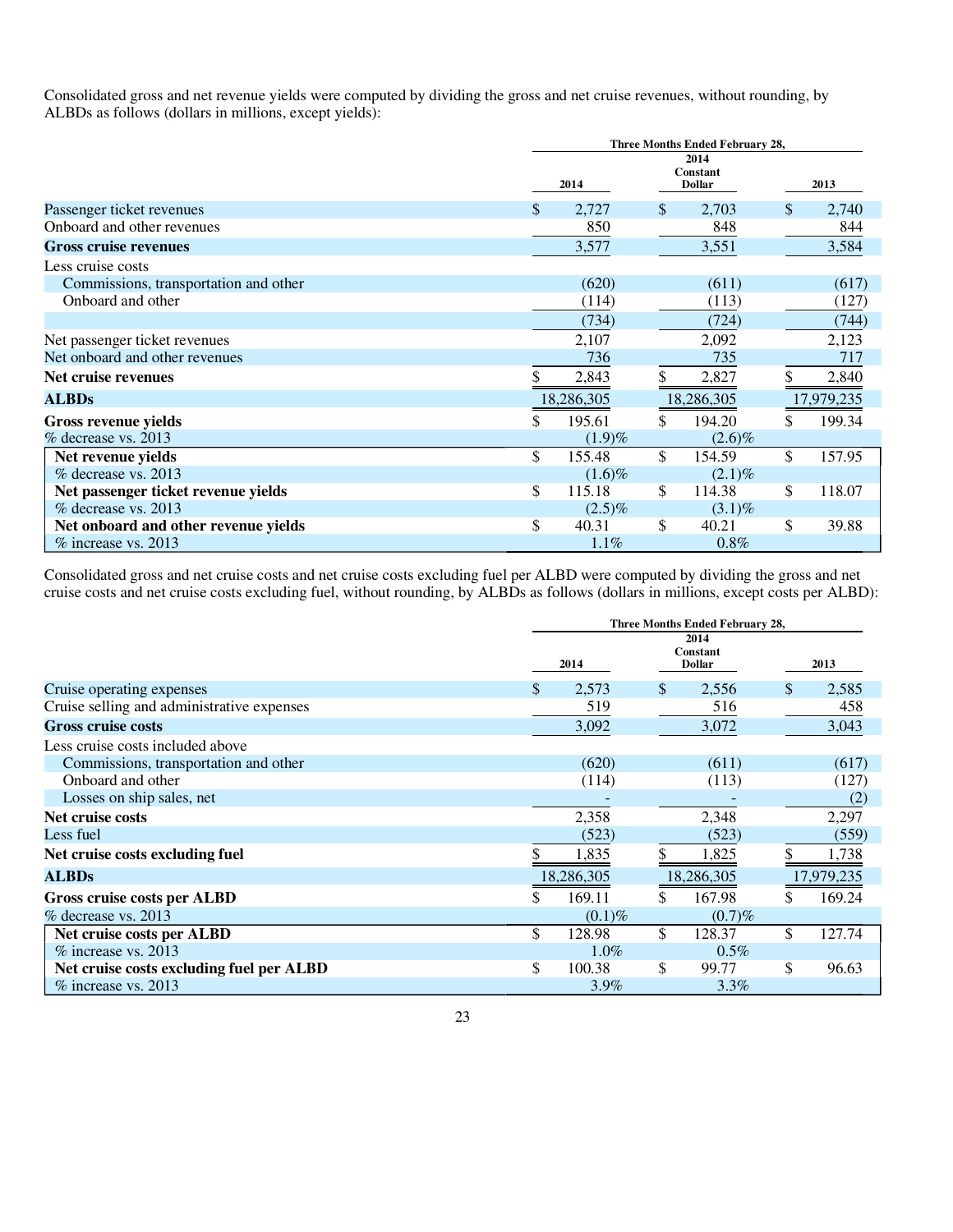Non-GAAP diluted earnings per share was computed as follows (in millions, except per share data):

|                                               | <b>Three Months Ended</b><br>February 28, |        |    |      |
|-----------------------------------------------|-------------------------------------------|--------|----|------|
|                                               |                                           | 2014   |    | 2013 |
| Net income - diluted                          |                                           |        |    |      |
| <b>U.S. GAAP net (loss) income</b>            | \$                                        | (15)   | S  | 37   |
| Losses on ship sales, net                     |                                           |        |    |      |
| Unrealized losses on fuel derivatives, net    |                                           |        |    | 28   |
| <b>Non-GAAP</b> net income                    |                                           |        |    | 67   |
| Weighted-average shares outstanding - diluted |                                           | 776    |    | 778  |
| Earnings per share - diluted                  |                                           |        |    |      |
| U.S. GAAP (loss) earnings per share           | \$                                        | (0.02) | S. | 0.05 |
| Losses on ship sales, net                     |                                           |        |    |      |
| Unrealized losses on fuel derivatives, net    |                                           | 0.02   |    | 0.03 |
| Non-GAAP earnings per share                   |                                           | 0.00   |    | 0.08 |

Net cruise revenues of \$2.8 billion in 2014 were essentially flat compared to 2013. Our 1.7% capacity increase in ALBDs, which accounted for \$49 million, and the increase due to the net currency impact, which accounted for \$16 million, were mainly offset by a 2.1% decrease in constant dollar net revenue yields, which accounted for \$61 million. The 2.1% decrease in net revenue yields on a constant dollar basis was caused by a 3.1% decrease in net passenger ticket revenue yields, partially offset by a slight increase in net onboard and other revenue yields. The 3.1% decrease in net passenger ticket revenue yields was comprised of a 3.5% and 2.5% net yield decrease from our North America and EAA brands, respectively. Although Costa's net passenger ticket revenue yields increased resulting from the continuing brand recovery, they were more than offset by decreases at our other major European brands. Gross cruise revenues decreased slightly by \$7 million and remained at \$3.6 billion in both 2014 and 2013 for largely the same reasons as discussed above.

Net cruise costs excluding fuel increased \$97 million, or 5.6%, to \$1.8 billion in 2014 from \$1.7 billion in 2013. The increase was caused by a 3.3% increase in constant dollar net cruise costs excluding fuel per ALBD, which accounted for \$57 million, our 1.7% capacity increase in ALBDs, which accounted for \$30 million, and the net currency impact, which accounted for \$11 million. The 3.3% increase in constant dollar net cruise costs excluding fuel per ALBD was caused by higher advertising spend, which accounted for \$41 million, and various other operating expenses, net, which accounted for \$16 million.

Fuel costs decreased \$36 million, or 6.4%, to \$523 million in 2014 from \$559 million in 2013. This was caused by lower fuel consumption per ALBD, which accounted for \$27 million, and lower fuel prices, which accounted for \$18 million, partially offset by our 1.7% capacity increase in ALBDs, which accounted for \$10 million.

Gross cruise costs increased \$49 million, or 1.6%, to \$3.1 billion in 2014 from \$3.0 billion in 2013 for principally the same reasons as discussed above.

#### **Liquidity, Financial Condition and Capital Resources**

Our primary financial goals are to profitably grow our cruise business and increase our return on invested capital, while maintaining a strong balance sheet. Our ability to generate significant operating cash flows allows us to internally fund all of our capital investments. Over time, we expect to have higher levels of free cash flow, which we intend to return to shareholders in the form of additional dividends and opportune share buybacks. We are also committed to maintaining our strong investment grade credit ratings. Other objectives of our capital structure policy are to maintain a sufficient level of liquidity with our available cash and cash equivalents and committed financings for immediate and future liquidity needs, and a reasonable debt maturity profile that is spread out over a number of years.

Based on our historical results, projections and financial condition, we believe that our future operating cash flows and liquidity will be sufficient to fund all of our expected capital projects including shipbuilding commitments, ship improvements, debt service requirements, working capital needs and other firm commitments over the next several years. We believe that our ability to generate significant operating cash flows and our strong balance sheet as evidenced by our investment grade credit ratings provide us with the ability in most financial credit market environments to obtain debt financing, as needed. Our future operating cash flows and our ability to issue debt can be adversely impacted by numerous factors outside our control including, but not limited to, those noted under "Cautionary Note Concerning Factors That May Affect Future Results." If our long-term senior unsecured credit ratings were to be downgraded, our access to, and cost of, debt financing may be negatively impacted.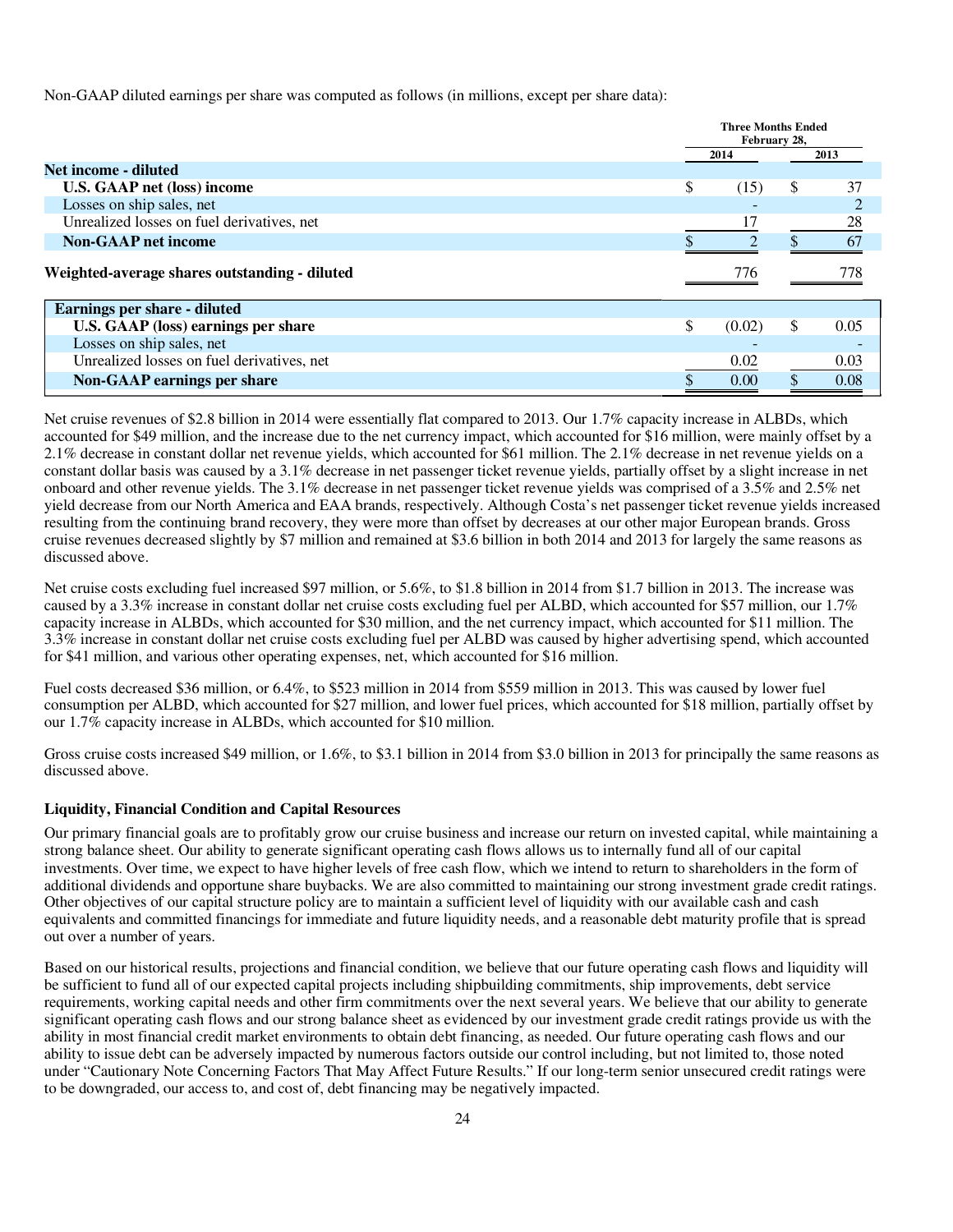At February 28, 2014, we had a working capital deficit of \$5.0 billion. This deficit included \$3.1 billion of current customer deposits, which represent the passenger revenues we collect within a year in advance of sailing dates and, accordingly, are substantially more like deferred revenue balances rather than actual current cash liabilities. Our February 28, 2014 working capital deficit also included \$1.6 billion of current debt obligations. We continue to generate significant cash from operations and have a strong balance sheet. This strong balance sheet provides us with the ability to refinance our current debt obligations before, or as they become due, in most financial credit market environments. We also have our revolving credit facilities available to provide long-term rollover financing should the need arise, or if we choose to do so. After excluding current customer deposits and current debt obligations from our February 28, 2014 working capital deficit balance, our non-GAAP adjusted working capital deficit was \$345 million. Our business model, along with our unsecured revolving credit facilities, allows us to operate with a working capital deficit and still meet our operating, investing and financing needs. We believe we will continue to have working capital deficits for the foreseeable future.

At November 30, 2013, the U.S. dollar was \$1.63 to sterling, \$1.36 to the euro and \$0.91 to the Australian dollar. Had these November 30, 2013 currency exchange rates been used to translate our February 28, 2014 non-U.S. dollar functional currency operations' assets and liabilities instead of the February 28, 2014 U.S. dollar exchange rates of \$1.67 to sterling, \$1.37 to the euro and \$0.90 to the Australian dollar, our total assets and liabilities would have been lower by \$160 million and \$55 million, respectively.

#### **Sources and Uses of Cash**

Our business provided \$477 million of net cash from operations during the three months ended February 28, 2014, an increase of \$78 million, or 20%, compared to \$399 million for the same period in 2013. This increase was caused by less cash being used for our working capital needs, partially offset by less cash being provided from our operating results.

During the three months ended February 28, 2014, our expenditures for capital projects were \$353 million, of which \$93 million was spent on our ongoing new shipbuilding program. In addition to our new shipbuilding program, we had capital expenditures of \$187 million for ship improvements and replacements and \$73 million for information technology, buildings and improvements and other assets.

During the three months ended February 28, 2014, we borrowed a net \$344 million of short-term borrowings in connection with our availability of, and needs for, cash at various times throughout the period. In addition, during the three months ended February 28, 2014 we repaid \$312 million of long-term debt, including a \$200 million early repayment of a bank loan. Finally, during the three months ended February 28, 2014 we paid cash dividends of \$194 million.

#### **Future Commitments and Funding Sources**

Our contractual cash obligations as of February 28, 2014 have changed compared to November 30, 2013 primarily as a result of our debt borrowings and repayments and ship progress payments as noted above under "Sources and Uses of Cash."

The year-over-year percentage increases in our capacity for the second, third and fourth quarters of 2014 are expected to be 4.9%, 2.2% and 2.6%, respectively. The year-over-year percentage increases in our annual capacity for 2014, 2015 and 2016 are currently expected to be 2.8%, 4.0% and 3.9%, respectively. These percentage increases are expected to result primarily from contracted new ships entering service, net of *Costa Voyager*'s removal from service in November 2013 and *Seabourn Pride, Seabourn Spirit* and *Seabourn Legend* leaving the fleet by May 2015.

At February 28, 2014, we had liquidity of \$6.6 billion. Our liquidity consisted of \$188 million of cash and cash equivalents, which excludes \$233 million of cash used for current operations, \$2.6 billion available for borrowing under an undrawn bank loan and our revolving credit facilities, net of our commercial paper borrowings, and \$3.8 billion under our committed future financings, substantially all of which are ship export credit facilities. Of this \$3.8 billion, \$1.4 billion, \$1.0 billion and \$1.4 billion are scheduled to be funded in 2014, 2015 and 2016, respectively. Substantially all of our revolving credit facilities are scheduled to mature in 2016, except for \$300 million that matures in 2020. These commitments are from numerous large and well-established banks and export credit agencies, which we believe will honor their contractual agreements with us.

Substantially all of our debt agreements contain financial covenants as described in Note 5 – "Unsecured Debt" in the annual consolidated financial statements, which is included within our 2013 Form 10-K. At February 28, 2014, we believe we were in compliance with our debt covenants. In addition, based on, among other things, our forecasted operating results, financial condition and cash flows, we expect to be in compliance with our debt covenants for the foreseeable future. Generally, if an event of default under any debt agreement occurs, then pursuant to cross default acceleration clauses, substantially all of our outstanding debt and derivative contract payables could become due, and all debt and derivative contracts could be terminated.

#### **Off-Balance Sheet Arrangements**

We are not a party to any off-balance sheet arrangements, including guarantee contracts, retained or contingent interests, certain derivative instruments and variable interest entities that either have, or are reasonably likely to have, a current or future material effect on our consolidated financial statements.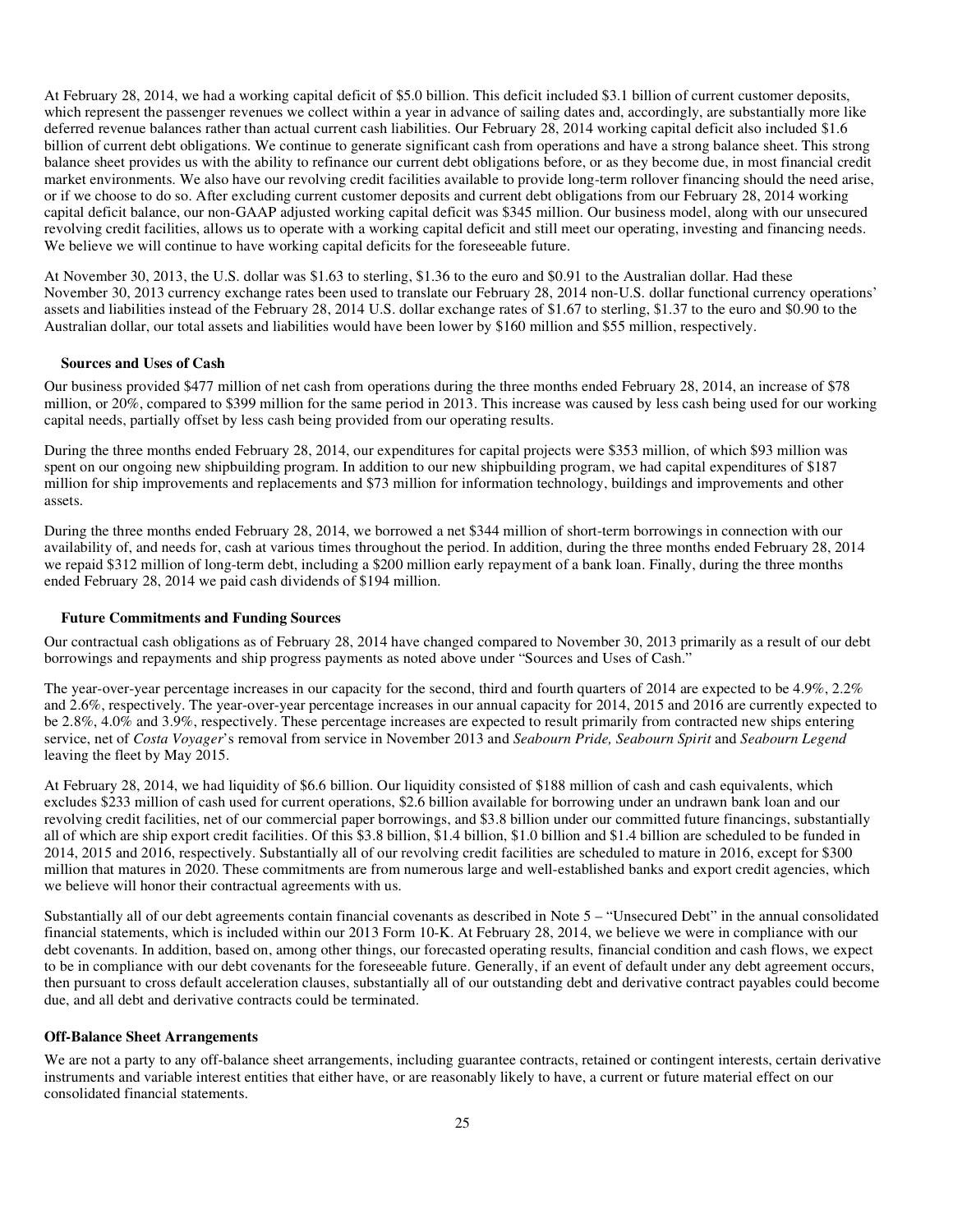#### **Item 3. Quantitative and Qualitative Disclosures About Market Risk.**

At February 28, 2014, 66% and 34% (69% and 31% at November 30, 2013) of our debt was U.S. dollar and euro-denominated, respectively, including the effect of foreign currency swaps.

During the three months ended February 28, 2014, we entered into zero cost collar fuel derivatives for 4.5 million barrels of Brent to cover a portion of our estimated fuel consumption for 2017 and 2018. See "Note 4 – Fair Value Measurements, Derivative Instruments and Hedging Activities" in the accompanying consolidated financial statements for additional discussion of these fuel derivatives. At February 28, 2014, the estimated fair value of our outstanding fuel derivative contracts was a net asset of \$27 million.

For a further discussion of our hedging strategies and market risks, see "Note 4 – Fair Value Measurements, Derivative Instruments and Hedging Activities" in the accompanying consolidated financial statements and Management's Discussion and Analysis of Financial Condition and Results of Operations within our 2013 Form 10-K.

#### **Item 4. Controls and Procedures.**

#### **A. Evaluation of Disclosure Controls and Procedures**

Disclosure controls and procedures are designed to provide reasonable assurance that information required to be disclosed by us in the reports that we file or submit under the Securities Exchange Act of 1934, is recorded, processed, summarized and reported, within the time periods specified in the U.S. Securities and Exchange Commission's rules and forms. Disclosure controls and procedures include, without limitation, controls and procedures designed to ensure that information required to be disclosed by us in our reports that we file or submit under the Securities Exchange Act of 1934 is accumulated and communicated to our management, including our principal executive and principal financial officers, or persons performing similar functions, as appropriate to allow timely decisions regarding required disclosure.

Our President and Chief Executive Officer and our Chief Financial Officer have evaluated our disclosure controls and procedures and have concluded, as of February 28, 2014, that they are effective as described above.

#### **B. Changes in Internal Control over Financial Reporting**

There have been no changes in our internal control over financial reporting during the quarter ended February 28, 2014 that have materially affected or are reasonably likely to materially affect our internal control over financial reporting.

### **PART II – OTHER INFORMATION**

#### **Item 1. Legal Proceedings.**

The plaintiffs have filed a notice of appeal of the dismissal of the order in the case of Scimone v. Carnival Corp. The defendants have also filed a notice of appeal from the denial of its motion to dismiss the claims of the U.S. plaintiffs. Oral arguments on the appeal occurred on January 15, 2014, and we are awaiting a decision. A motion to dismiss the claims of the U.S. plaintiffs based on forum selection clauses in the Passage Ticket Contracts was heard on December 5, 2013. The court has asked for some additional briefing in the matter, which the defendants filed on March 7, 2014.

On January 9, 2013, an action was filed in the Circuit Court serving Miami-Dade County naming as defendants Carnival Corporation, Carnival plc, Costa Crociere S.p.A. and Costa Cruise Lines, Inc. (Gual v. Carnival Corp.). The matter was settled on February 5, 2014 and the parties are filing the motion to have the matter dismissed with the court.

#### **Item 1A. Risk Factors.**

The risk factors that affect our business and financial results are discussed in "Item 1A. Risk Factors," included in the 2013 Form 10- K, and there has been no material change to these risk factors since the 2013 Form 10-K filing. We wish to caution the reader that the risk factors discussed in "Item 1A. Risk Factors," included in the 2013 Form 10-K, and those described elsewhere in this report or other Securities and Exchange Commission filings, could cause future results to differ materially from those stated in any forwardlooking statements. Additional risks and uncertainties not currently known to us or that we currently deem to be immaterial also may materially adversely affect our business, financial condition or future results.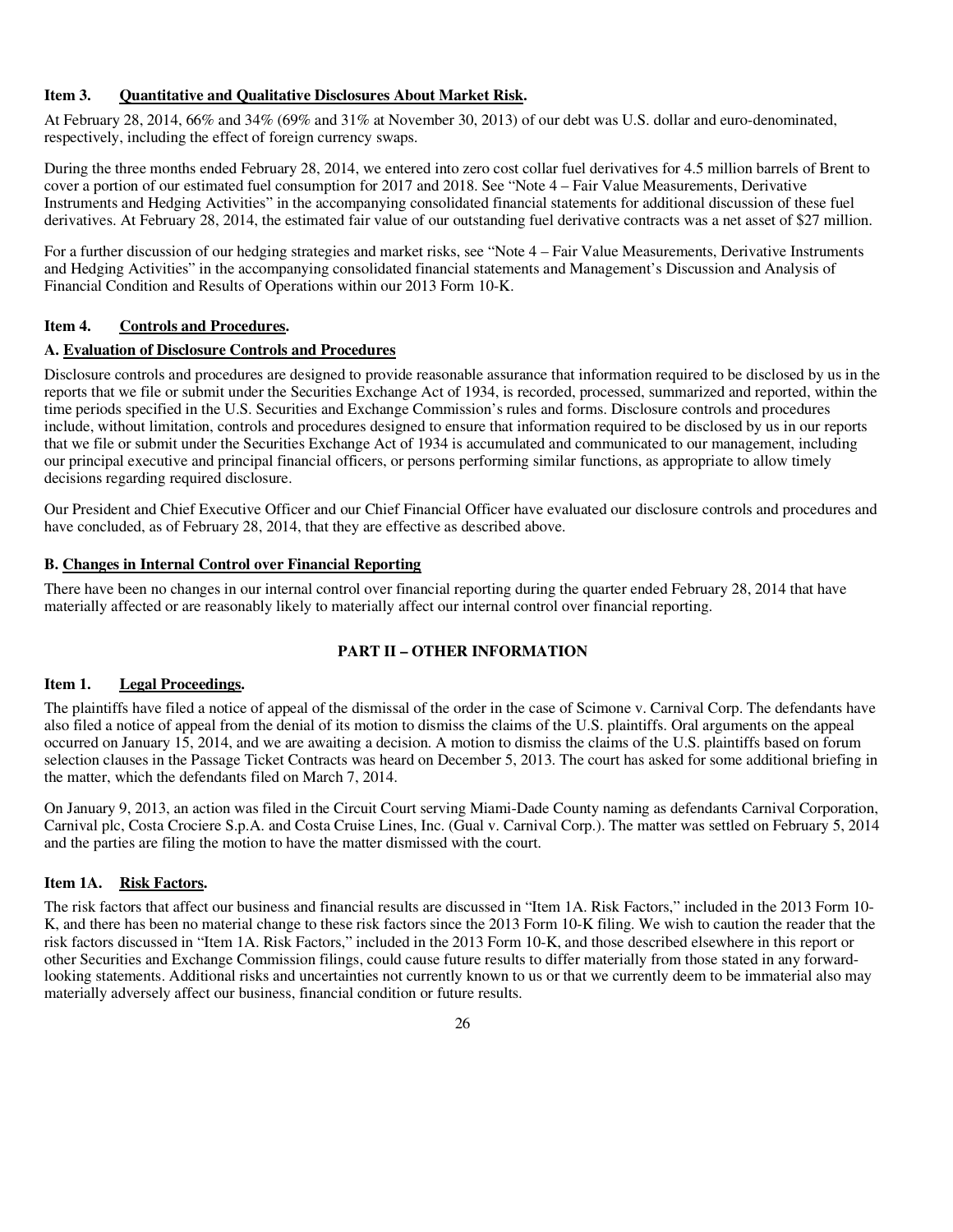#### **Item 2. Unregistered Sales of Equity Securities and Use of Proceeds.**

#### **A. Repurchase Authorizations**

In September 2007, our Boards of Directors authorized, subject to certain restrictions, the repurchase of up to an aggregate of \$1 billion of Carnival Corporation common stock and/or Carnival plc ordinary shares (the "Repurchase Program"). In January 2013, the Boards of Directors increased the remaining \$165 million under the Repurchase Program back to \$1 billion. The Repurchase Program does not have an expiration date and may be discontinued by our Boards of Directors at any time. During the three months ended February 28, 2014, there were no repurchases of Carnival Corporation common stock or Carnival plc ordinary shares under the Repurchase Program. Since March 2013, the remaining availability under the Repurchase Program was \$975 million.

In addition to the Repurchase Program, the Boards of Directors authorized, in October 2008, the repurchase of up to 19.2 million Carnival plc ordinary shares and, in January 2013, the repurchase of up to 32.8 million shares of Carnival Corporation common stock under the Stock Swap programs described below. At March 24, 2014, the remaining availability under the Stock Swap programs was 18.1 million Carnival plc ordinary shares and 32.0 million shares of Carnival Corporation common stock.

Carnival plc ordinary share repurchases under both the Repurchase Program and the Stock Swap programs require annual shareholder approval. The existing shareholder approval is limited to a maximum of 21.5 million ordinary shares and is valid until the earlier of the conclusion of the Carnival plc 2014 annual general meeting or October 16, 2014. Depending on market conditions and other factors, we may purchase shares of Carnival Corporation common stock and/or Carnival plc ordinary shares under the Repurchase Program and the Stock Swap programs concurrently.

#### **B. Stock Swap Programs**

We use the Stock Swap programs in situations where we can obtain an economic benefit because either Carnival Corporation common stock or Carnival plc ordinary shares are trading at a price that is at a premium or discount to the price of Carnival plc ordinary shares or Carnival Corporation common stock, as the case may be. Any realized economic benefit under the Stock Swap programs is used for general corporate purposes, which could include repurchasing additional stock under the Repurchase Program.

In the event Carnival Corporation common stock trades at a premium to Carnival plc ordinary shares, we may elect to issue and sell shares of Carnival Corporation common stock through a sales agent, from time to time at prevailing market prices in ordinary brokers' transactions, and use the sale proceeds to repurchase Carnival plc ordinary shares in the UK market on at least an equivalent basis. Based on an authorization provided by the Board of Directors in October 2008, Carnival Corporation was authorized to issue and sell up to 19.2 million shares of its common stock in the U.S. market and had 18.1 million shares remaining at March 24, 2014. Any sales of Carnival Corporation shares have been or will be registered under the Securities Act.

In the event Carnival Corporation common stock trades at a discount to Carnival plc ordinary shares, we may elect to sell existing ordinary shares of Carnival plc, with such sales made by Carnival Corporation or Carnival Investments Limited through a sales agent, from time to time at prevailing market prices in ordinary brokers' transactions, and use the sale proceeds to repurchase shares of Carnival Corporation common stock in the U.S. market on at least an equivalent basis. Based on an authorization provided by the Board of Directors in January 2013, Carnival Corporation or Carnival Investments Limited was authorized to sell up to 32.8 million Carnival plc ordinary shares in the UK market and had 32.0 million shares remaining at March 24, 2014. Any sales of Carnival plc ordinary shares have been or will be registered under the Securities Act.

During the three months ended February 28, 2014, no Carnival Corporation common stock or Carnival plc ordinary shares were sold or repurchased under the Stock Swap programs.

#### **Item 5. Other Information.**

Pursuant to Section 219 of the Iran Threat Reduction and Syria Human Rights Act of 2012 and Section 13(r) of the Securities Exchange Act of 1934, as amended, we are required to provide disclosures as set forth below.

On October 17, 2012, Costa Crociere S.p.A. ("Costa"), an Italian subsidiary of Carnival plc, entered into a general sales agent agreement with Boutimar Travel Co. Ltd ("Boutimar"), an Iranian corporation. The agreement with Boutimar, which was entered into contrary to our compliance policy, was terminated on January 27, 2014 immediately upon discovery. None of the guests who purchased Costa's cruises through Boutimar were on the Specially Designated Nationals and Blocked Persons List maintained by the U.S. Office of Foreign Assets Control. Since the filing of our 2013 Form 10-K, the aggregate cruise ticket payments received by Costa from the Iranian guests were approximately \$10,000, net of \$2,000 of retained commissions. We do not expect any more cruise ticket payments from Iranian guests pursuant to this terminated contract.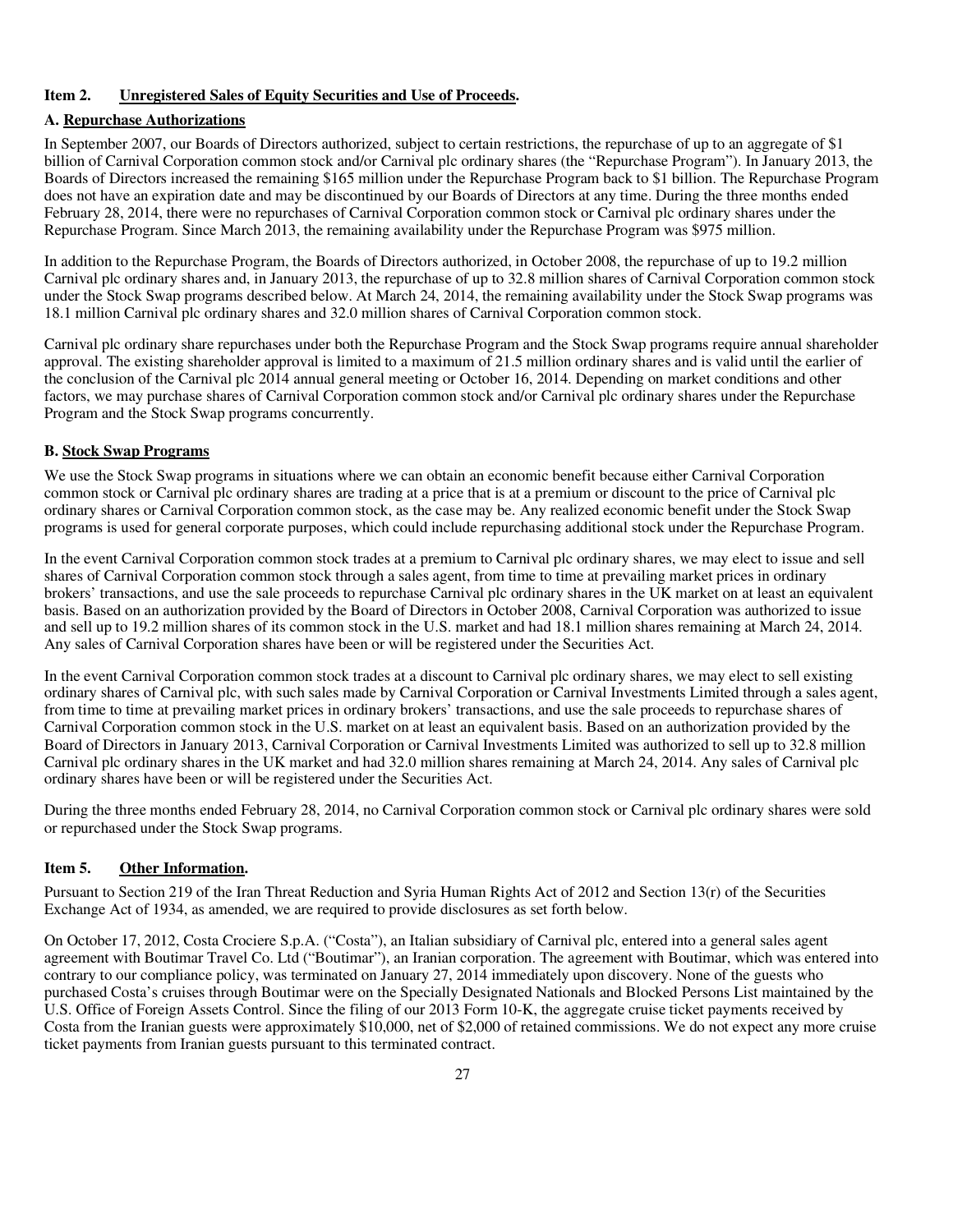### **Item 6. Exhibits.**

### **INDEX TO EXHIBITS**

|                   |                                                                                                                                                                                        |       | <b>Incorporated by Reference</b> |                       |                              |  |
|-------------------|----------------------------------------------------------------------------------------------------------------------------------------------------------------------------------------|-------|----------------------------------|-----------------------|------------------------------|--|
| Exhibit<br>Number | <b>Exhibit Description</b>                                                                                                                                                             | Form  | Exhibit                          | <b>Filing</b><br>Date | <b>Furnished</b><br>Herewith |  |
|                   | Articles of incorporation and by-laws                                                                                                                                                  |       |                                  |                       |                              |  |
| 3.1               | Third Amended and Restated Articles of Incorporation of Carnival<br>Corporation.                                                                                                       | $8-K$ | 3.1                              | 4/17/03               |                              |  |
| 3.2               | Third Amended and Restated By-Laws of Carnival Corporation.                                                                                                                            | $8-K$ | 3.1                              | 4/20/09               |                              |  |
| 3.3               | Articles of Association of Carnival plc.                                                                                                                                               | $8-K$ | 3.3                              | 4/20/09               |                              |  |
| 3.4               | Memorandum of Association of Carnival plc.                                                                                                                                             | $8-K$ | 3.2                              | 4/20/09               |                              |  |
|                   | <b>Material contracts</b>                                                                                                                                                              |       |                                  |                       |                              |  |
| $10.1*$           | Employment Contract between Costa Crociere S.p.A and Michael Olaf<br>Thamm effective June 30, 2012.                                                                                    |       |                                  |                       | $\boldsymbol{X}$             |  |
| $10.2*$           | Addendum to Employment Contract between Costa Crociere S.p.A. and<br>Michael Olaf Thamm dated January 24, 2013.                                                                        |       |                                  |                       | X                            |  |
| $10.3*$           | Form of Performance-Based Restricted Stock Unit Agreement for Special<br>Executive Award for the Carnival Corporation 2011 Stock Plan.                                                 |       |                                  |                       | X                            |  |
| $10.4*$           | Form of Performance-Based Restricted Stock Unit Agreement for Special<br>Executive Award for the Carnival plc 2005 Employee Share Plan.                                                |       |                                  |                       | X                            |  |
| $10.5*$           | Separation Agreement between Carnival Corporation and Carnival plc and<br>Howard S. Frank dated January 27, 2014.                                                                      |       |                                  |                       | X                            |  |
| $10.6*$           | Consulting Agreement between Carnival Corporation and Carnival plc and<br>Howard S. Frank dated January 27, 2014.                                                                      |       |                                  |                       | X                            |  |
| $10.7*$           | Amended and Restated Carnival Corporation & plc Management Incentive<br>Plan for the CEO, COO and CFO.                                                                                 |       |                                  |                       | X                            |  |
| $10.8*$           | Carnival Corporation & plc Brand Management Incentive Plan.                                                                                                                            |       |                                  |                       | X                            |  |
|                   | <b>Statement regarding computations of ratios</b>                                                                                                                                      |       |                                  |                       |                              |  |
| 12                | Ratio of Earnings to Fixed Charges.                                                                                                                                                    |       |                                  |                       | X                            |  |
|                   | Rule 13a-14(a)/15d-14(a) Certifications                                                                                                                                                |       |                                  |                       |                              |  |
| 31.1              | Certification of President and Chief Executive Officer of Carnival<br>Corporation pursuant to Rule 13a-14(a), as adopted pursuant to Section 302<br>of the Sarbanes-Oxley Act of 2002. |       |                                  |                       | X                            |  |
| 31.2              | Certification of Chief Financial Officer of Carnival Corporation pursuant to<br>Rule 13a-14(a), as adopted pursuant to Section 302 of the Sarbanes-Oxley<br>Act of 2002.               |       |                                  |                       | X                            |  |
| 31.3              | Certification of President and Chief Executive Officer of Carnival plc<br>pursuant to Rule 13a-14(a), as adopted pursuant to Section 302 of the<br>Sarbanes-Oxley Act of 2002.         |       |                                  |                       | X                            |  |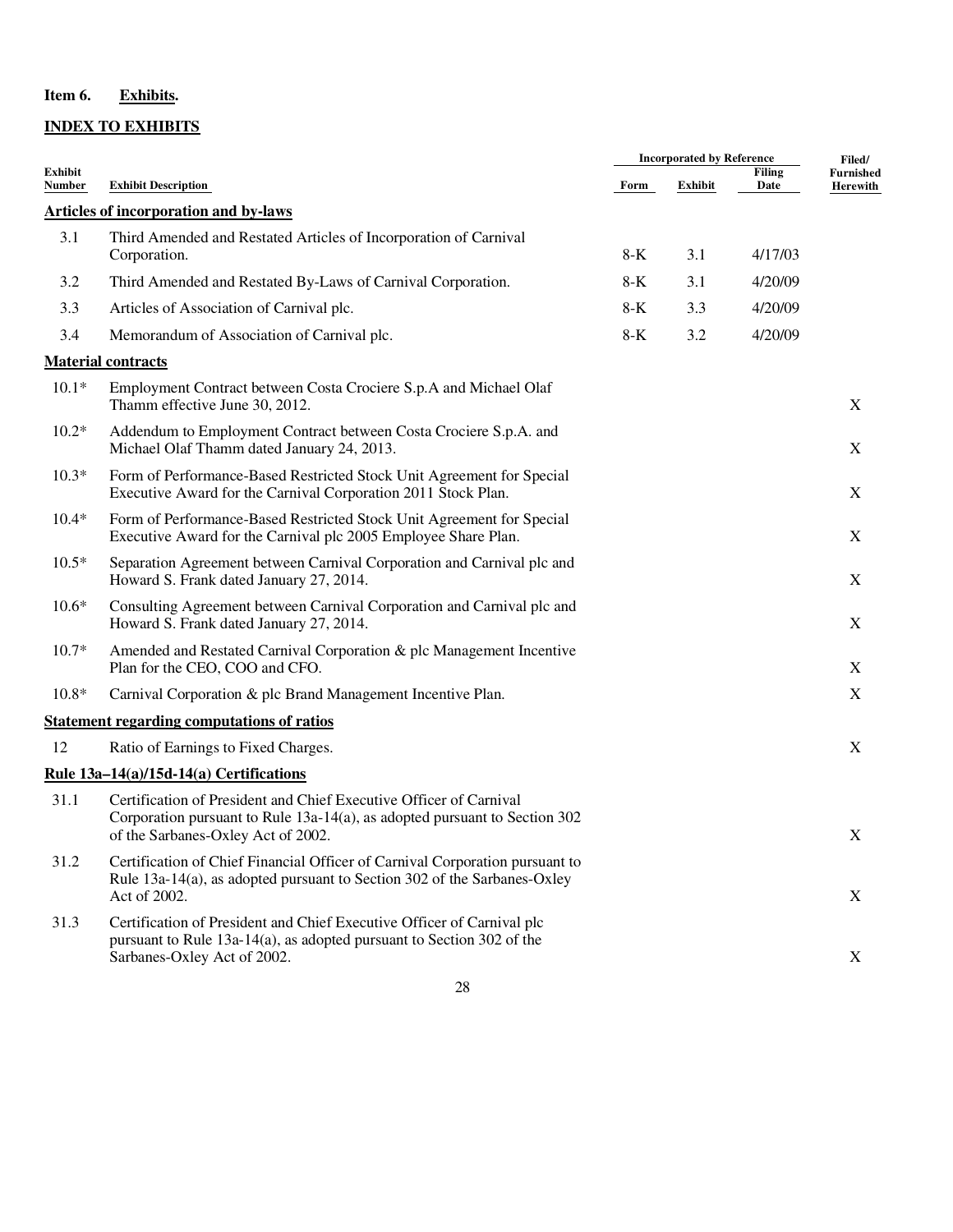### **Item 6. Exhibits.**

### **INDEX TO EXHIBITS**

|                   |                                                                                                                                                                                                                                                                                                                  |      | <b>Incorporated by Reference</b> |                       |                              |  |
|-------------------|------------------------------------------------------------------------------------------------------------------------------------------------------------------------------------------------------------------------------------------------------------------------------------------------------------------|------|----------------------------------|-----------------------|------------------------------|--|
| Exhibit<br>Number | <b>Exhibit Description</b>                                                                                                                                                                                                                                                                                       | Form | <b>Exhibit</b>                   | <b>Filing</b><br>Date | <b>Furnished</b><br>Herewith |  |
| 31.4              | Certification of Chief Financial Officer of Carnival plc pursuant to<br>Rule 13a-14(a), as adopted pursuant to Section 302 of the Sarbanes-<br>Oxley Act of 2002.                                                                                                                                                |      |                                  |                       | X                            |  |
|                   | <b>Section 1350 Certifications</b>                                                                                                                                                                                                                                                                               |      |                                  |                       |                              |  |
| $32.1**$          | Certification of President and Chief Executive Officer of Carnival<br>Corporation pursuant to 18 U.S.C. Section 1350, as adopted pursuant<br>to Section 906 of the Sarbanes-Oxley Act of 2002.                                                                                                                   |      |                                  |                       | $\mathbf X$                  |  |
| $32.2**$          | Certification of Chief Financial Officer of Carnival Corporation<br>pursuant to 18 U.S.C. Section 1350, as adopted pursuant to Section<br>906 of the Sarbanes-Oxley Act of 2002.                                                                                                                                 |      |                                  |                       | $\mathbf X$                  |  |
| 32.3**            | Certification of President and Chief Executive Officer of Carnival<br>plc pursuant to 18 U.S.C. Section 1350, as adopted pursuant to<br>Section 906 of the Sarbanes-Oxley Act of 2002.                                                                                                                           |      |                                  |                       | X                            |  |
| 32.4**            | Certification of Chief Financial Officer of Carnival plc pursuant to<br>18 U.S.C. Section 1350, as adopted pursuant to Section 906 of the<br>Sarbanes-Oxley Act of 2002.                                                                                                                                         |      |                                  |                       | X                            |  |
|                   | <b>Interactive Data File</b>                                                                                                                                                                                                                                                                                     |      |                                  |                       |                              |  |
| 101               | The consolidated financial statements from Carnival Corporation $\&$<br>plc's joint Quarterly Report on Form 10-Q for the quarter ended<br>February 28, 2014, as filed with the SEC on April 2, 2014 formatted<br>in XBRL, are as follows:<br>(i) the Consolidated Statements of Operations for the three months |      |                                  |                       |                              |  |
|                   | ended February 28, 2014 and 2013;                                                                                                                                                                                                                                                                                |      |                                  |                       | $\mathbf X$                  |  |
|                   | (ii) the Consolidated Statements of Comprehensive Income (Loss)<br>for the three months ended February 28, 2014 and 2013;                                                                                                                                                                                        |      |                                  |                       | $\mathbf X$                  |  |
|                   | (iii) the Consolidated Balance Sheets at February 28, 2014 and<br>November 30, 2013;                                                                                                                                                                                                                             |      |                                  |                       | X                            |  |
|                   | (iv) the Consolidated Statements of Cash Flows for the three months<br>ended February 28, 2014 and 2013 and                                                                                                                                                                                                      |      |                                  |                       | $\mathbf X$                  |  |
|                   | (v) the notes to the consolidated financial statements, tagged in<br>summary and detail.                                                                                                                                                                                                                         |      |                                  |                       | X                            |  |
| $\ast$            | Indicates a management contract or compensation plan or arrangement.                                                                                                                                                                                                                                             |      |                                  |                       |                              |  |

\*\* These items are furnished and not filed.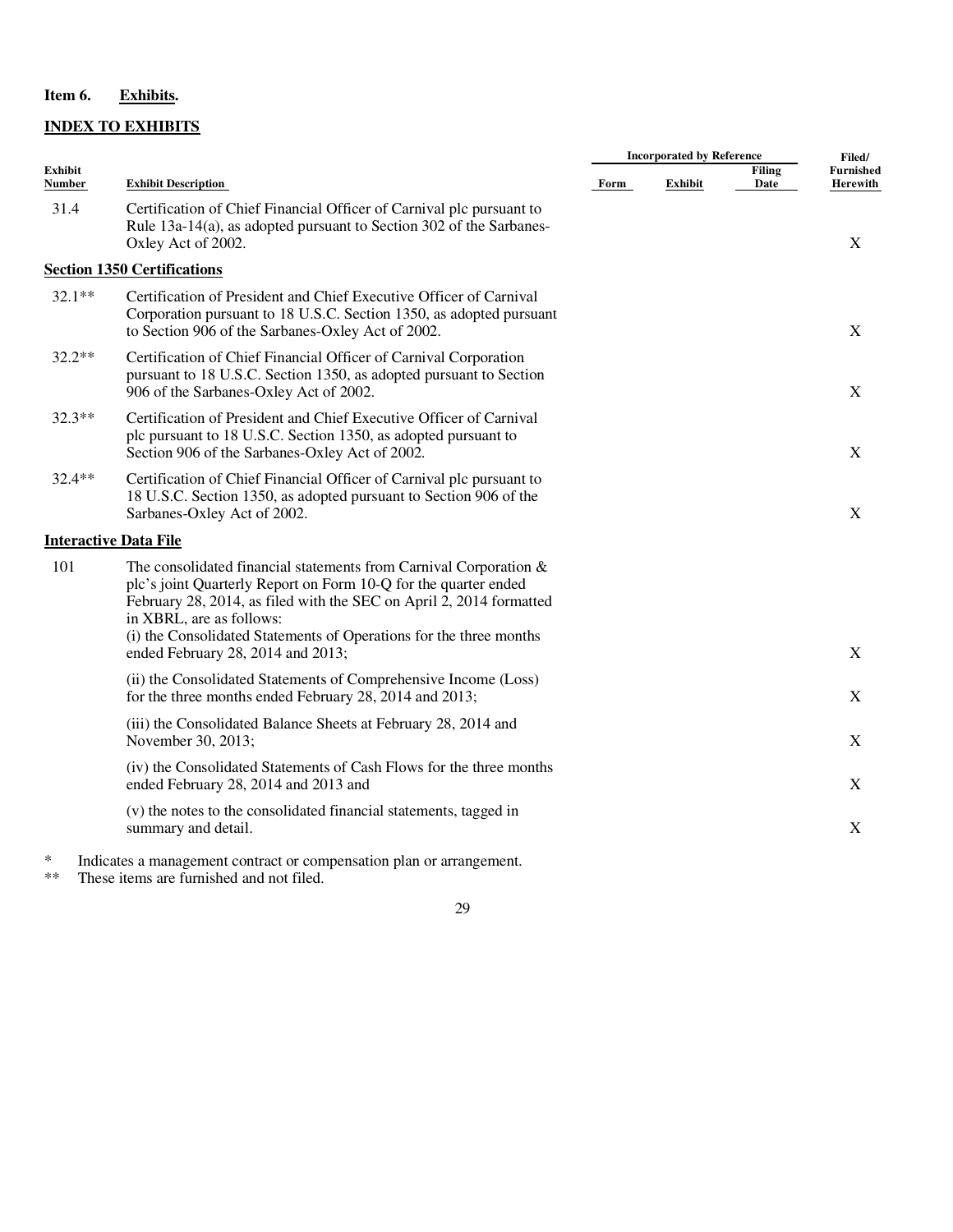#### **SIGNATURES**

Pursuant to the requirements of the Securities Exchange Act of 1934, each of the registrants has duly caused this report to be signed on its behalf by the undersigned thereunto duly authorized.

#### **CARNIVAL CORPORATION CARNIVAL PLC**

By: <u>/s/ Arnold W. Donald</u> By: <u>/s/ Arnold W. Donald</u> Arnold W. Donald Arnold W. Donald Arnold W. Donald<br>
President and Chief Executive Officer<br>
President and Chief Executive Officer<br>
President and Chief Executive Officer President and Chief Executive Officer

David Bernstein<br>Chief Financial Officer

By: <u>/s/ David Bernstein</u><br>
David Bernstein By: <u>/s/ David Bernstein</u><br>
David Bernstein Chief Financial Officer

Date: April 2, 2014 Date: April 2, 2014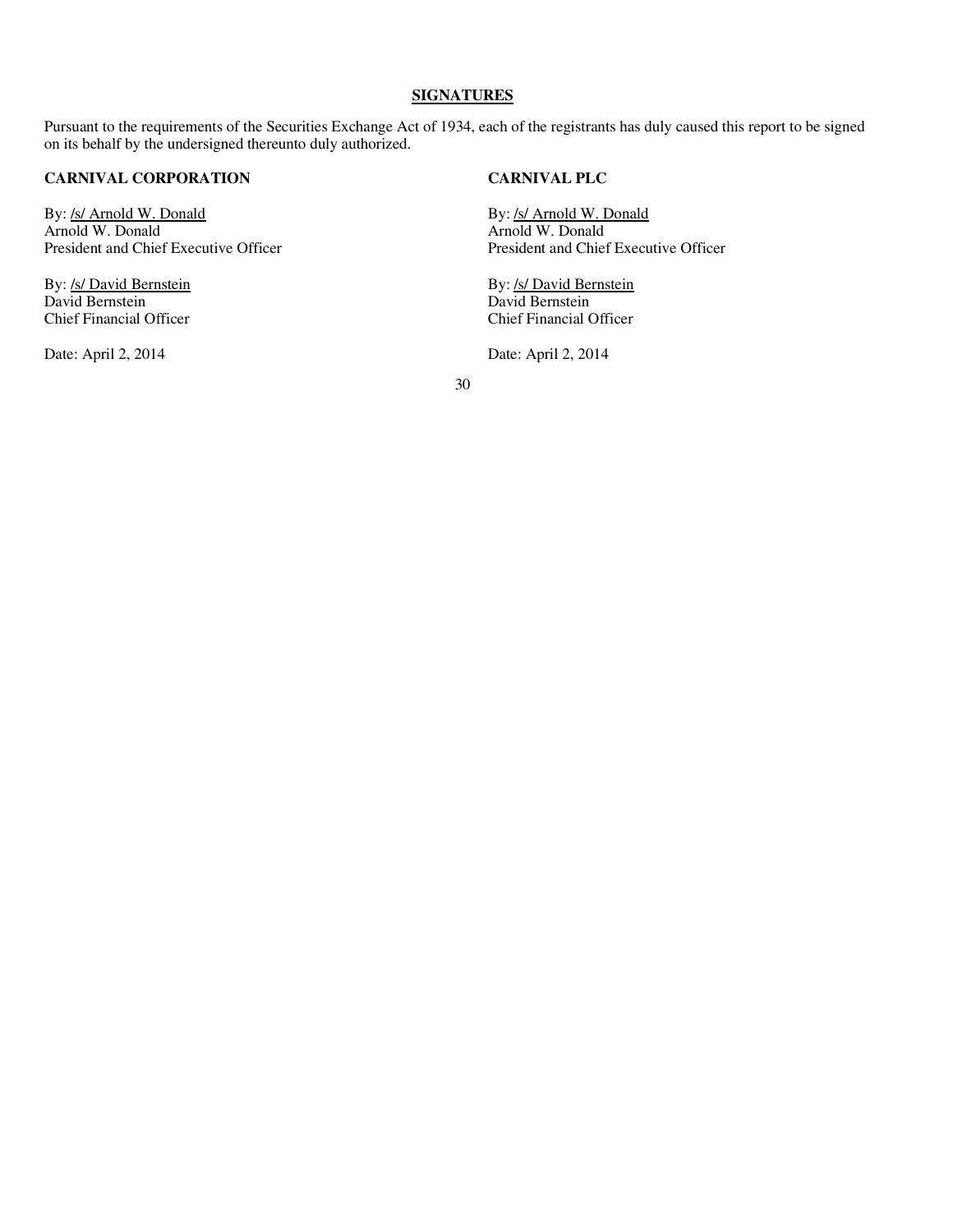#### **EMPLOYMENT CONTRACT**

between

Costa Crociere S.p.A., an Italian company with registered office at Piazza Piccapietra 48, 16121 Genoa (Italy) (hereinafter referred to as the "Company")

and

Mr. Michael Olaf Thamm, German citizen, resident in Huebenerstrasse 1, 20457 Hamburg (Germany) (hereinafter referred to as "Mr. Thamm" and, together with the Company, the "Parties")

#### **WHEREAS**

(a) Mr. Thamm has been employed by the Company since March 12, 1984, lately with a position of President of the AIDA Cruises German Branch, according to an employment agreement dated December 1, 2004 regulated by German law;

(b) in view of Mr. Thamm's new role in the Company and his relocation to the Company's headquarters in Genoa (Italy), the Parties hereby wish to terminate the employment agreement under point (a) above upon mutual consent, effective June 30, 2012, and to set out the terms and conditions which will regulate Mr. Thamm's relationship with the Company in the future.

Now, therefore, it is hereby agreed as follows:

#### **1. Roles and duties**

1.1 The Parties confirm that the employment agreement under point (a) in the preamble is terminated upon mutual consent effective June 30, 2012, with full reciprocal waiver of any claims and/or rights of action in connection with its performance and early termination.

1.2 Effective July 1, 2012 Mr. Thamm shall be hired by the Company with qualification as "D*irigente*", pursuant to the National Collective Labor Agreement of the Dirigenti of the Industrial Sector (hereinafter, the "CLA"). Within the frame of his employment Mr. Thamm shall be in charge of the supervision and strategic direction of the Company's AIDA Cruises and Iberocruceros businesses. Mr. Thamm shall consequently be part of the AIDA Cruises and Iberocruceros Management Committees.

1.3 Mr. Thamm shall report hierarchically to the Board of Directors of the Company and, functionally, to Mr. Howard S. Frank, Vice Chairman and COO of Carnival Corporation & Plc, and Mr. Michael M. Arison, Chairman and CEO of Carnival Corporation & Plc.

1.4 Mr. Thamm shall also hold the different role of Managing Director and CEO of the Company, to be exercised within the limits of the authorities and powers assigned to him by the Board of Directors of the Company by resolution dated June 27, 2012 and in compliance with the guidelines provided by the Board.

1.5 Mr. Thamm shall be based at the Company's headquarters in Genoa.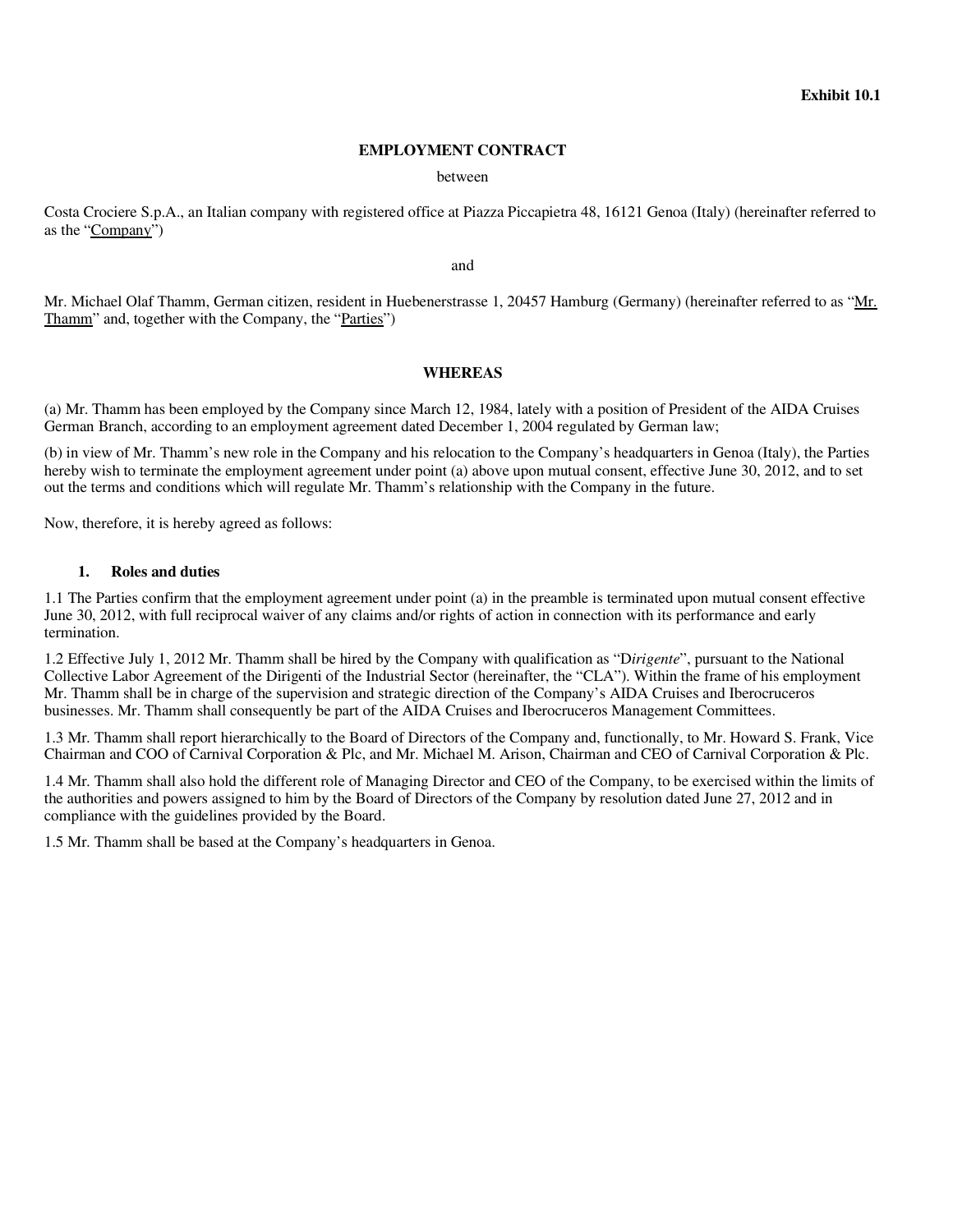1.6 Mr. Thamm hereby undertakes to provide his best efforts, capacity and time in performing his duties, and to serve faithfully and honestly the Company, by using his energies for the benefit of the latter.

1.7 Mr. Thamm shall at all times observe and act in accordance with all Company rules, policies, standards, procedures and directives, as amended from time to time. Mr. Thamm confirms that he has received a copy of, and agrees to comply with, the Carnival Corporation & Plc Code of Business Conduct and Ethics and related policies.

#### **2. Compensation for 2012**

#### Fixed salary

2.1 For the remainder of 2012 Mr. Thamm shall receive an annual fixed salary of Euro 570.000 gross, on a pro-rata basis.

2.2 Mr. Thamm's annual fixed salary shall be paid in 13 monthly instalments, as per the CLA.

2.3 The amount of Mr. Thamm's annual fixed salary in excess of the minimum established by the CLA shall be considered an advance payment of any future increase in the minimum salary, including the "scatti di anzianità" (seniority increases), provided for by the CLA as subsequently amended, and shall therefore absorb and include such increases, except for those increases expressly declared as "non assorbibili".

#### Variable salary

2.4 In 2012 Fiscal Year (hereinafter FY) Mr. Thamm will continue to participate in the AIDA Cruises MBO program, which shall not exceed in the overall 60% of the fixed salary under para 2.1 above. In particular the bonus shall be quantified as follows:

(i) 30% of the fixed salary, as guaranteed minimum bonus;

(ii) an additional 10% of the fixed salary, upon achievement by AIDA Cruises, in a given year, of an Operating Income not lower than the Operating Income achieved in the previous year;

(iii) an additional  $1\%$  of the fixed salary for each  $1\%$  increase in the Operating Income in a given year compared with the Operating Income of the previous year, up to a 20% increase.

In the event the Operating Income in a given year should exceed 120% of the Operating Income of the previous year, the bonus quota thus exceeding the 60% threshold will be set aside and paid to Mr. Thamm in the following year. It is understood that in any year, including when Mr. Thamm receives a bonus quota set aside in the previous year, the bonus shall not exceed in the overall 60% of the fixed salary.

The payment of the bonus shall be made after approval, in March, of the Financial Statements regarding the year of reference. In the event Mr. Thamm's employment should terminate in the course of a given year the bonus will be payable on a pro rata basis.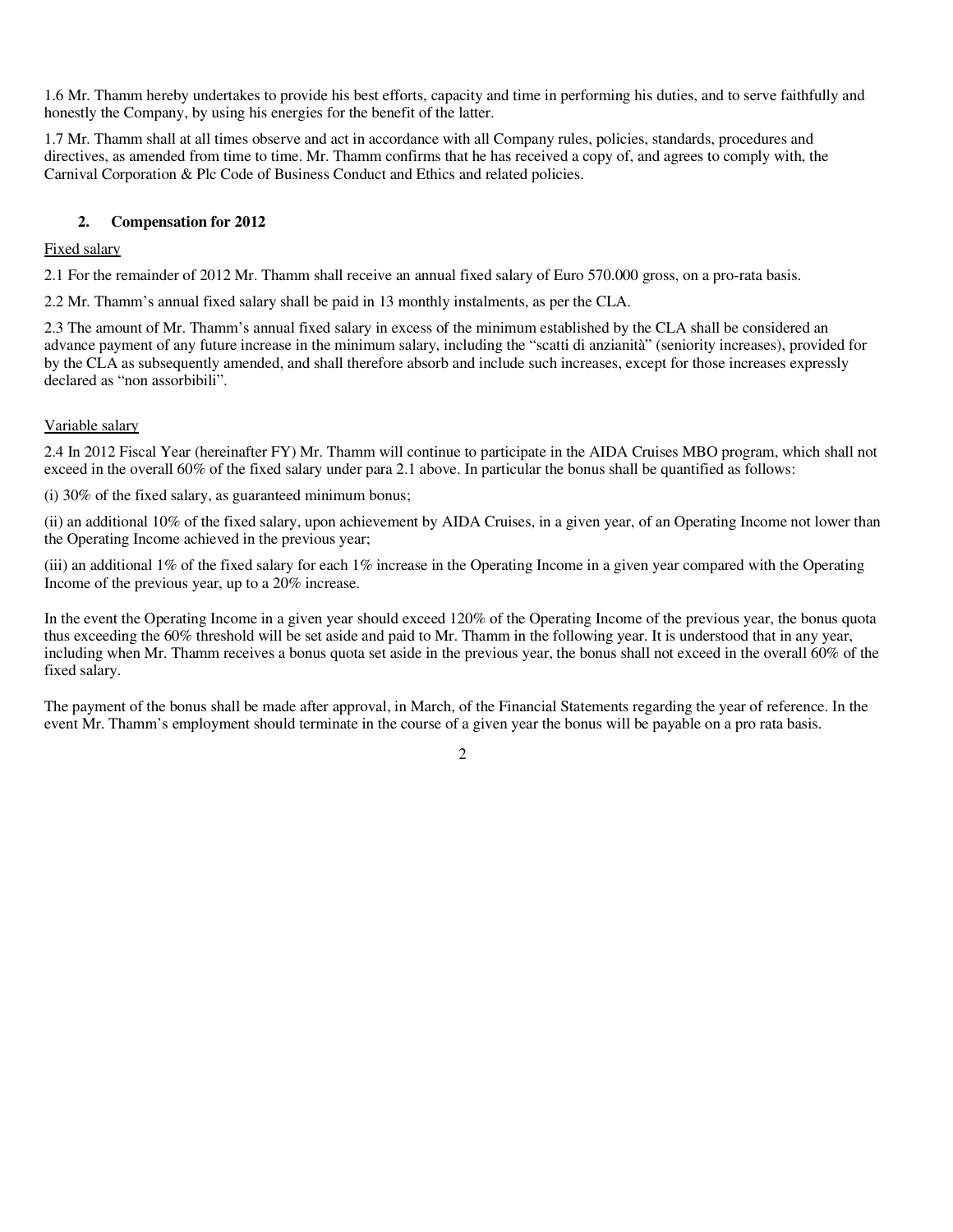2.5 In addition, at the end of 2012 FY Mr. Thamm shall receive a one-off entry bonus in the Euro equivalent of \$250,000 gross.

2.6 Mr. Thamm shall be eligible to participate in the stock option and/or restricted stock unit schemes of Carnival Corporation & Plc from time to time in force, at the discretion of the Compensation Committee of Carnival Corporation & Plc, under terms and conditions to be established at the time of implementation of such schemes.

2.7 Mr. Thamm's rights under the Carnival Plc stock option plan and restricted stock unit plan currently in force shall continue to be regulated by the respective plans and regulations, to which reference is hereby expressly made, it being agreed that upon appointment in the role as Managing Director and CEO of the Company Mr. Thamm will be granted the equivalent of \$250,000 additional restricted stock units, according to the terms and conditions of the above-mentioned restricted stock unit plan.

2.8 By payment of the fixed salary and, if payable, the variable salary, as above regulated and as reviewed effective 2013 FY, any and all services performed or to be performed by Mr. Thamm under this contract, including as Managing Director and CEO of the Company and - if so requested – as director of other companies of the Costa Group, shall be deemed to have been fully remunerated.

#### **3. Compensation effective as of 2013 FY**

As of December 1, 2012 the Parties shall agree, by executing an addendum to this employment contract, on a new compensation plan for Mr. Thamm, subject to the approval of the Compensation Committee of Carnival Corporation & Plc and confirmation by the Board of Directors of the Company.

The Parties hereby acknowledge and agree that when defining the new compensation plan for Mr. Thamm also the economic terms of the non-competition and non-solicitation covenant under point 8. below may be revised.

#### **4. Other benefits**

4.1 The Company shall bear the costs of the insurance policies provided by the CLA, covering the risk of death and permanent disability. The Company shall also bear the costs for an health insurance covering also your partner and children. The Company shall also maintain appropriate directors' and officers' liability insurance for Mr. Thamm's benefit.

4.2 The Company shall pay up to Euro 150,000 annual housing allowance for Mr. Thamm's accommodation in Genoa or nearby.

4.3 The Company shall also make available to Mr. Thamm a car with driver as well as a jet private charter for business use within Europe.

4.4 The Company shall also reimburse Mr. Thamm's relocation expenses from Hamburg to Genoa.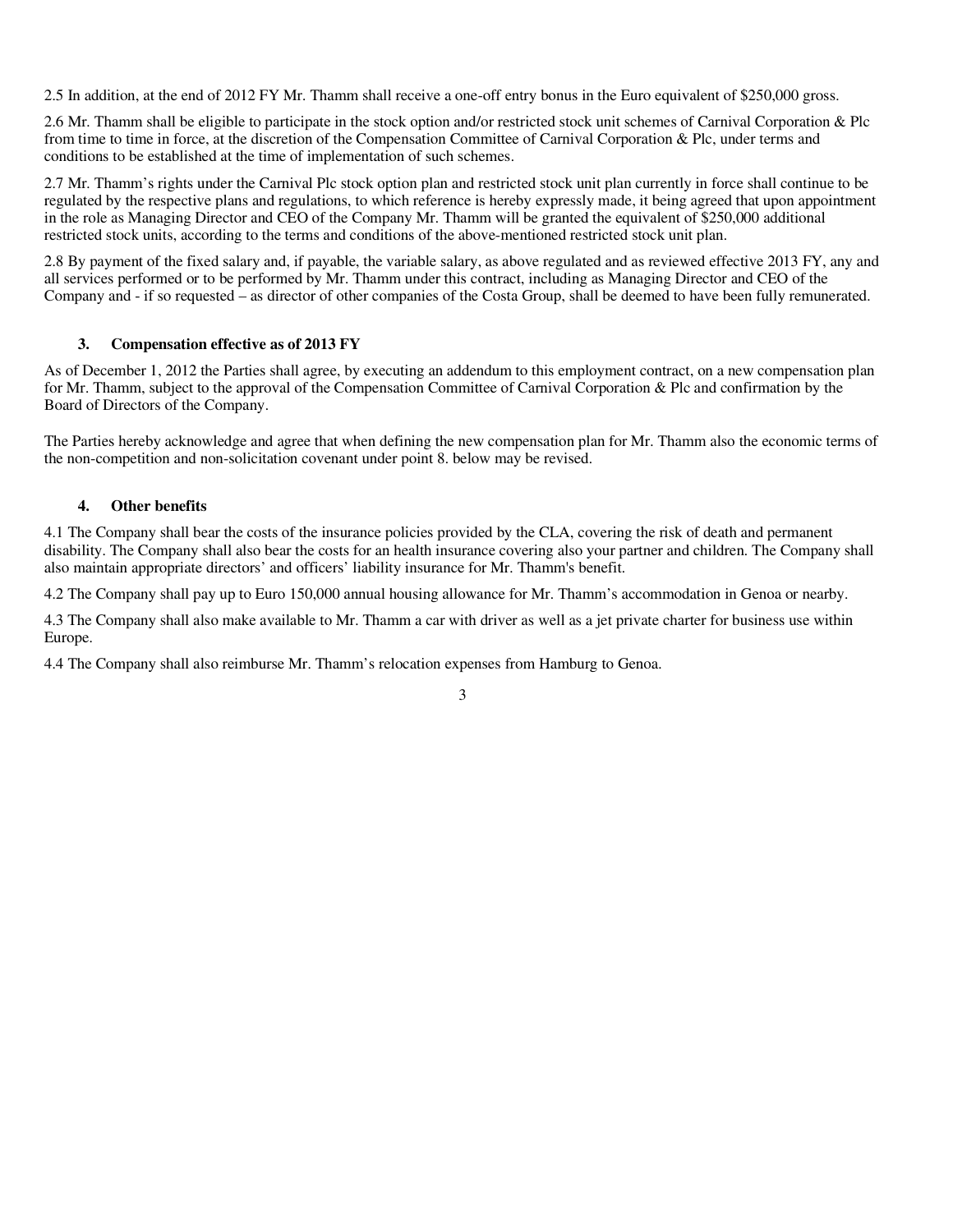#### **5. Reimbursement of business-related expenses**

Upon presentation of appropriate receipts Mr. Thamm shall be entitled to be reimbursed for any necessary travelling, hotel and other costs and outlays incurred by him in connection with the discharge of his duties to the extent that such costs and outlays comply with the applicable provisions of Italian tax law and with the Company's guidelines for travel expenses.

#### **6. Duration**

Mr. Thamm's employment relationship shall be deemed for an indefinite period of time, commencing July 1, 2012. However, for all contractual purposes, including under the CLA, Mr. Thamm will be granted a conventional seniority dating back to March 12, 1984.

#### **7. Duties of loyalty and confidentiality**

7.1 Mr. Thamm shall provide the Company with his professional expertise and his best efforts in discharging his duties. Without the prior written consent of the Company, during the employment relationship Mr. Thamm cannot engage into any other activity whether as independent contractor or employee, as well as to hold a participation in other companies, except for holding of up to 3% of the issued capital of any class of securities of listed companies, or to accept any directorship outside the Carnival Group or to engage into similar offices.

7.2 Mr. Thamm hereby undertakes, during the terms of his employment and thereafter, not to use, disclose or disseminate, either directly or indirectly, to any other person, organization or entity or otherwise employ in any manner whatsoever any privileged information in any way acquired in the performance of his duties. In particular, Mr. Thamm shall not disclose any technical or financial information, design, process, procedure, formula or improvement that is valuable and not generally known to the Company's competitors. Such information shall include, without limitation, all information and documentation, whether or not subject to copyright, pertaining to product development, methods of operation, cost and pricing structures, marketing information, corporate strategy, product source and customer information, and other private, confidential business matters relating to the Company or any of its affiliates and/or subsidiaries.

7.3 All of the Company's and/or its affiliates' and/or its subsidiaries' documents, even those signed by Mr. Thamm, are and shall remain property of the Company, and shall be safely preserved and made available to the Board of Directors of the Company at any time, in particular in case of termination of the relationship. In any event, Mr. Thamm will not be entitled to retain or to make a copy of the aforesaid documentation which shall be, at any time, at Company's disposal.

#### **8. Non-competition and non-solicitation covenant**

8.1 While working with the Company and after termination of the relationship with the Company for whatever reasons Mr. Thamm undertakes (a) not to operate - either directly or indirectly – as principal, agent, owner, director, employee, partner or advisor in favour of companies in competition with the Company, which deal with ownership, management and commercial operation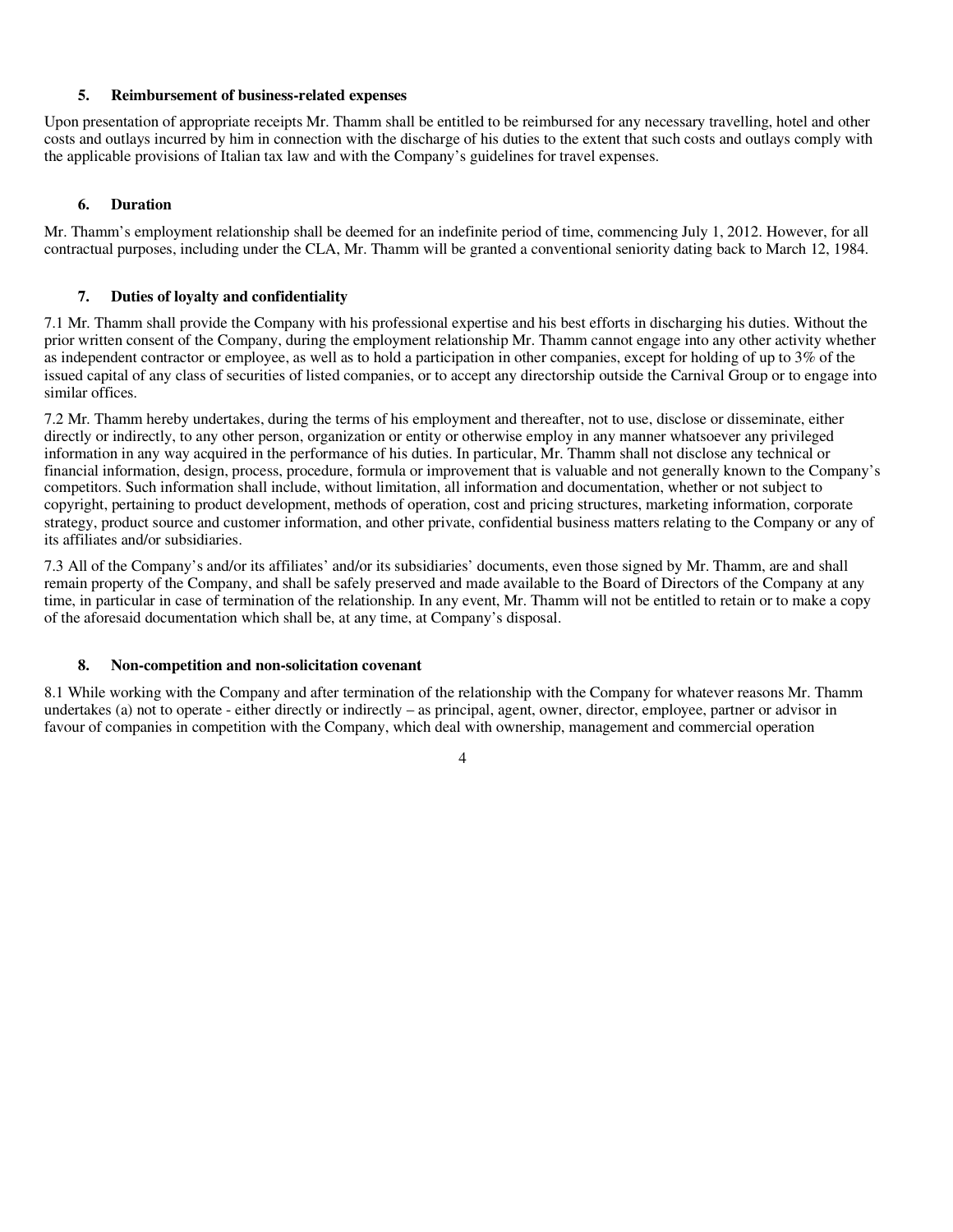of cruise vessels, and not to acquire a shareholding in the aforesaid companies, except for participations not exceeding 2% in listed companies (b) not to endeavour to entice away from the Company or any of its affiliates or subsidiaries, any person, firm, company or organization (i) who or which in the preceding 12 months has been a supplier of goods or services to the Company or any of its affiliates or subsidiaries and (ii) with whom or which Mr. Thamm had, during the term of the employment, direct dealings or personal contact, so as to harm the goodwill or, or so as to compete with, the Company or any of its subsidiaries; (c) not to induce any employee of the Company or any of its affiliates and/or subsidiaries to resign in order to enter into an employment or independent contractor relationships in favour of third parties engaged in the ownership, management and commercial operation of cruise vessels.

The above obligations shall be effective for a period of 12 months from termination Mr. Thamm's relationship with the Company for whatever reasons.

8.2 The above non-competition and non-solicitation obligations apply to the territory of: the Italian Republic, the French Republic, the Federal Republic of Germany, the Republic of Austria, the Swiss Confederation, the Kingdom of Spain, the United States of America, the Federative Republic of Brazil, the Argentine Republic, Dubai and the United Arab Emirates, the Republic of China. The Parties acknowledge that the above mentioned territorial extension is justified by (i) the multinational character of the Company, (ii) the fact that the business activity of the Company is carried out not only in Italy but also throughout Europe, the Americas and Asia and (iii) the international scope of Mr. Thamm's role. It ensues that during the term of validity of this covenant Mr. Thamm shall abstain from performing, directly or indirectly, working or cooperation activities to the benefit of third parties in the geographical areas mentioned above.

8.3 In order to enable the Company to properly verify Mr. Thamm's compliance with the above non-competition and non-solicitation obligations, Mr. Thamm shall inform the Company in writing of the working activities he will perform during the term of validity of this covenant, before the commencement of any such activity. Mr. Thamm also hereby undertakes to inform in advance any new partner, employer and/or principal of the existence of this non-competition and non-solicitation covenant.

8.4 As specific consideration for this non-competition and non-solicitation covenant, Mr. Thamm shall be paid an amount equal to 100% of his annual fixed salary and target bonus as it will be in force at the time of termination. Such compensation is considered fair and reasonable in consideration of the diversified professional background and experience that Mr. Thamm has so far acquired.

8.5 The compensation under paragraph 8.4 above shall be payable to Mr. Thamm in four equal installments as follows: 25% at the time of termination of the relationship with the Company, 25% by and no later than 4 months after termination, 25% by and no later than 8 months after termination and 25% by and no later than 12 months after termination.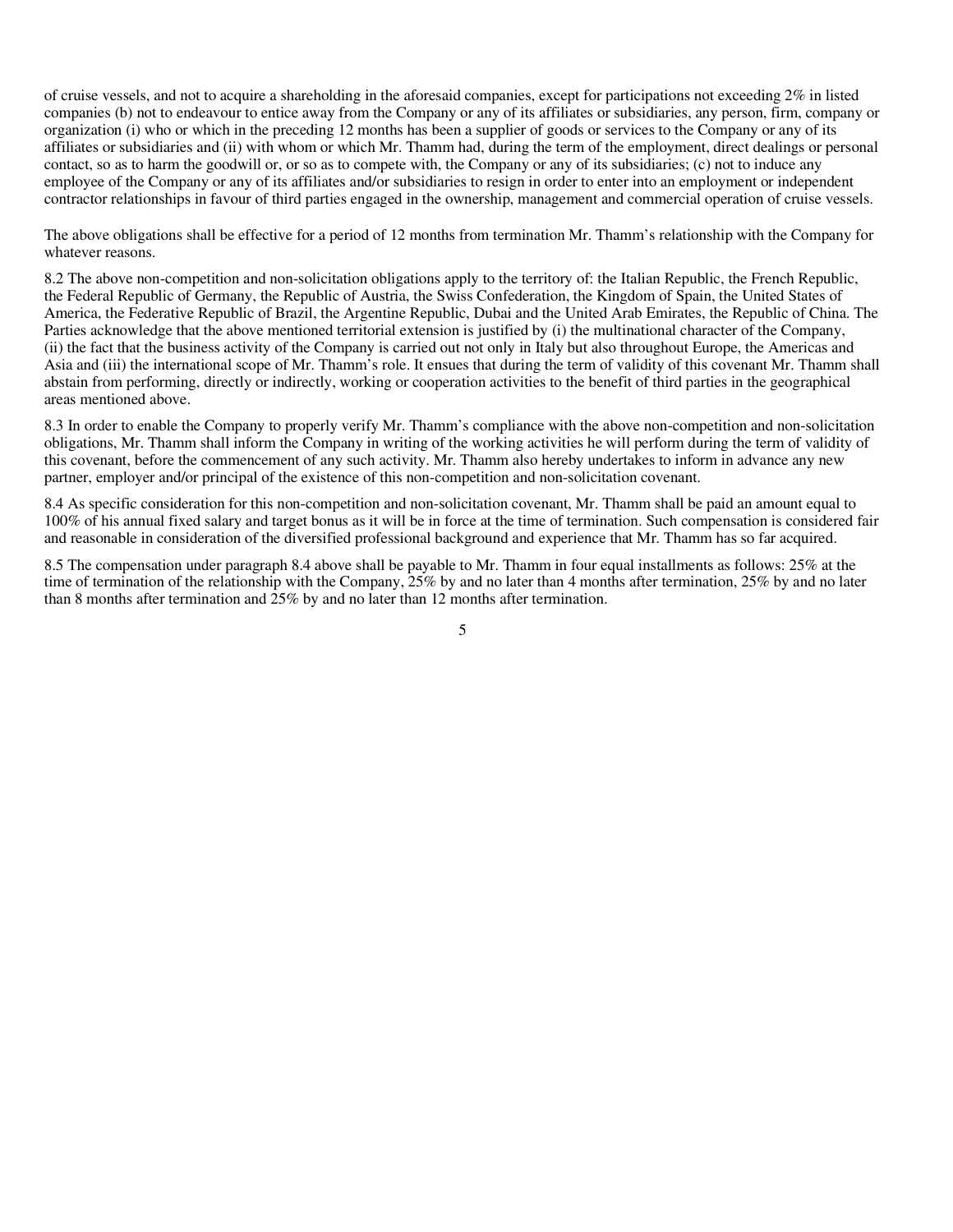8.6 Any single event of breach of the non-competition and non-solicitation covenant shall entail the payment of liquidated damages to the Company amounting to Euro 600,000. Any more extensive claims and rights to damages of the Company shall remain unaffected by the above provisions.

8.7 The above shall not prejudice the Company's right to continue to enforce the above non-competition and non-solicitation obligations and, in such case, Mr. Thamm's right to continue to be paid any applicable pro-rata amount of the consideration under paragraph 8.4 above. Should this not be the case, in addition to the payment of the liquidated damages above, Mr. Thamm shall also return to the Company the consideration, if any, received from the Company pursuant to paragraphs 8.4 and 8.5 above.

#### **9. Miscellaneous**

9.1 Unless otherwise provided herein, any and all agreements and arrangements, whether written or oral, existing between Mr. Thamm and the Company, including in particular the employment agreement dated December 1, 2004 terminated upon mutual consent effective June 30, 2012, shall be replaced/superseded in their entirety by this contract.

9.2 Unless otherwise provided herein, this contract sets forth the entire agreement reached between the Parties regarding the subjectmatter hereof.

9.3 This contract shall be governed by the applicable provisions of Italian law and by the CLA.

Read, understood and executed.

Michael Olaf Thamm Costa Crociere S.p.A.

/s/ Michael Olaf Thamm /s/ Howard S. Frank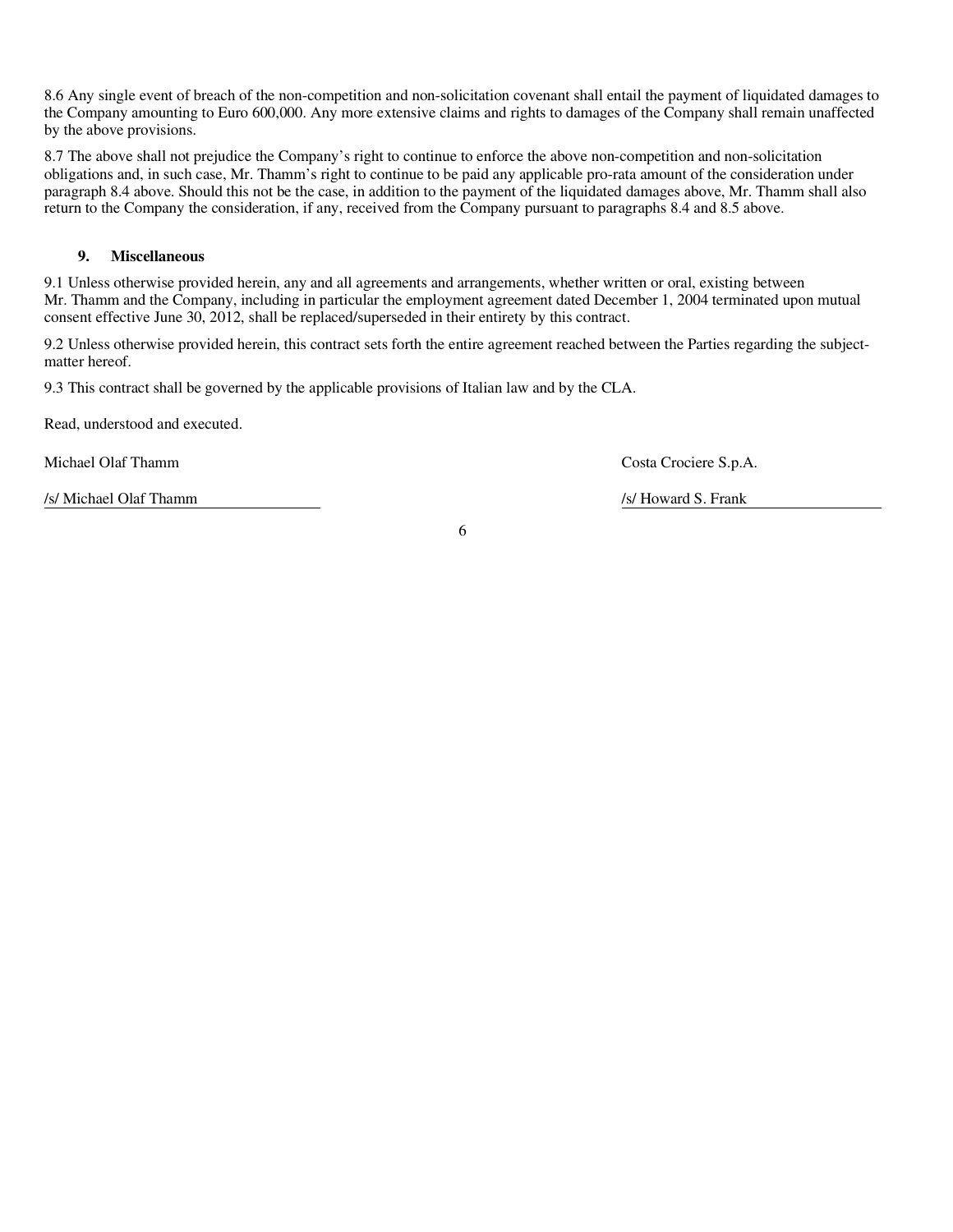### **Exhibit 10.2**

January 24, 2013

#### **BY HAND**

Mr. Michael Olaf Thamm c/o Costa Crociere S.p.A.

Dear Mr. Thamm,

Further to our recent discussions we are pleased to submit the following addendum to your Employment Contract with Costa Crociere S.p.A. (the "Contract"), pursuant to paragraph 3 of the Contract, which is therefore intended to be amended accordingly.

\* \* \*

Subject to confirmation by the Board of Directors of the Company your compensation plan effective Fiscal Year 2013 ("FY 2013") shall be as follows.

## Fixed salary

Effective December 1, 2013 your annual fixed salary shall be equal to Euro 700,000.00 gross, to be paid in 13 monthly installments, as per the CLA (as defined in the Contract).

The amount of your annual fixed salary in excess of the minimum established by the CLA shall be considered an advance payment of any future increase in the minimum salary, including the "scatti di anzianità" (seniority increases), provided for by the CLA as subsequently amended, and shall therefore absorb and include such increases, except for those increases expressly declared as "non assorbibili".

### Variable salary

In FY 2013 you will participate in the Costa Crociere CEO Management Incentive Plan, under the terms and conditions specified in Annex A hereto which forms an integral part of this addendum.

Effective Fiscal Year 2014 your variable salary shall be reviewed according to points 5. B. and C. of the attached Costa Crociere CEO Management Incentive Plan.

## Restricted Stock Units

Subject to the Carnival Compensation Committee approval, with reference to FY 2013 you shall be eligible for the equivalent of Euro 650,000.00 Restricted Stock Units ("RSU") of Carnival Corporation & Plc, under the terms and conditions of the applicable RSU plan.

#### Performance Based Shares

Subject to the Carnival Compensation Committee approval, with reference to FY 2013 you shall also be eligible for the equivalent of Euro 350,000.00 Performance Based Shares of Carnival Corporation & Plc, under the terms and conditions of the applicable plan.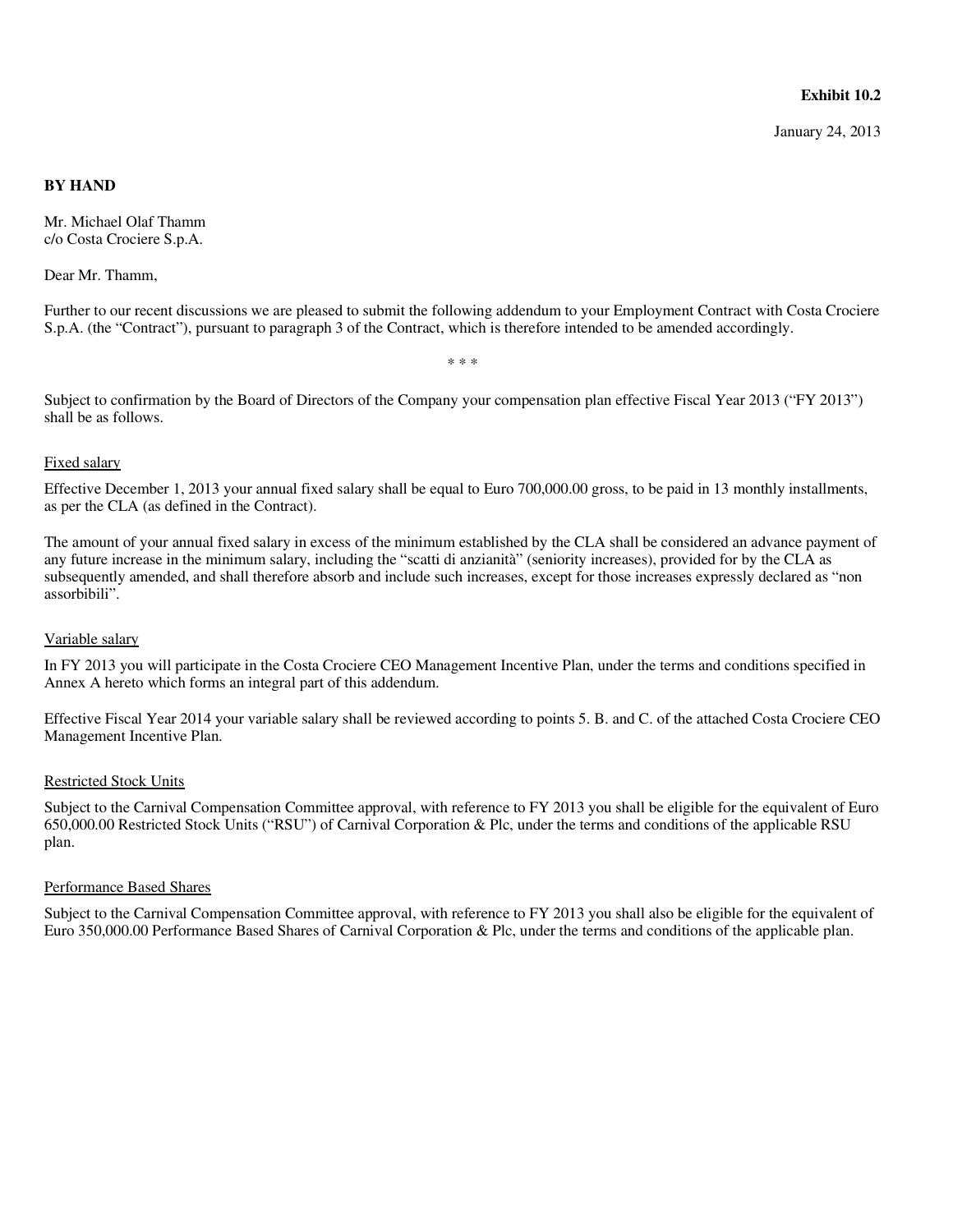## Stock plans

Your rights under the Carnival Plc stock plans currently in force shall continue to be regulated by the respective plans and regulations, to which reference is hereby expressly made.

## Housing allowance

The Company shall continue to pay up to Euro 150,000.00 annual housing allowance for your accommodation in Genoa or nearby, according to paragraph 4.2 of the Contract.

\* \* \*

It is understood that by payment of the fixed salary and, if payable, the variable salary, as above regulated, any and all services performed or to be performed by you under the Contract, including as Managing Director and CEO of the Company and - if so requested – as director of other companies of the Costa Group, shall be deemed to have been fully remunerated.

To the extent they are not amended and superseded by the above provisions, the terms and conditions of the Contract shall remain unchanged.

On this occasion, we also inform you that in early 2013 you shall be awarded the equivalent of Euro 335,720 Restricted Stock Units, as per paragraph 2.7 of the Contract.

2

Would you please execute this addendum for express approval of the above.

Kind regards,

For receipt and approval:

/s/ Michael Olaf Thamm /s/ Howard S. Frank Michael Olaf Thamm **Howard S. Frank** 

Encl: Annex A "Costa Crociere CEO Management Incentive Plan"

Costa Crociere S.p.A.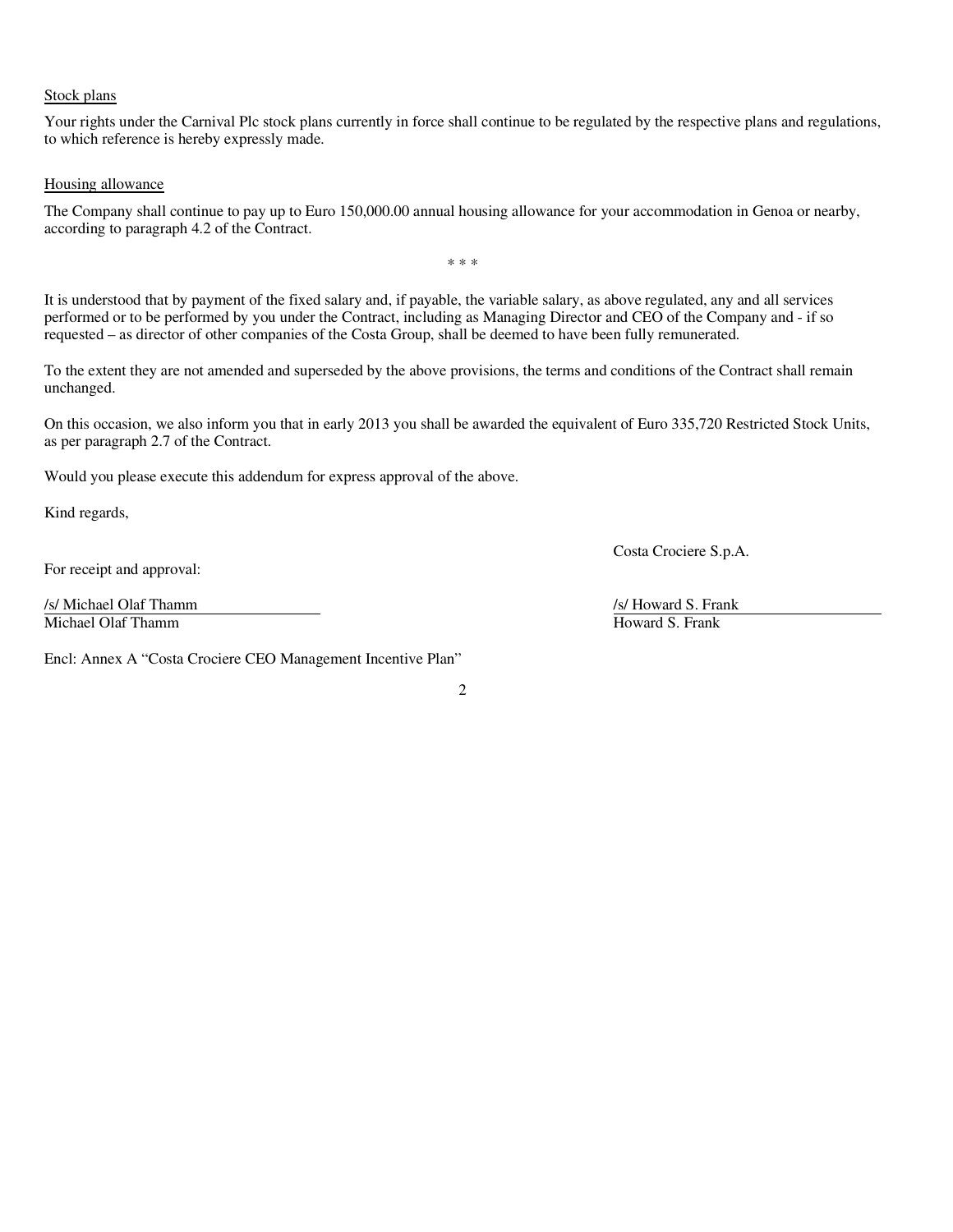## ANNEX A TO THE ADDENDUM TO MICHAEL THAMM'S EMPLOYMENT AGREEMENT

## **COSTA CROCIERE CEO MANAGEMENT INCENTIVE PLAN**

## 1. OBJECTIVE

This Costa Crociere CEO Management Incentive Plan (the "**Plan**") is designed to focus the attention of the Costa Crociere S.p.A. ("**Costa**") Chief Executive Officer (the "**Costa CEO**") on achieving outstanding performance results as reflected in the operating income of one or any combination of the following entities or business divisions: (1) Costa Cruises, (2) Costa Asia, (3) Iberocruceros, (4) AIDA Cruises, and/or (5) any other operating company under the management of the Costa CEO (the entities or business divisions identified in (1), (2), (3), (4) and (5) shall be collectively referred to as the "**Group**" and each of such entities or business divisions shall be individually referred to as a "**Member**") and the operating income of Carnival Corporation & plc (the "**Corporation**"), as well as other relevant measures. It is intended that the bonuses paid to the Costa CEO under this Plan will be generally based 75% on the Group Operating Income (defined below) meeting the Group Operating Income Target (defined below) and 25% on achieving the Corporation Operating Income Target (defined below).

## 2. PLAN ADMINISTRATION

The administrators of the Plan shall be the Compensation Committees of the Boards of Directors of the Corporation (the "**Compensation Committees**" or the "**Administrators**"). The Compensation Committees shall have sole discretion in resolving any questions regarding the administration or terms of the Plan not addressed in this document, as well as in resolving any ambiguities that may exist in this document.

## 3. PLAN YEAR

The "**Plan Year**" shall be the 12-month period ending November 30 of each year.

## 4. PARTICIPATION

The Costa CEO shall be eligible to participate in the Plan. In order to receive a cash bonus under the Plan, the Employment Contract between Costa and Costa CEO, as amended from time to time (the "Contract") shall have to remain in force, without any notice of termination, until the completion of the applicable Plan Year.

## 5. BONUS

- A. For purposes of this Plan, the terms below shall be defined as follows:
	- i. The "**Group Operating Income**" shall mean the net income of the Group before interest income and expense and other non-operating income and expense and income taxes, as reported by the Group for the Plan Year.

## 3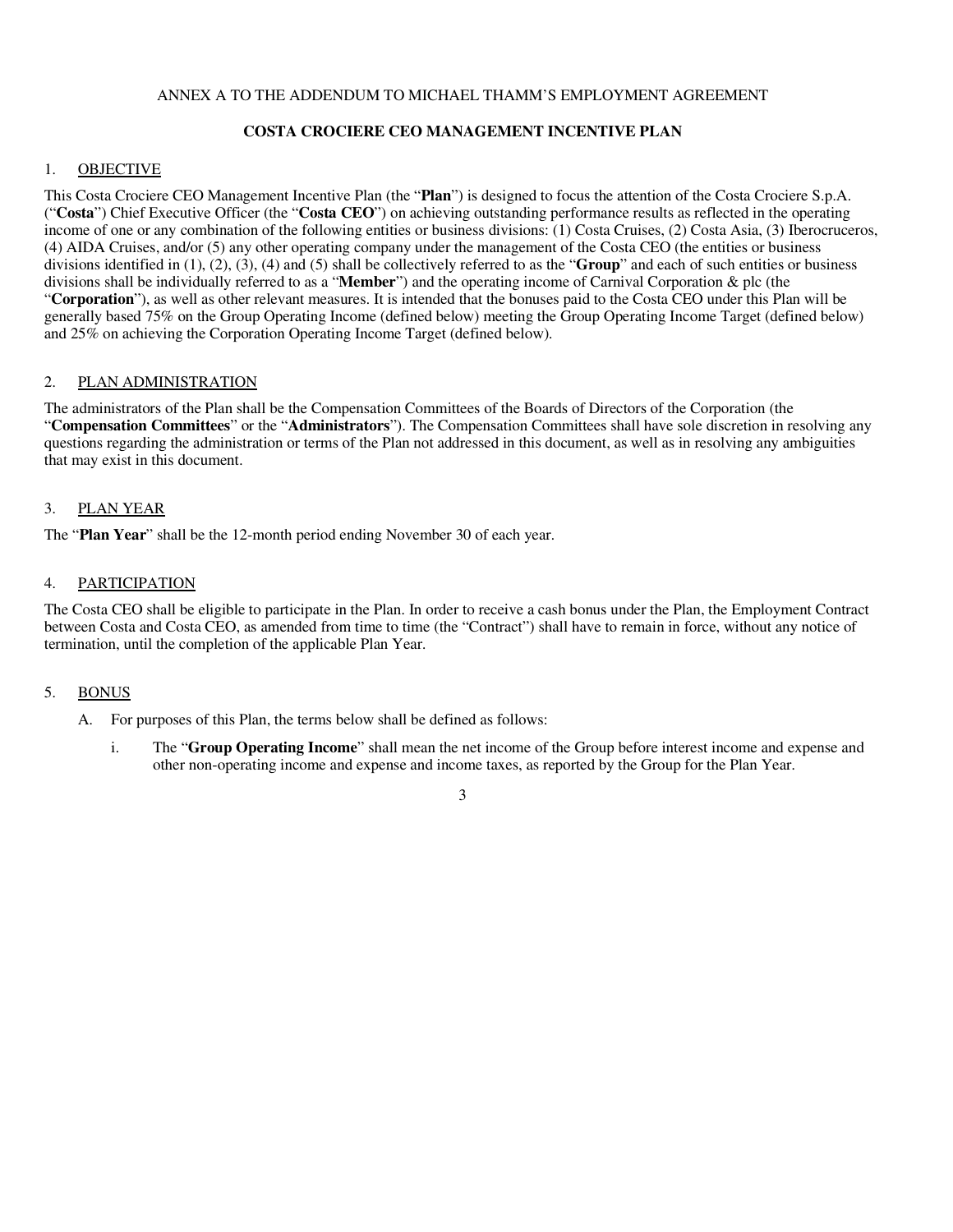ii. The "**Group Operating Income Target**" for the 2013 Plan Year will be equal to the 2013 approved Plan Group operating income. For subsequent Plan Years, it will be equal to the actual Group Operating Income for the prior Plan Year adjusted for any change in capacity as follows:

Group Operating Income Target = Prior Plan Year's actual Group Operating Income per berth day multiplied by the current Plan Year's planned available lower berth days ("**ALBDs**").

- iii. The "**Corporation Operating Income**" shall mean the operating income of the Corporation as reported by the Corporation in its full year earnings report issued following each Plan Year, including realized gains and losses recognized on the Corporation's fuel derivatives. Operating Income does not include interest income and expense, other non-operating income and expense, unrealized gains or losses on the Corporation's fuel derivatives and income taxes.
- iv. The "**Corporation Operating Income Target**" for the Plan Year will be equal to the projected Operating Income for the Plan Year that corresponds to the midpoint of the diluted earnings per share guidance publicly announced during the first month of the Plan Year by the Corporation.

The Compensation Committees may, in their discretion, increase or decrease the Group Operating Income Target and/or the Corporation Operating Income Target or establish an alternative target for any reason they deem appropriate. In addition, in the discretion of the Compensation Committees, certain items, including, but not limited to, gains or losses on ship sales can be excluded from the Group and/or Corporation Operating Income Targets and the actual Group and/or Corporation Operating Income for any Plan Year.

- B. The Committees have approved the initial Target Bonus for Costa CEO to be  $\epsilon$  900,000.00 gross. In subsequent Plan Years, within 75 days following the commencement of each Plan Year, the Target Bonus shall be calculated by multiplying the Target Bonus for the prior Plan Year by a percentage equal to 100 plus the percentage change in the Operating Income Target for the new Plan Year (adjusted to eliminate 75% of the fuel price change, up or down, from the prices assumed in the new Plan Year's Operating Income Target) as compared to the Operating Income Target of the prior Plan Year. The Committees may, in its discretion, increase or decrease the Target Bonus for any reason they deem appropriate. The "**Target Bonus**" is the anticipated level of bonus for a participant if 100% of Operating Income Target is achieved, prior to the Committees exercising discretion to increase or decrease the bonus payable to a participant as provided in 5.C.ii.
- C. Within 75 days following the end of each Plan Year, the Administrators shall determine the Costa CEO's bonus for the prior Plan Year as follows:

4

i. The actual Group Operating Income, adjusted to reflect the impact of constant (prior year) fuel prices on fuel expense, and the actual Corporation Operating Income for the Plan Year will be confirmed, and the Administrators shall determine the Costa CEO's preliminary bonus amount by reference to the schedule appended to this Plan (the "**Bonus Schedule**"), which calibrates the weighted Group Operating Income Target (75%) and the Corporation Operating Income Target (25%) for the Plan Year with the Target Bonus for the Costa CEO. The performance range in the Bonus Schedule is from 75% to 120% of the Operating Income Targets with results at 75% or less producing a preliminary bonus amount equal to 50% of the Target Bonus and at 120% or more producing a preliminary bonus amount equal to 150% of the Target Bonus. Results from 75% to 120% of the Operating Income Targets will be calculated using interpolation.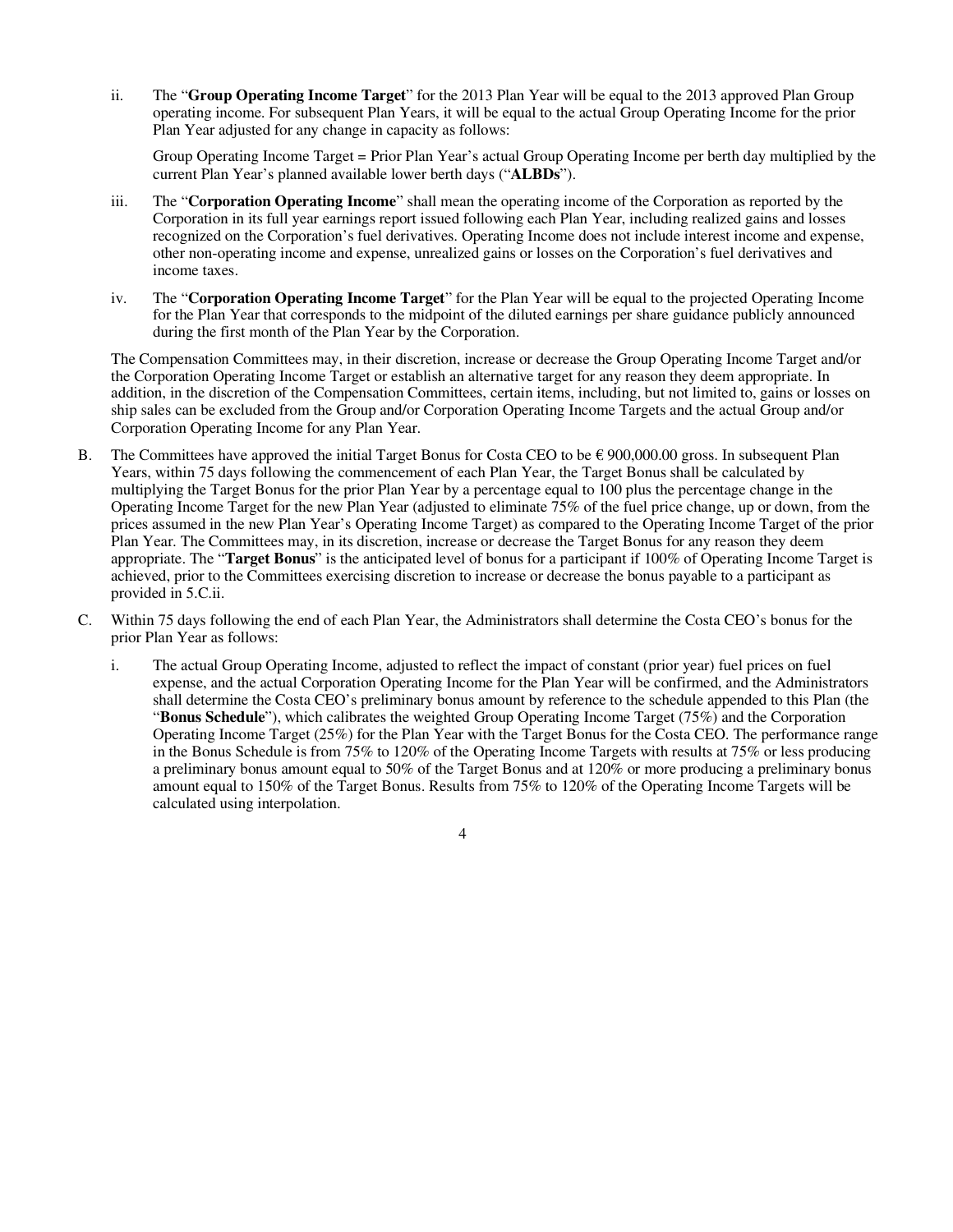ii. The Administrators may then consider other factors deemed, in their discretion, relevant to the performance of the Group and Carnival Corporation & plc, including, but not limited to, the impacts of changes in accounting principles, unusual gains and/or losses and other events outside the control of management. The Administrators may also consider other factors they deem, in their discretion, relevant to the performance of the Group or Costa's CEO, including, but not limited to, operating performance metrics (such as return on investment, revenue yield, costs per ALBD), successful implementation of strategic initiatives and business transactions, significant business contracts, departmental accomplishments, executive recruitment, new ship orders, and management of health, environment, safety and security matters. Based on such factors, the Administrators may, in their discretion, increase or decrease the preliminary bonus amount calculated pursuant to Section 5.C.i. by any amount deemed appropriate to determine the final bonus amount. The final bonus amount shall not exceed 200% of the Target Bonus of Costa CEO.

In addition, the Administrators may adjust the Costa CEO's bonus amount for any unpaid leave of absence regardless of the nature of the leave.

## 6. PAYMENT OF BONUS

Except as otherwise provided in the section entitled "Participation," bonuses shall be paid as soon as administratively practicable following determination of the bonuses by the Administrators. At the discretion of the Administrators, special arrangements may be made for earlier payment.

### **Notwithstanding any other provision of this Plan, the issuance of bonuses is at the sole discretion of the Administrators. The Administrators at their sole discretion, may increase, decrease or withhold bonuses.**

### 7. DURATION OF PLAN

The Plan will be effective until terminated by the Compensation Committees.

### 8. AMENDMENT OF PLAN

The Compensation Committees may amend the Plan from time to time in such respects as the Compensation Committees may deem advisable.

5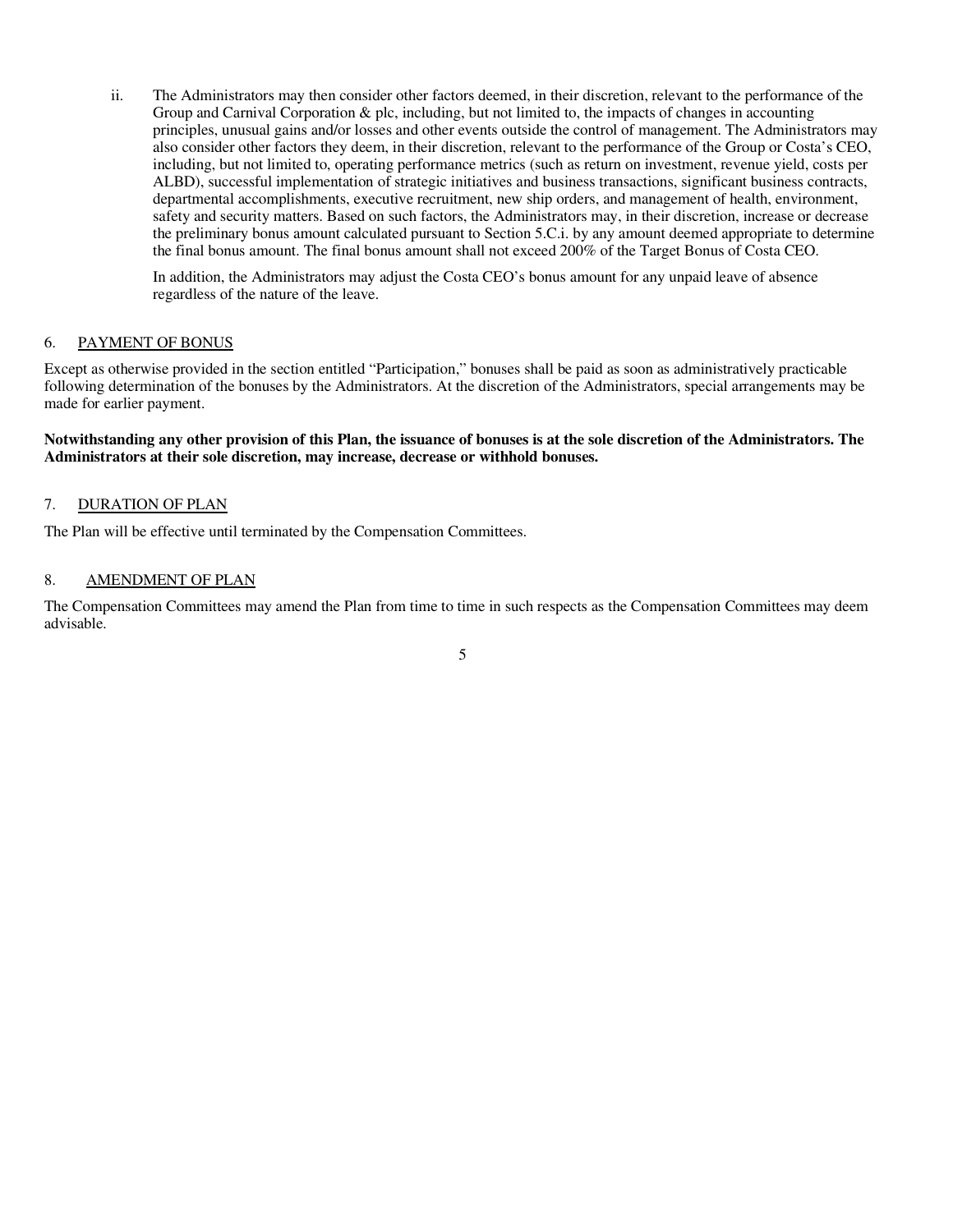# **BONUS SCHEDULE**

| Percent of<br><b>Target</b><br>Operating<br><b>Income</b> | <b>Bonus</b>   | Group<br>Weighted<br><b>Bonus</b><br><b>Funding</b> | Corporation<br>Weighted<br><b>Bonus</b><br><b>Funding</b> |
|-----------------------------------------------------------|----------------|-----------------------------------------------------|-----------------------------------------------------------|
| <b>Achieved</b>                                           | <b>Funding</b> | (75%)                                               | (25%)                                                     |
| Under 75%                                                 | 50.0%          | 37.50%                                              | 12.50%                                                    |
| 75%                                                       | 50.0%          | 37.50%                                              | 12.50%                                                    |
| 76%                                                       | 52.0%          | 39.00%                                              | 13.00%                                                    |
| 77%                                                       | 54.0%          | 40.50%                                              | 13.50%                                                    |
| 78%                                                       | 56.0%          | 42.00%                                              | 14.00%                                                    |
| 79%                                                       | 58.0%          | 43.50%                                              | 14.50%                                                    |
| 80%                                                       | 60.0%          | 45.00%                                              | 15.00%                                                    |
| $81\%$                                                    | 62.0%          | 46.50%                                              | 15.50%                                                    |
| 82%                                                       | 64.0%          | 48.00%                                              | 16.00%                                                    |
| 83%                                                       | 66.0%          | 49.50%                                              | 16.50%                                                    |
| 84%                                                       | 68.0%          | 51.00%                                              | 17.00%                                                    |
| 85%                                                       | 70.0%          | 52.50%                                              | 17.50%                                                    |
| 86%                                                       | 72.0%          | 54.00%                                              | 18.00%                                                    |
| 87%                                                       | 74.0%          | 55.50%                                              | 18.50%                                                    |
| 88%                                                       | 76.0%          | 57.00%                                              | 19.00%                                                    |
| 89%                                                       | 78.0%          | 58.50%                                              | 19.50%                                                    |
| 90%                                                       | 80.0%          | 60.00%                                              | 20.00%                                                    |
| 91%                                                       | 82.0%          | 61.50%                                              | 20.50%                                                    |
| 92%                                                       | 84.0%          | 63.00%                                              | $21.00\%$                                                 |
| 93%                                                       | 86.0%          | 64.50%                                              | 21.50%                                                    |
| 94%                                                       | 88.0%          | 66.00%                                              | 22.00%                                                    |
| 95%                                                       | 90.0%          | 67.50%                                              | 22.50%                                                    |
| 96%                                                       | 92.0%          | 69.00%                                              | 23.00%                                                    |
| 97%                                                       | 94.0%          | 70.50%                                              | 23.50%                                                    |
| 98%                                                       | 96.0%          | 72.00%                                              | 24.00%                                                    |
| 99%                                                       | 98.0%          | 73.50%                                              | 24.50%                                                    |
| 100%                                                      | 100.0%         | 75.00%                                              | 25.00%                                                    |
| 101%                                                      | 102.5%         | 76.88%                                              | 25.63%                                                    |
| 102%                                                      | 105.0%         | 78.75%                                              | 26.25%                                                    |
| 103%                                                      | 107.5%         | 80.63%                                              | 26.88%                                                    |
| 104%                                                      | 110.0%         | 82.50%                                              | 27.50%                                                    |
| 105%                                                      | 112.5%         | 84.38%                                              | 28.13%                                                    |
| 106%                                                      | 115.0%         | 86.25%                                              | 28.75%                                                    |
| 107%                                                      | 117.5%         | 88.13%                                              | 29.38%                                                    |
| 108%                                                      | 120.0%         | 90.00%                                              | 30.00%                                                    |
| 109%                                                      | 122.5%         | 91.88%                                              | 30.63%                                                    |
| 110%                                                      | 125.0%         | 93.75%                                              | 31.25%                                                    |
| 111%                                                      | 127.5%         | 95.63%                                              | 31.88%                                                    |
| 112%                                                      | 130.0%         | 97.50%                                              | 32.50%                                                    |
| 113%                                                      | 132.5%         | 99.38%                                              | 33.13%                                                    |
| 114%                                                      | 135.0%         | 101.25%                                             | 33.75%                                                    |

6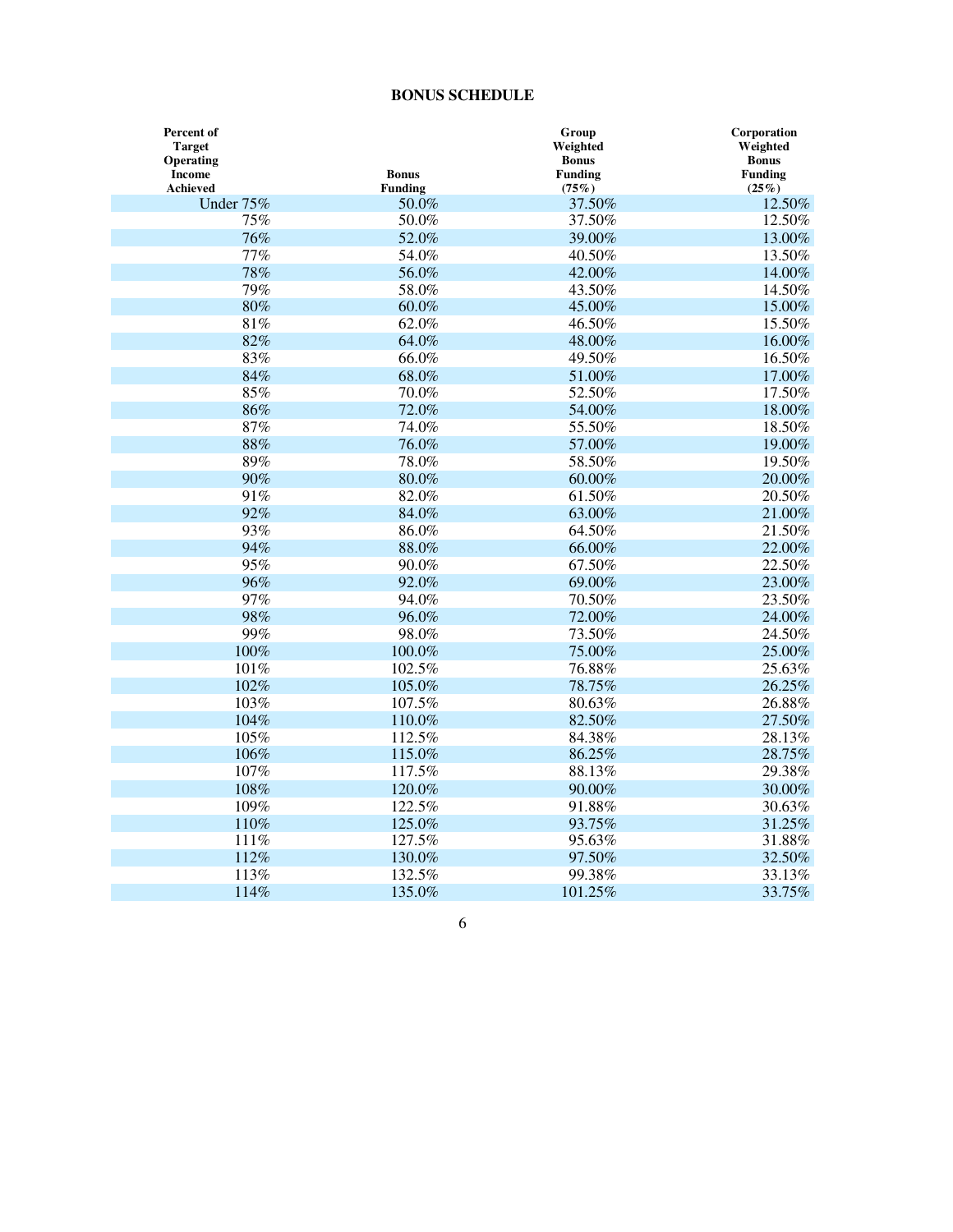| 115%         | 137.5%    | $103.13\%$ | 34.38% |
|--------------|-----------|------------|--------|
| 116%         | 140.0%    | 105.00%    | 35.00% |
| $117\%$      | $142.5\%$ | 106.88%    | 35.63% |
| 118%         | 145.0%    | 108.75%    | 36.25% |
| $119\%$      | $147.5\%$ | 110.63%    | 36.88% |
| 120%         | 150.0%    | 112.50%    | 37.50% |
| Over $120\%$ | 150.0%    | 112.50%    | 37.50% |
|              |           |            |        |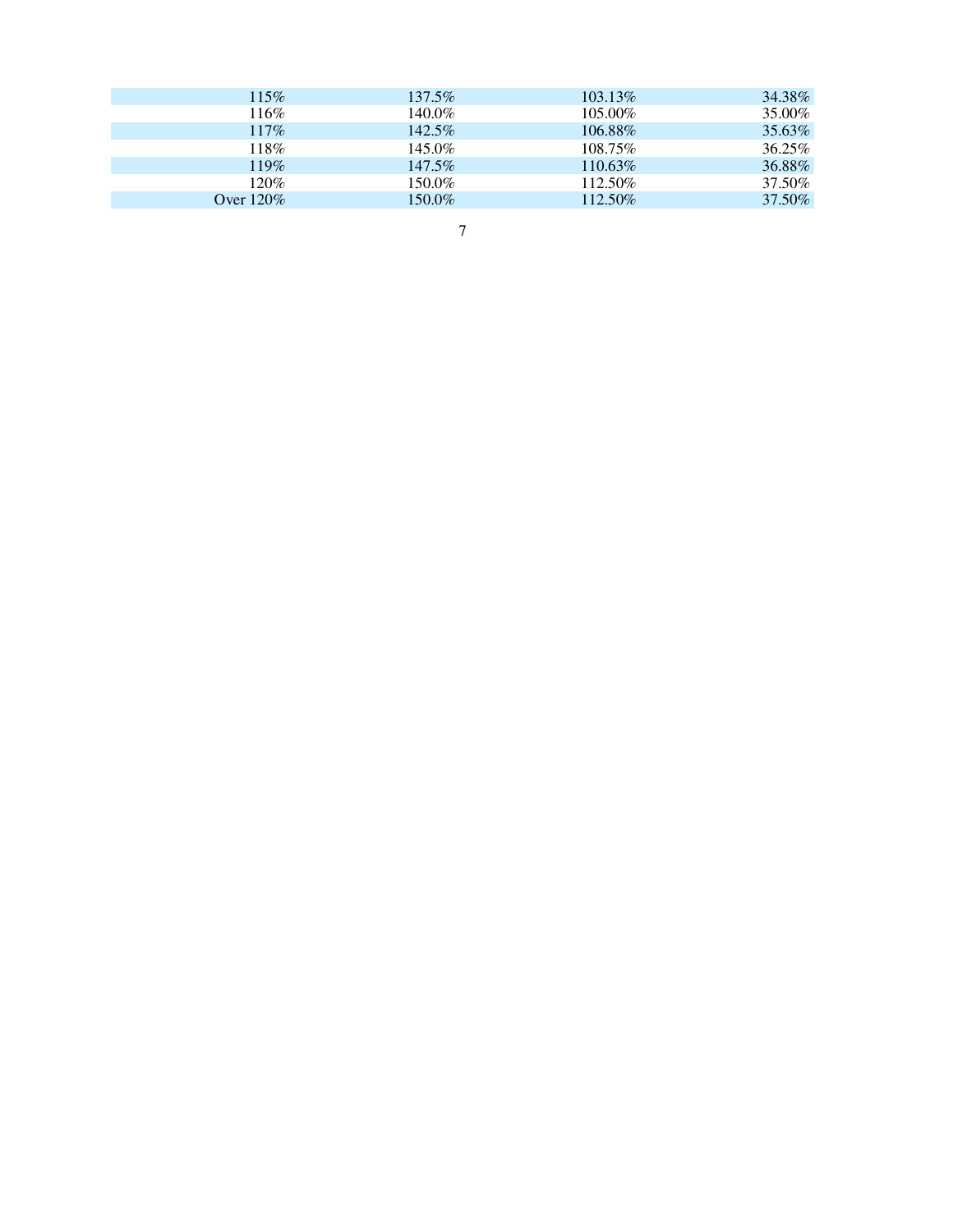## **PERFORMANCE-BASED RESTRICTED STOCK UNIT AGREEMENT FOR SPECIAL EXECUTIVE AWARD**

THIS PERFORMANCE-BASED RESTRICTED STOCK UNIT AGREEMENT (this "Agreement"), dated as of December 27, 2013, is made by and between Carnival Corporation, a corporation organized under the laws of Republic of Panama (the "Company"), and [NAME] (the "Participant") pursuant to the Carnival Corporation 2011 Stock Plan (the "Plan").

WHEREAS, the Company has adopted the Plan, pursuant to which restricted stock units may be granted in respect of shares of the Company's common stock, par value \$0.01 per share ("Stock"); and

WHEREAS, the Company desires to grant to Participant restricted stock units pursuant to the terms of this Agreement and the Plan; and

WHEREAS, the Compensation Committee of the Company (the "Committee") has determined that it is in the best interests of the Company and its stockholders to grant the restricted stock units provided for herein to the Participant subject to the terms set forth herein.

NOW, THEREFORE, for and in consideration of the premises and the covenants of the parties contained in this Agreement, and for other good and valuable consideration, the receipt of which is hereby acknowledged, the parties hereto, for themselves, their successors and assigns, hereby agree as follows:

### 1. Grant of Restricted Stock Units.

(a) Grant. The Company hereby grants to the Participant as of December 27, 2013 (the "Date of Grant") a target number of restricted stock units (the "RSUs") of [# RSUs] (the "Target Amount"), on the terms and conditions set forth in this Agreement and as otherwise provided in the Plan. Each RSU represents the right to receive payment in respect of one share of Stock as of the applicable Settlement Date (as defined below), to the extent the Participant earns and is vested in such RSUs as of such Settlement Date, subject to the terms of this Agreement and the Plan. The RSUs are subject to the restrictions described herein, including forfeiture under the circumstances described in Section 3 hereof (the "Restrictions"). The Restrictions shall lapse and the RSUs shall vest and become nonforfeitable in accordance with Section 2 and Section 3 hereof.

(b) Incorporation by Reference, Etc. The provisions of the Plan are hereby incorporated herein by reference. Except as otherwise expressly set forth herein, this Agreement shall be construed in accordance with the provisions of the Plan and any interpretations, amendments, rules and regulations promulgated by the Committee from time to time pursuant to the Plan. Any capitalized terms not otherwise defined in this Agreement shall have the definitions set forth in the Plan. The Committee shall have final authority to interpret and construe the Plan and this Agreement and to make any and all determinations under them, and its decision shall be binding and conclusive upon the Participant and his legal representative in respect of any questions arising under the Plan or this Agreement. In the event there is any inconsistency between the provisions of the Plan and this Agreement, the provisions of the Plan shall govern.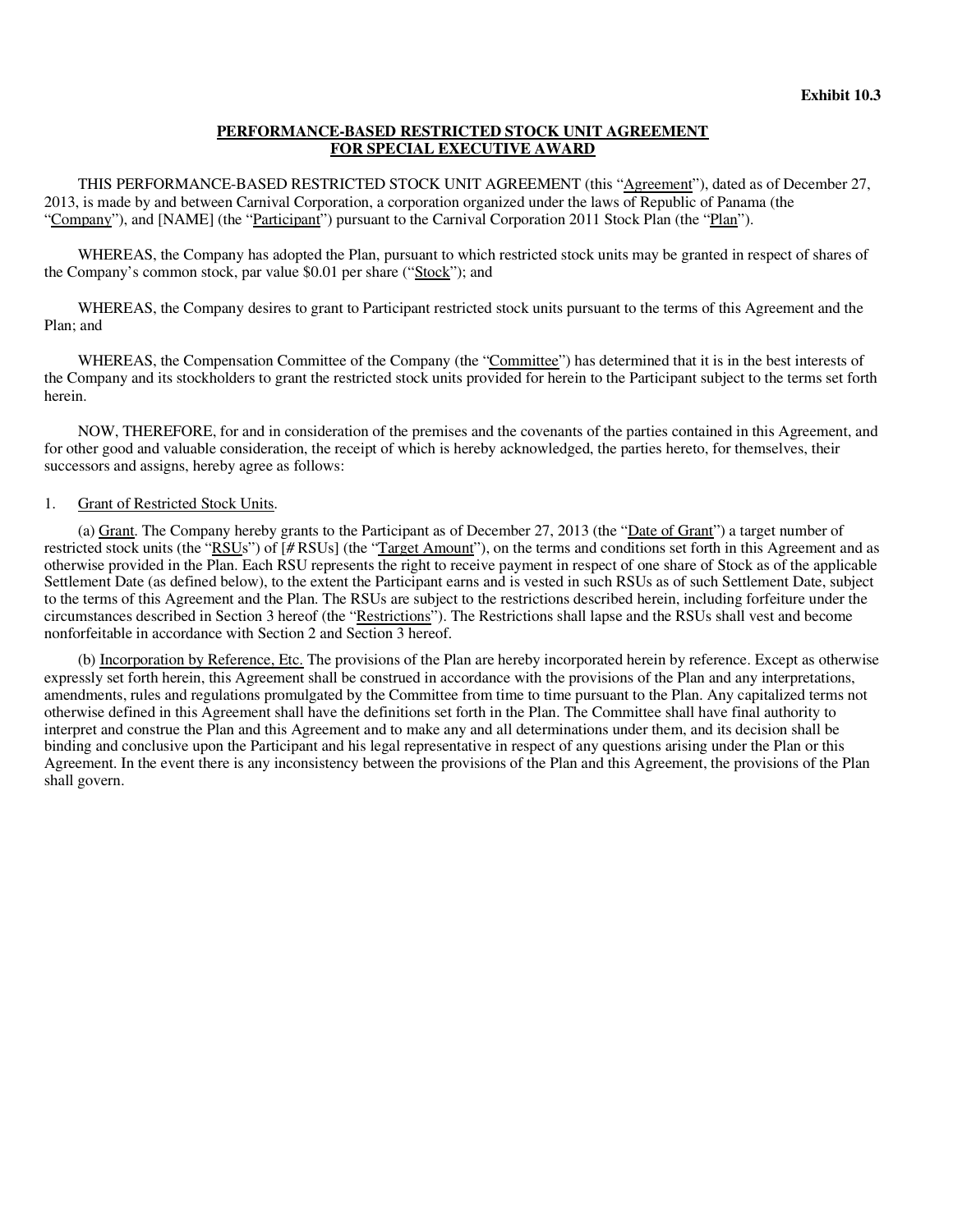(c) Acceptance of Agreement. Unless the Participant notifies the Company's Global Human Resources Department in writing to ownership@carnival.com within 10 days after delivery of this Agreement that the Participant does not wish to accept this Agreement, the Participant will be deemed to have accepted this Agreement and will be bound by the terms of this Agreement and the Plan.

## 2. Terms and Conditions.

(a) Performance. Subject to the Participant's continued employment or service with the Company, a specified percentage of the RSUs shall vest if both (A) except as provided in a Section 3(b) with respect to a termination due to death, disability or without Cause, the Participant remains in continuous employment or continuous service with the Company through the First Settlement Date or Second Settlement Date, as applicable, each as defined in Sub-section (b) below, and (B) the Company achieves, at a minimum, the threshold level of performance set forth on Exhibit A (the "Performance Threshold"). Unless provided otherwise by the Committee, the Participant shall be deemed to not be in continuous employment or continuous service if the Participant's status changes from employee to non-employee, or vice-versa. The actual number of RSUs that may vest may range from zero to five (5) times the Target Amount based on the extent to which the Performance Threshold is achieved, in accordance with the methodology set out on Exhibit A. Except as provided in Section 3(b) and Section (1)(ii) of Exhibit A, if the Company does not achieve the minimum Performance Threshold as set out on Exhibit A, then no RSUs shall vest and this grant of RSUs shall be cancelled in its entirety. In addition, no vesting shall occur unless and until the Committee certifies that the Performance Threshold has been met (the "Certification").

(b) Settlement. The obligation to make payments and distributions with respect to RSUs shall be satisfied through the issuance of one share of Stock for each vested RSU, less applicable withholding taxes (the "settlement"), and the settlement of the RSUs may be subject to such conditions, restrictions and contingencies as the Committee shall determine. 50% of the Earned RSUs (as defined in Exhibit A) shall be settled as soon as practicable after the end of the Performance Cycle (as defined in Exhibit A) and Certification (as applicable, the "First Settlement Date"), but in no event later than March 15 of the year following the calendar year in which Certification occurs, except as otherwise specified in Section 4(a). The remaining 50% of the Earned RSUs shall be settled as soon as practicable following the date that is 12 months after the end of the Performance Cycle, (the "Second Settlement Date", and, together with the First Settlement Date, each a "Settlement Date"), subject to the Participant's continued employment or service with the Company through the Second Settlement Date and the provisions of Section 3 (b). Notwithstanding the foregoing, the payment dates set forth in this Section 2(b) have been specified for the purpose of complying with the provisions of Section 409A of the Code ("Section 409A"). To the extent payments are made during the periods permitted under Section 409A (including any applicable periods before or after the specified payment dates set forth in this Section 2(b)), the Company shall be deemed to have satisfied its obligations under the Plan and shall be deemed not to be in breach of its payments obligations hereunder.

(c) Dividends and Voting Rights. Each RSU subject to this grant shall not be credited with dividend equivalents or dividends.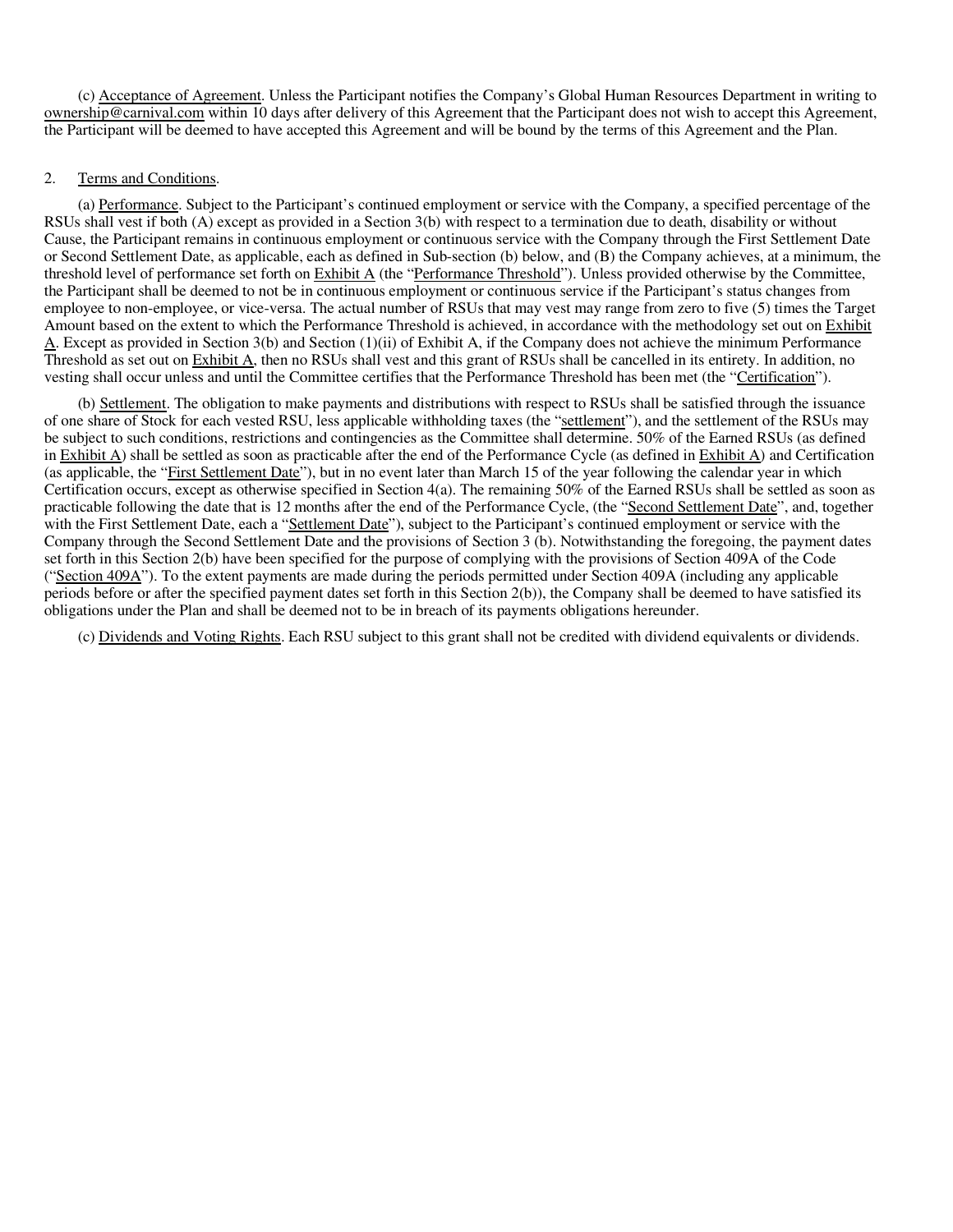## 3. Termination of Employment or Service with the Company.

(a) Termination by the Company for Cause. If the Participant's employment or service with the Company terminates for Cause, then all outstanding RSUs shall immediately terminate on the date of termination of employment or service.

(b) Death or Disability or Termination by the Company Without Cause. If the Participant's employment or service with the Company terminates due to the Participant's death or is terminated by the Company due to the Participant's Disability or if the Participant's employment is terminated without Cause, then the Participant shall be deemed to have vested on the date of termination in a number of RSUs equal to the product of (i) the Target Amount of RSUs multiplied by (ii) a fraction, the numerator of which is the number of days elapsed during the period commencing on the Date of Grant through and including the date of termination, and the denominator of which is 1,095, rounded down to the nearest whole RSU, and the remaining unvested portion of the RSUs shall terminate on the date of termination of employment or service. The vested RSUs shall be settled in accordance with Section 2(b).

(c) Other Termination. If the Participant's employment or service with the Company terminates for any reason other than as otherwise described in the foregoing provisions of this Section 3 (whether due to voluntary termination, Retirement, or otherwise) then all outstanding RSUs shall immediately terminate on the date of termination of employment or service.

Except as otherwise provided in Section 3(b), in no event shall any RSUs be settled unless and until (i) at least the threshold Performance is achieved, (ii) the Certification occurs, and (iii) the Participant has remained in the continuous employment of the Company through the applicable Settlement Date.

## 4. Miscellaneous.

(a) Compliance with Legal Requirements. The granting and settlement of the RSUs, and any other obligations of the Company under this Agreement, shall be subject to all applicable federal, state, local and foreign laws, rules and regulations and to such approvals by any regulatory or governmental agency as may be required. If the settlement of the RSUs would be prohibited by law or the Company's dealing rules, the settlement shall be delayed until the earliest date on which the settlement would not be so prohibited.

(b) Transferability. Unless otherwise provided by the Committee in writing, the RSUs shall not be assigned, alienated, pledged, attached, sold or otherwise transferred or encumbered by the Participant other than by will or the laws of descent and distribution and any such purported assignment, alienation, pledge, attachment, sale, transfer or encumbrance shall be void and unenforceable against the Company; provided, that, the designation of a beneficiary shall not constitute an assignment, alienation, pledge, attachment, sale, transfer or encumbrance.

(c) Tax Withholding. All distributions under the Plan are subject to withholding of all applicable federal, state, local and foreign taxes, and the Committee may condition the settlement of the RSUs on satisfaction of the applicable withholding obligations. The Company, Carnival plc or any Affiliate of the Company or Carnival plc has the right, but not the obligation, to withhold or retain any Shares or other property deliverable to the Participant in connection with the grant of RSUs or from any compensation or other amounts owing to the Participant the amount (in cash, Shares or other property) of any required tax withholding in respect of the Shares and to take such other action as may be necessary in the opinion of the Company to satisfy all obligations for the payment of such taxes.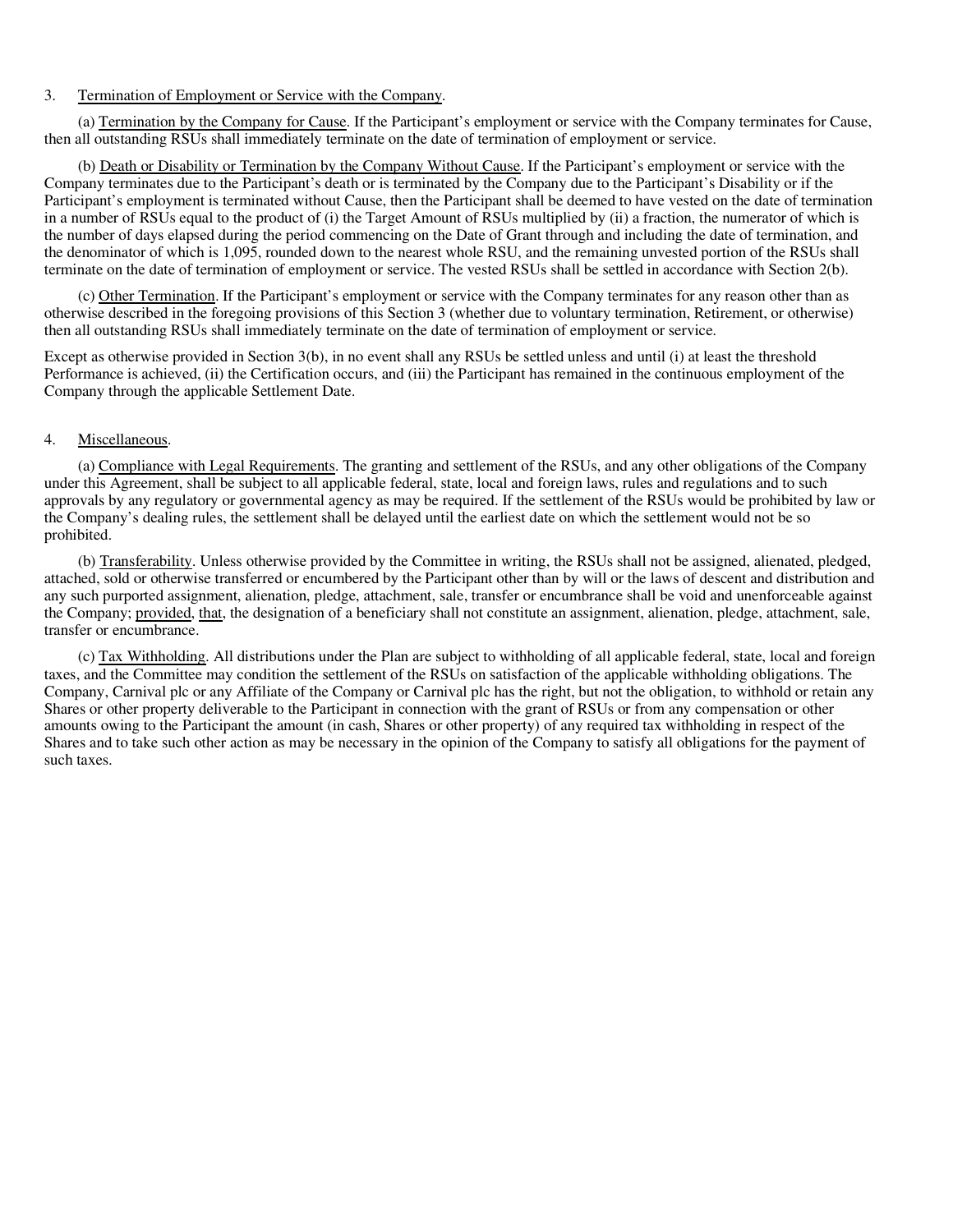# (d) Clawback/Forfeiture.

(i) Notwithstanding anything to the contrary contained herein, in the event of a material restatement of the Company's issued financial statements, the Committee shall review the facts and circumstances underlying the restatement (including, without limitation any potential wrongdoing by the Participant and whether the restatement was the result of negligence or intentional or gross misconduct) and may in its sole discretion direct the Company to recover all or a portion of any income or gain realized on the settlement of the RSUs or the subsequent sale of shares of Stock acquired upon settlement of the RSUs with respect to any fiscal year in which the Company's financial results are negatively impacted by such restatement. If the Committee directs the Company to recover any such amount from the Participant, then the Participant agrees to and shall be required to repay any such amount to the Company within 30 days after the Company demands repayment. In addition, if the Company is required by law to include an additional "clawback" or "forfeiture" provision to outstanding awards, under the Dodd-Frank Wall Street Reform and Consumer Protection Act or otherwise, then such clawback or forfeiture provision shall also apply to this Agreement as if it had been included on the Date of Grant and the Company shall promptly notify the Participant of such additional provision. In addition, if a Participant has engaged or is engaged in Detrimental Activity after the Participant's employment or service with the Company or its subsidiaries has ceased, then the Participant, within 30 days after written demand by the Company, shall return any income or gain realized on the settlement of the RSUs or the subsequent sale of shares of Stock acquired upon settlement of the RSUs.

(ii) For purposes of this Agreement, "Detrimental Activity" means any of the following: (i) unauthorized disclosure of any confidential or proprietary information of the Combined Group, (ii) any activity that would be grounds to terminate the Participant's employment or service with the Combined Group for Cause, (iii) whether in writing or orally, maligning, denigrating or disparaging the Combined Group or their respective predecessors and successors, or any of the current or former directors, officers, employees, shareholders, partners, members, agents or representatives of any of the foregoing, with respect to any of their respective past or present activities, or otherwise publishing (whether in writing or orally) statements that tend to portray any of the aforementioned persons or entities in an unfavorable light, or (iv) the breach of any noncompetition, nonsolicitation or other agreement containing restrictive covenants, with the Combined Group. For purposes of the preceding sentence the phrase "the Combined Group" shall mean "any member of the Combined Group or any Affiliate".

(e) No Rights as Stockholder. The Participant shall not be deemed for any purpose to be the owner of any shares of Stock subject to the RSUs. The Company shall not be required to set aside any fund for the payment of the RSUs.

(f) Waiver. Any right of the Company contained in this Agreement may be waived in writing by the Committee. No waiver of any right hereunder by any party shall operate as a waiver of any other right, or as a waiver of the same right with respect to any subsequent occasion for its exercise, or as a waiver of any right to damages. No waiver by any party of any breach of this Agreement shall be held to constitute a waiver of any other breach or a waiver of the continuation of the same breach.

(g) Notices. Any written notices provided for in this Agreement or the Plan shall be in writing and shall be deemed sufficiently given if either hand delivered or if sent by fax or overnight courier, or by postage paid first class mail. Notices sent by mail shall be deemed received three business days after mailing but in no event later than the date of actual receipt. Notices shall be directed, if to the Participant, at the Participant's address indicated by the Company's records, or if to the Company, at the Company's principal executive office.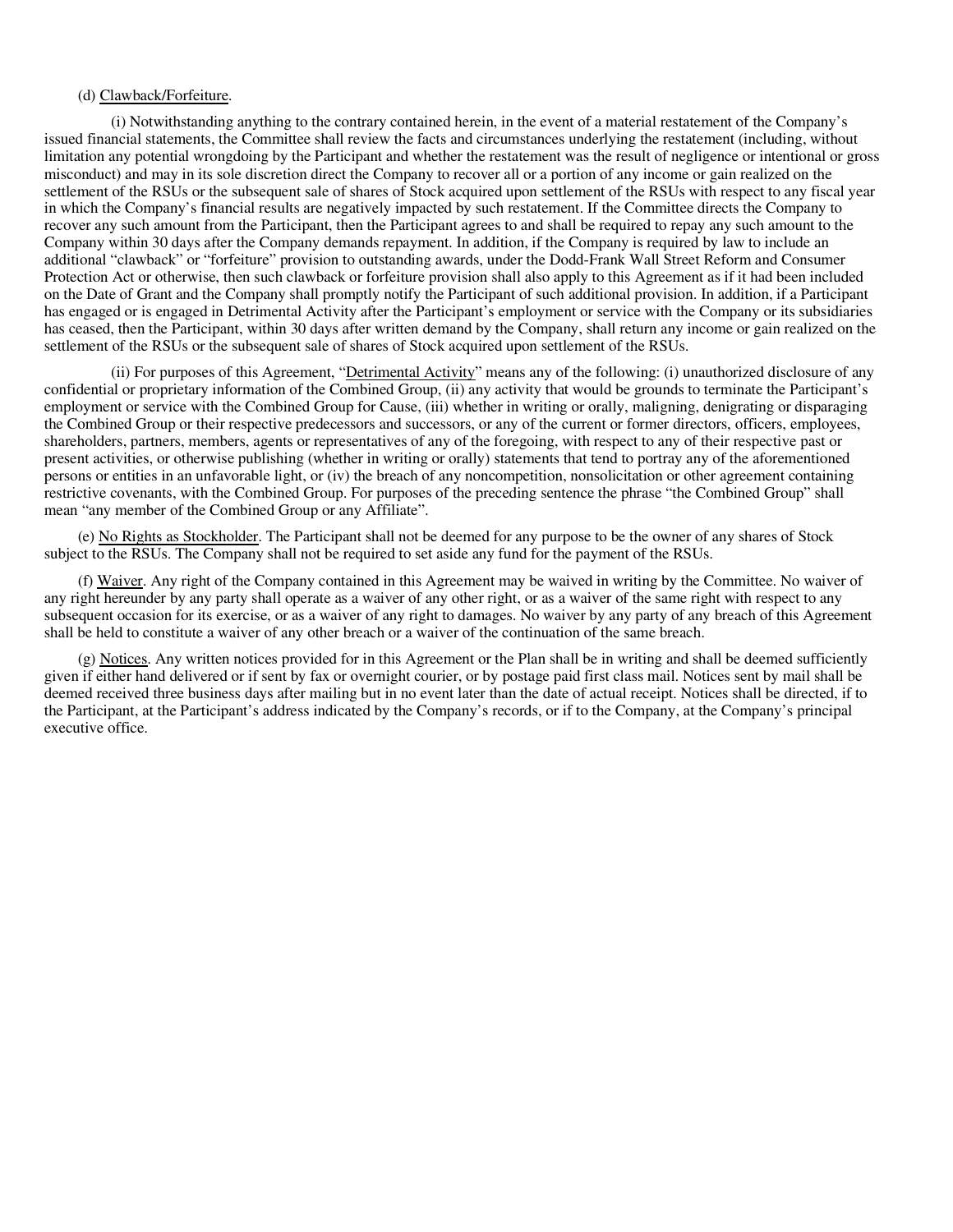(h) Severability. The invalidity or unenforceability of any provision of this Agreement shall not affect the validity or enforceability of any other provision of this Agreement, and each other provision of this Agreement shall be severable and enforceable to the extent permitted by law.

(i) No Rights to Continued Employment. Nothing in the Plan or in this Agreement shall be construed as giving the Participant any right to be retained, in any position, as an employee, consultant or director of the Company or its Affiliates or shall interfere with or restrict in any way the right of the Company or its Affiliates, which are hereby expressly reserved, to remove, terminate or discharge the Participant at any time for any reason whatsoever. The rights and obligations of the Participant under the terms and conditions of the Participant's office or employment shall not be affected by this Agreement. The Participant waives all and any rights to compensation and damages in consequence of the termination of the Participant's office or employment with any member of the Combined Group or any of its Affiliates for any reason whatsoever (whether lawfully or unlawfully) insofar as those rights arise, or may arise, from the Participant's ceasing to have rights under or the Participant's entitlement to the RSUs under this Agreement as a result of such termination or from the loss or diminution in value of such rights or entitlements. In the event of conflict between the terms of this Section 4(i) and the Participant's terms of employment, this Section will take precedence.

(j) Beneficiary. The Participant may file with the Committee a written designation of a beneficiary on such form as may be prescribed by the Committee and may, from time to time, amend or revoke such designation. If no designated beneficiary survives the Participant, the Participant's estate shall be deemed to be the Participant's beneficiary.

(k) Successors. The terms of this Agreement shall be binding upon and inure to the benefit of the Company and its successors and assigns, and of the Participant and the beneficiaries, executors, administrators, heirs and successors of the Participant.

(l) Entire Agreement. This Agreement and the Plan contain the entire agreement and understanding of the parties hereto with respect to the subject matter contained herein and supersede all prior communications, representations and negotiations in respect thereto. No change, modification or waiver of any provision of this Agreement shall be valid unless the same shall be in writing and signed by the parties hereto, except for any changes permitted without consent of the Participant in accordance with the Plan.

(m) Governing Law; JURY TRIAL WAIVER. This Agreement shall be construed and interpreted in accordance with the laws of the State of Florida without regard to principles of conflicts of law thereof, or principles of conflicts of laws of any other jurisdiction which could cause the application of the laws of any jurisdiction other than the State of Florida. THE PARTIES EXPRESSLY AND KNOWINGLY WAIVE ANY RIGHT TO A JURY TRIAL IN THE EVENT ANY ACTION ARISING UNDER OR IN CONNECTION WITH THIS AGREEMENT IS LITIGATED OR HEARD IN ANY COURT.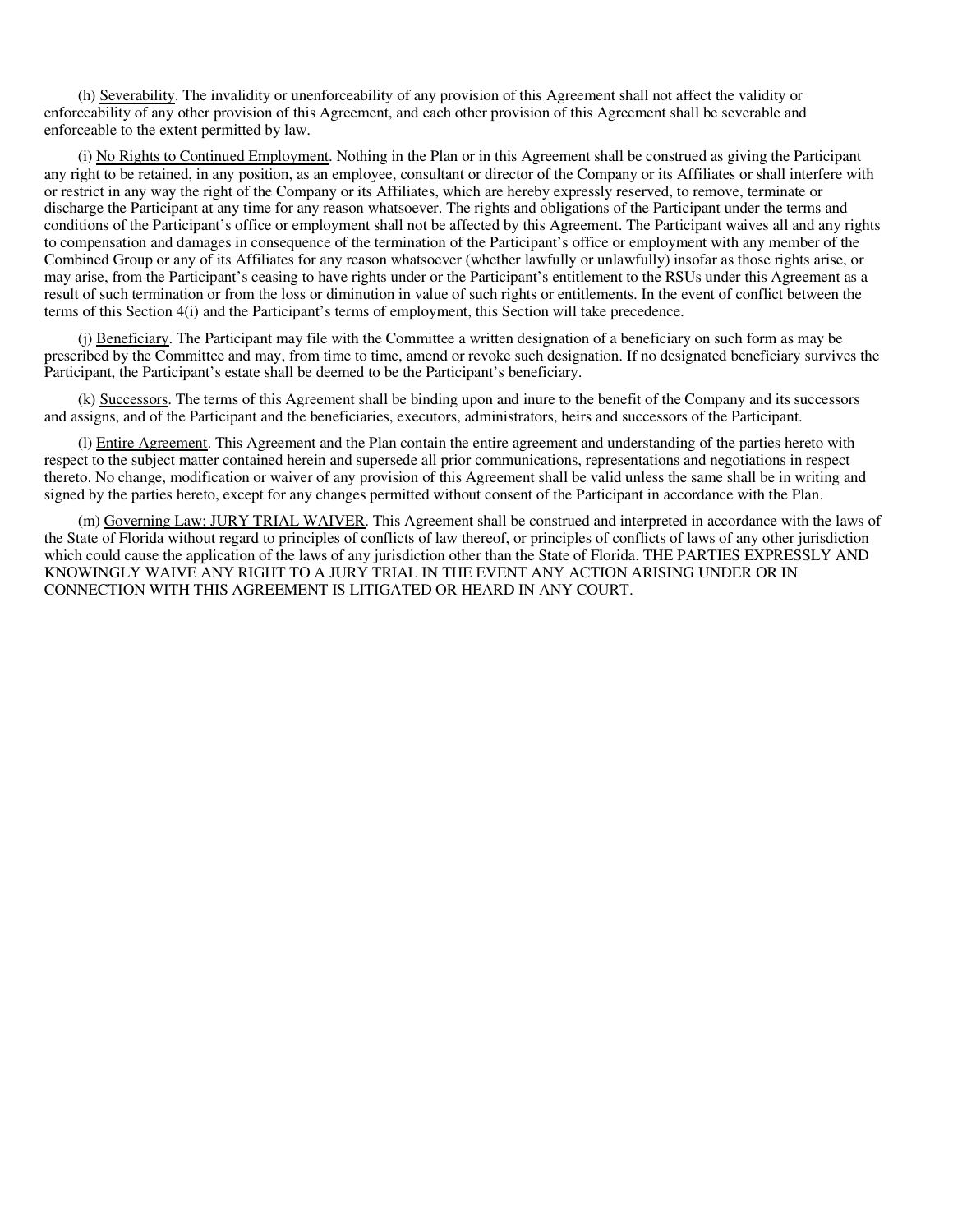(n) Data Protection. By accepting the grant of the RSUs the Participant agrees and consents:

(i) to the collection, use, processing and transfer by the Company of certain personal information about the Participant, including the Participant's name, home address and telephone number, date of birth, other employee information, details of the RSUs granted to the Participant, and of Stock issued or transferred to the Participant pursuant to this Agreement ("Data"); and

(ii) to the Company transferring Data to any subsidiary or Affiliate of the Company for the purposes of implementing, administering and managing this Agreement; and

(iii) to the use of such Data by any person for such purposes; and

(iv) to the transfer to and retention of such Data by third parties in connection with such purposes.

(o) Headings. The headings of the Sections hereof are provided for convenience only and are not to serve as a basis for interpretation or construction, and shall not constitute a part, of this Agreement.

5. Change in Control. In the event of a Change in Control, the valuation of the award shall be calculated as of the date of the Change in Control. Notwithstanding the above, the Participant's right to such award, calculated as of the Change in Control date, shall be subject to the terms of this Agreement and, for the avoidance of doubt, Section 1 of Exhibit A shall apply even in the event of a Change in Control. The beginning share price for the determination of the CAGR of the Company's TSR for the Performance Cycle shall be the lesser of the close price on Date of Grant or the 90-day average stock price (plus dividends paid and reinvested in Stock over the term) as of the Date of Grant and the ending share price shall be the 90 day average stock price (plus dividends paid and reinvested in Stock over the term) as of the date of closing of the Change in Control transaction.

IN WITNESS WHEREOF, the Company has executed this Agreement as of the day first written above.

By:

Jerry Montgomery Chief Human Resources Officer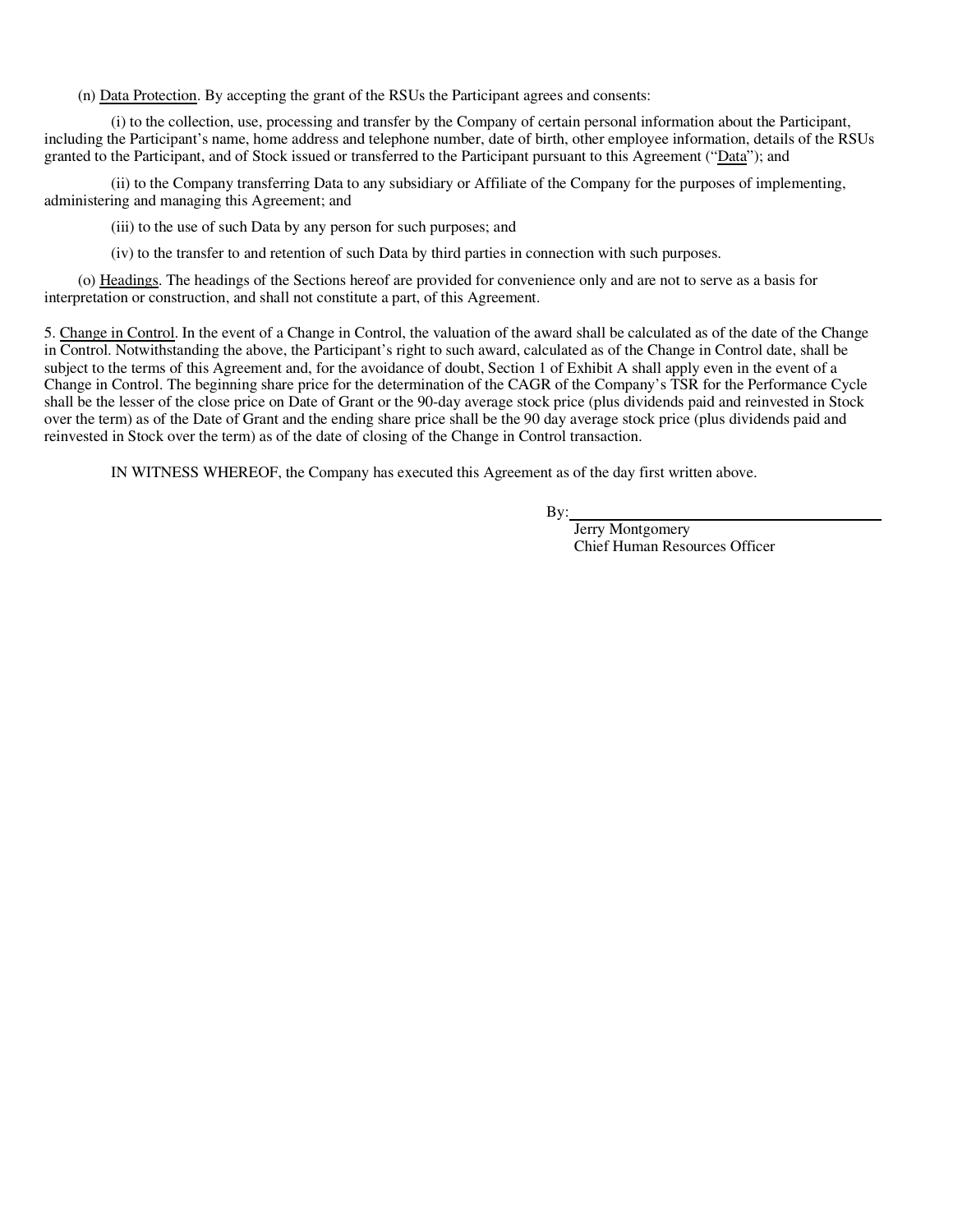# **EXHIBIT A**

### **TSR Performance Matrix**

The multiple of the Target Amount of RSUs that shall be earned will be based upon the compound annual growth rate ("CAGR") of the Company's total shareholder return ("TSR") over the performance cycle beginning on the Date of Grant (as defined in Section 1 (a)) and ending on the third anniversary of the Date of Grant (the "Performance Cycle"), in accordance with this Exhibit A.

(1) The number of RSUs that shall be earned with respect to the Performance Cycle (the "Earned RSUs") shall be equal to the Target Amount multiplied by the Payout Multiple (as defined below); provided, however, that if the Target Amount multiplied by the Payout Multiple multiplied by the Fair Market Value of the Company's Stock on the First Settlement Date exceeds \$[MAXIMUM AMOUNT], then the number of Earned RSUs shall be equal to \$[MAXIMUM AMOUNT] divided by the Fair Market Value of the Company's Stock on the First Settlement Date rounded down to the nearest whole share; and

(2) "Payout Multiple" shall be a value equal to:

(i)  $0.0$  if the CAGR of the Company's TSR for the Performance Cycle is less than  $5\%$ ;

(ii) 0.2 if the CAGR of the Company's TSR for the Performance Cycle is 5%; and

(iii) 0.2 plus an additional 0.2 for each 0.5% increase in the CAGR of the Company's TSR above 5% for the Performance Cycle; provided, however that in no event shall the Payout Multiple be greater than 5.0.

(3) The beginning share price for the determination of the CAGR of the Company's TSR for the Performance Cycle shall be the lesser of the close price on Date of Grant or the 90-day average stock price (plus dividends paid and reinvested in Stock over the term) as of the Date of Grant and the ending share price shall be the 90-day average stock price (plus dividends paid and reinvested in Stock over the term) as of the last day of the Performance Cycle.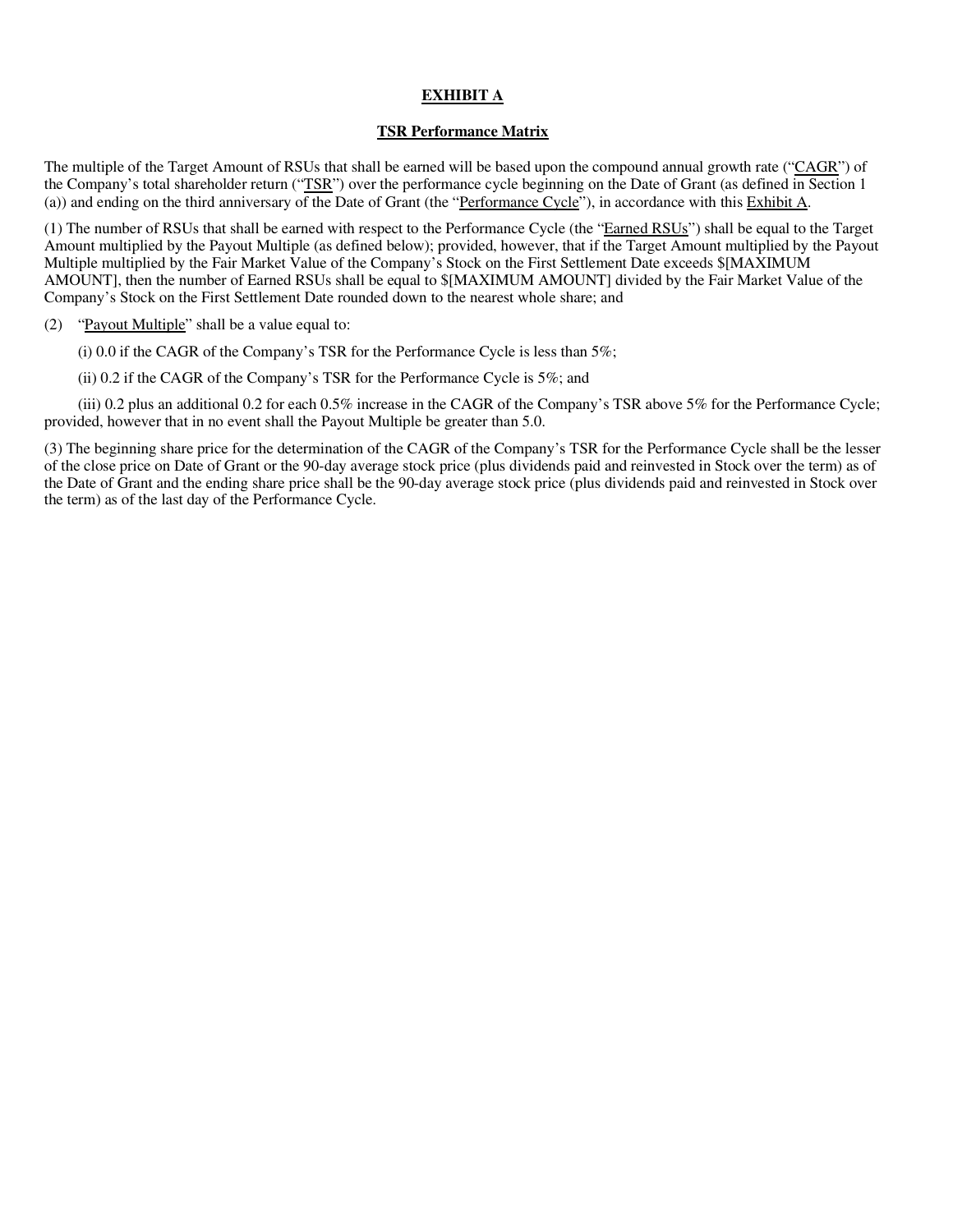## **PERFORMANCE-BASED RESTRICTED STOCK UNIT AGREEMENT FOR SPECIAL EXECUTIVE AWARD**

THIS PERFORMANCE-BASED RESTRICTED STOCK UNIT AGREEMENT (this "Agreement"), dated as of December 27, 2013, is made by and between Carnival plc, a corporation organized under the laws of England and Wales (the "Company"), and [NAME] (the "Participant") pursuant to the Carnival plc 2005 Employee Share Plan (the "Plan").

WHEREAS, the Company has adopted the Plan, pursuant to which restricted stock units may be granted in respect of the Company's ordinary shares, par value \$1.66 per share ("Stock"); and

WHEREAS, the Company desires to grant to Participant restricted stock units pursuant to the terms of this Agreement and the Plan; and

WHEREAS, the Compensation Committee of the Company (the "Committee") has determined that it is in the best interests of the Company and its stockholders to grant the restricted stock units provided for herein to the Participant subject to the terms set forth herein.

NOW, THEREFORE, for and in consideration of the premises and the covenants of the parties contained in this Agreement, and for other good and valuable consideration, the receipt of which is hereby acknowledged, the parties hereto, for themselves, their successors and assigns, hereby agree as follows:

### 1. Grant of Restricted Stock Units.

(a) Grant. The Company hereby grants to the Participant as of December 27, 2013 (the "Date of Grant") a target number of restricted stock units (the "RSUs") of [# RSUs] (the "Target Amount"), on the terms and conditions set forth in this Agreement and as otherwise provided in the Plan. Each RSU represents the right to receive payment in respect of one share of Stock as of the applicable Settlement Date (as defined below), to the extent the Participant earns and is vested in such RSUs as of such Settlement Date, subject to the terms of this Agreement and the Plan. The RSUs are subject to the restrictions described herein, including forfeiture under the circumstances described in Section 3 hereof (the "Restrictions"). The Restrictions shall lapse and the RSUs shall vest and become nonforfeitable in accordance with Section 2 and Section 3 hereof.

(b) Incorporation by Reference, Etc. The provisions of the Plan are hereby incorporated herein by reference. Except as otherwise expressly set forth herein, this Agreement shall be construed in accordance with the provisions of the Plan and any interpretations, amendments, rules and regulations promulgated by the Committee from time to time pursuant to the Plan. Any capitalized terms not otherwise defined in this Agreement shall have the definitions set forth in the Plan. The Committee shall have final authority to interpret and construe the Plan and this Agreement and to make any and all determinations under them, and its decision shall be binding and conclusive upon the Participant and his legal representative in respect of any questions arising under the Plan or this Agreement. In the event there is any inconsistency between the provisions of the Plan and this Agreement, the provisions of the Plan shall govern.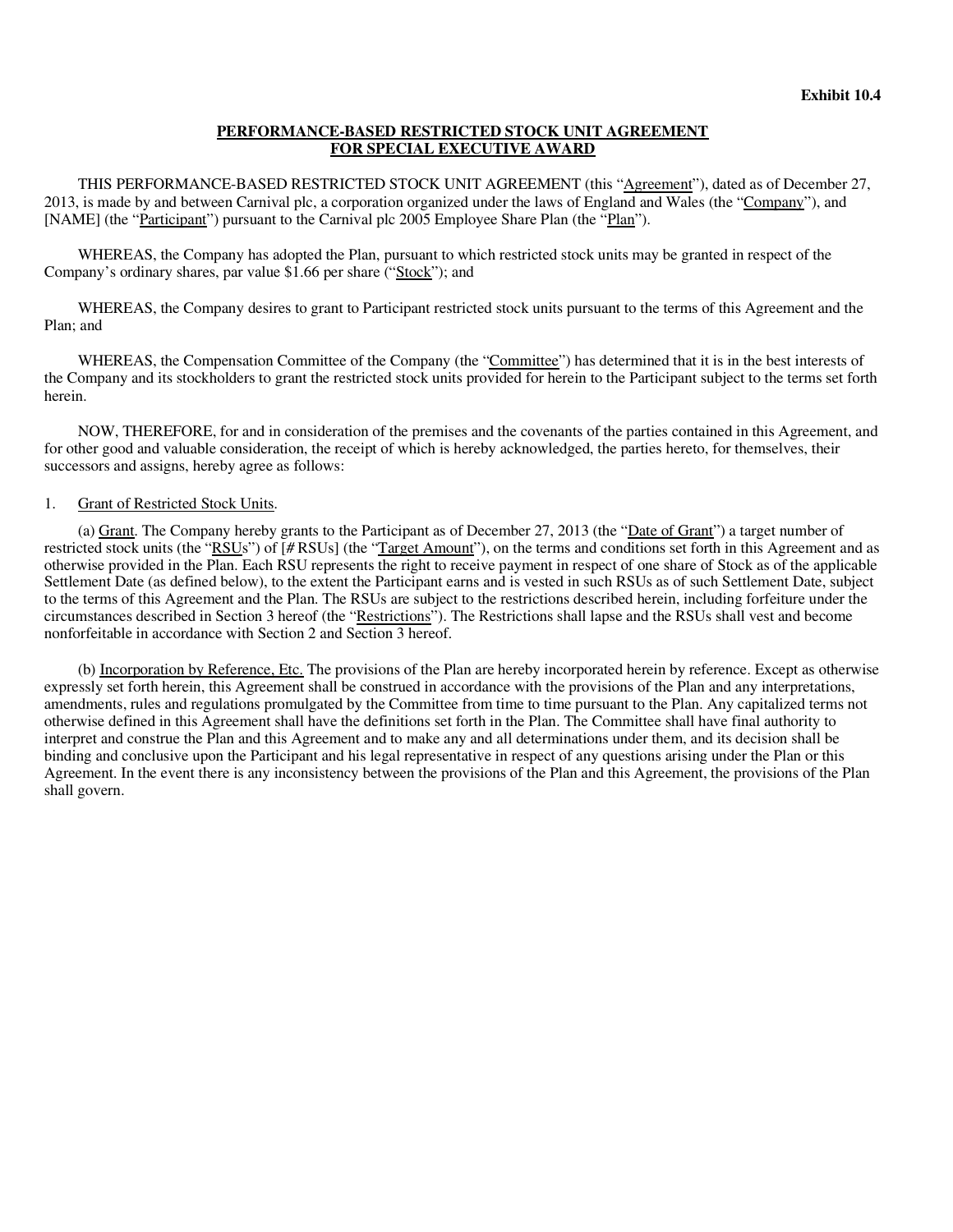(c) Acceptance of Agreement. Unless the Participant notifies the Company's Global Human Resources Department in writing to ownership@carnival.com within 10 days after delivery of this Agreement that the Participant does not wish to accept this Agreement, the Participant will be deemed to have accepted this Agreement and will be bound by the terms of this Agreement and the Plan.

## 2. Terms and Conditions.

(a) Performance. Subject to the Participant's continued employment or service with the Company, a specified percentage of the RSUs shall vest if both (A) except as provided in a Section 3(b) with respect to a termination due to death, disability or without Cause, the Participant remains in continuous employment or continuous service with the Company through the First Settlement Date or Second Settlement Date, as applicable, each as defined in Sub-section (b) below, and (B) Carnival Corporation achieves, at a minimum, the threshold level of performance set forth on  $\overline{\text{Exhibit A}}$  (the "Performance Threshold"). Unless provided otherwise by the Committee, the Participant shall be deemed to not be in continuous employment or continuous service if the Participant's status changes from employee to non-employee, or vice-versa. The actual number of RSUs that may vest may range from zero to five (5) times the Target Amount based on the extent to which the Performance Threshold is achieved, in accordance with the methodology set out on Exhibit A. Except as provided in Section 3(b) and Section (1)(ii) of Exhibit A, if Carnival Corporation does not achieve the minimum Performance Threshold as set out on Exhibit A, then no RSUs shall vest and this grant of RSUs shall be cancelled in its entirety. In addition, no vesting shall occur unless and until the Committee certifies that the Performance Threshold has been met (the "Certification").

(b) Settlement. The obligation to make payments and distributions with respect to RSUs shall be satisfied through the issuance of one share of Stock for each vested RSU, less applicable withholding taxes (the "settlement"), and the settlement of the RSUs may be subject to such conditions, restrictions and contingencies as the Committee shall determine. 50% of the Earned RSUs (as defined in Exhibit A) shall be settled as soon as practicable after the end of the Performance Cycle (as defined in Exhibit A) and Certification (as applicable, the "First Settlement Date"), but in no event later than March 15 of the year following the calendar year in which Certification occurs. The remaining 50% of the Earned RSUs shall be settled as soon as practicable following the date that is 12 months after the end of the Performance Cycle, (the "Second Settlement Date", and, together with the First Settlement Date, each a "Settlement Date"), subject to the Participant's continued employment or service with the Company through the Second Settlement Date and the provisions of Section 3 (b). Notwithstanding the foregoing, the payment dates set forth in this Section 2(b) have been specified for the purpose of complying with the provisions of Section 409A of the Code ("Section 409A"). To the extent payments are made during the periods permitted under Section 409A (including any applicable periods before or after the specified payment dates set forth in this Section 2(b)), the Company shall be deemed to have satisfied its obligations under the Plan and shall be deemed not to be in breach of its payments obligations hereunder.

(c) Dividends and Voting Rights. Each RSU subject to this grant shall not be credited with dividend equivalents or dividends.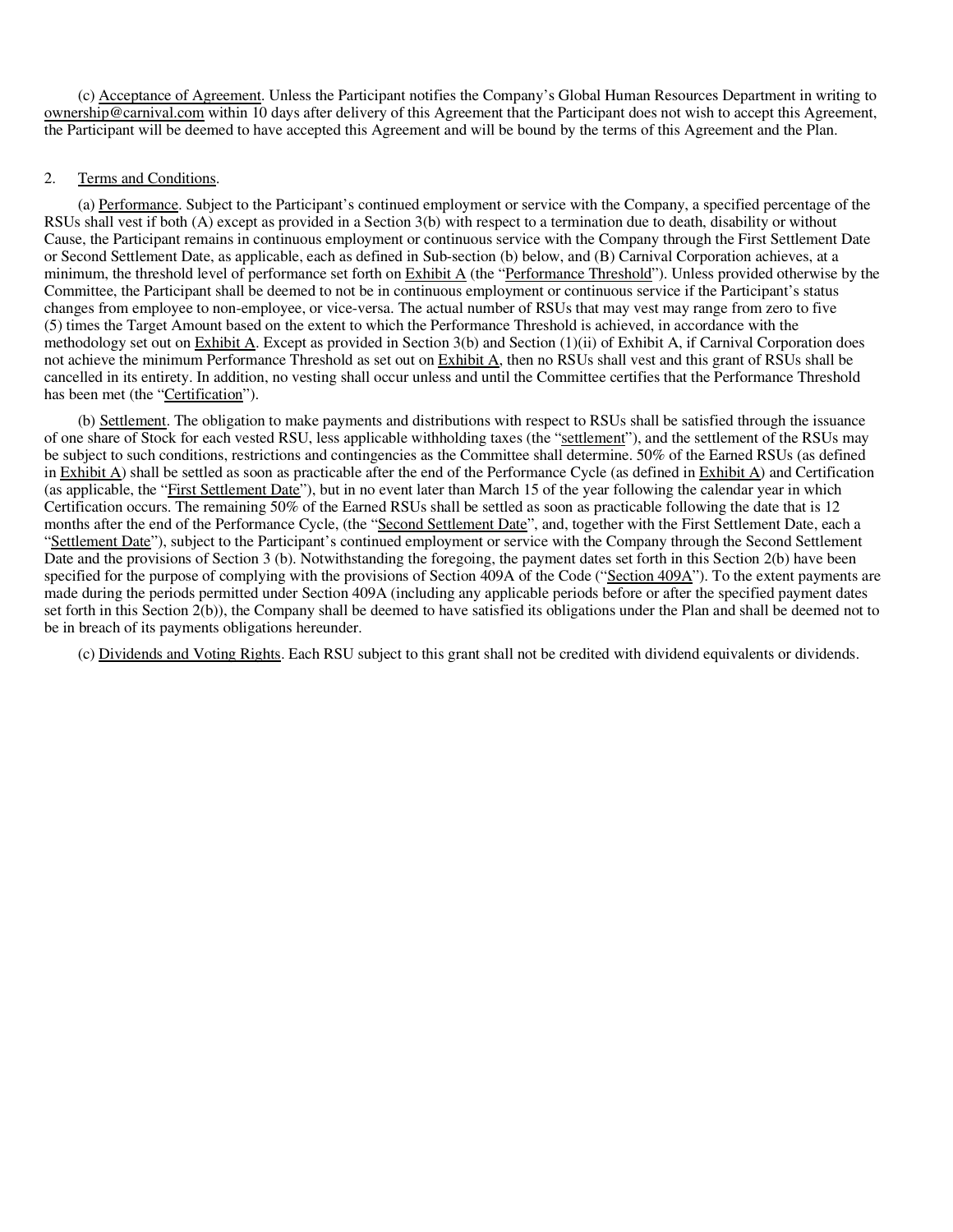## 3. Termination of Employment or Service with the Company.

(a) Termination by the Company for Cause. If the Participant's employment or service with the Company terminates for Cause, then all outstanding RSUs shall immediately terminate on the date of termination of employment or service.

(b) Death or Disability or Termination by the Company Without Cause. If the Participant's employment or service with the Company terminates due to the Participant's death or is terminated by the Company due to the Participant's Disability or if the Participant's employment is terminated without Cause, then the Participant shall be deemed to have vested on the date of termination in a number of RSUs equal to the product of (i) the Target Amount of RSUs multiplied by (ii) a fraction, the numerator of which is the number of days elapsed during the period commencing on the Date of Grant through and including the date of termination, and the denominator of which is 1,095, rounded down to the nearest whole RSU, and the remaining unvested portion of the RSUs shall terminate on the date of termination of employment or service. The vested RSUs shall be settled in accordance with Section 2(b).

(c) Other Termination. If the Participant's employment or service with the Company terminates for any reason other than as otherwise described in the foregoing provisions of this Section 3 (whether due to voluntary termination, Retirement, or otherwise) then all outstanding RSUs shall immediately terminate on the date of termination of employment or service.

Except as otherwise provided in Section 3(b), in no event shall any RSUs be settled unless and until (i) at least the threshold Performance is achieved, (ii) the Certification occurs, and (iii) the Participant has remained in the continuous employment of the Company through the applicable Settlement Date.

## 4. Miscellaneous.

(a) Compliance with Legal Requirements. The granting and settlement of the RSUs, and any other obligations of the Company under this Agreement, shall be subject to all applicable federal, state, local and foreign laws, rules and regulations and to such approvals by any regulatory or governmental agency as may be required. If the settlement of the RSUs would be prohibited by law or the Company's dealing rules, the settlement shall be delayed until the earliest date on which the settlement would not be so prohibited.

(b) Transferability. Unless otherwise provided by the Committee in writing, the RSUs shall not be transferable by the Participant other than by will or the laws of descent and distribution.

(c) Tax Withholding. All distributions under the Plan are subject to withholding of all applicable federal, state, local and foreign taxes, and the Committee may condition the settlement of the RSUs on satisfaction of the applicable withholding obligations.

## (d) Clawback/Forfeiture.

(i) Notwithstanding anything to the contrary contained herein, in the event of a material restatement of the Company's issued financial statements, the Committee shall review the facts and circumstances underlying the restatement (including, without limitation any potential wrongdoing by the Participant and whether the restatement was the result of negligence or intentional or gross misconduct) and may in its sole discretion direct the Company to recover all or a portion of any income or gain realized on the settlement of the RSUs or the subsequent sale of shares of Stock acquired upon settlement of the RSUs with respect to any fiscal year in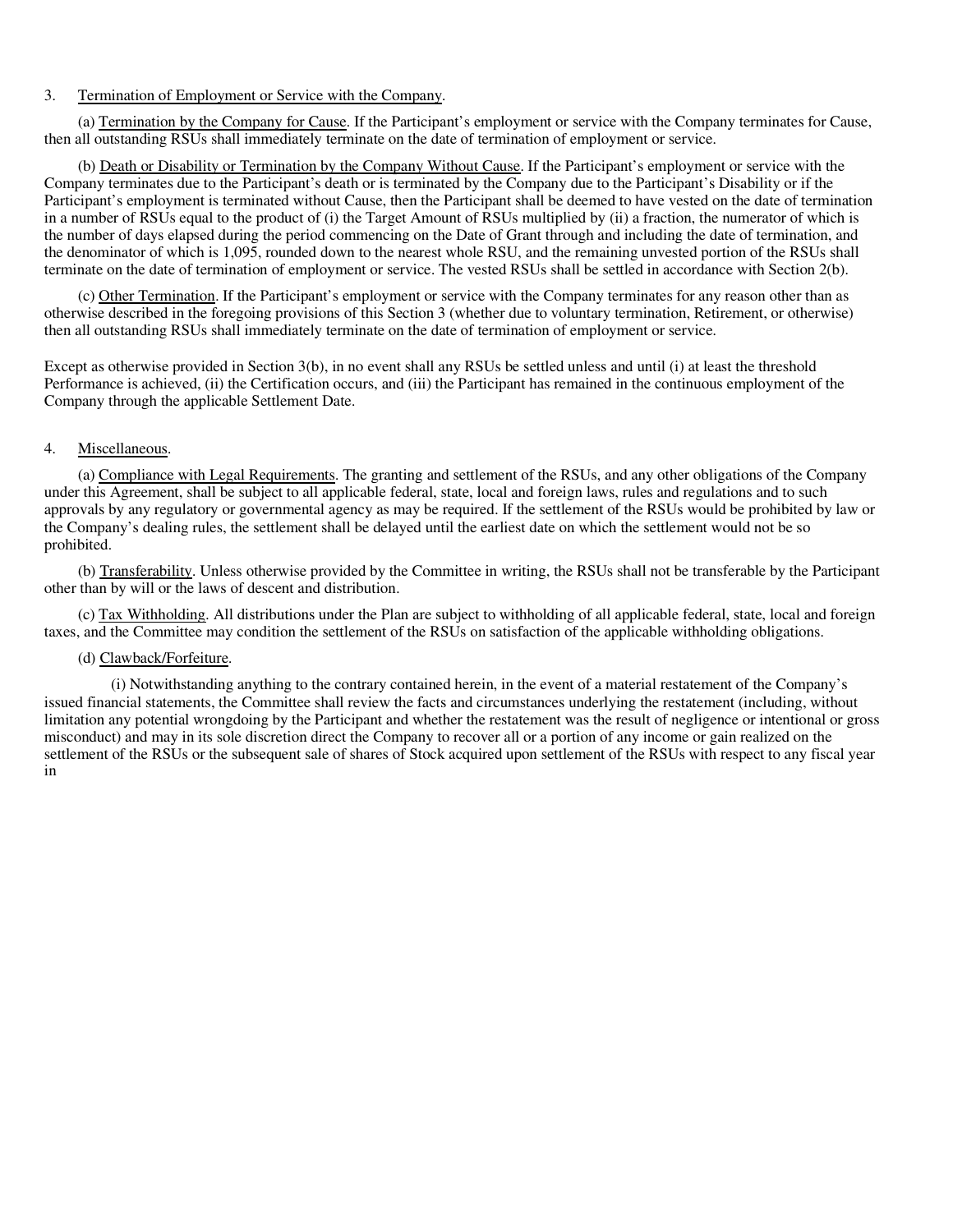which the Company's financial results are negatively impacted by such restatement. If the Committee directs the Company to recover any such amount from the Participant, then the Participant agrees to and shall be required to repay any such amount to the Company within 30 days after the Company demands repayment. In addition, if the Company is required by law to include an additional "clawback" or "forfeiture" provision to outstanding awards, under the Dodd-Frank Wall Street Reform and Consumer Protection Act or otherwise, then such clawback or forfeiture provision shall also apply to this Agreement as if it had been included on the Date of Grant and the Company shall promptly notify the Participant of such additional provision. In addition, if a Participant has engaged or is engaged in Detrimental Activity after the Participant's employment or service with the Company or its subsidiaries has ceased, then the Participant, within 30 days after written demand by the Company, shall return any income or gain realized on the settlement of the RSUs or the subsequent sale of shares of Stock acquired upon settlement of the RSUs.

(ii) For purposes of this Agreement, "Detrimental Activity" means any of the following: (i) unauthorized disclosure of any confidential or proprietary information of the Combined Group, (ii) any activity that would be grounds to terminate the Participant's employment or service with the Combined Group for Cause, (iii) whether in writing or orally, maligning, denigrating or disparaging the Combined Group or their respective predecessors and successors, or any of the current or former directors, officers, employees, shareholders, partners, members, agents or representatives of any of the foregoing, with respect to any of their respective past or present activities, or otherwise publishing (whether in writing or orally) statements that tend to portray any of the aforementioned persons or entities in an unfavorable light, or (iv) the breach of any noncompetition, nonsolicitation or other agreement containing restrictive covenants, with the Combined Group. For purposes of the preceding sentence the phrase "the Combined Group" shall mean "any member of the Combined Group or any Affiliate".

(e) No Rights as Stockholder. The Participant shall not be deemed for any purpose to be the owner of any shares of Stock subject to the RSUs.

(f) Waiver. Any right of the Company contained in this Agreement may be waived in writing by the Committee. No waiver of any right hereunder by any party shall operate as a waiver of any other right, or as a waiver of the same right with respect to any subsequent occasion for its exercise, or as a waiver of any right to damages. No waiver by any party of any breach of this Agreement shall be held to constitute a waiver of any other breach or a waiver of the continuation of the same breach.

(g) Notices. Any written notices provided for in this Agreement or the Plan shall be in writing and shall be deemed sufficiently given if either hand delivered or if sent by fax or overnight courier, or by postage paid first class mail. Notices sent by mail shall be deemed received three business days after mailing but in no event later than the date of actual receipt. Notices shall be directed, if to the Participant, at the Participant's address indicated by the Company's records, or if to the Company, at the Company's principal executive office.

(h) Severability. The invalidity or unenforceability of any provision of this Agreement shall not affect the validity or enforceability of any other provision of this Agreement, and each other provision of this Agreement shall be severable and enforceable to the extent permitted by law.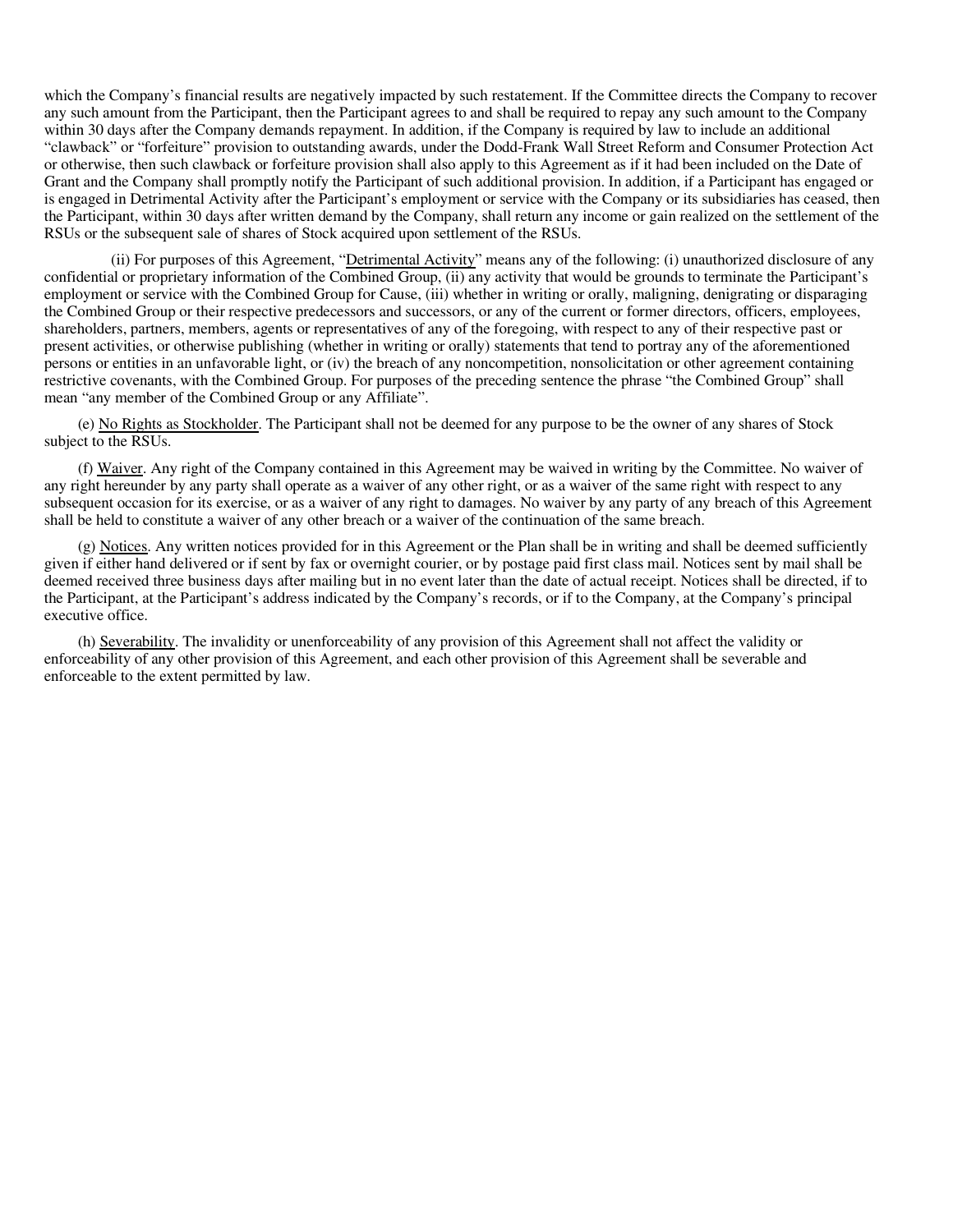(i) No Rights to Employment. Nothing contained in this Agreement shall be construed as giving the Participant any right to be retained, in any position, as an employee, consultant or director of the Company or its Affiliates or shall interfere with or restrict in any way the right of the Company or its Affiliates, which are hereby expressly reserved, to remove, terminate or discharge the Participant at any time for any reason whatsoever. The rights and obligations of the Participant under the terms and conditions of the Participant's office or employment shall not be affected by this Agreement. The Participant waives all and any rights to compensation and damages in consequence of the termination of the Participant's office or employment with any member of the Combined Group or any of its Affiliates for any reason whatsoever (whether lawfully or unlawfully) insofar as those rights arise, or may arise, from the Participant's ceasing to have rights under or the Participant's entitlement to the RSUs under this Agreement as a result of such termination or from the loss or diminution in value of such rights or entitlements. In the event of conflict between the terms of this Section 4(i) and the Participant's terms of employment, this Section will take precedence.

(j) Beneficiary. The Participant may file with the Committee a written designation of a beneficiary on such form as may be prescribed by the Committee and may, from time to time, amend or revoke such designation. If no designated beneficiary survives the Participant, the Participant's estate shall be deemed to be the Participant's beneficiary.

(k) Successors. The terms of this Agreement shall be binding upon and inure to the benefit of the Company and its successors and assigns, and of the Participant and the beneficiaries, executors, administrators, heirs and successors of the Participant.

(l) Entire Agreement. This Agreement and the Plan contain the entire agreement and understanding of the parties hereto with respect to the subject matter contained herein and supersede all prior communications, representations and negotiations in respect thereto. No change, modification or waiver of any provision of this Agreement shall be valid unless the same shall be in writing and signed by the parties hereto, except for any changes permitted without consent under Section 9 of the Plan.

(m) Governing Law. This Agreement and any non-contractual obligations arising under or in connections with this Agreement shall be governed by, and construed in accordance with, the laws of England. All disputes arising out of or in connection with this Agreement shall be subject to the exclusive jurisdiction of the courts of England and Wales.

(n) Data Protection. By accepting the grant of the RSUs the Participant agrees and consents:

(i) to the collection, use, processing and transfer by the Company of certain personal information about the Participant, including the Participant's name, home address and telephone number, date of birth, other employee information, details of the RSUs granted to the Participant, and of Stock issued or transferred to the Participant pursuant to this Agreement ("Data"); and

(ii) to the Company transferring Data to any subsidiary or Affiliate of the Company for the purposes of implementing, administering and managing this Agreement; and

(iii) to the use of such Data by any person for such purposes; and

(iv) to the transfer to and retention of such Data by third parties in connection with such purposes.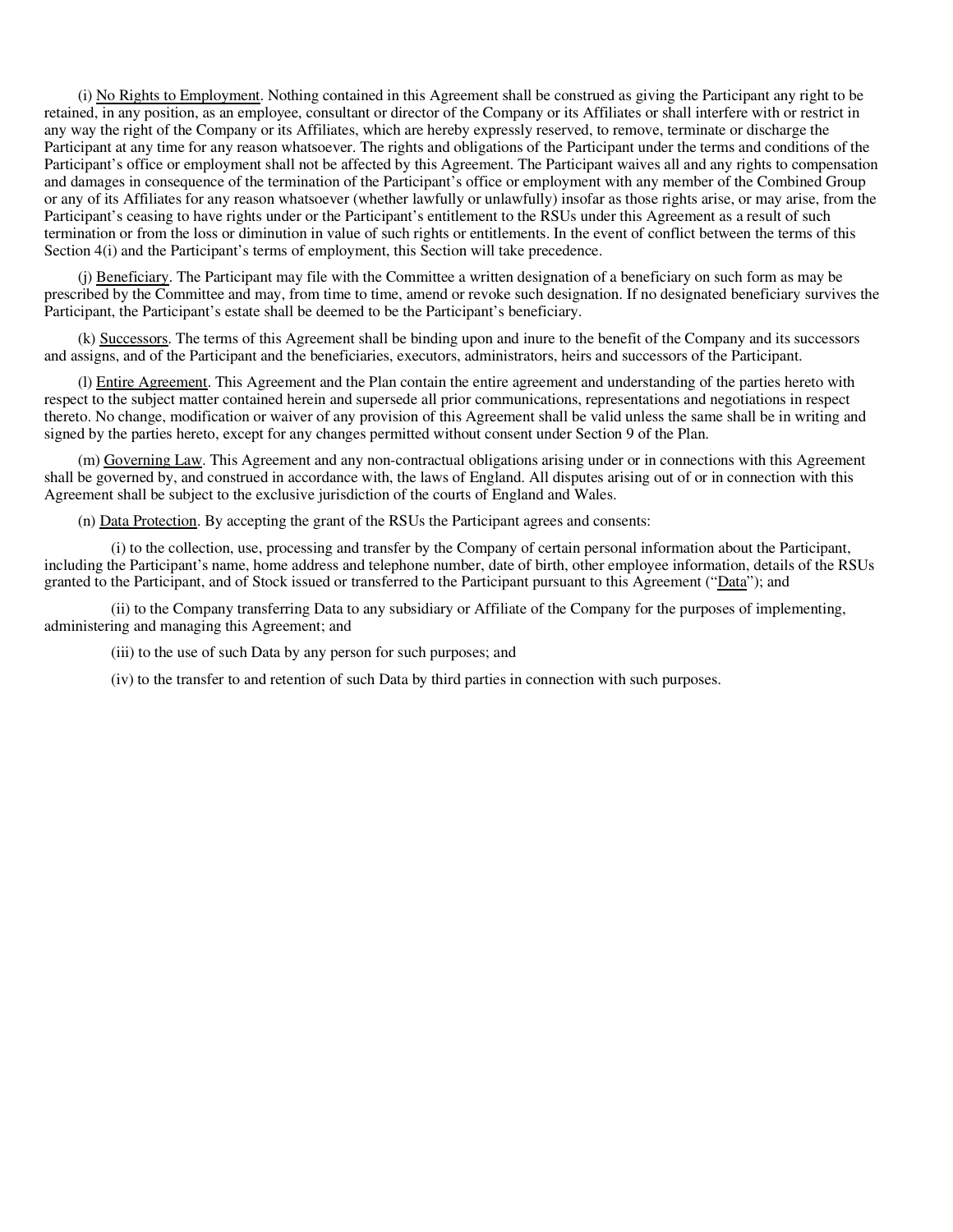(o) Headings. The headings of the Sections hereof are provided for convenience only and are not to serve as a basis for interpretation or construction, and shall not constitute a part, of this Agreement.

5. Change in Control. In the event of a Change in Control, the valuation of the award shall be calculated as of the date of the Change in Control. Notwithstanding the above, the Participant's right to such award, calculated as of the Change in Control date, shall be subject to the terms of this Agreement and, for the avoidance of doubt, Section 1 of Exhibit A shall apply even in the event of a Change in Control. The beginning share price for the determination of the CAGR of Carnival Corporation's TSR for the Performance Cycle shall be the lesser of the close price on Date of Grant or the 90-day average stock price (plus dividends paid and reinvested in Stock over the term) as of the Date of Grant and the ending share price shall be the 90 day average stock price (plus dividends paid and reinvested in Stock over the term) as of the date of closing of the Change in Control transaction.

IN WITNESS WHEREOF, the Company has executed this Agreement as of the day first written above.

CARNIVAL PLC

By: /s/ Jerry Montgomery

Jerry Montgomery Chief Human Resources Officer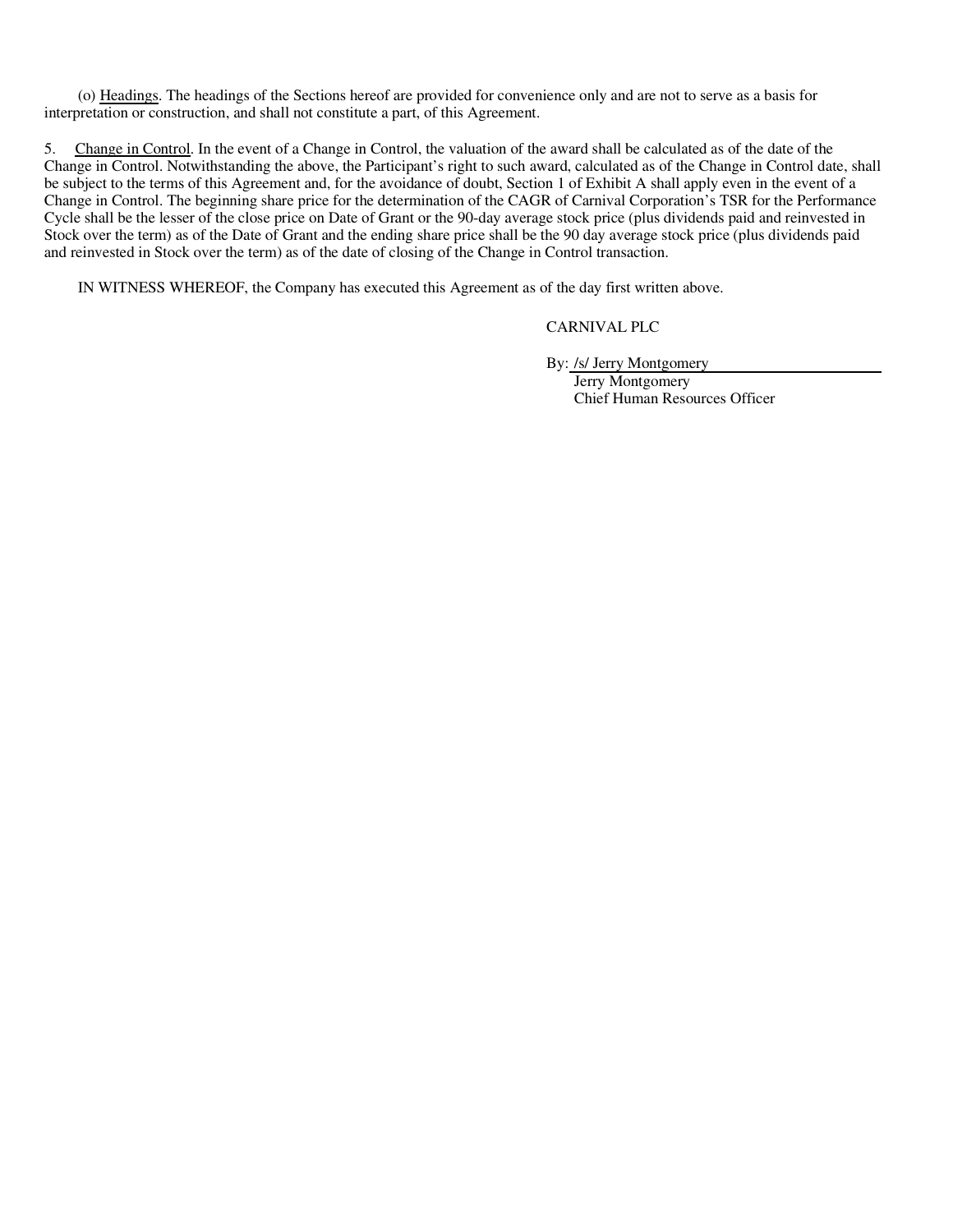# **EXHIBIT A**

### **TSR Performance Matrix**

The multiple of the Target Amount of RSUs that shall be earned will be based upon the compound annual growth rate ("CAGR") of Carnival Corporation's total shareholder return ("TSR") over the performance cycle beginning on the Date of Grant (as defined in Section 1(a)) and ending on the third anniversary of the Date of Grant (the "Performance Cycle"), in accordance with this Exhibit A.

(1) The number of RSUs that shall be earned with respect to the Performance Cycle (the "Earned RSUs") shall be equal to the Target Amount multiplied by the Payout Multiple (as defined below); provided, however, that if the Target Amount multiplied by the Payout Multiple multiplied by the Fair Market Value of the Company's Stock on the First Settlement Date exceeds \$[MAXIMUM AMOUNT], then the number of Earned RSUs shall be equal to \$[MAXIMUM AMOUNT] divided by the Fair Market Value of the Company's Stock on the First Settlement Date rounded down to the nearest whole share; and

(2) "Payout Multiple" shall be a value equal to:

(i) 0.0 if the CAGR of Carnival Corporation's TSR for the Performance Cycle is less than 5%;

(ii) 0.2 if the CAGR of Carnival Corporation's TSR for the Performance Cycle is 5%; and

(iii) 0.2 plus an additional 0.2 for each 0.5% increase in the CAGR of Carnival Corporation's TSR above 5% for the Performance Cycle; provided, however that in no event shall the Payout Multiple be greater than 5.0.

(3) The beginning share price for the determination of the CAGR of Carnival Corporation's TSR for the Performance Cycle shall be the lesser of the close price on Date of Grant or the 90-day average stock price (plus dividends paid and reinvested in Stock over the term) as of the Date of Grant and the ending share price shall be the 90-day average stock price (plus dividends paid and reinvested in Stock over the term) as of the last day of the Performance Cycle.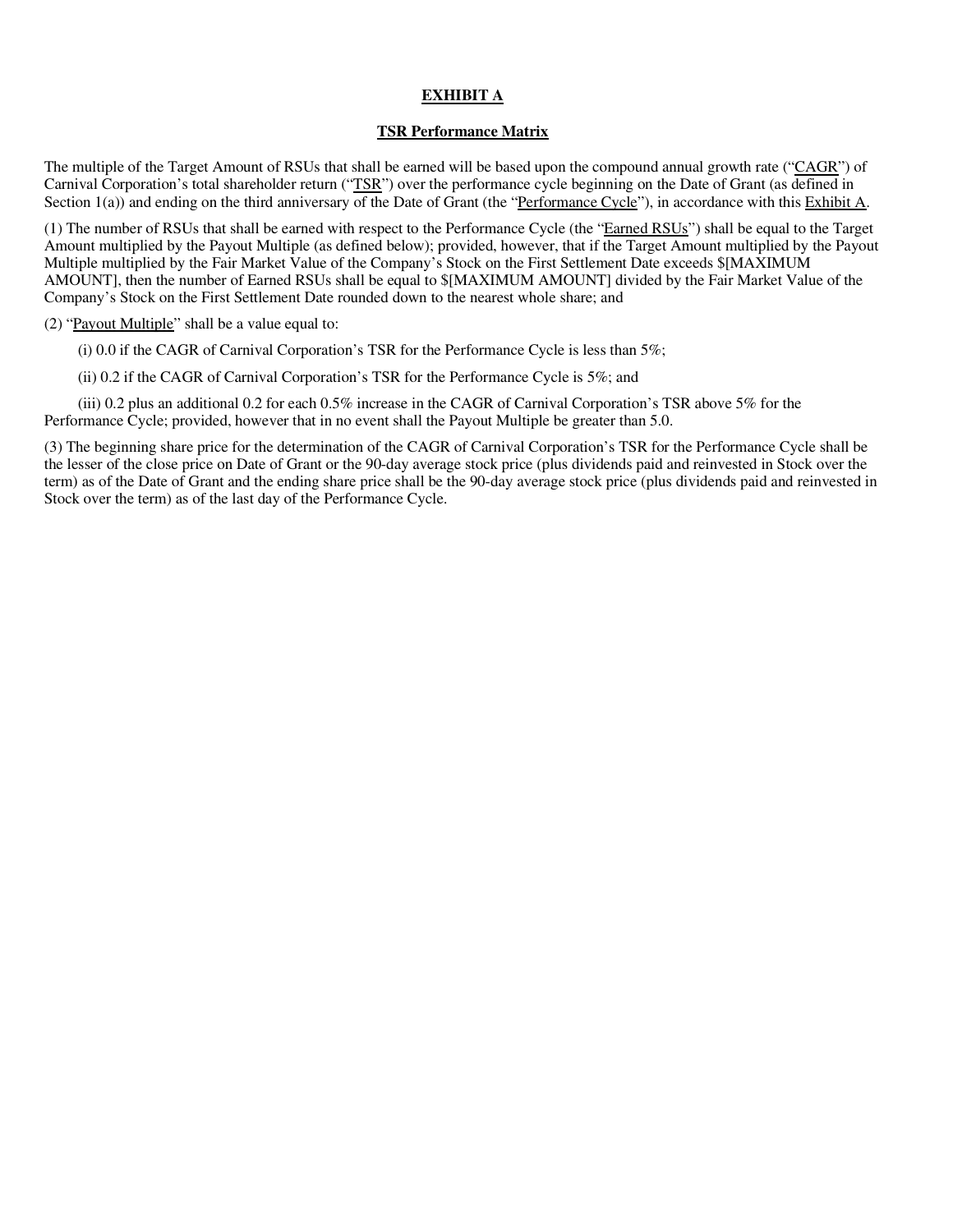#### **SEPARATION AGREEMENT**

This Separation Agreement is entered into this 27th day of January, 2014 by and between Howard S. Frank (hereinafter "Employee"), Carnival Corporation and Carnival plc their subsidiaries, divisions, affiliates, agents, officers, directors, employees, former employees, successors and assigns (hereinafter collectively referred to as "Employer" or "Carnival"). In consideration of the mutual promises and covenants contained herein, the parties agree as follows:

WHEREAS, Employee's current position is Vice Chairman and Chief Operating Officer of Carnival;

WHEREAS, Employee has decided to retire from his position and Carnival and Employee have mutually agreed that Employee's last day of employment shall be November 30, 2013 ("Separation Date").

WHEREAS, Employee desires to compromise, finally settle, and fully release actual or potential claims including those related to Employee's employment and separation from employment that Employee in any capacity may have or claim to have against Employer.

WHEREAS, Employee acknowledges that Employee is waiving his rights or claims only in exchange for consideration in addition to anything of value to which he is already entitled.

NOW THEREFORE, in consideration of the foregoing recitals and the mutual covenants and agreements hereinafter set forth, the parties agree as follows:

- 1. The fiscal year 2013 Bonus earned by Employee during 2013, shall be payable in a lump sum under the Management Incentive Plan for the CEO, COO and CFO whenever such payments are made to them and shall be subject to customary withholding and FICA.
- 2. Except as otherwise provided herein or in any applicable policies, as of midnight on the Separation Date, all employee benefits ceased including Accidental Death and Dismemberment coverage, Life Insurance coverage, Long Term Disability coverage, benefit time, car allowance, IATA benefits, usage of corporate aircraft and employee cruise benefits.
- 3. In consideration for execution of this Separation Agreement, Carnival Corporation shall pay Employee the gross amount of \$7,500,000.00 ("Separation Pay"), subject to customary withholding and FICA as applicable. Separation Pay shall be payable in a lump sum payment in January 2014. Separation Pay shall be excluded from the calculations for benefits under the Carnival Corporation Nonqualified Retirement Plan and the Carnival Corporation Supplemental Executive Retirement Plan.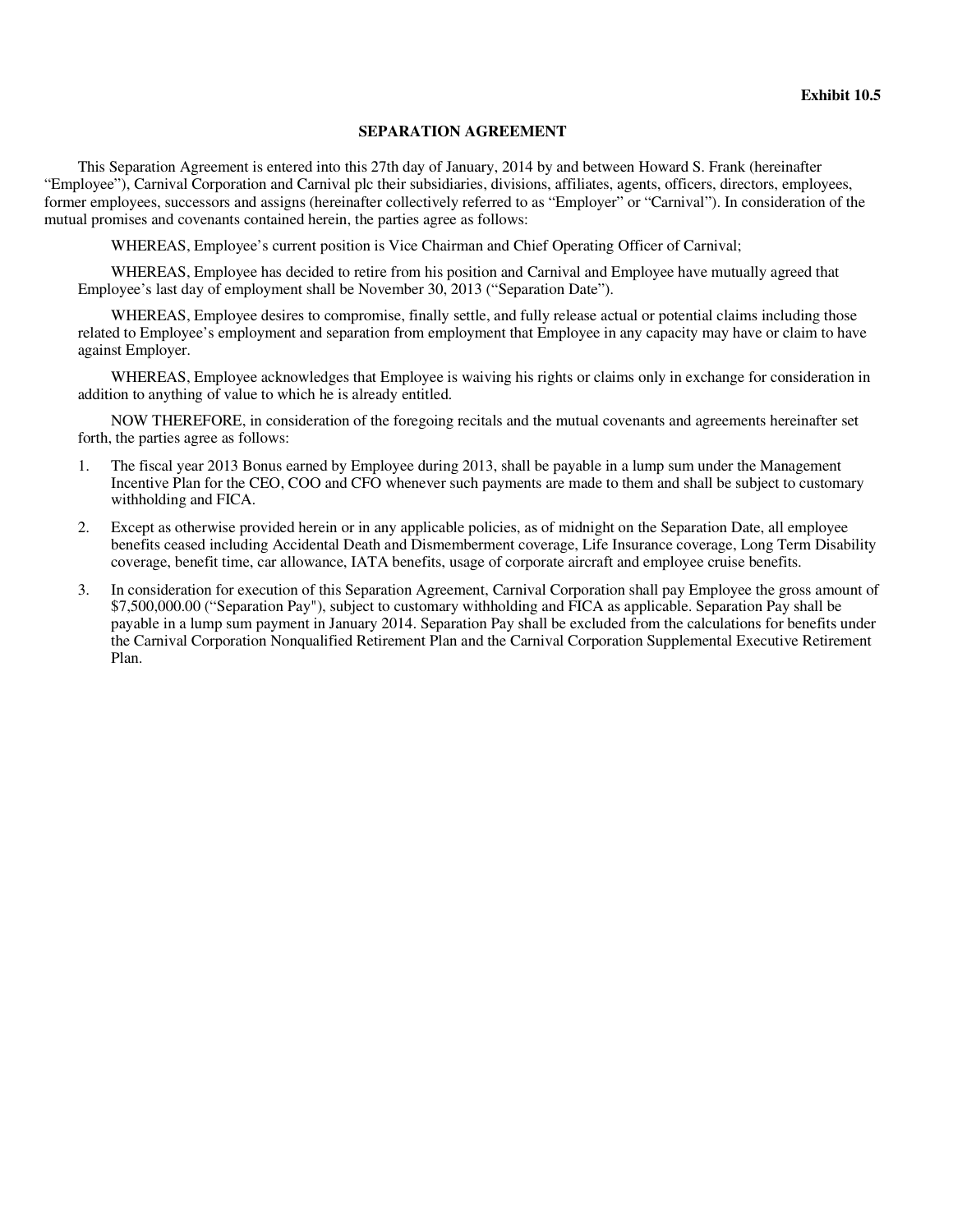4. (a) Employee shall receive his benefit, if any, under the Carnival Corporation Nonqualified Retirement Plan and the Carnival Corporation Supplemental Executive Retirement Plan, in accordance with the terms of such arrangements.

(b) For any other retirement benefits, Employee's retirement benefits and distribution thereof, are governed by the terms of Carnival Corporation's retirement plans, as well as any relevant timing and form elections on file with the Employer.

(c) The intent of the parties is that payments and benefits under this Separation Agreement comply with or be exempt from Section 409A of the Code, corresponding regulations and other guidance ("Section 409A") and, accordingly, to the maximum extent permitted, this Separation Agreement shall be interpreted to be in compliance therewith or exempt therefrom.

If the Employer reasonably determines that any amounts payable under this Separation Agreement are likely to be subject to tax under Section 409A, the Employer may adopt policies, procedures or amendments to this Separation Agreement designed to mitigate or eliminate the amount of tax under Section 409A to which the Employee may be subject; provided that no such amendment shall be made that reduces the aggregate payments the Employee is entitled to receive under this Separation Agreement.

For purposes of Section 409A, the Employee's right to receive any installment payment pursuant to this Separation Agreement shall be treated as a right to receive a series of separate and distinct payments. Whenever a payment under this Separation Agreement specifies a payment period with reference to a number of days, the actual date of payment within the specified period shall be within the sole discretion of the Employer.

If the Employee is a "specified employee" as determined under Section 409A as of the date of the Employee's "separation from service" (within the meaning of Section 409A) and if any payment or benefit provided for in this Separation Agreement or otherwise both (x) constitutes a "deferral of compensation" within the meaning of Section 409A and (y) cannot be paid or provided in the manner otherwise provided without subjecting the Employee to additional tax, interest or penalties under Section 409A, then any such payment or benefit shall be delayed until the earlier of (A) the date which is six (6) months after his "separation from service" for any reason other than death, or (B) the date of the Employee's death.

5. As of the Separation Date, Carnival Corporation shall provide coverage to Employee and spouse, for their lifetimes, equivalent to the medical and dental coverage active senior-level executives receive; provided, however, that Employee (or the Employee's spouse if the Employee predeceases his spouse) shall pay for such coverage to the extent active executives pay for such coverage. Such coverage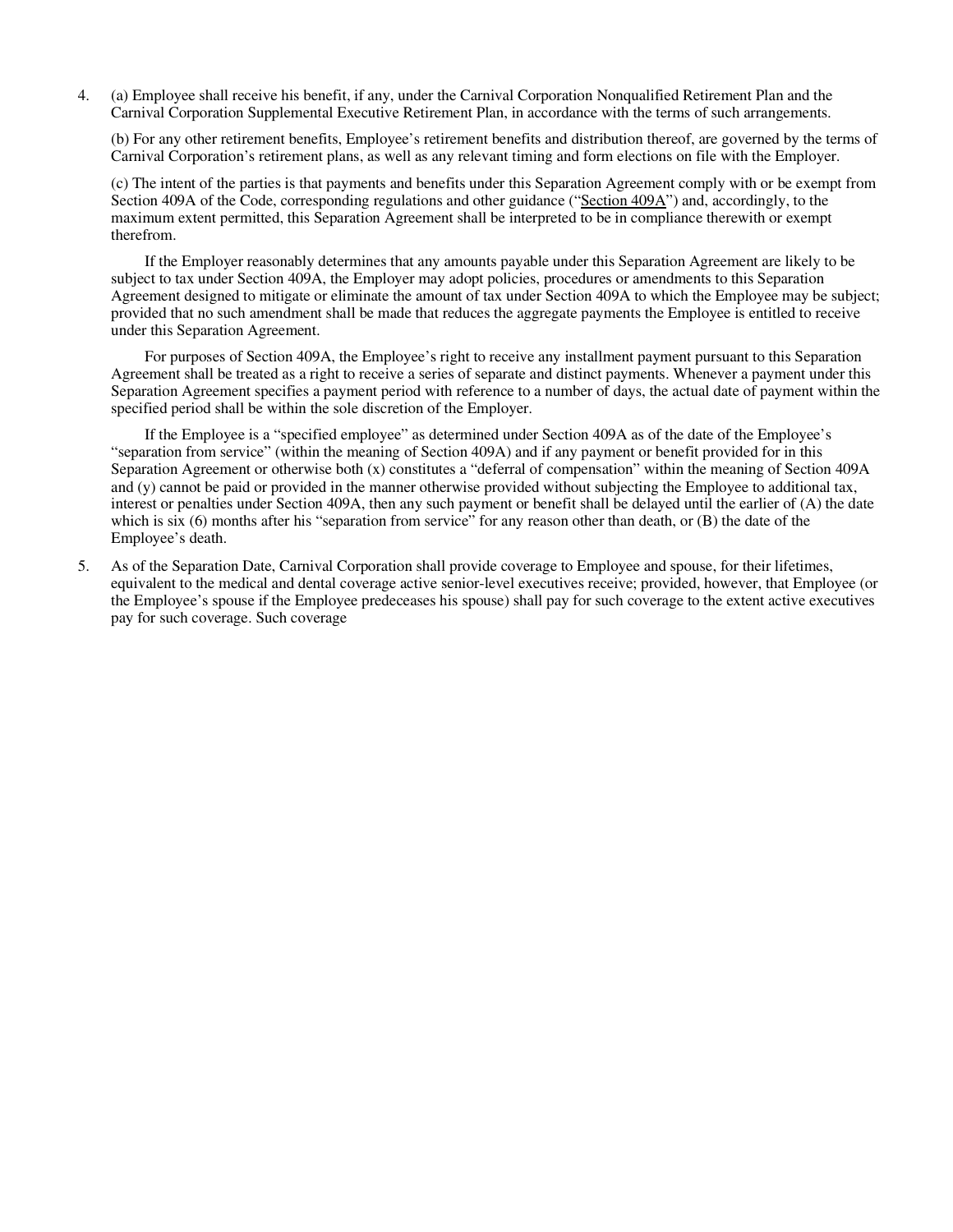shall be provided, to the extent permissible, under the Patient Protection and Affordable Care Act or any other subsequent law or regulation. To the extent such coverage is either no longer permissible, is deemed too costly or inefficient from a tax standpoint or in the event Carnival develops an alternative retiree plan, the parties shall meet and agree to an alternative arrangement comparable to what other senior level executives are being offered as coverage at that time. The parties intend that any continued medical and dental coverage following the Separation Date shall not constitute a "deferral of compensation" under Treasury Regulation Section 1.409A-1(b).

6. In return for payment of the amounts specified in this Separation Agreement, Employee does hereby release and discharge Employer from any and all claims demands and liabilities whatsoever, whether known or unknown, which Employee ever had or may now have against the Employer, from the beginning of time to the date of this Separation Agreement, including, without limitation, any claims, demands or liabilities in connection with Employee's employment, including wrongful termination, breach of express or implied contract, unpaid wages or pursuant to any federal, state or local employment laws, regulations, or executive orders prohibiting inter alia, age, race, color, marital status, familial status, sexual orientation, sex, national origin, religion, handicap, and disability discrimination, such as the Age Discrimination in Employment Act, including the Older Worker's Benefit Protection Act, Title VII of the Civil Rights Act of 1964, the Civil Rights Act of 1866, Sections 1981 through 1988 of Title 42 of the United States Code, the Employee Retirement Income Security Act of 1974, the Americans with Disabilities Act, the Rehabilitation Act of 1973, the Family and Medical Leave Act, Equal Pay Act, the Sarbanes-Oxley Act of 2002, the Uniformed Services Employment and Reemployment Act, Genetic Information Non-discrimination Act, the National Labor Relations Act, the Immigration Reform and Control Act, the Florida Private Sector Whistleblower Act, the Florida Civil Rights Act, the Florida Wage Discrimination Law (Fla. Stat. Section 448.07), the Florida AIDS Act (Fla. Stat. Sections 110.11225, 381.00 and 760.50), the Florida Wage Payment Laws, the Florida Discrimination on the Basis of Sickle Cell Trait Law, Miami-Dade County Ordinances (Ch. 95-67), Broward County Human Rights Act (Ch. 16 1⁄2) Florida's Workers Compensation Retaliation Statute (Florida Statutes Section 440.205), the Florida and Federal Constitutions, and any and all other federal, state, and local laws and regulations prohibiting, without limitation, discrimination in employment, retaliation, conspiracy, tortious or wrongful discharge, breach of an express or implied contract, breach of a covenant of good faith and fair dealing, intentional and/or negligent infliction of emotional distress, defamation, misrepresentation or fraud, negligence, negligent supervision, hiring or retention, assault, battery, detrimental reliance, or any other offense. The foregoing list is meant to be illustrative rather than exhaustive. This Separation Agreement does not waive rights or claims that may arise after it is executed.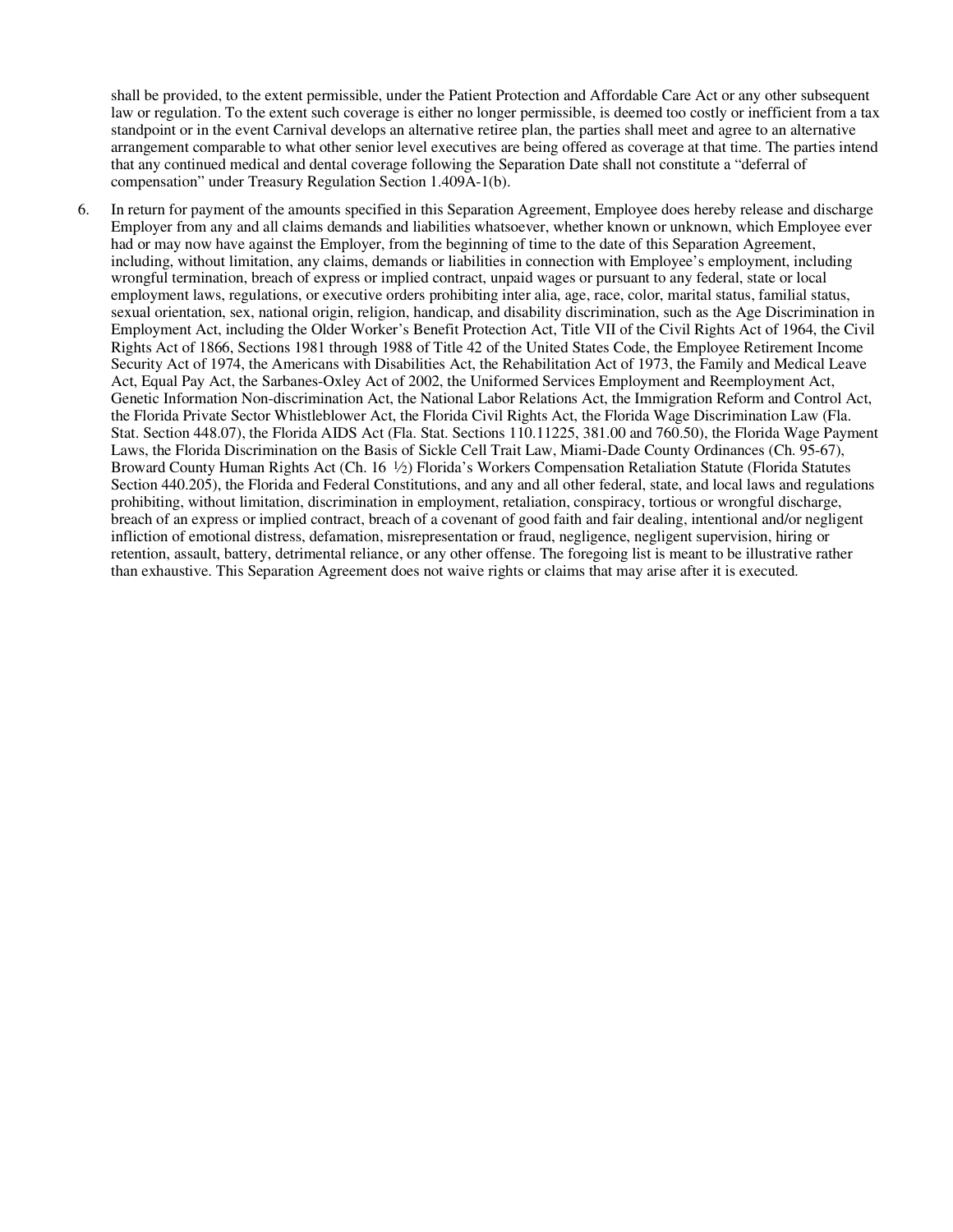- 7. Employer hereby fully and forever releases and discharges Employee, to the extent allowed by law, from any and all claims and causes of action that the Employer may possess arising from any omissions, acts or facts that have occurred up until and including the date of the Employer's execution of this Separation Agreement, provided , however, that this Separation Agreement does not extend to any claims which the Employer has or may have relating to, or, arising out of (a) any indebtedness of the Employee to the Employer, (b) any material breach of Employee's obligation or duties to the Employer under any policy of the Employer or applicable law, or (c) any act or omission by Employee that could result in a breach of Employee's continuing obligations incurred or specified under this Separation Agreement.
- 8. By virtue of the foregoing, Employee hereby acknowledges that he cannot benefit monetarily from any claims otherwise released by this Separation Agreement and he further agrees that he has waived any right to equitable relief that may have been available to him (including, without limitation, reinstatement) with respect to any claim or cause of action released herein. Therefore, Employee agrees that he will not accept any award or settlement from any source or proceeding (including but not limited to any proceeding brought by any other person or by any governmental agency) with respect to any claim or right waived or released in this Separation Agreement. Nothing in this Separation Agreement, however, shall be construed to prevent Employee from filing a Charge with, or participating in an investigation conducted by, any governmental agency, including, the EEOC, or applicable state/local fair employment practices agency, to the extent required or permitted by law. Nevertheless, as set forth herein by signing this Separation Agreement, Employee acknowledges and agrees that he shall not be entitled to monetary damages, equitable relief, and/or reinstatement with respect to any such charge except where not released herein.
- 9. Employee affirms that he has been paid and/or received all compensation, wages, bonuses, commissions, and/or benefits to which Employee may be entitled, including, any leave to which he may be entitled under the Family and Medical Leave Act or disability accommodation laws.
- 10. Employer and Employee agree that they will not take any action to interfere with, harm, or injure the business, goodwill, name, or reputation of the other including but not limited to, agreeing to not communicate negative or disparaging comments to third parties. However, nothing contained herein shall interfere with either party's obligation to testify truthfully in response to a subpoena issued by a state or federal court or governmental agency or to cooperate fully in any investigation conducted by any governmental agency or maritime authority.
- 11. Employee agrees to cooperate fully with Employer's counsel in connection with any litigation, governmental investigations or subpoenas, as well as assist Employer with any reasonable transition related inquiries. Such cooperation includes providing immediate notice to Employer in the event he is served with any subpoenas relating to Employer, providing such notice is not prohibited by the terms of the subpoena, court order or other legal requirement. Employee agrees to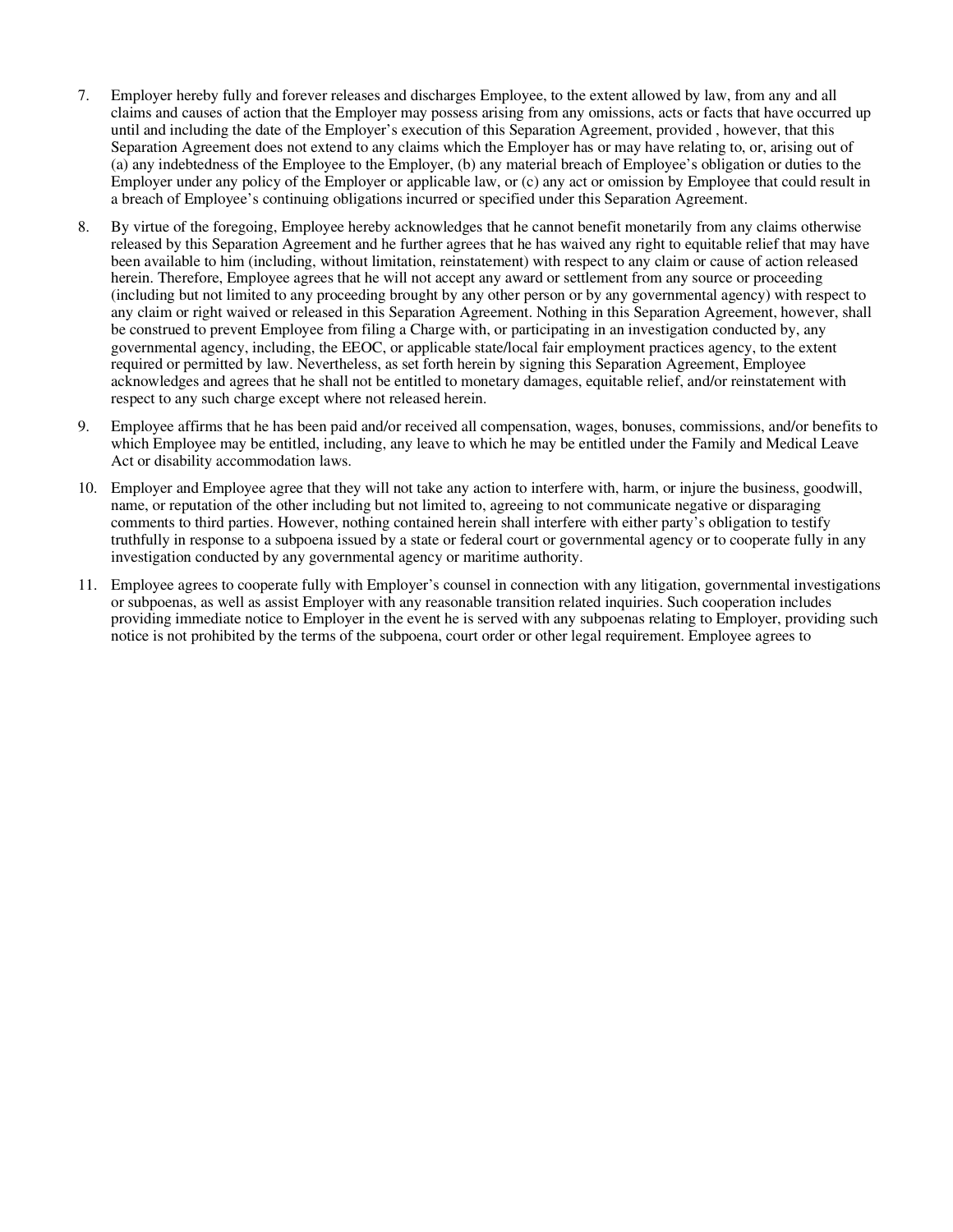maintain, and not to waive, the attorney-client and other evidentiary privileges to which Employer is entitled, absent the prior written permission of Employer. Employer shall reimburse Employee for all travel expenses he incurs in connection with such cooperation.

- 12. Employer agrees to indemnify, defend and hold Employee harmless from and against any and all liabilities, demands, judgments, claims, actions, losses, damages, costs and expenses whatsoever (including, without limitation, attorneys' fees and court costs at trial and all appellate levels) asserted against, resulting to, imposed upon or incurred by Employee arising from or relating to the performance of his duties while employed by Employer, to the extent allowed by law. Such indemnification shall not apply where Employee is found by a court to have acted intentionally and recklessly outside the scope of his employment.
- 13. In return for payment of the sums specified herein, Employee agrees he will not without the prior written approval of the Employer, directly or indirectly, serve as an employee, consultant, officer, director or owner of any multi-night passenger cruise operator which competes with Carnival Corporation, Carnival plc, or any of their subsidiaries or divisions. Such restriction applies in any geographic area where such competitor has its headquarter or significant operations. Such restriction shall expire three years from the Separation Date.
- 14. Employee further agrees that he will not solicit, either directly or indirectly, hire or attempt to hire any "person employed" by Carnival Corporation or its subsidiaries or affiliates. Person Employed is defined as any individual actively on the payroll of Carnival Corporation or a subsidiary/affiliate as of the Separation Date. Such restriction shall expire three years from the Separation Date.
- 15. Employee further agrees that at all times during and after the payment of benefits under this Separation Agreement he will hold in trust, keep confidential, and protect the value of Employer's trade secrets and Confidential Information and will prevent the misappropriation or disclosure thereof. Employee agrees to not disclose or use to his benefit (or the benefit of any third party) or to the Employer's detriment any Confidential Information. Employee acknowledges that he is aware that the unauthorized disclosure of Confidential Information may be highly prejudicial to Employer's interest, an invasion of privacy, and an improper disclosure of trade secrets.
- 16. For purposes of this Separation Agreement, Confidential Information includes all information that has or could reasonably have commercial value or other utility in the business in which Employer is engaged or contemplates engaging in if such contemplation is known by Employee. Confidential Information also includes all information of which the unauthorized disclosure would reasonably be detrimental to Employer's interests, whether or not such information is identified as Confidential Information by Employer. By example, without limitation, Confidential Information includes any and all information of Employer, which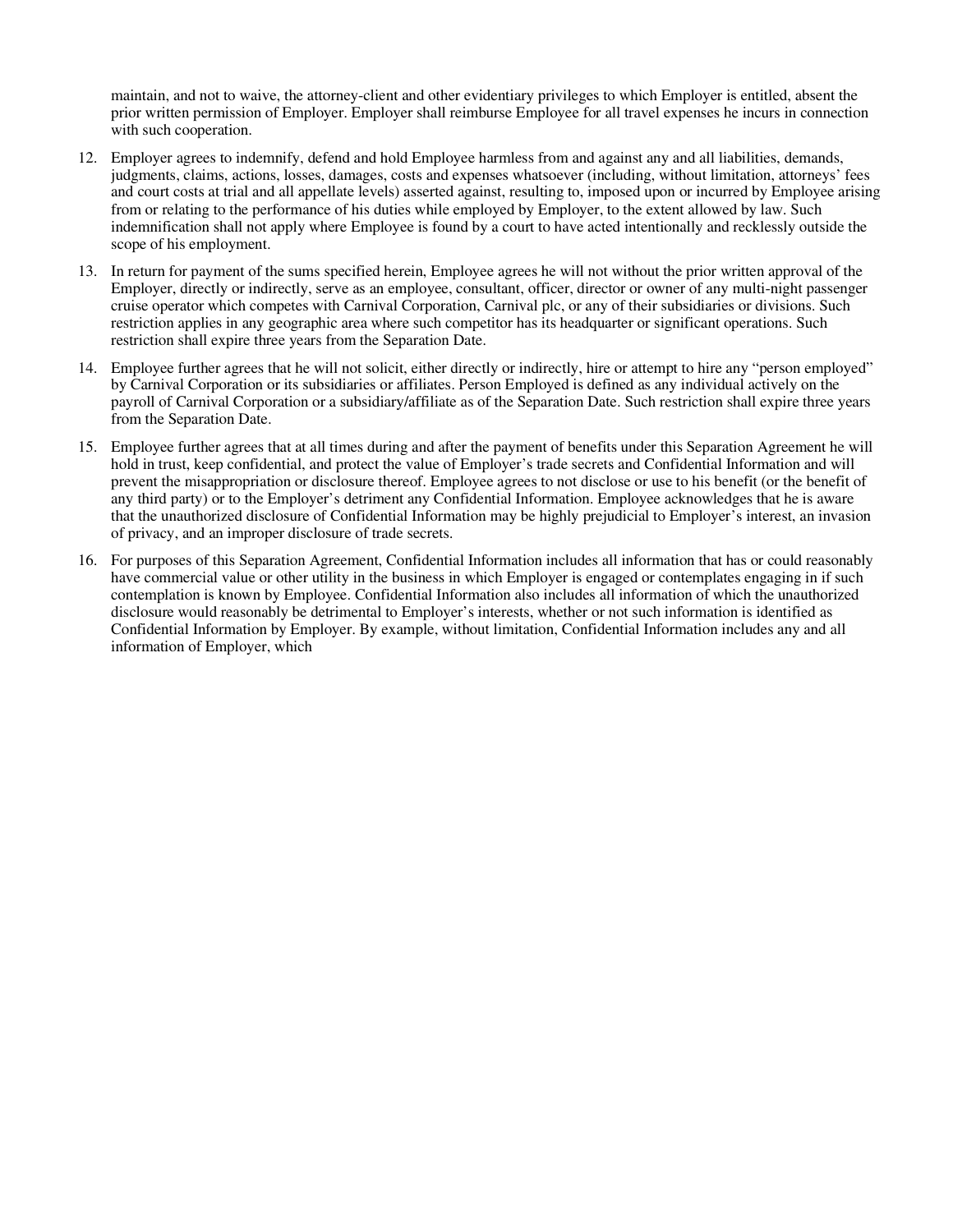concerns Employer's techniques, processes, formulas, trade secrets, customer lists, innovations, inventions, discoveries, improvements, research or development, test results, specifications, data, know-how, formats, marketing plans, business plans, strategies, financial forecasts, unpublished financial information, budgets, projections, customer and supplier identities, characteristics and agreements.

- 17. In the event that the provisions of Sections 13, 14, 15 or 16 should ever be adjudicated to exceed the time, geographic or other limitations permitted by applicable law in any jurisdiction, then such provision shall be deemed reformed in such jurisdiction to the maximum limitations provided by law.
- 18. Employee acknowledges and agrees that any violation of Sections 13, 14, 15 or 16 of this Separation Agreement, will leave Employer without an adequate remedy at law and immediately entitled to seek enforcement of all such provisions by temporary or permanent injunctive or mandatory relief obtained in any proceeding instituted in any court of competent jurisdiction without the necessity of proving damages and without prejudice to any other remedies for damages it may have at law or in equity.
- 19. This Separation Agreement is not and shall not in any way be construed as an admission by either party of any illegal or inappropriate acts or acts of discrimination whatsoever or a violation of any federal, state or local law, or that Employee's termination of his employment was unwarranted, unjustified, discriminatory or otherwise unlawful, but constitutes the good faith settlement of potential claims, and the parties specifically disclaim any liability to or discrimination against Employee or any other person. The parties have entered into this Separation Agreement to avoid disputes, burdens, expenses and uncertainties.
- 20. Employee represents and warrants that no person other than signatories hereto had or has any interest in the matters referred to herein, that the parties have the right and authority to execute this Separation Agreement, and that neither party has sold, assigned, transferred, conveyed, or otherwise disposed of any claim or demand relating to any matter covered by this Separation Agreement.
- 21. This Separation Agreement constitutes the complete understanding between the parties. Employee especially acknowledges and declares that no other contract, promise or inducement has been made to him.
- 22. Should any provision of this Separation Agreement be declared or determined by any Court to be illegal and invalid, the validity of the remaining parts, terms or provisions shall not be affected thereby and said illegal or invalid part, term or provision shall be deemed to not be a part of this Separation Agreement.
- 23. This Separation Agreement is governed by the laws of the State of Florida. Venue and jurisdiction shall be vested in the courts serving Miami-Dade County, Florida to the exclusion of all others.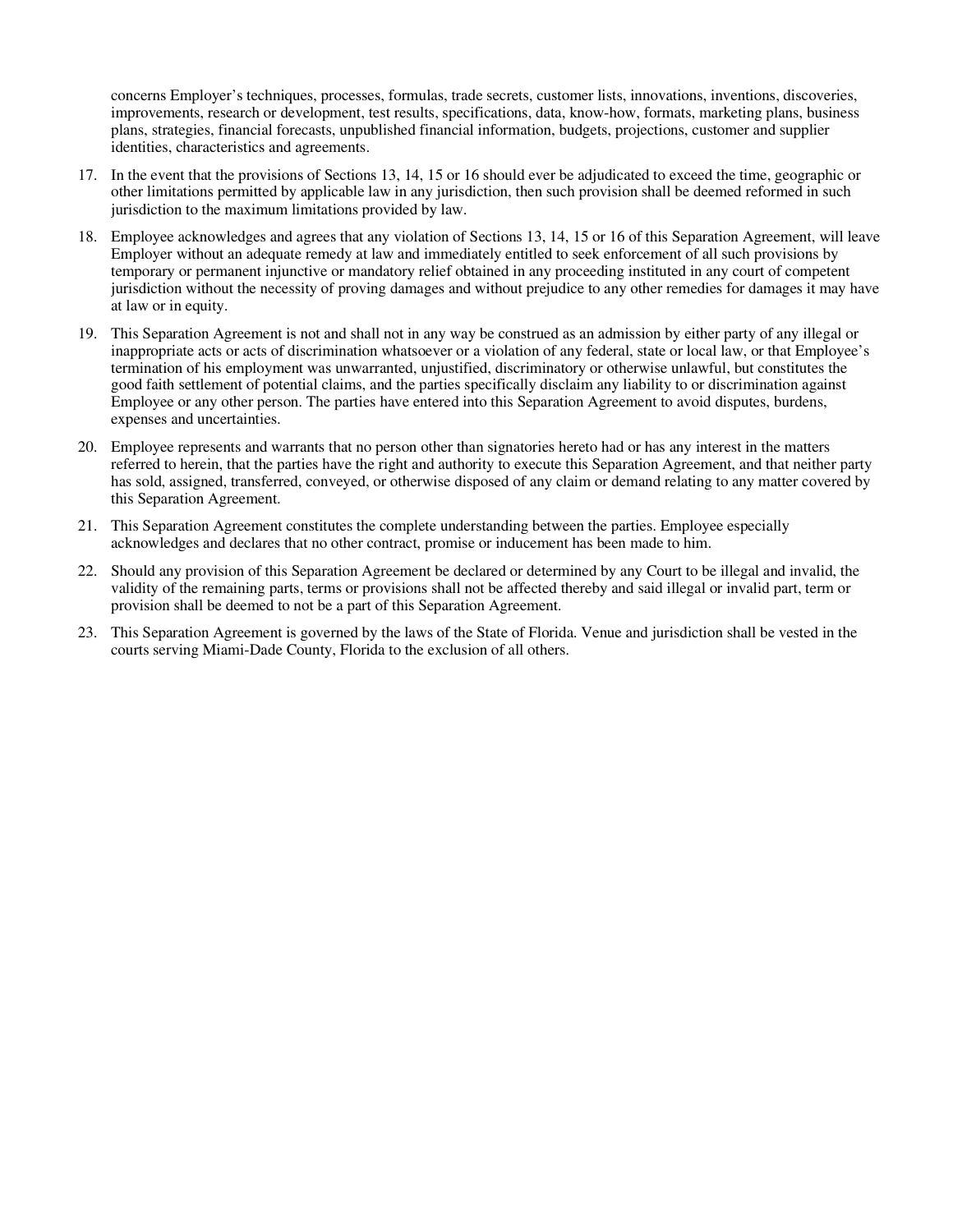- 24. EMPLOYEE STATES AND ACKNOWLEDGES THAT HE HAS CAREFULLY READ THIS SEPARATION AGREEMENT, THAT HE HAS HAD THE OPPORTUNITY TO HAVE IT REVIEWED BY AN ATTORNEY THAT HE FULLY UNDERSTANDS ITS FINAL AND BINDING EFFECT, THAT THE ONLY PROMISES MADE TO EMPLOYEE TO SIGN THIS SEPARATION AGREEMENT ARE THOSE STATED HEREIN AND THAT EMPLOYEE IS SIGNING THIS SEPARATION AGREEMENT VOLUNTARILY WITH THE FULL INTENT OF RELEASING ALL CLAIMS.
- 25. Employee specifically states and acknowledges the following:
	- a. Pursuant to the provision of the Older Workers Benefit Protection Act ("OWBPA") which applies to Employee's waiver of rights under the Age Discrimination in Employment Act, Employee has been given at least twenty-one (21) full days within which to consider whether to execute this Separation Agreement. Material or non-material changes made to this Separation Agreement after it first is provided to Employee does not re-start the running of the 21-day period;
	- b. Employee acknowledges that, pursuant to OWBPA, Employer advised Employee in writing, to consult with an attorney prior to executing this Separation Agreement;
	- c. Also pursuant to OWBPA, (and only with respect to any claims Employee may have under The Age Discrimination in Employment Act), the Employee has seven (7) days following the execution of this Separation Agreement to revoke it. The Age Discrimination in Employment Act waiver contained in this Separation Agreement shall become effective on the 8th day following execution unless timely revoked. To revoke this Separation Agreement, the Employee should advise the Employer's Legal Department, attention Martha de Zayas, in writing of his election to revoke within the seven (7) day period and Employee's acceptance of this Separation Agreement will not be effective until after that revocation period has expired;
	- d. Employee recognizes that he is specifically releasing, among other claims, any claims under the Age Discrimination in Employment Act of 1967, and all amendments thereto, including but not limited to the OWBPA.
	- e. The Employee is not waiving rights or claims that may arise after the date this Separation Agreement is executed.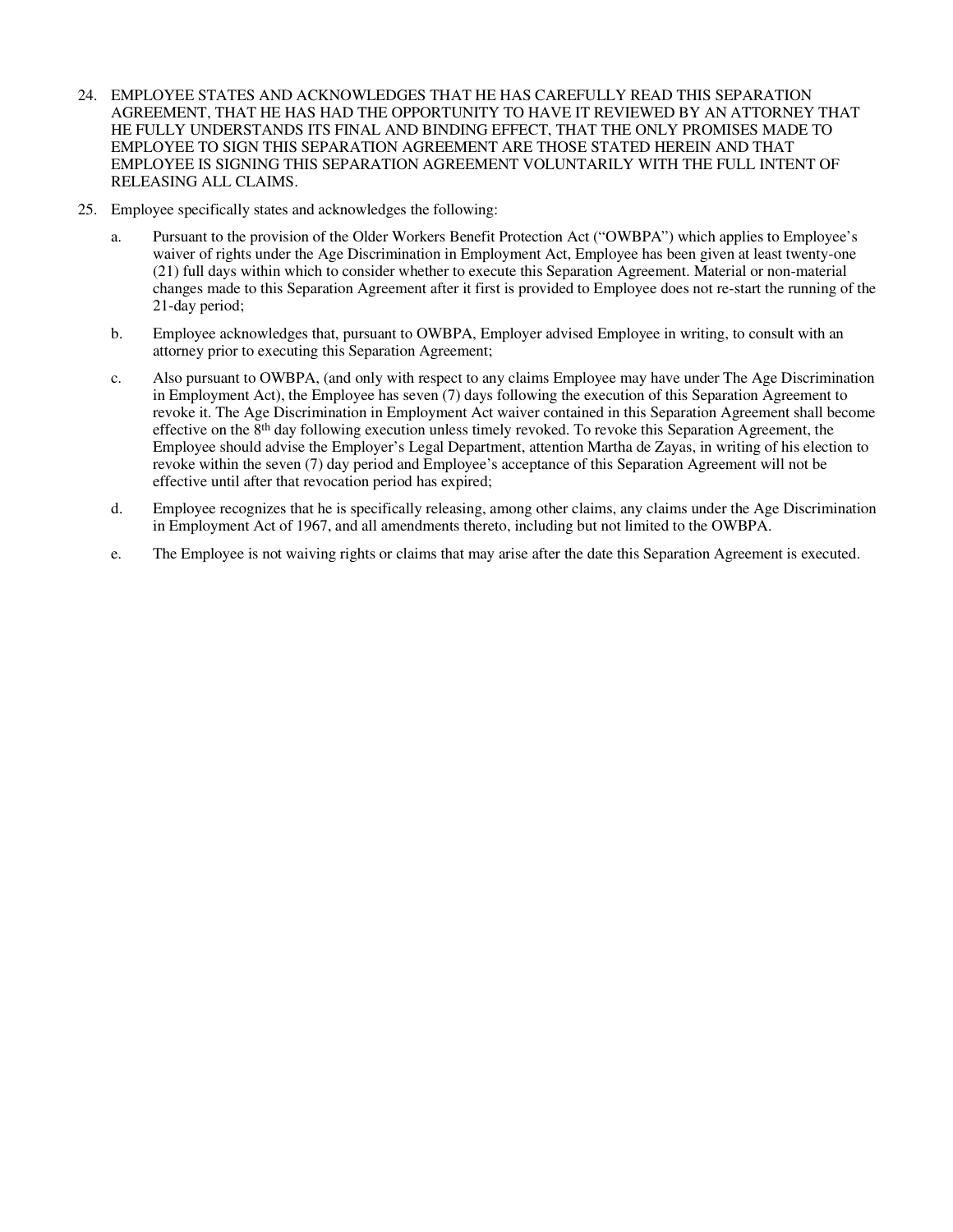In testimony whereof, the parties hereto set their hands and seals the day and year first written above.

/s/ Howard S. Frank HOWARD S. FRANK

I HEREBY CERTIFY that the foregoing instrument was acknowledged before me this 27th day of January, 2014, by Howard S. Frank who is personally known to me (Yes) (No) or who produced drivers license as identification and who (did) (did not) take an oath.

/s/ Miguel Camejo Printed Name of Notary Public My Commission Expires January 21, 2017

Notary Public, State of Florida

CARNIVAL CORPORATION

 By: /s/ Jerry Montgomery Jerry Montgomery

Its: Senior Vice President-Global Human Resources

CARNIVAL PLC

By: /s/ Jerry Montgomery Jerry Montgomery

Its: Senior Vice President- Global Human Resources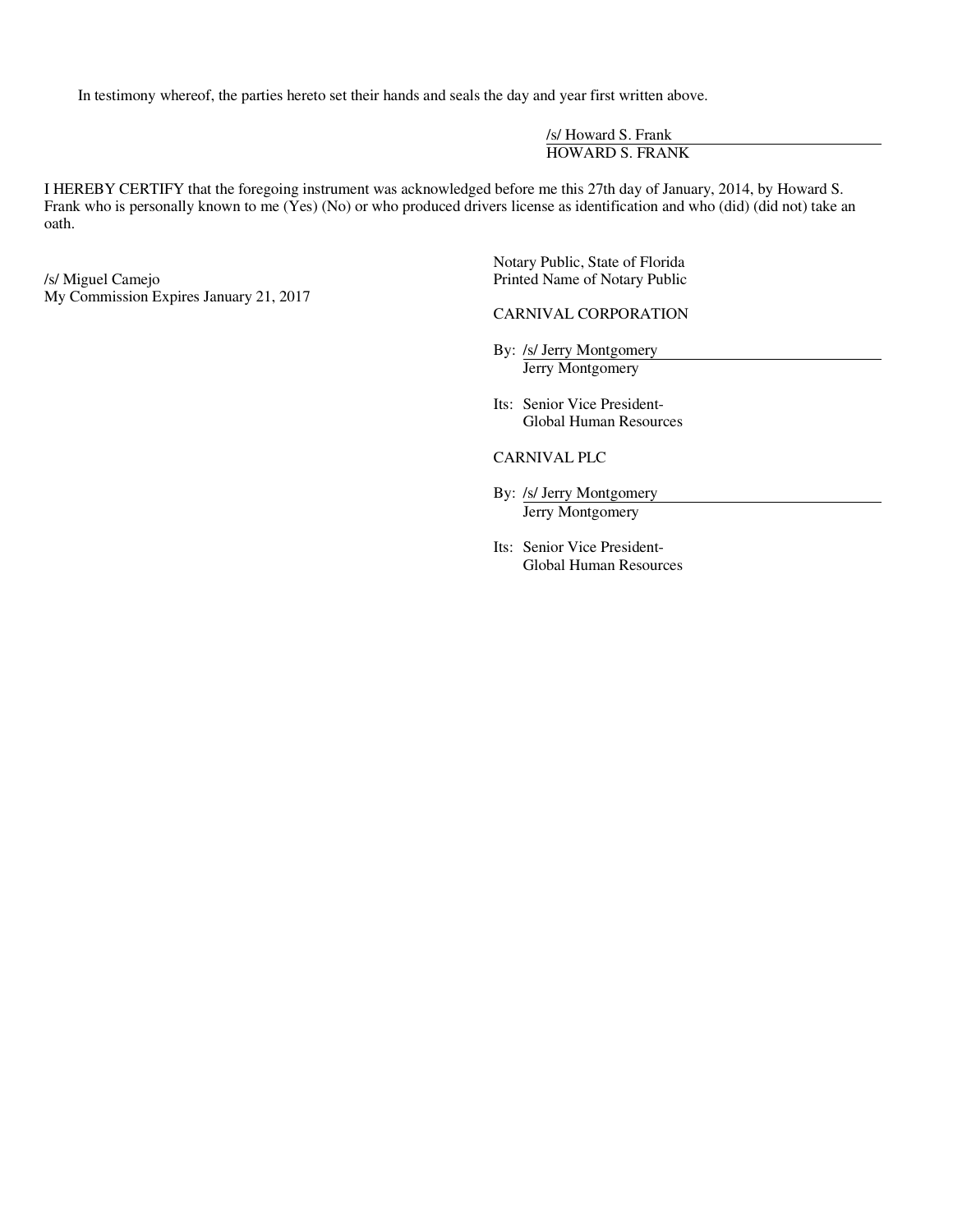January 24, 2014

Mr. Howard S. Frank Carnival Corporation 3655 NW 87th Avenue Miami, FL 33178

#### **RE: Consulting Arrangement**

#### Dear Howard:

This letter will confirm the agreement between Carnival Corporation and Carnival plc (collectively "Carnival") and you whereby the parties agree to enter into a consulting arrangement. Specifically, you agree to serve in an advisory capacity to the Chairman of the Board ("Chairman") and the President and Chief Executive Officer ("CEO"). In your advisory capacity, you agree to make yourself reasonably available for consultation, meetings, and travel as well as other company-related responsibilities such as serving as the Chairman of the Board of Cruise Line International Association ("CLIA") or other Board memberships or duties as requested by the Chairman and CEO.

In consideration for your service, Carnival shall pay you \$575,000.00 annually and such payment shall be compensation for all services under this Agreement as described above. Payment shall be made on a monthly basis. Any travel expenses shall be reimbursed consistent with the travel policy for executives of Carnival. Carnival shall provide you with office support including secretarial support and office space upon request.

As a consultant, you will no longer be an employee of Carnival and except as otherwise set forth herein, will not receive any benefits from the company other than those previously agreed to and set forth in the Separation Agreement entered into with Carnival which is dated January 27, 2014, ("Separation Agreement"). You shall not be covered by the company's worker's compensation and you will be responsible for payment of any taxes.

However, during the term of this Agreement, you may retain the performance-based restricted stock unit grants made on January 19, 2011; April 11, 2012 and July 16, 2013 (the "PBS Grants") according to their terms and conditions. Upon expiration or termination of this Agreement, any unreleased PBS Grants shall immediately expire.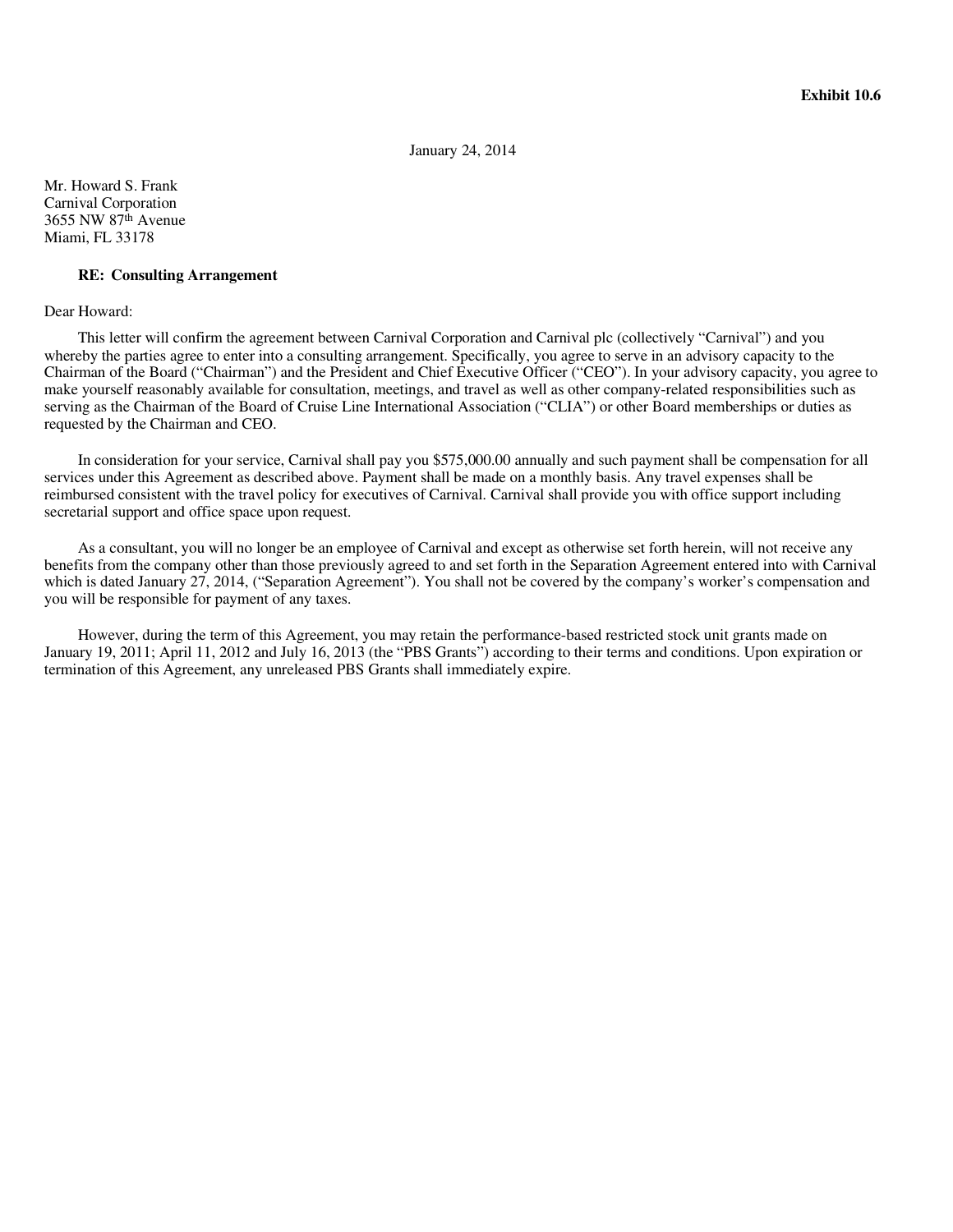This agreement shall be for a one year period, commencing on December 1, 2013 and terminating on November 30, 2014. This Agreement will automatically renew for an additional one year period, unless and until either party provides the other with 60 days notice of its intent not to renew. Carnival may however, terminate this Agreement with five days written notice in the event you violate any of the terms of this Agreement or the Separation Agreement. In the event of early termination, all unpaid fees hereunder shall immediately cease and shall no longer be owed.

Please indicate your acceptance of these terms by signing where indicated below.

Sincerely,

CARNIVAL CORPORATION

/s/ Jerry Montgomery Jerry Montgomery Senior Vice President Global Human Resources

ACCEPTED AND AGREED TO:

/s/ Howard S. Frank 1/27/14 Howard S. Frank Dated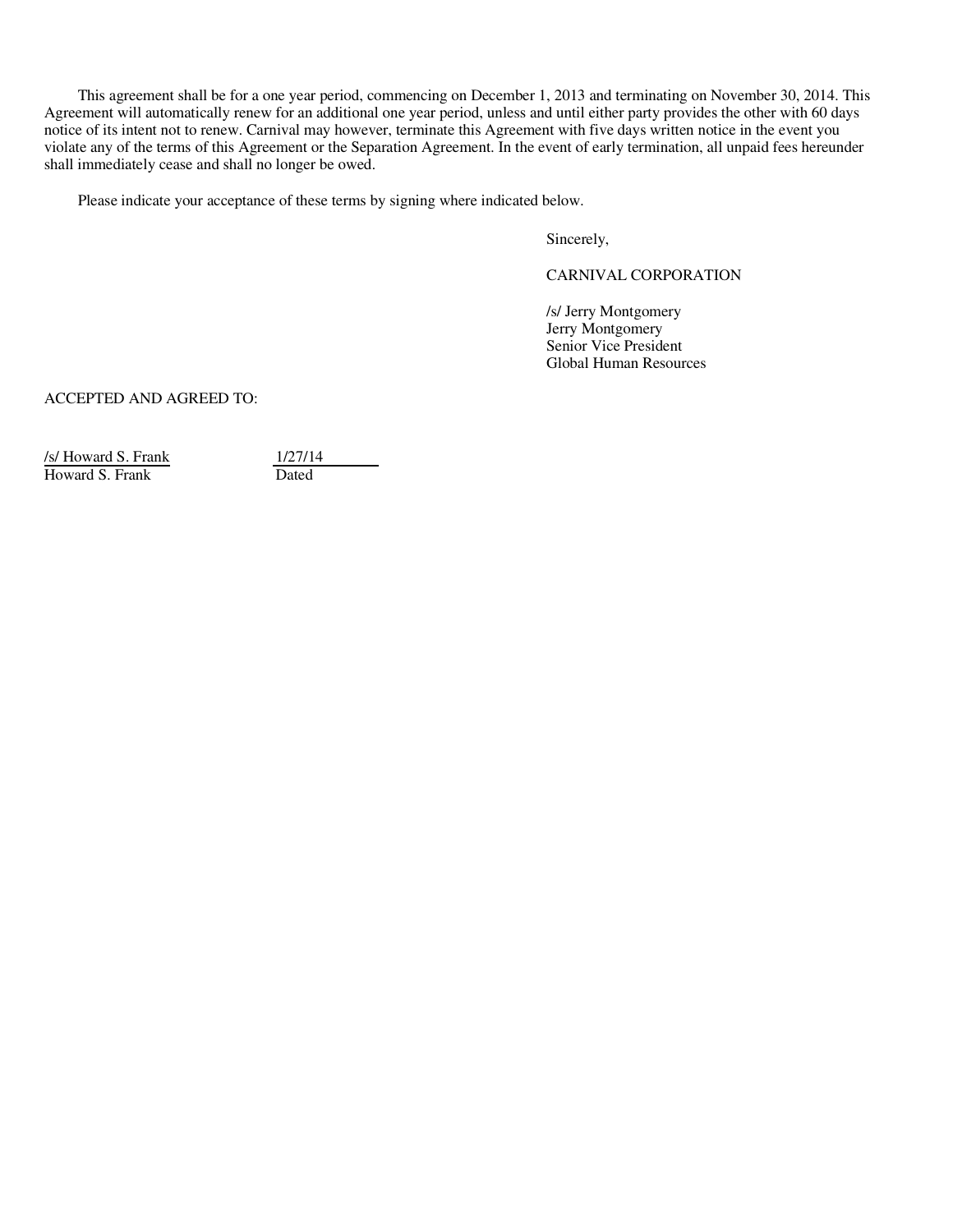### **AMENDED AND RESTATED CARNIVAL CORPORATION & PLC MANAGEMENT INCENTIVE PLAN FOR THE CEO, COO AND CFO**

### 1. OBJECTIVE

This Carnival Corporation & plc Management Incentive Plan for the CEO, COO and CFO (the "**Plan**") is designed to focus the attention of the Chief Executive Officer ("**CEO**"), the Chief Operations Officer ("**COO**") and the Chief Financial Officer ("**CFO**") of Carnival Corporation & plc (the "**Corporation**") on achieving outstanding performance results as reflected in the operating income of the Corporation, as well as other relevant measures.

### 2. PLAN ADMINISTRATION

The administrators of the Plan are the Compensation Committees of the Boards of Directors of the Corporation (the "**Committees**"). The Committees shall have sole discretion in resolving any questions regarding the administration or terms of the Plan not addressed in this document, as well as in resolving any ambiguities that may exist in this document.

### 3. PLAN YEAR

The "**Plan Year**" shall be the 12-month period ending November 30 of each year.

## 4. PARTICIPATION

The CEO, COO and CFO of the Corporation shall be eligible to participate in the Plan. In their discretion, the Committees may select other employees to participate in the Plan or establish separate criteria to determine the bonus of specified employees.

Persons who commence employment or are promoted to the status of a CEO, COO or CFO following the beginning of the Plan Year may, with the approval of the Committees, be allowed to participate in the Plan.

In order to receive a cash bonus under the Plan, a participant must be employed by the Corporation or one of its subsidiaries on the day the bonus is paid; provided, however, that if a participant is on a leave of absence that does not meet the requirements of The Family and Medical Leave Act of 1993 on the day the bonus is paid to the other participants, such bonus shall not be payable until the participant returns to active duty. The only exceptions to this requirement are for participants whose employment is terminated prior to the day the bonus is paid as the result of death, disability or Retirement ("**Early Termination Employees**") or for other circumstances approved by the Committees on a case-by-case basis. If employment is terminated by reason of death, disability or Retirement, a participant or his/her estate will receive a pro-rata bonus based on the portion of the Plan Year the participant was employed. For purposes of this section, "**Retirement**" means a termination of employment by a participant (A) on or after the earlier of (i) age 65 with at least five years of employment with Carnival Corporation, Carnival plc or any successor thereto and/or their subsidiaries or (ii) age 60 with at least 15 years of employment with Carnival Corporation, Carnival plc or any successor thereto and/or their subsidiaries or (B) who, as of December 31, 2012, had both reached the age 55 and

1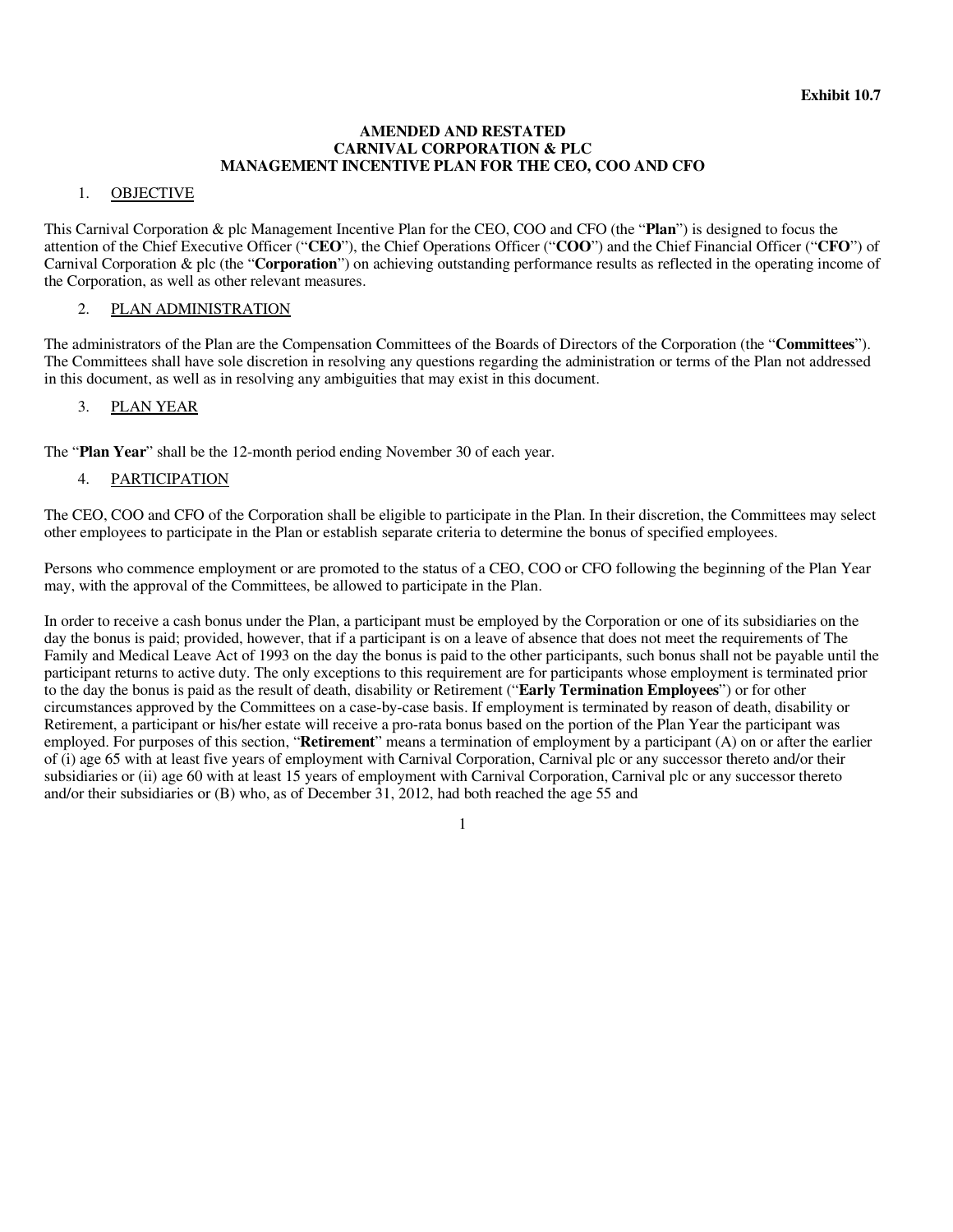had at least 15 years of employment with Carnival Corporation, Carnival plc or any successor thereto and/or their subsidiaries.

5. BONUS

- A. For purposes of this Plan, the terms below shall be defined as follows:
	- i. **"Operating Income"** shall mean the Non-GAAP net income of the Corporation excluding interest income and expense and other non-operating income and expense and income taxes, as reported by the Corporation for the Plan Year.
	- ii. The **"Operating Income Target"** for each Plan Year will be established by the Committees within 75 days following the commencement of such Plan Year, taking into account historical performance, investor guidance, company/industry growth, the Corporation's annual plan, consultation with management and such other factors as the Committees deem appropriate.

The Committees may, in their discretion, increase or decrease the Operating Income Target or establish an alternative target for any reason they deem appropriate. In addition, in the discretion of the Committees, certain items, including, but not limited to, gains or losses on ship sales can be excluded from the Operating Income Target and the actual Operating Income for any Plan Year.

- B. Within 75 days following the commencement of each Plan Year, the Committees will establish a Target Bonus (in the currency of his/her base salary) for each participant for the Plan Year. The Committees may, in their discretion, increase or decrease the Target Bonus for any reason they deem appropriate. The **"Target Bonus"** is the preliminary level of bonus for a participant if 100% of Operating Income Target is achieved, prior to the Committees exercising discretion to increase or decrease the bonus payable to a participant as provided in 5.C.ii.
- C. Within 75 days following the end of each Plan Year, the Committees shall determine each participant's bonus for the prior Plan Year as follows:
	- i. The actual Operating Income for the Plan Year will be confirmed, and the Committees shall determine the preliminary bonus amount for each participant by reference to the schedule appended to this Plan (the **"Bonus Schedule''**), which calibrates the Operating Income Target for the Plan Year with the Target Bonus for each participant. The performance range in the Bonus Schedule shall be from 75% to 125% of the Operating Income Target with results at less than 75% producing a preliminary bonus amount equal to 0% of the Target Bonus, at 75% producing a preliminary bonus amount equal to 50% of the Target Bonus (the **"Threshold Bonus"**) and at 125% or more producing a preliminary bonus amount equal to 200% of the Target Bonus (the **"Maximum Bonus"**). The preliminary bonus amount for results between the Threshold Bonus and Target Bonus or between the Target Bonus and Maximum Bonus will be calculated according to bonus schedule herein. The Committees may, within 75 days following the commencement of each Plan Year, change the Bonus Schedule applicable to such Plan Year as they deem appropriate.
	- ii. The Committees may then consider other factors deemed, in their discretion, relevant to the performance of the Corporation, including, but not limited to, the impacts of

2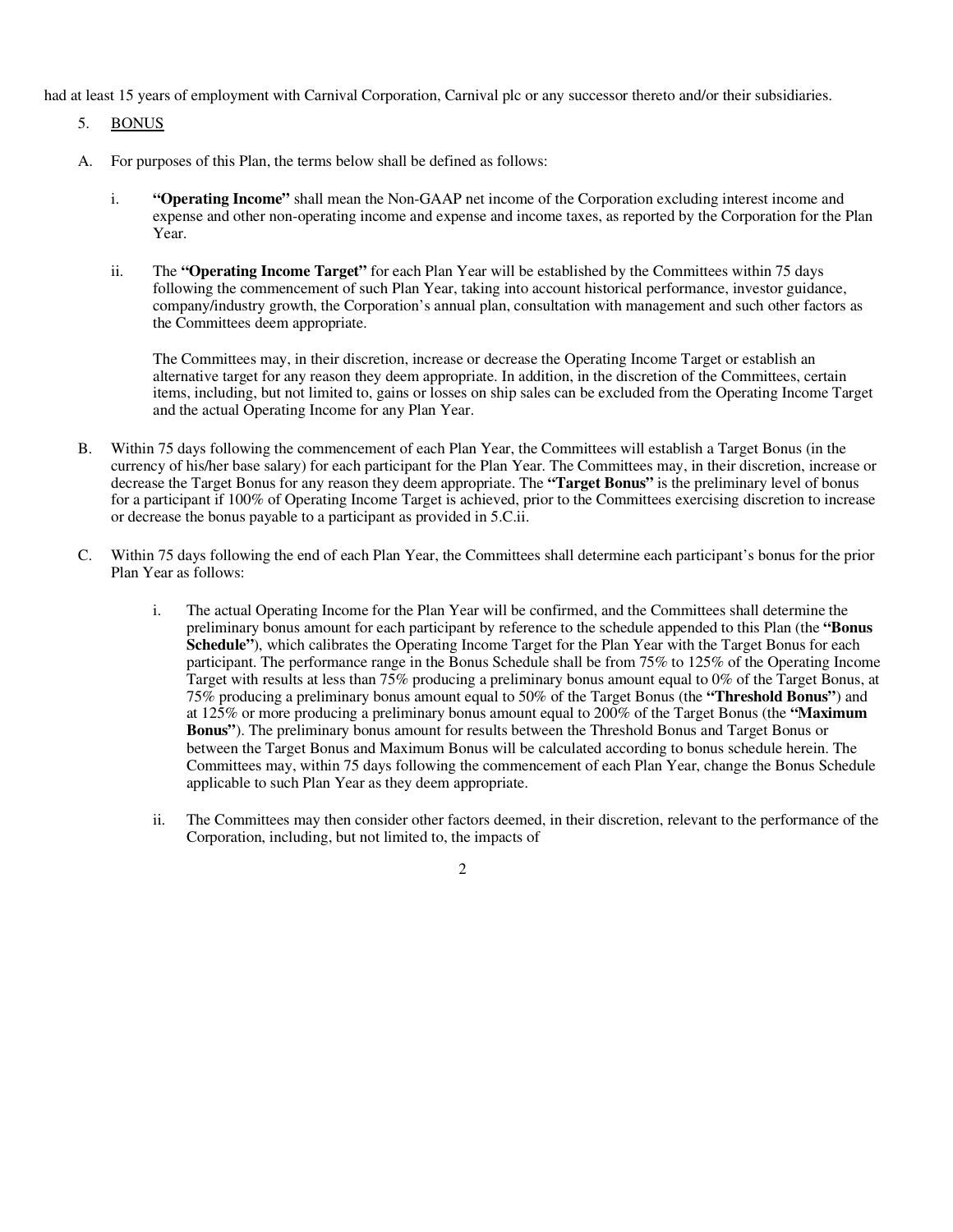changes in accounting principles, unusual gains and/or losses and other events outside the control of management. The Committees may also consider other factors they deem, in their discretion, relevant to the performance of the Corporation or each individual participant, including, but not limited to, operating performance metrics (such as return on investment, revenue yield, costs per available lower berth days), successful implementation of strategic initiatives and business transactions, significant business contracts, departmental accomplishments, executive recruitment, new ship orders, and management of health, environment, safety and security matters. Based on such factors, the Committees may, in their discretion, increase or decrease the preliminary bonus amount calculated pursuant to Section 5.C.i. by any amount deemed appropriate to determine the final bonus amount. The final bonus amount shall not exceed 200% of the Target Bonus of the participant.

In addition, the Committees may adjust a participant's bonus amount for any unpaid leaves of absence regardless of the nature of the leave.

## 6. PAYMENT OF BONUS

Except as otherwise provided in the section entitled "Participation," bonuses shall be paid as soon as administratively practicable following determination of the bonuses by the Committees. At the discretion of the Committees, special arrangements may be made for earlier payment to Early Termination Employees.

**Notwithstanding any other provision of this Plan, the issuance of bonuses is at the sole discretion of the Committees. The Committees at their sole discretion, may increase, decrease or withhold bonuses.** 

## 7. DURATION OF PLAN

The Plan will be effective until terminated by the Committees.

## 8. AMENDMENT OF PLAN

The Committees may amend the Plan from time to time in such respects as the Committees may deem advisable.

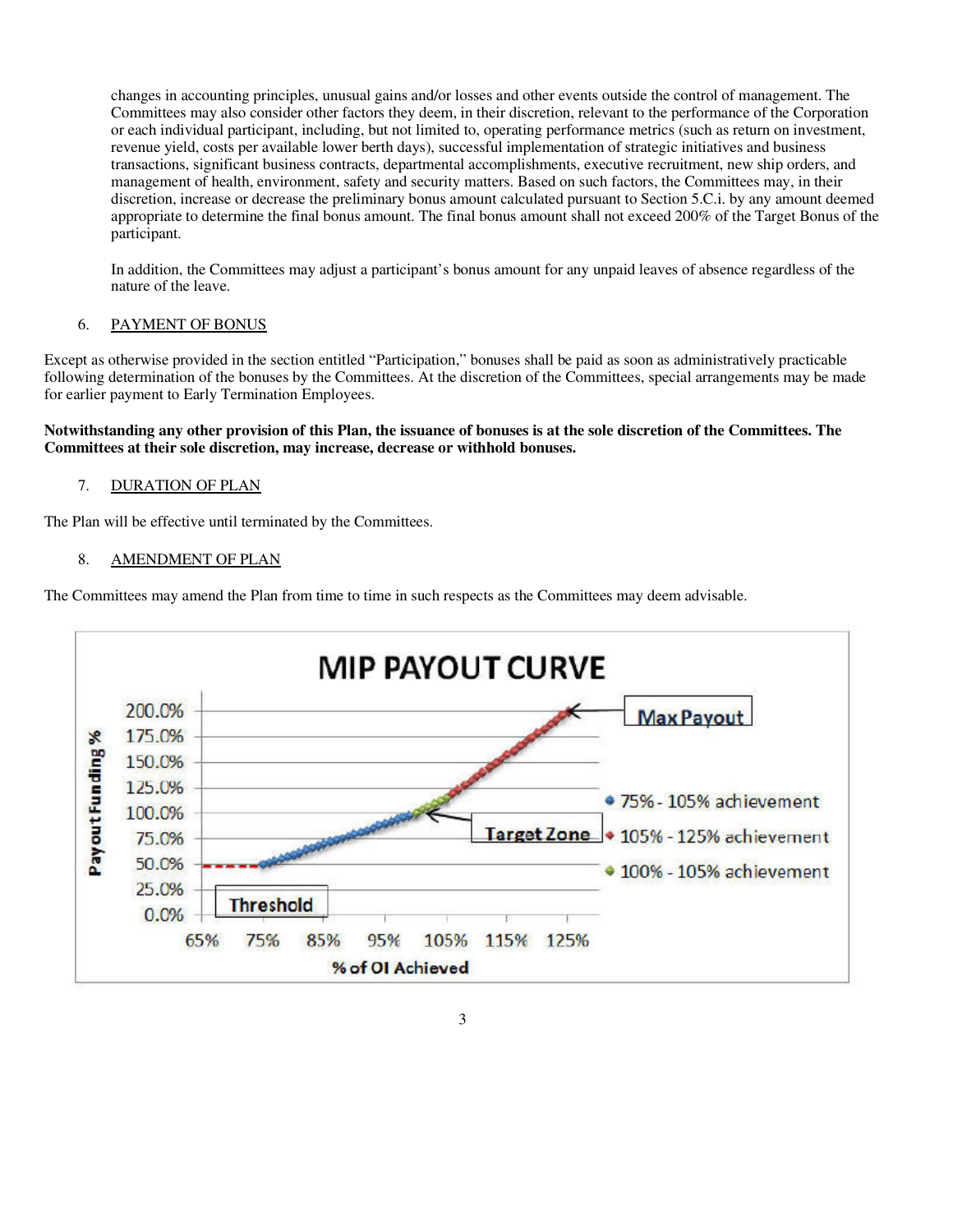| Percentage of                                     |                                                 |  |
|---------------------------------------------------|-------------------------------------------------|--|
| <b>Operating Income</b><br><b>Target Achieved</b> | <b>Percent of Target</b><br><b>Bonus Funded</b> |  |
| <b>Below 75%</b>                                  | $0.00\%$                                        |  |
| 75%                                               | 50.00%                                          |  |
| 76%                                               | 52.00%                                          |  |
| 77%                                               | 54.00%                                          |  |
| 78%                                               | 56.00%                                          |  |
| 79%                                               | 58.00%                                          |  |
| 80%                                               | 60.00%                                          |  |
| 81%                                               | 62.00%                                          |  |
| 82%                                               | 64.00%                                          |  |
| 83%                                               | 66.00%                                          |  |
| 84%                                               | 68.00%                                          |  |
| 85%                                               | 70.00%                                          |  |
| 86%                                               | 72.00%                                          |  |
| 87%                                               | 74.00%                                          |  |
| 88%                                               | 76.00%                                          |  |
| 89%                                               | 78.00%                                          |  |
| 90%                                               | 80.00%                                          |  |
| 91%                                               | 82.00%                                          |  |
| 92%                                               | 84.00%                                          |  |
| 93%                                               | 86.00%                                          |  |
| 94%                                               | 88.00%                                          |  |
| 95%                                               | 90.00%                                          |  |
| 96%                                               | 92.00%                                          |  |
| 97%                                               | 94.00%                                          |  |
| 98%                                               | 96.00%                                          |  |
| 99%                                               | 98.00%                                          |  |
| 100%                                              | 100.00%                                         |  |
| 101%                                              | 103.00%                                         |  |
| 102%                                              | 106.00%                                         |  |
| 103%                                              | 109.00%                                         |  |
| 104%                                              | 112.00%                                         |  |
| 105%                                              | 115.00%                                         |  |
| 106%                                              | 119.25%                                         |  |
| 107%                                              | 123.50%                                         |  |
| 108%                                              | 127.75%                                         |  |
| 109%                                              | 132.00%                                         |  |
| 110%                                              | 136.25%                                         |  |
| 111%                                              | 140.50%                                         |  |
| 112%                                              | 144.75%                                         |  |
| 113%                                              | 149.00%                                         |  |
| 114%                                              | 153.25%                                         |  |
| 115%                                              | 157.50%                                         |  |
| 116%                                              | 161.75%<br>166.00%                              |  |
| 117%                                              | 170.25%                                         |  |
| 118%                                              |                                                 |  |
| 119%<br>120%                                      | 174.50%<br>178.75%                              |  |
| 121%                                              | 183.00%                                         |  |
| 122%                                              | 187.25%                                         |  |
| 123%                                              | 191.50%                                         |  |
| 124%                                              | 195.75%                                         |  |
| 125%                                              | 200.00%                                         |  |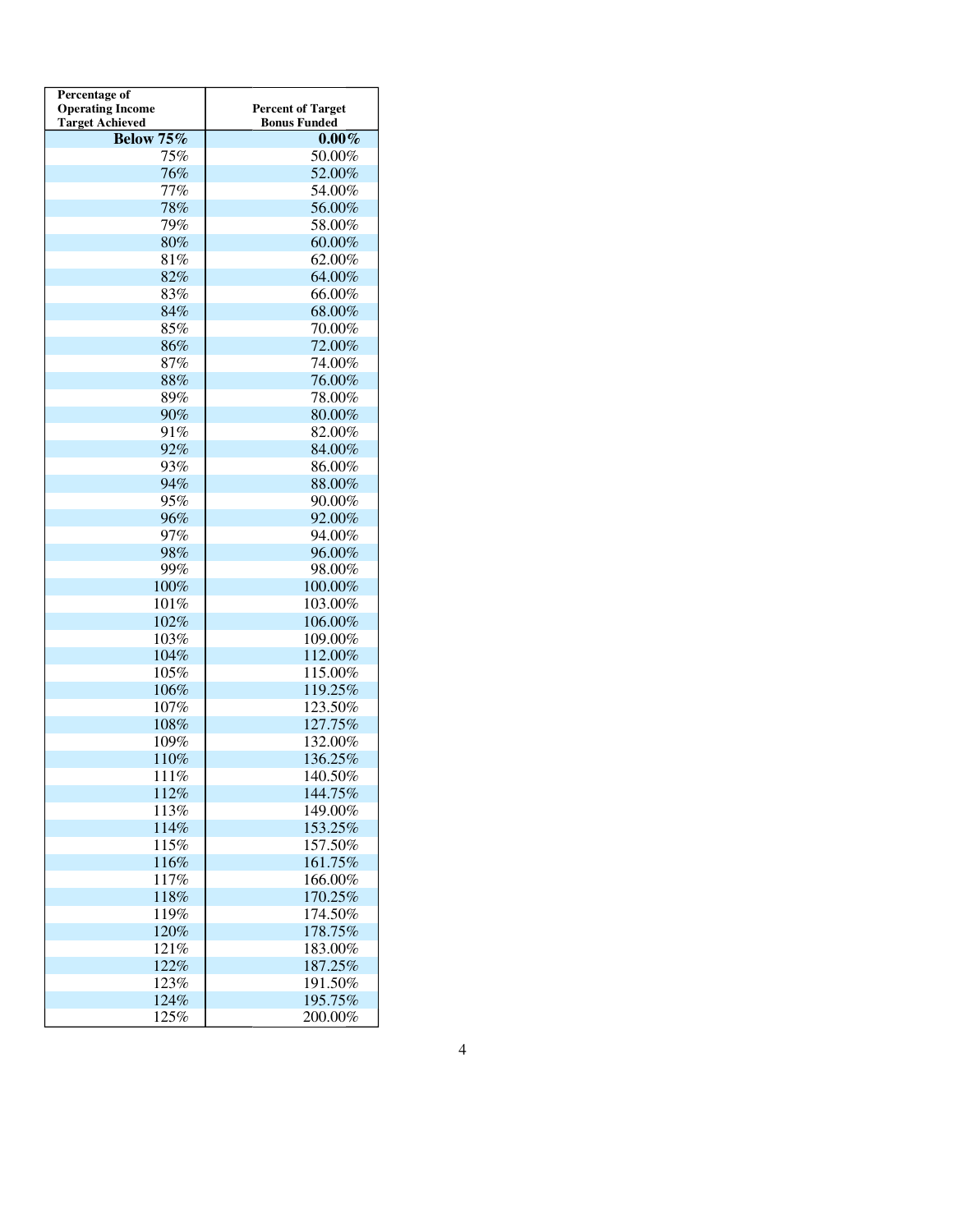## **CARNIVAL CORPORATION & PLC BRAND MANAGEMENT INCENTIVE PLAN**

## 1. OBJECTIVE

This Carnival Corporation & plc Brand Management Incentive Plan (the "**Plan**") is designed to focus the attention of certain officers and employees of Carnival Corporation & plc and/or its subsidiaries (the "**Corporation**") on achieving outstanding performance results as reflected in the operating income of the Corporation and the operating income of one or any combination of the following entities, operating companies or business divisions: (1) the Holland America Line Group, (2) Holland America Line, (3) Seabourn Cruise Line Limited, (4) Carnival Australia, (5) Carnival Cruise Lines, (6) Carnival UK, (7) Cunard Line, (8) P&O Cruises, (9) Princess Cruises, (10) Global Fine Arts, , (11) Costa Cruises, (12) Costa Asia, (13) Iberocruceros,(14) AIDA Cruises, or (15) any other operating company of the Corporation (each individually and, as applicable, collectively a "**Brand**"), as well as other relevant measures.

## 2. PLAN ADMINISTRATION

The administrators of the Plan are the Compensation Committees of the Boards of Directors of the Corporation (the "**Compensation Committees**"). The Compensation Committees shall have sole discretion in resolving any questions regarding the administration or terms of the Plan not addressed in this document, as well as in resolving any ambiguities that may exist in this document.

The Compensation Committees delegate authority to approve the Target Bonus (defined below) and bonuses payable to participants who are not deemed to be "**Executive Officers**" (as defined by Rule 16a-1 of the Securities Exchange Act) of the Corporation, as follows:

- A. to a committee comprised of the Chairman, Chief Executive Officer and the Chief Human Resources Officer of the Corporation (the "**Senior Management Committee**") for:
	- i. the ten (10) highest paid Plan participants with respect to any Brand (based on total target compensation) not deemed to be Executive Officers (the "**Top Ten Participants**"); and
	- ii. the aggregate amount (on a Brand-by-Brand basis) for all Plan participants other than the Executive Officers; and
- B. to the Chief Executive Officer of the respective Brands (the "**Brand CEOs**") for all other Plan participants.

The term "**Administrators**" as used hereafter shall refer to the Compensation Committees with respect to bonus determinations for the Executive Officers participating in the Plan; to the Senior Management Committee with respect to bonus determinations for the Top Ten Participants; and to the applicable Brand CEOs with respect to bonus determinations for all other participants (subject to the approval by the Senior Management Committee of the aggregate amount of cash bonus payable to all participants for a particular Brand other than the Executive Officers).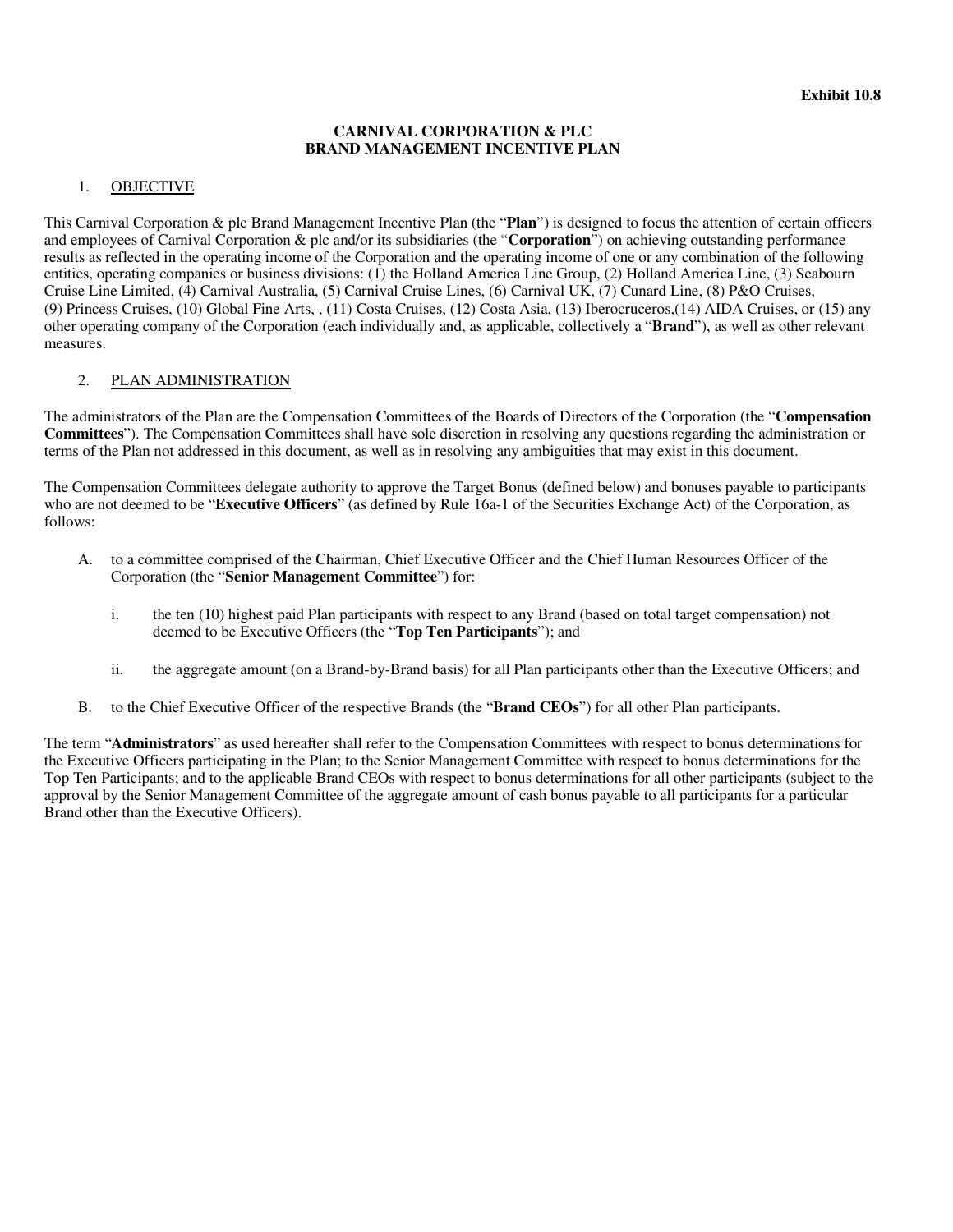## 3. PLAN YEAR

The "**Plan Year**" shall be the 12-month period ending November 30 of each year.

## 4. PARTICIPATION

Prior to the commencement of each Plan Year, the applicable Administrators shall determine which employees shall participate in the Plan for such Plan Year. In general, all employees of the Corporation are at the level of Vice President and above and who are not covered by a separate management incentive plan of the Corporation or a subsidiary or operating unit of the Corporation (e.g., the Carnival Corporation & plc Management Incentive Plan for Senior Management, the Carnival Corporation & plc Management Incentive Plan for the CEO, COO and CFO, the Holland America/Princess Management Incentive Plan or the Carnival Corporation Casino Division Management Incentive Plan) shall be eligible to participate in the Plan. In their discretion, the Administrators may select other employees to participate in the Plan or establish separate criteria to determine the bonus of specified employees.

Persons who commence employment or are promoted to the status of Vice President and above following the beginning of the Plan Year may, with the approval of the applicable Administrators, be allowed to participate in the Plan.

In order to receive a cash bonus under the Plan, a participant must be employed by the Corporation or one of its subsidiaries on the day the bonus is paid (and, with respect to employees of Carnival Australia or Carnival UK, not have given or received notice of termination); provided, however, that if a participant is on a leave of absence (other than, with respect to employees of Carnival Australia or Carnival UK, paid annual leave) that does not meet the requirements of The Family and Medical Leave Act of 1993 on the day the bonus is paid to the other participants, such bonus shall not be payable until the participant returns to active duty. The only exceptions to this requirement are for participants whose employment is terminated prior to the day the bonus is paid as the result of death, disability or Retirement ("**Early Termination Employees**") or for other circumstances approved by the applicable Administrators on a case-by-case basis. If employment is terminated by reason of death, disability or Retirement, a participant or his/her estate will receive a pro-rata bonus based on the portion of the Plan Year the participant was employed. For purposes of this section, "**Retirement**" means a termination of employment by a participant (A) on or after the earlier of (i) age 65 with at least five years of employment with Carnival Corporation, Carnival plc or any successor thereto and/or their subsidiaries or (ii) age 60 with at least 15 years of employment with Carnival Corporation, Carnival plc or any successor thereto and/or their subsidiaries or (B) who, as of December 31, 2012, had both reached the age 55 and had at least 15 years of employment with Carnival Corporation, Carnival plc or any successor thereto and/or their subsidiaries.

Notwithstanding the forgoing, with respect to the chief executive officer of Costa Crociere S.p.A., in order to receive a cash bonus under the Plan, the Employment Contract between Costa Crociere S.p.A. and Costa CEO, as amended from time to time shall have to remain in force, without any notice of termination, until the completion of the applicable Plan Year.

#### 5. BONUS

A. For purposes of this Plan, the terms below shall be defined as follows: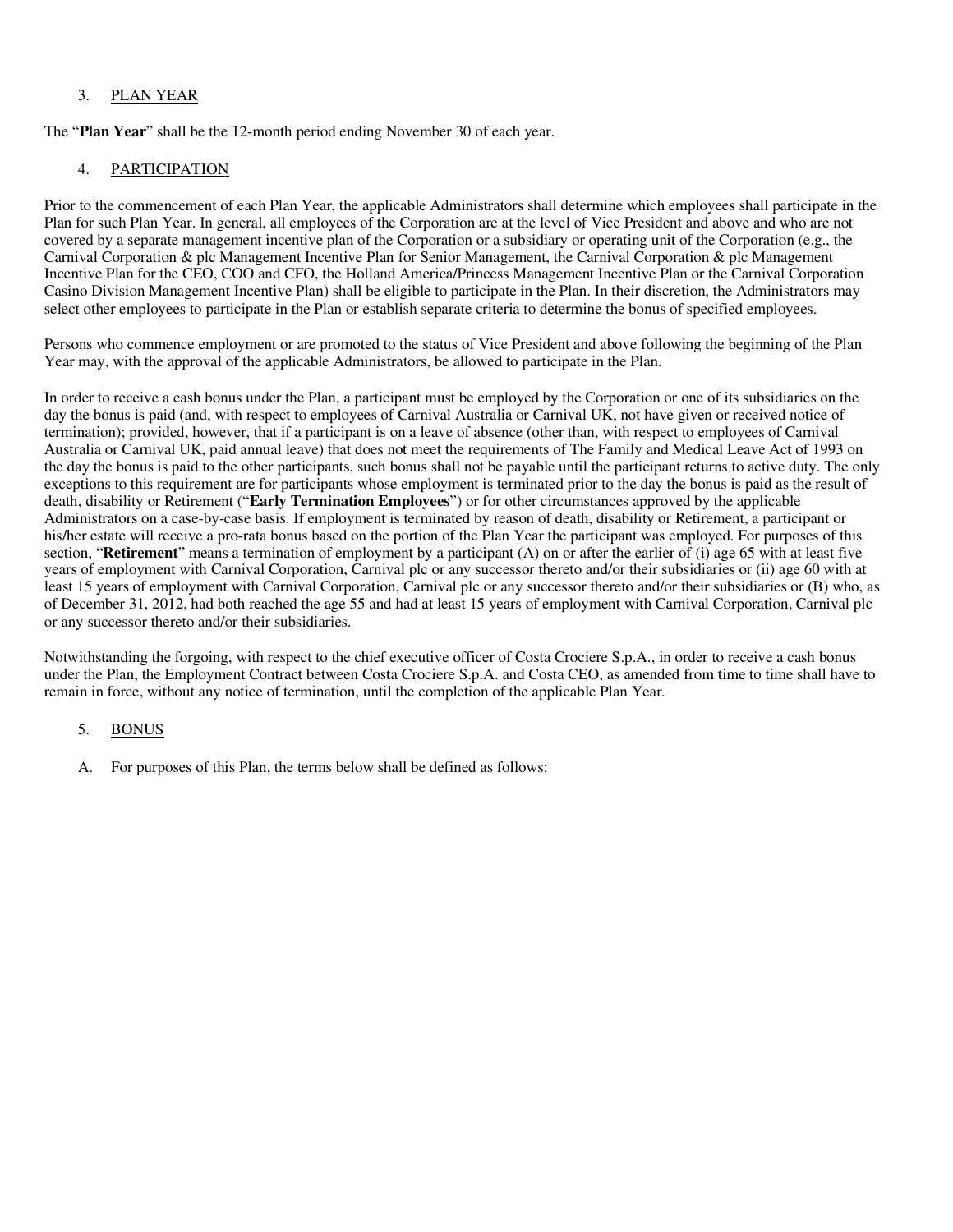- i. **"Brand Operating Income"** with respect to any Brand or group of Brands (a "**Group**") shall mean the Non-GAAP net income of the Brand or Group excluding interest income and expense and other non-operating income and expense and income taxes, as reported by the applicable Brand or Group for the Plan Year.
- ii. The **"Brand Operating Income Target"** for each Plan Year will be established by the Compensation Committees (or, if delegated to the Senior Management Committee, the Senior Management Committee) within 75 days following the commencement of such Plan Year, taking into account historical performance, company/industry growth, the Brand's or Group's annual plan, consultation with management and such other factors as the Compensation Committees (or, if applicable, Senior Management Committee) deem appropriate.
- iii. The **"Corporation Operating Income"** shall mean the Non-GAAP net income of the Corporation excluding interest income and expense and other non-operating income and expense and income taxes, as reported by the Corporation for the Plan Year.
- iv. The **"Corporation Operating Income Target"** for each Plan Year will be established by the Compensation Committees (or, if delegated to the Senior Management Committee, the Senior Management Committee) within 75 days following the commencement of such Plan Year, taking into account historical performance, investor guidance, company/industry growth, the Corporation's annual plan, consultation with management and such other factors as the Compensation Committees (or, if applicable, Senior Management Committee) deem appropriate.

The Compensation Committees (or, if applicable, Senior Management Committee) may, in their discretion, increase or decrease the Brand and/or Corporation Operating Income Targets or establish alternative targets for any reason they deem appropriate. In addition, in the discretion of the Compensation Committees (or, if applicable, Senior Management Committee), certain items, including, but not limited to, gains or losses on ship sales can be excluded from the Brand and/or Corporation Operating Income Targets and the actual Brand and/or Corporation Operating Income for any Plan Year.

B. Within 75 days following the commencement of each Plan Year, the applicable Administrators will, in their discretion, establish a Target Bonus (in the currency of his/her base salary) for each participant for the current Plan Year, which Brand Operating Income Targets (which may include one or more Brands and/or Groups) will apply to such participant and the relative weighting of the Brand and Corporation Operating Income Targets for such participant, which Target Bonus may be based on recommendations from the applicable Brands or Brand CEOs, and which may, in the Administrators' discretion, be increased or decreased for any reason(s) deemed appropriate by them. Notwithstanding anything herein to the contrary, (i) with respect to Brand CEOs, 50% of the Target Bonus will be based upon achievement of a Brand Operating Income Target and 50% will be based upon achievement of the Corporation Operating Income Target, and (ii) for all other participants, the relative weighting will either be (x) 35% for the Corporation Operating Income Target and 65% for a Brand Operating Income Target or (y) 25% for the Corporation Operating Income Target and 75% for a Brand Operating Income Target (and it is recommended that director reports to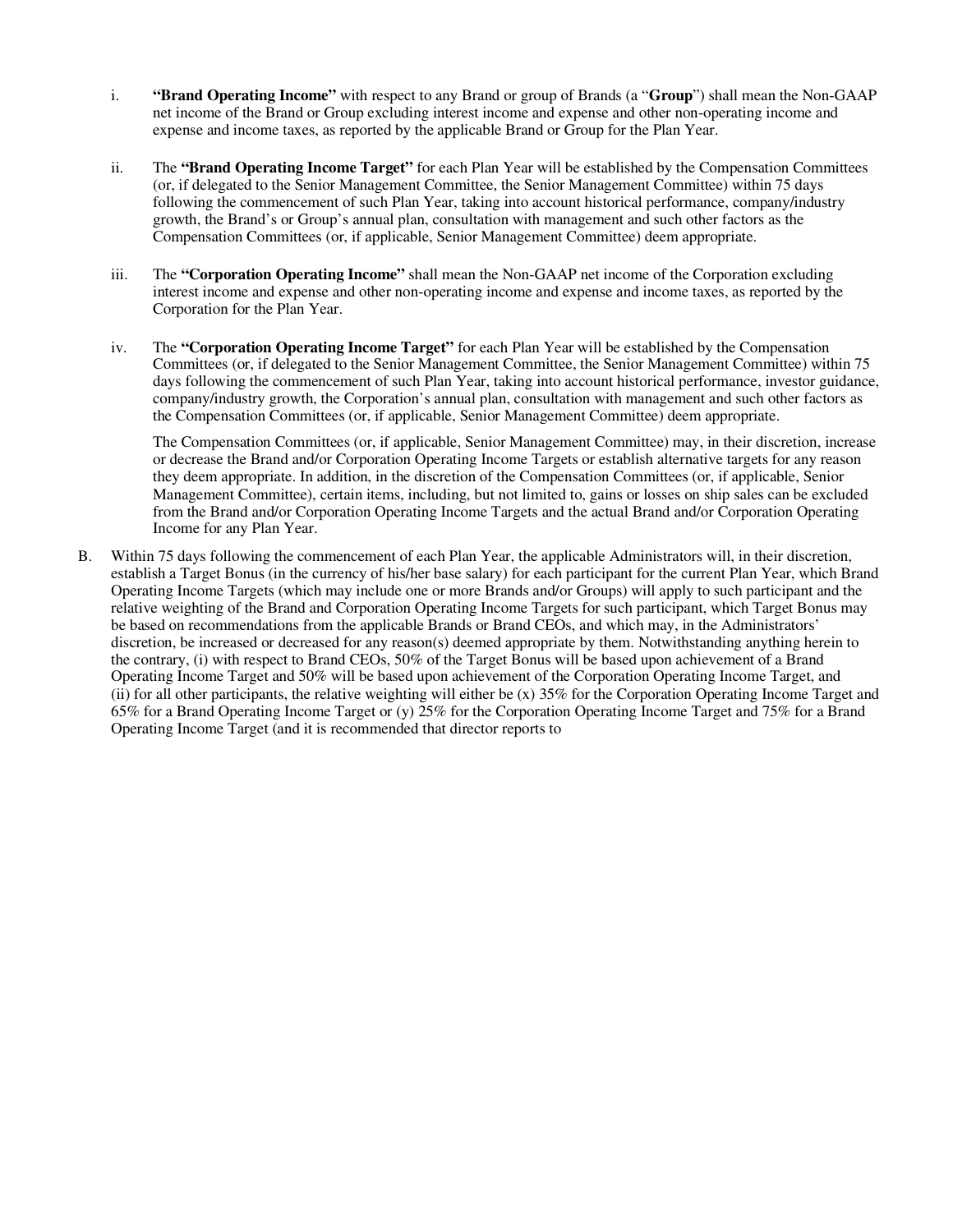the Brand CEOs be assigned the 35%/65% mix with other participants being assigned the 25%/75% mix).

The **"Target Bonus"** is the preliminary level of bonus for a participant if 100% of the applicable Brand and Corporation Operating Income Targets are achieved, prior to the Administrators exercising discretion to increase or decrease the bonus payable to a participant as provided in 5.C.ii.

- C. Within 75 days following the end of each Plan Year, the Administrators shall determine each participant's bonus for the prior Plan Year as follows:
	- i. The actual Brand Operating Income, adjusted to reflect the impact of constant (prior year) fuel prices on fuel expense, and the actual Corporation Operating Income for the Plan Year will be confirmed, and the Administrators shall determine the preliminary bonus amount for each participant by reference to the schedule appended to this Plan (the **"Bonus Schedule"**) and the relative weightings of each of the Brand and Corporation Operating Income Targets. The performance range in the Bonus Schedule is from 75% to 125% of the Operating Income Targets with results at less than 75% producing a preliminary bonus amount equal to 0% of the Target Bonus, at 75% producing a preliminary bonus amount equal to 50% of the Target Bonus (the **"Threshold Bonus"**) and at 125% or more producing a preliminary bonus amount equal to 200% of the Target Bonus (the **"Maximum Bonus"**). The preliminary bonus amount for results between the Threshold Bonus and Target Bonus or between the Target Bonus and Maximum Bonus will be calculated according to bonus schedule herein. The Administrators may, within 75 days following the commencement of each Plan Year, change the Bonus Schedule applicable to such Plan Year as they deem appropriate.
	- ii. The Administrators may then consider other factors deemed, in its discretion, relevant to the performance of the Corporation, including, but not limited to, the impacts of changes in accounting principles, unusual gains and/or losses and other events outside the control of management. The Administrators may also consider other factors it deems, in its discretion, relevant to the performance of the Corporation, the applicable Brand or Group and/or each individual participant, including, but not limited to, operating performance metrics (such as return on investment, revenue yield, costs per available lower berth days), successful implementation of strategic initiatives and business transactions, significant business contracts, departmental accomplishments, executive recruitment, new ship orders, and management of health, environment, safety and security matters. Based on such factors, the Administrators may, in its discretion, increase or decrease the preliminary bonus amount calculated pursuant to Section 5.C.i. by any amount deemed appropriate to determine the final bonus amount. The final bonus amount shall not exceed 200% of the Target Bonus of the participant.

In addition, the Administrators may adjust a participant's bonus amount for any unpaid leaves of absence (or, with respect to employees of Carnival Australia or Carnival UK, any leave of absence other than paid annual leave) regardless of the nature of the leave.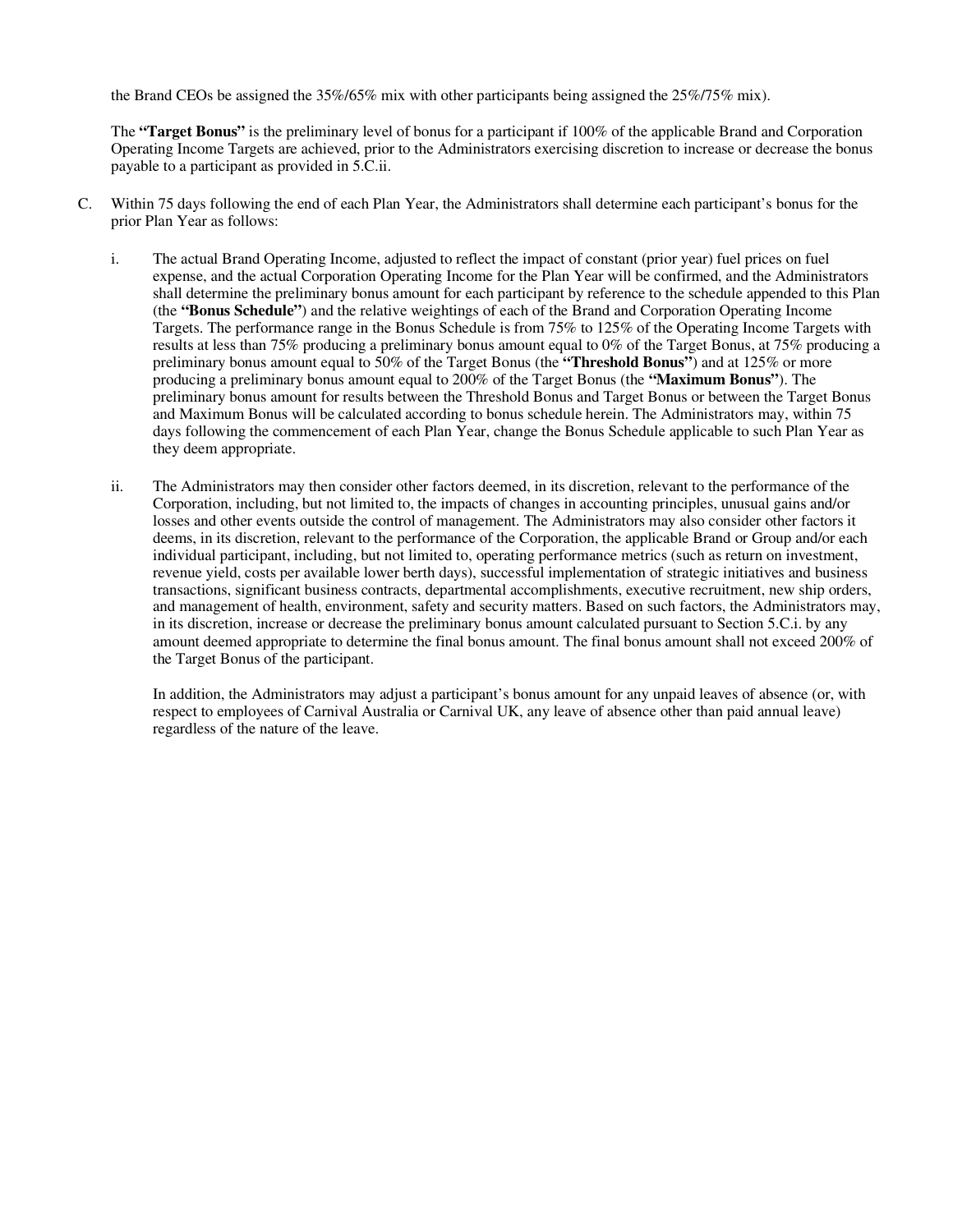## 6. PAYMENT OF BONUS

Except as otherwise provided in the section entitled "Participation," bonuses shall be paid as soon as administratively practicable following determination of the bonuses by the Administrators. At the discretion of the Administrators, special arrangements may be made for earlier payment to Early Termination Employees.

#### **Notwithstanding any other provision of this Plan, the issuance of bonuses is at the sole discretion of the Administrators. The Administrators, in their sole discretion, may increase, decrease or withhold bonuses.**

# 7. DURATION OF PLAN

The Plan will be effective until terminated by the Compensation Committees.

### 8. AMENDMENT OF PLAN

The Compensation Committees may amend the Plan from time to time in such respects as the Compensation Committees may deem advisable.

### 9. GOVERNING LAW AND JURISDICTION

For participants employed by Carnival Australia only, the Plan shall be governed by and construed in accordance with the laws of New South Wales and the courts of that state shall have exclusive jurisdiction. For participants employed by Carnival UK only, the Plan shall be governed by and construed in accordance with English law and courts of England shall have exclusive jurisdiction.

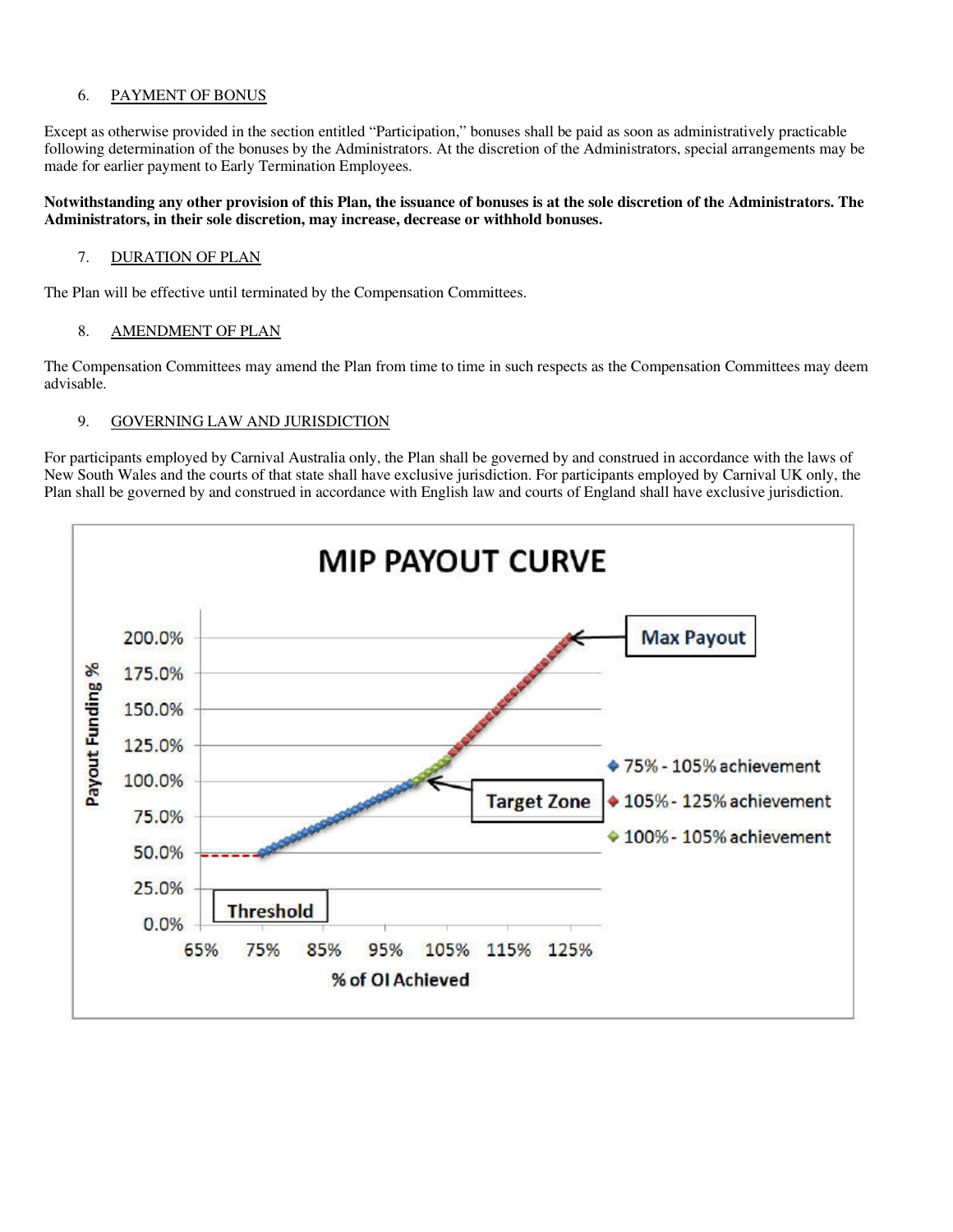| <b>Percentage of Operating</b> | <b>Percent of Target Bonus</b> |
|--------------------------------|--------------------------------|
| <b>Income Target Achieved</b>  | <b>Funded</b>                  |
| Below 75%                      | $0.00\%$                       |
| 75%                            | 50.00%                         |
| 76%                            | 52.00%                         |
| 77%                            | 54.00%                         |
| 78%                            | 56.00%                         |
| 79%                            | 58.00%                         |
| 80%                            | 60.00%                         |
| 81%                            | 62.00%                         |
| 82%                            | 64.00%                         |
| 83%                            | 66.00%                         |
| 84%                            | 68.00%                         |
| 85%                            | 70.00%                         |
| 86%                            | 72.00%                         |
| 87%                            | 74.00%                         |
| 88%                            | 76.00%                         |
| 89%                            | 78.00%                         |
| 90%                            | 80.00%                         |
| 91%                            | 82.00%                         |
| 92%                            | 84.00%                         |
| 93%                            | 86.00%                         |
| 94%                            | 88.00%                         |
| 95%                            | 90.00%                         |
| 96%                            | 92.00%                         |
| 97%                            | 94.00%                         |
| 98%                            | 96.00%                         |
| 99%                            | 98.00%                         |
| 100%                           | 100.00%                        |
| 101%                           | 103.00%                        |
| 102%                           | 106.00%                        |
| 103%                           | 109.00%                        |
| 104%                           | 112.00%                        |
| 105%                           | 115.00%                        |
| 106%                           | 119.25%                        |
| 107%                           | 123.50%                        |
| 108%                           | 127.75%                        |
| 109%                           | 132.00%                        |
| 110%                           | 136.25%                        |
| 111%                           | 140.50%                        |
| 112%                           | 144.75%                        |
| 113%                           | 149.00%                        |
| 114%                           | 153.25%                        |
| 115%                           | 157.50%                        |
| 116%                           | 161.75%                        |
| 117%                           | 166.00%                        |
| 118%                           | 170.25%                        |
| 119%                           | 174.50%                        |
| 120%                           | 178.75%                        |
| 121%                           | 183.00%                        |
| 122%                           | 187.25%                        |
| 123%                           | 191.50%                        |
| 124%                           | 195.75%                        |
| 125%                           | 200.00%                        |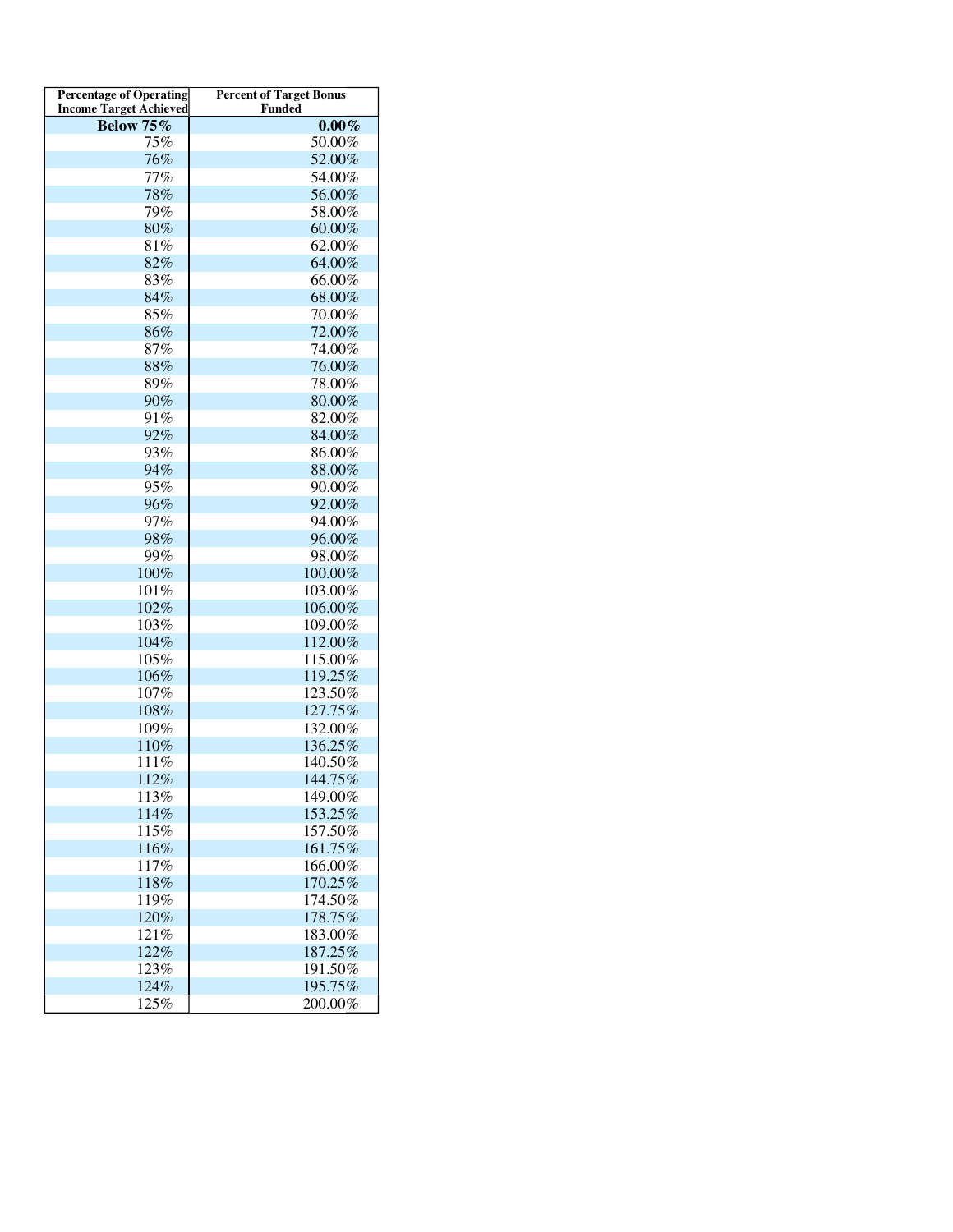# **Exhibit 12**

## **CARNIVAL CORPORATION & PLC Ratio of Earnings to Fixed Charges**  (in millions, except ratios)

|                                             |      | <b>Three Months Ended</b><br>February 28, |  |
|---------------------------------------------|------|-------------------------------------------|--|
|                                             | 2014 | 2013                                      |  |
| Net (loss) income                           | (15) | 37                                        |  |
| Income tax expense, net                     |      |                                           |  |
| (Loss) income before income taxes           | (14) | 39                                        |  |
| Fixed charges                               |      |                                           |  |
| Interest expense, net                       | 72   | 83                                        |  |
| Interest portion of rent expense (a)        |      | 4                                         |  |
| Capitalized interest                        |      |                                           |  |
| Total fixed charges                         | 82   | 91                                        |  |
| Fixed charges not affecting (loss) earnings |      |                                           |  |
| Capitalized interest                        |      | (4)                                       |  |
| Earnings before fixed charges               | 63   | 126                                       |  |
| Ratio of earnings to fixed charges          |      | 1.4                                       |  |
| Coverage deficiency                         | 19   |                                           |  |
|                                             |      |                                           |  |

(a) Represents one-third of rent expense, which we believe to be representative of the interest portion of rent expense.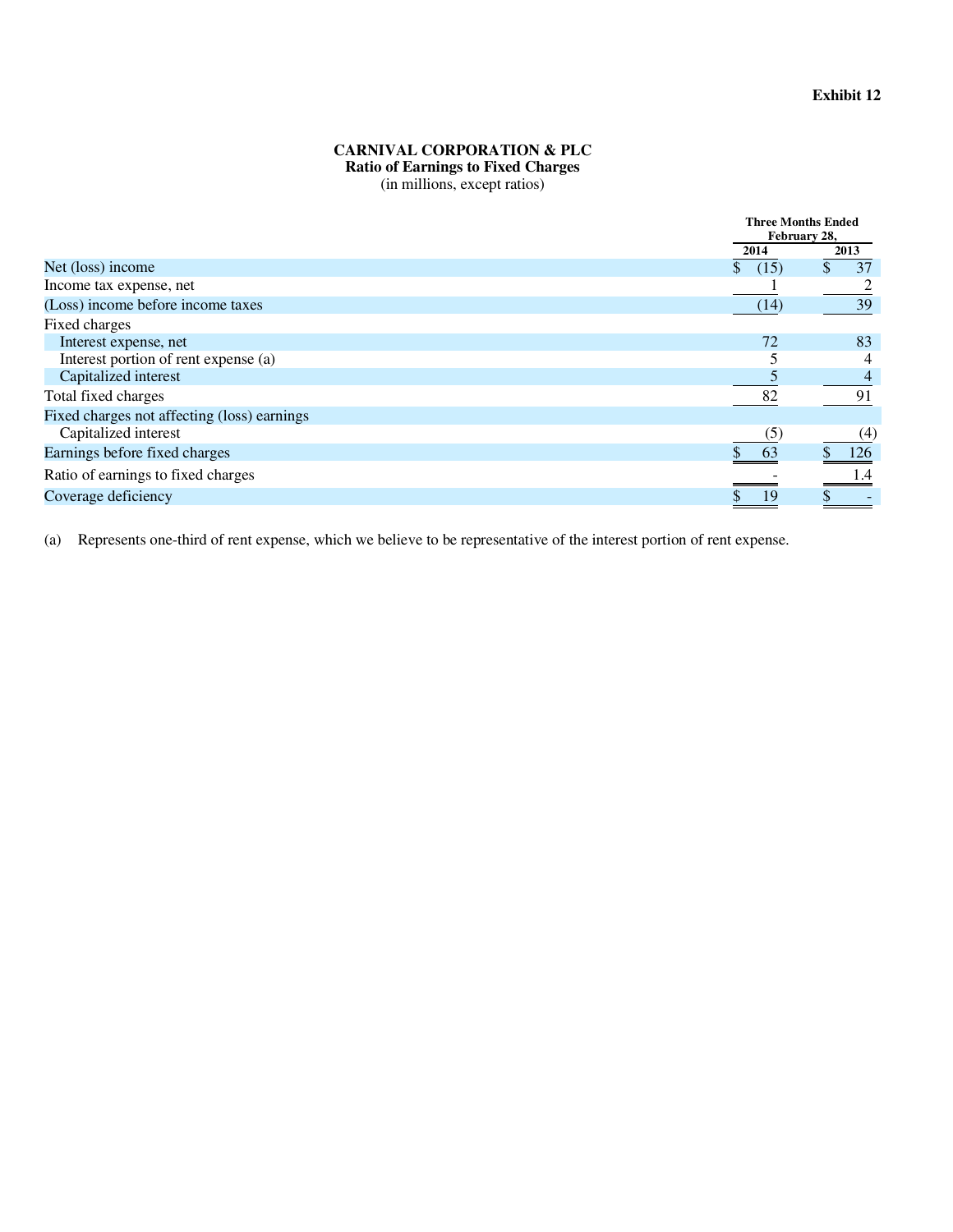### I, Arnold W. Donald, certify that:

1. I have reviewed this quarterly report on Form 10-Q of Carnival Corporation;

2. Based on my knowledge, this report does not contain any untrue statement of a material fact or omit to state a material fact necessary to make the statements made, in light of the circumstances under which such statements were made, not misleading with respect to the period covered by this report;

3. Based on my knowledge, the financial statements, and other financial information included in this report, fairly present in all material respects the financial condition, results of operations and cash flows of the registrant as of, and for, the periods presented in this report;

4. The registrant's other certifying officer and I are responsible for establishing and maintaining disclosure controls and procedures (as defined in Exchange Act Rules 13a-15(e) and 15d-15(e)) and internal control over financial reporting (as defined in Exchange Act Rules 13a-15(f) and 15d–15(f)) for the registrant and have:

(a) Designed such disclosure controls and procedures, or caused such disclosure controls and procedures to be designed under our supervision, to ensure that material information relating to the registrant, including its consolidated subsidiaries, is made known to us by others within those entities, particularly during the period in which this report is being prepared;

(b) Designed such internal control over financial reporting, or caused such internal control over financial reporting to be designed under our supervision, to provide reasonable assurance regarding the reliability of financial reporting and the preparation of financial statements for external purposes in accordance with generally accepted accounting principles;

(c) Evaluated the effectiveness of the registrant's disclosure controls and procedures and presented in this report our conclusions about the effectiveness of the disclosure controls and procedures, as of the end of the period covered by this report based on such evaluation; and

(d) Disclosed in this report any change in the registrant's internal control over financial reporting that occurred during the registrant's most recent fiscal quarter (the registrant's fourth fiscal quarter in the case of an annual report) that has materially affected, or is reasonably likely to materially affect, the registrant's internal control over financial reporting; and

5. The registrant's other certifying officer and I have disclosed, based on our most recent evaluation of internal control over financial reporting, to the registrant's auditors and the audit committee of the registrant's board of directors (or persons performing the equivalent functions):

(a) All significant deficiencies and material weaknesses in the design or operation of internal control over financial reporting which are reasonably likely to adversely affect the registrant's ability to record, process, summarize and report financial information; and

(b) Any fraud, whether or not material, that involves management or other employees who have a significant role in the registrant's internal control over financial reporting.

Date: April 2, 2014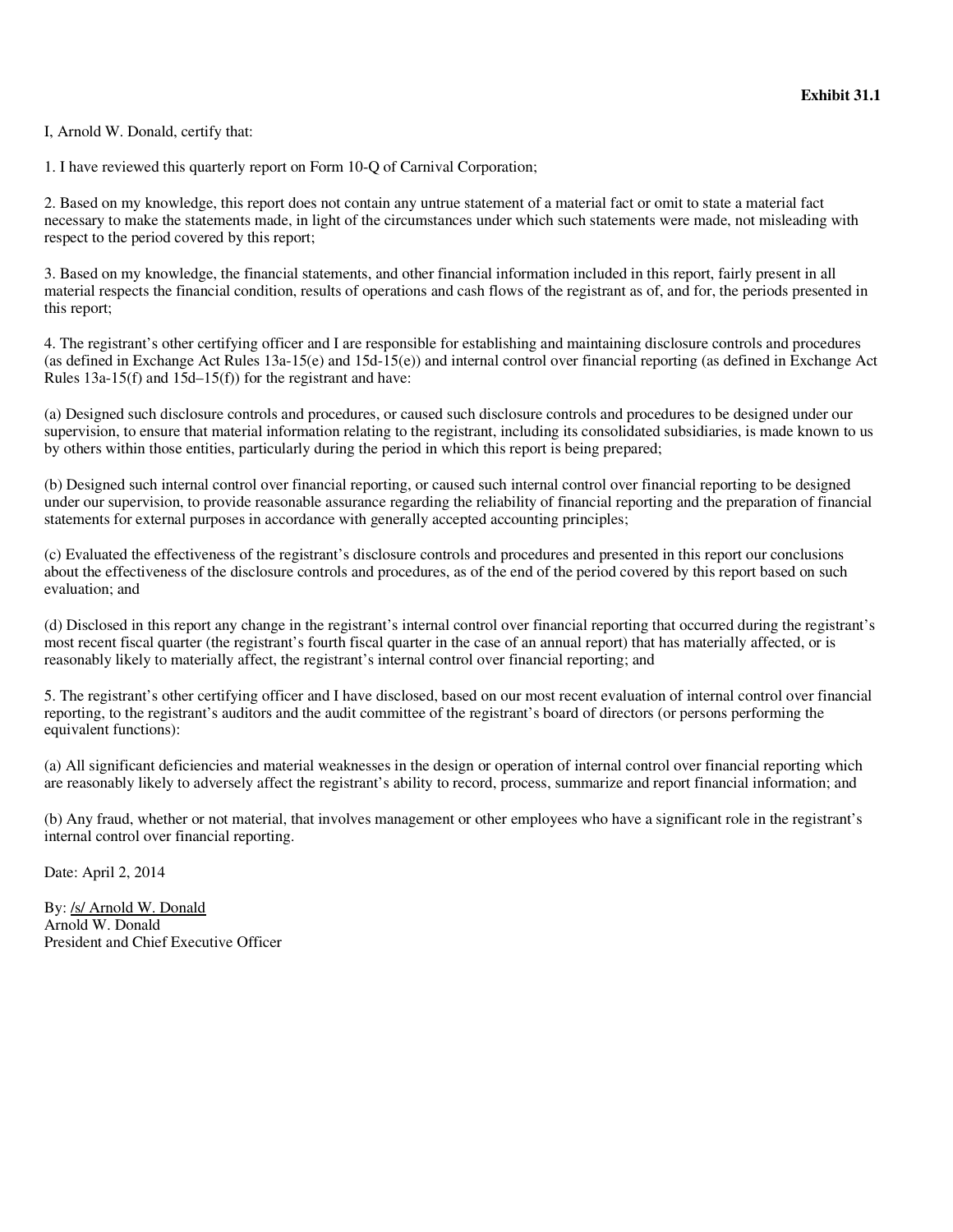### I, David Bernstein, certify that:

1. I have reviewed this quarterly report on Form 10-Q of Carnival Corporation;

2. Based on my knowledge, this report does not contain any untrue statement of a material fact or omit to state a material fact necessary to make the statements made, in light of the circumstances under which such statements were made, not misleading with respect to the period covered by this report;

3. Based on my knowledge, the financial statements, and other financial information included in this report, fairly present in all material respects the financial condition, results of operations and cash flows of the registrant as of, and for, the periods presented in this report;

4. The registrant's other certifying officer and I are responsible for establishing and maintaining disclosure controls and procedures (as defined in Exchange Act Rules 13a-15(e) and 15d-15(e)) and internal control over financial reporting (as defined in Exchange Act Rules 13a-15(f) and 15d–15(f)) for the registrant and have:

(a) Designed such disclosure controls and procedures, or caused such disclosure controls and procedures to be designed under our supervision, to ensure that material information relating to the registrant, including its consolidated subsidiaries, is made known to us by others within those entities, particularly during the period in which this report is being prepared;

(b) Designed such internal control over financial reporting, or caused such internal control over financial reporting to be designed under our supervision, to provide reasonable assurance regarding the reliability of financial reporting and the preparation of financial statements for external purposes in accordance with generally accepted accounting principles;

(c) Evaluated the effectiveness of the registrant's disclosure controls and procedures and presented in this report our conclusions about the effectiveness of the disclosure controls and procedures, as of the end of the period covered by this report based on such evaluation; and

(d) Disclosed in this report any change in the registrant's internal control over financial reporting that occurred during the registrant's most recent fiscal quarter (the registrant's fourth fiscal quarter in the case of an annual report) that has materially affected, or is reasonably likely to materially affect, the registrant's internal control over financial reporting; and

5. The registrant's other certifying officer and I have disclosed, based on our most recent evaluation of internal control over financial reporting, to the registrant's auditors and the audit committee of the registrant's board of directors (or persons performing the equivalent functions):

(a) All significant deficiencies and material weaknesses in the design or operation of internal control over financial reporting which are reasonably likely to adversely affect the registrant's ability to record, process, summarize and report financial information; and

(b) Any fraud, whether or not material, that involves management or other employees who have a significant role in the registrant's internal control over financial reporting.

Date: April 2, 2014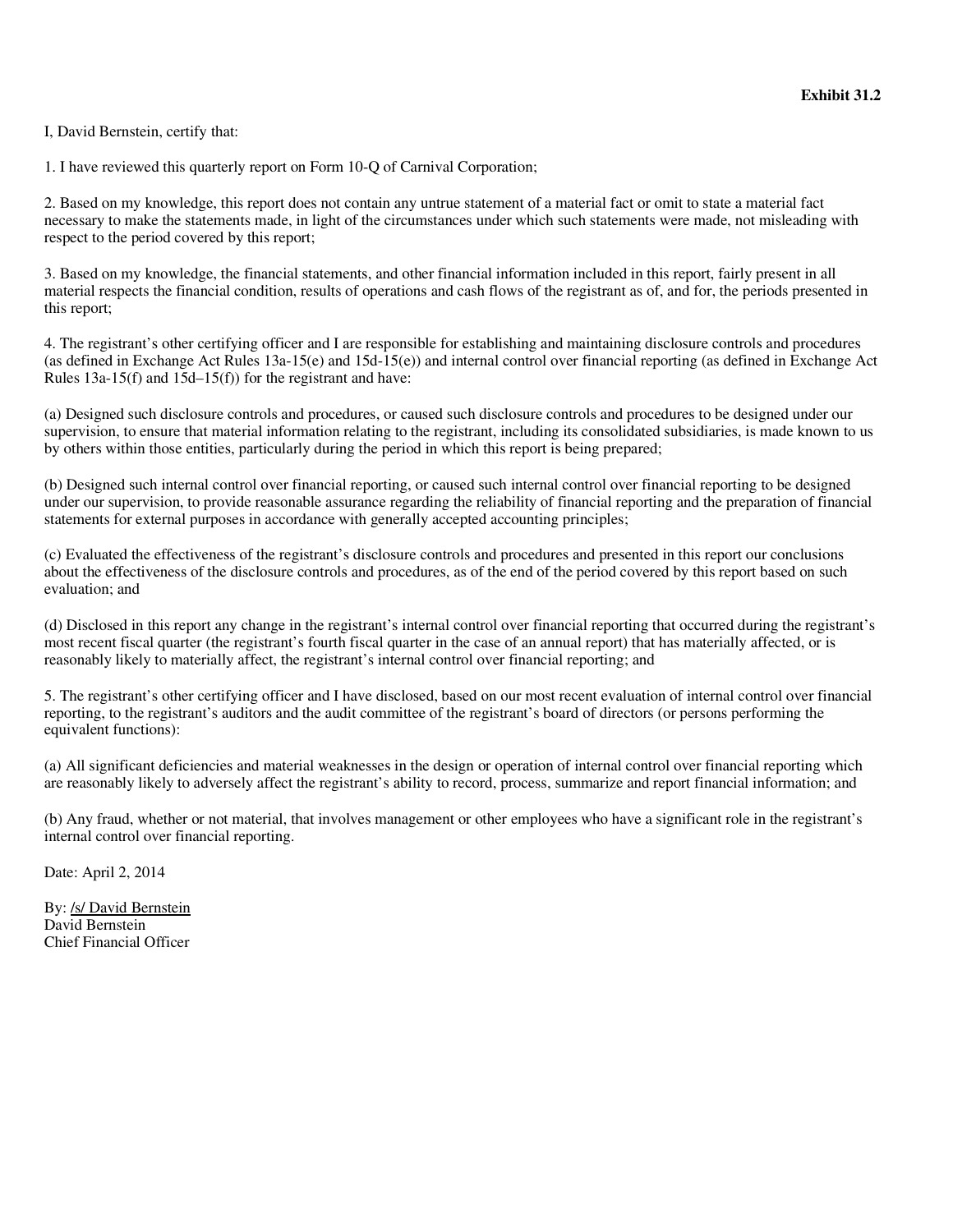### I, Arnold W. Donald, certify that:

1. I have reviewed this quarterly report on Form 10-Q of Carnival plc;

2. Based on my knowledge, this report does not contain any untrue statement of a material fact or omit to state a material fact necessary to make the statements made, in light of the circumstances under which such statements were made, not misleading with respect to the period covered by this report;

3. Based on my knowledge, the financial statements, and other financial information included in this report, fairly present in all material respects the financial condition, results of operations and cash flows of the registrant as of, and for, the periods presented in this report;

4. The registrant's other certifying officer and I are responsible for establishing and maintaining disclosure controls and procedures (as defined in Exchange Act Rules 13a-15(e) and 15d-15(e)) and internal control over financial reporting (as defined in Exchange Act Rules 13a-15(f) and 15d–15(f)) for the registrant and have:

(a) Designed such disclosure controls and procedures, or caused such disclosure controls and procedures to be designed under our supervision, to ensure that material information relating to the registrant, including its consolidated subsidiaries, is made known to us by others within those entities, particularly during the period in which this report is being prepared;

(b) Designed such internal control over financial reporting, or caused such internal control over financial reporting to be designed under our supervision, to provide reasonable assurance regarding the reliability of financial reporting and the preparation of financial statements for external purposes in accordance with generally accepted accounting principles;

(c) Evaluated the effectiveness of the registrant's disclosure controls and procedures and presented in this report our conclusions about the effectiveness of the disclosure controls and procedures, as of the end of the period covered by this report based on such evaluation; and

(d) Disclosed in this report any change in the registrant's internal control over financial reporting that occurred during the registrant's most recent fiscal quarter (the registrant's fourth fiscal quarter in the case of an annual report) that has materially affected, or is reasonably likely to materially affect, the registrant's internal control over financial reporting; and

5. The registrant's other certifying officer and I have disclosed, based on our most recent evaluation of internal control over financial reporting, to the registrant's auditors and the audit committee of the registrant's board of directors (or persons performing the equivalent functions):

(a) All significant deficiencies and material weaknesses in the design or operation of internal control over financial reporting which are reasonably likely to adversely affect the registrant's ability to record, process, summarize and report financial information; and

(b) Any fraud, whether or not material, that involves management or other employees who have a significant role in the registrant's internal control over financial reporting.

Date: April 2, 2014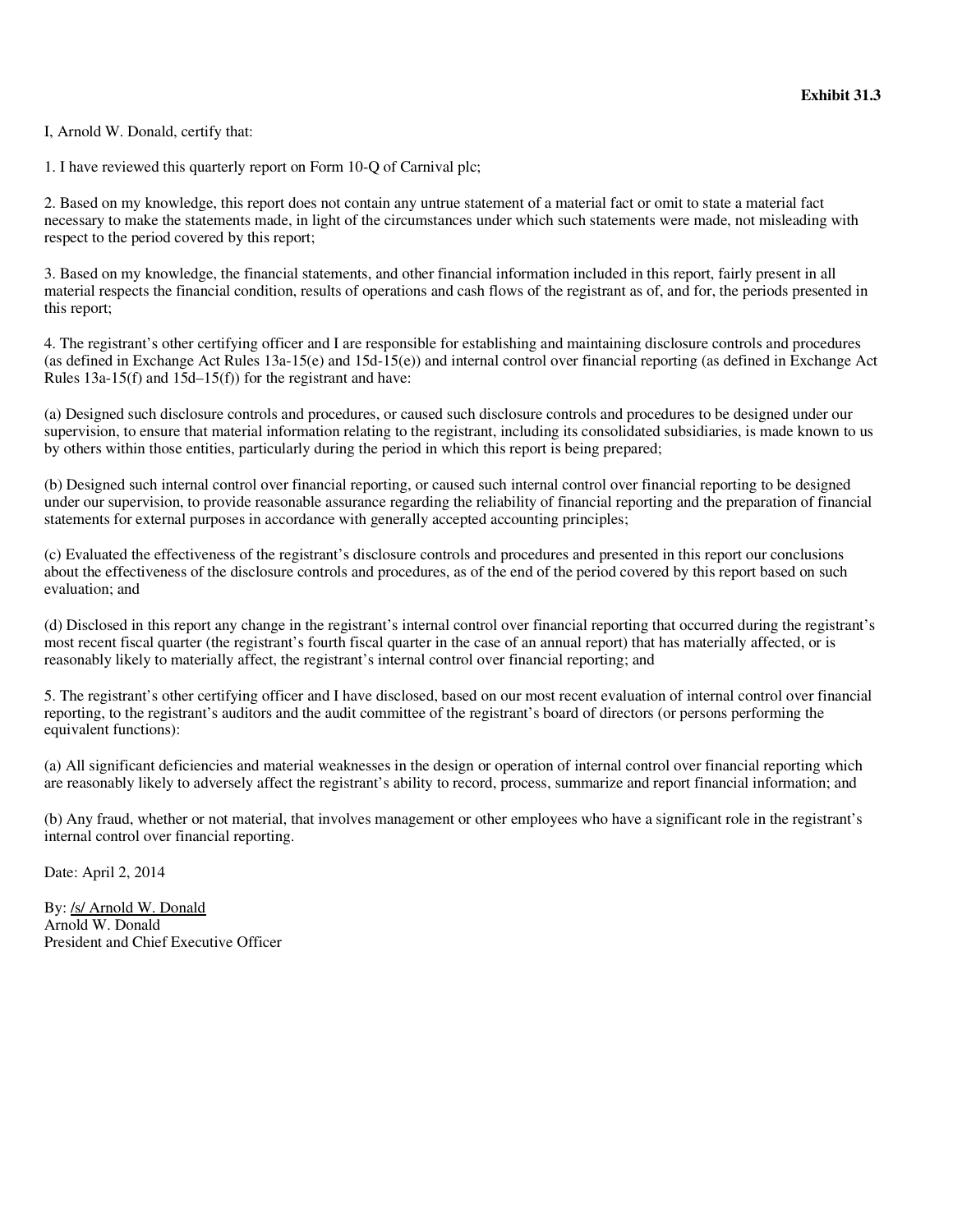### I, David Bernstein, certify that:

1. I have reviewed this quarterly report on Form 10-Q of Carnival plc;

2. Based on my knowledge, this report does not contain any untrue statement of a material fact or omit to state a material fact necessary to make the statements made, in light of the circumstances under which such statements were made, not misleading with respect to the period covered by this report;

3. Based on my knowledge, the financial statements, and other financial information included in this report, fairly present in all material respects the financial condition, results of operations and cash flows of the registrant as of, and for, the periods presented in this report;

4. The registrant's other certifying officer and I are responsible for establishing and maintaining disclosure controls and procedures (as defined in Exchange Act Rules 13a-15(e) and 15d-15(e)) and internal control over financial reporting (as defined in Exchange Act Rules 13a-15(f) and 15d–15(f)) for the registrant and have:

(a) Designed such disclosure controls and procedures, or caused such disclosure controls and procedures to be designed under our supervision, to ensure that material information relating to the registrant, including its consolidated subsidiaries, is made known to us by others within those entities, particularly during the period in which this report is being prepared;

(b) Designed such internal control over financial reporting, or caused such internal control over financial reporting to be designed under our supervision, to provide reasonable assurance regarding the reliability of financial reporting and the preparation of financial statements for external purposes in accordance with generally accepted accounting principles;

(c) Evaluated the effectiveness of the registrant's disclosure controls and procedures and presented in this report our conclusions about the effectiveness of the disclosure controls and procedures, as of the end of the period covered by this report based on such evaluation; and

(d) Disclosed in this report any change in the registrant's internal control over financial reporting that occurred during the registrant's most recent fiscal quarter (the registrant's fourth fiscal quarter in the case of an annual report) that has materially affected, or is reasonably likely to materially affect, the registrant's internal control over financial reporting; and

5. The registrant's other certifying officer and I have disclosed, based on our most recent evaluation of internal control over financial reporting, to the registrant's auditors and the audit committee of the registrant's board of directors (or persons performing the equivalent functions):

(a) All significant deficiencies and material weaknesses in the design or operation of internal control over financial reporting which are reasonably likely to adversely affect the registrant's ability to record, process, summarize and report financial information; and

(b) Any fraud, whether or not material, that involves management or other employees who have a significant role in the registrant's internal control over financial reporting.

Date: April 2, 2014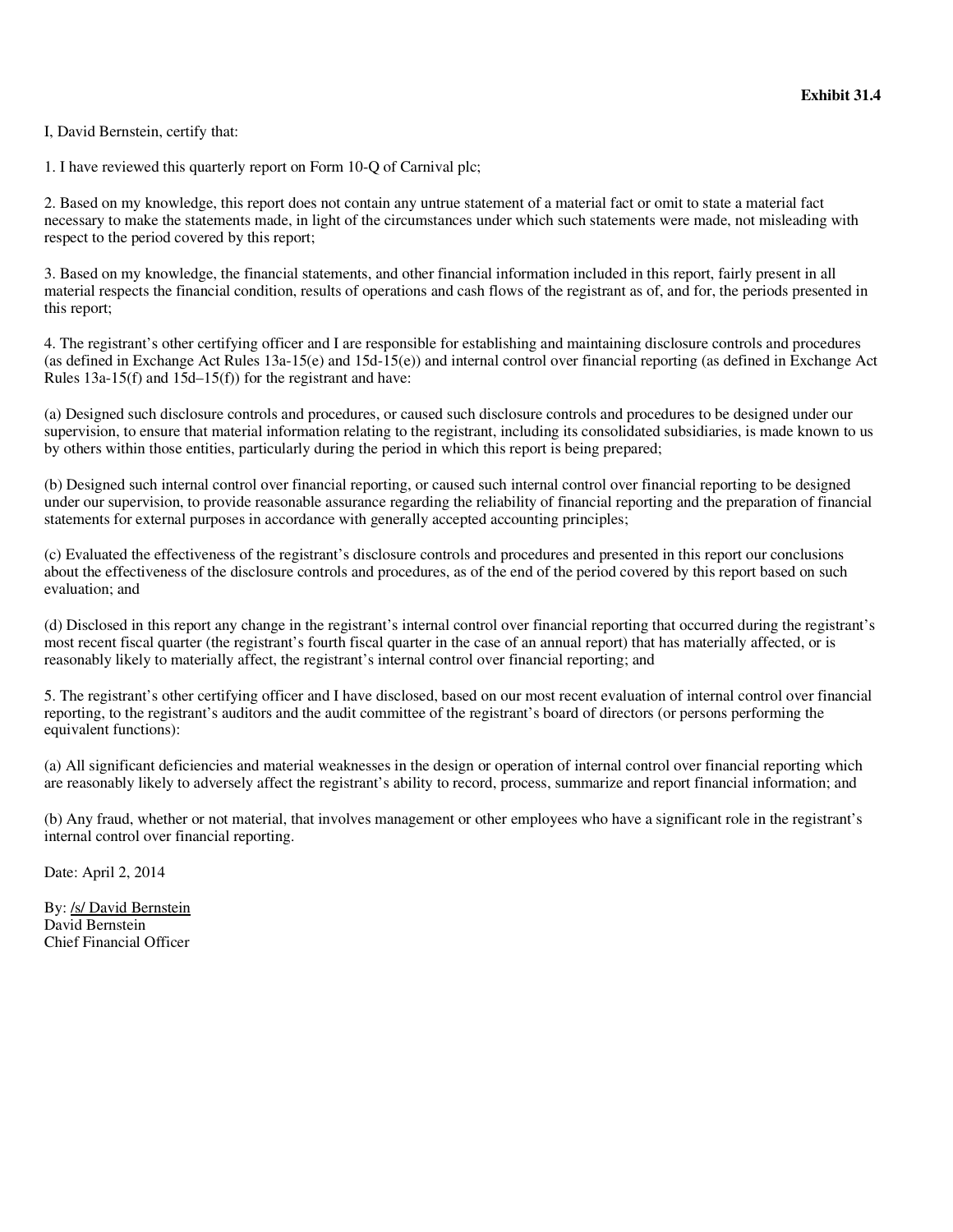In connection with the Quarterly Report on Form 10-Q for the quarter ended February 28, 2014 as filed by Carnival Corporation with the Securities and Exchange Commission on the date hereof (the "Report"), I certify pursuant to 18 U.S.C. Section 1350, as adopted pursuant to Section 906 of the Sarbanes-Oxley Act of 2002, that:

- (1) The Report fully complies with the requirements of Section 13(a) or 15(d) of the Securities Exchange Act of 1934; and
- (2) The information contained in the Report fairly presents, in all material respects, the financial condition and results of operations of Carnival Corporation.

Date: April 2, 2014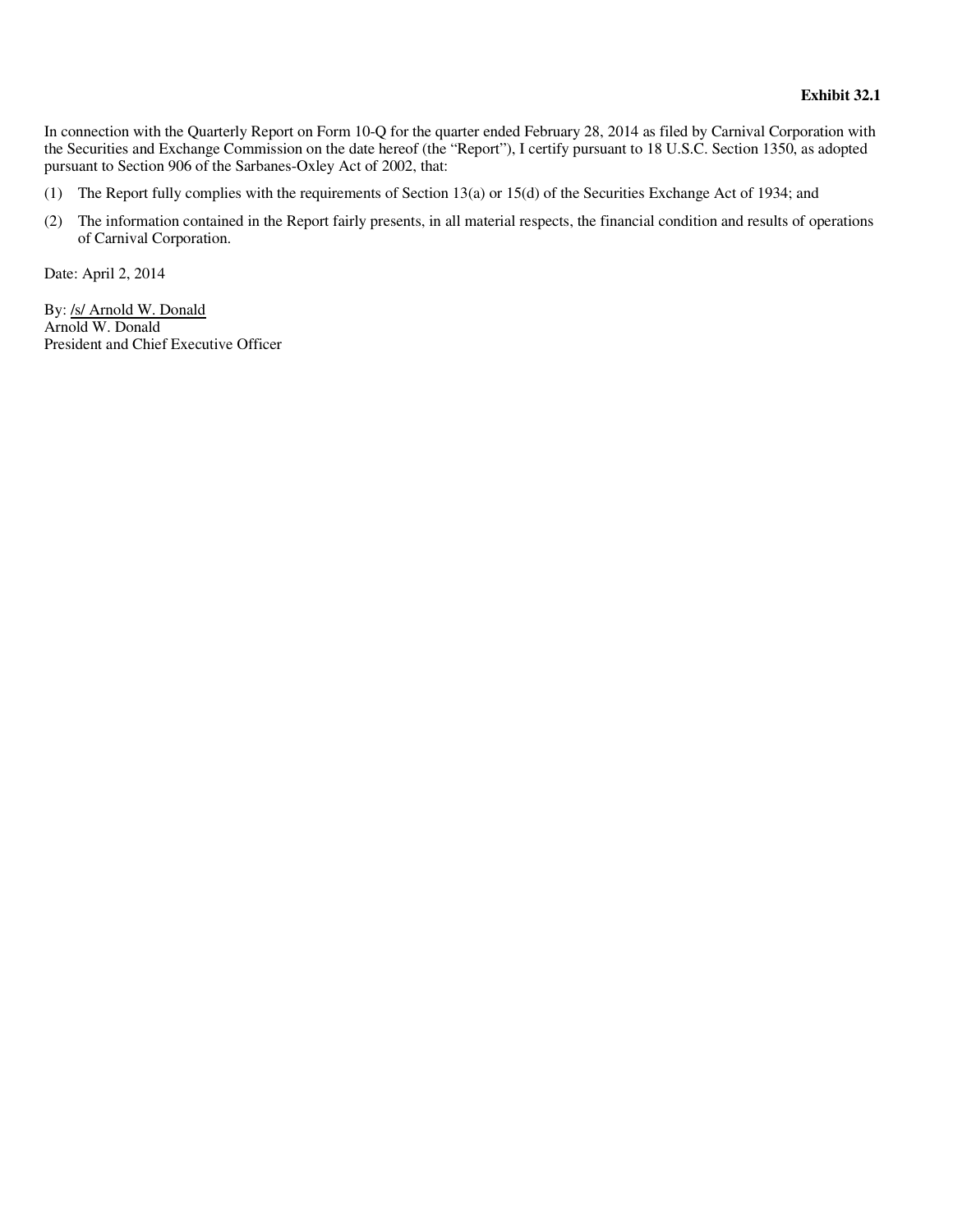In connection with the Quarterly Report on Form 10-Q for the quarter ended February 28, 2014 as filed by Carnival Corporation with the Securities and Exchange Commission on the date hereof (the "Report"), I certify pursuant to 18 U.S.C. Section 1350, as adopted pursuant to Section 906 of the Sarbanes-Oxley Act of 2002, that:

- (1) The Report fully complies with the requirements of Section 13(a) or 15(d) of the Securities Exchange Act of 1934; and
- (2) The information contained in the Report fairly presents, in all material respects, the financial condition and results of operations of Carnival Corporation.

Date: April 2, 2014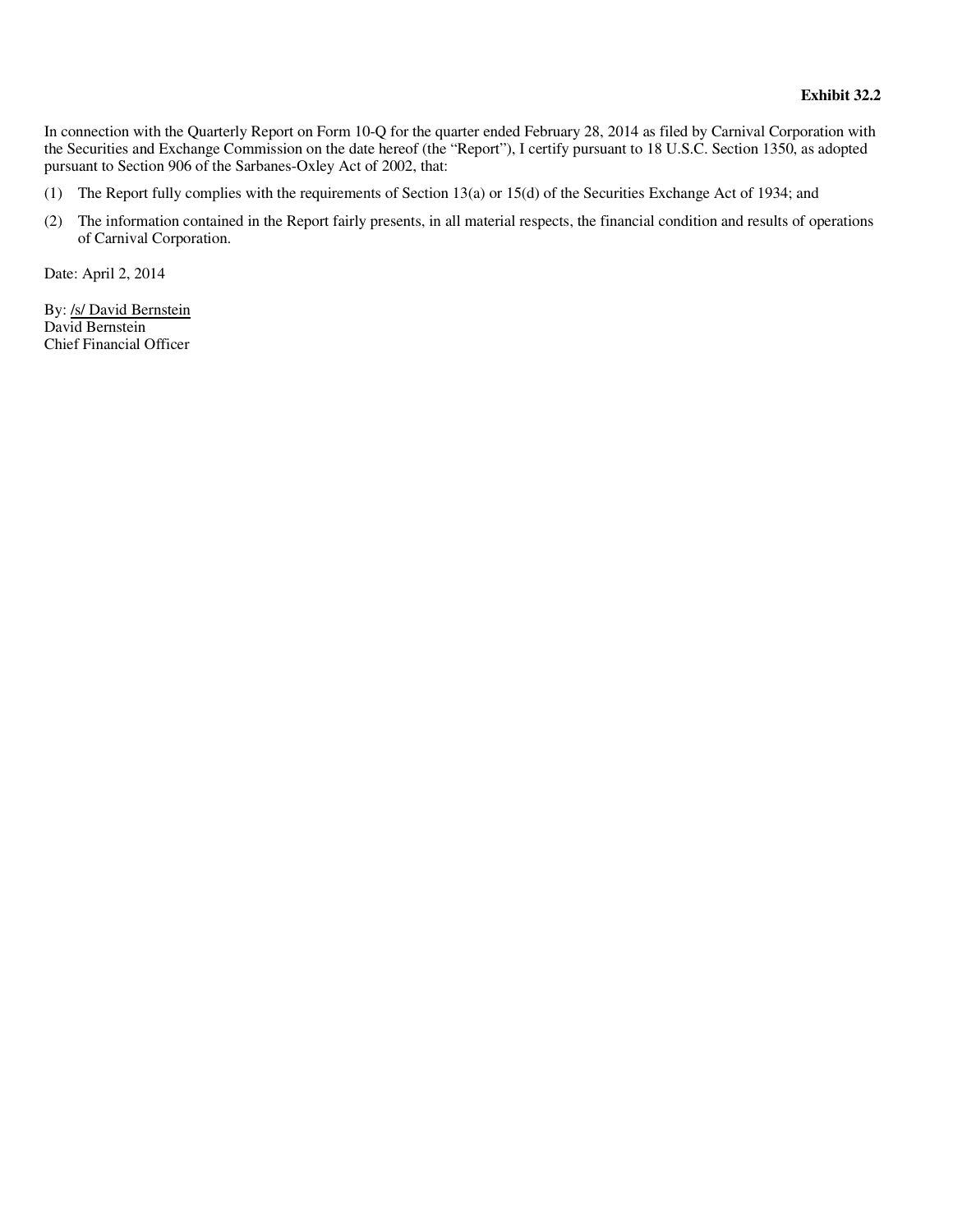In connection with the Quarterly Report on Form 10-Q for the quarter ended February 28, 2014 as filed by Carnival plc with the Securities and Exchange Commission on the date hereof (the "Report"), I certify pursuant to 18 U.S.C. Section 1350, as adopted pursuant to Section 906 of the Sarbanes-Oxley Act of 2002, that:

- (1) The Report fully complies with the requirements of Section 13(a) or 15(d) of the Securities Exchange Act of 1934; and
- (2) The information contained in the Report fairly presents, in all material respects, the financial condition and results of operations of Carnival plc.

Date: April 2, 2014